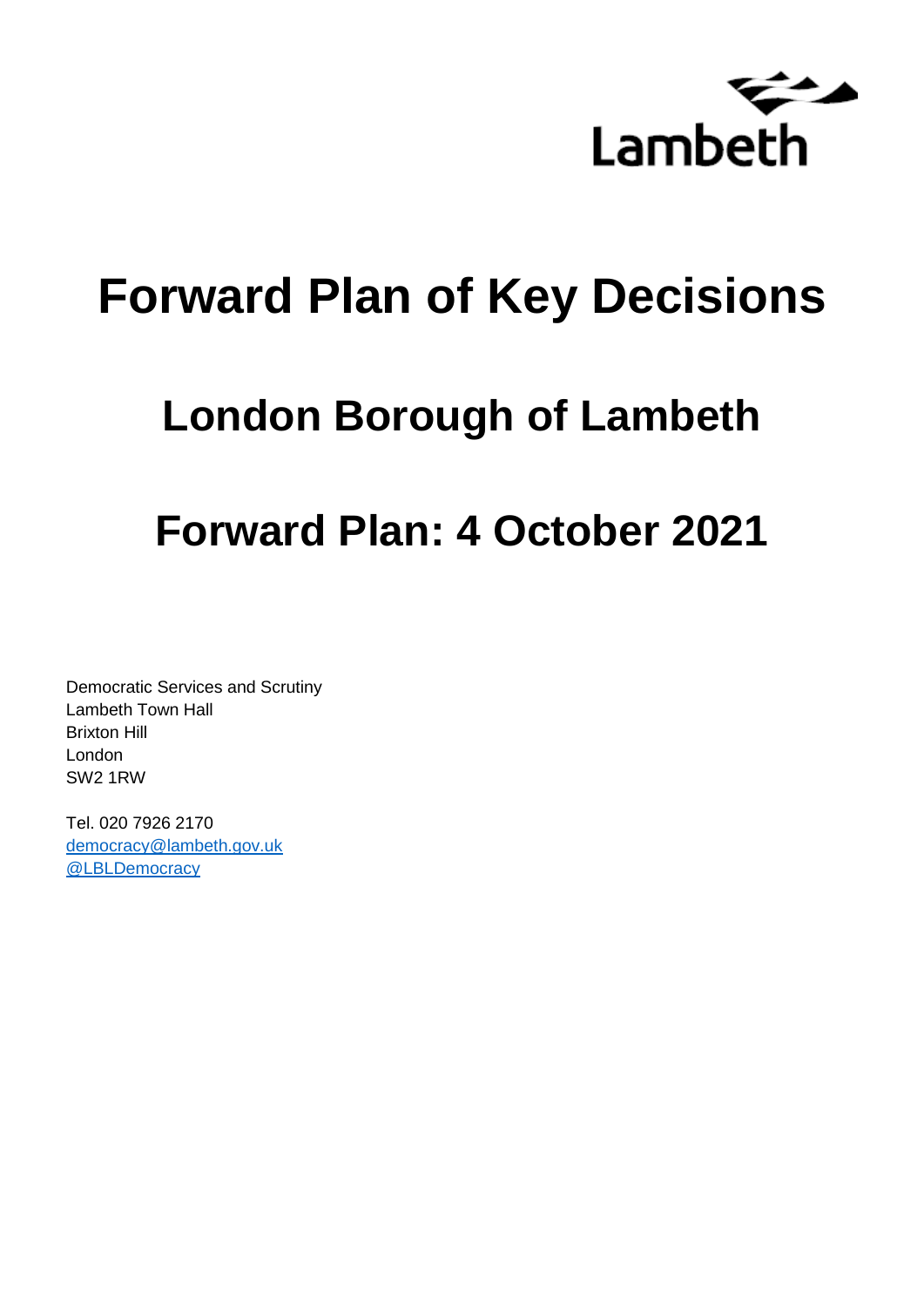# **Notice of forthcoming Key Decisions**

Local authorities are required by law to give 28 days' notice of any key decisions to be made. The Forward Plan sets out information about the key decisions that Cabinet, individual Cabinet Members, the Health and Wellbeing Board and the Better Places Joint Committee intend to make in forthcoming months. It ensures public notice of all key decisions is provided at least 28 days' in advance of the decision date.

The Forward Plan contains information about each forthcoming key decision and is published to the Council website every week, usually on a Monday.

# **What is a Key Decision?**

The Lambeth Council Constitution defines a key decision as an executive decision that:

- 1) Requires an amendment to the Community Plan Outcomes Framework or requires a recommendation to Full Council to amend the Budget and Policy Framework;
- 2) Results in the local authority incurring expenditure, raising income or the making of savings in excess of £500,000; or,
- 3) Has a significant impact on:
	- a) communities living or working in an area comprising two or more wards in Lambeth;
	- b) the wellbeing of the community or the quality of service provided to a significant number of people living or working in an area; or,
	- c) Communities of interest.

The majority of key decisions are taken by the Cabinet or individual Cabinet Members (the Executive). Each Key Decision will be communicated via a comprehensive report which must be published at least five clear days before the decision is taken. Published reports can be accessed through Decisions [Online.](http://moderngov.lambeth.gov.uk/mgDelegatedDecisions.aspx?bcr=1&DM=0&DS=2&K=0&DR=&V=0) Cabinet reports will also be available in [Cabinet agenda packs,](https://moderngov.lambeth.gov.uk/ieListMeetings.aspx?CommitteeId=225) which are published five clear days before the meeting.

The Executive cannot consider key decisions that have not been included on the Forward Plan. However, the Council Constitution sets out procedures that can be used if a decision that has not been advertised on the Forward Plan must be taken immediately. Urgency procedures can only be used in exceptional circumstances. For further information on Access to Information procedure rules please see Part 3, Section 2 of the [Council Constitution](http://moderngov.lambeth.gov.uk/ieListMeetings.aspx?CId=738&info=1&MD=Constitution) or contact Democratic Services.

# **What information is included on the Forward Plan?**

The Forward Plan gives information about:

- key decisions that are likely to be considered in forthcoming months;
- the earliest date a key decision can be taken;
- who will make a decision;
- what consultation will be undertaken;
- whether the forthcoming report is likely to include exempt or confidential information;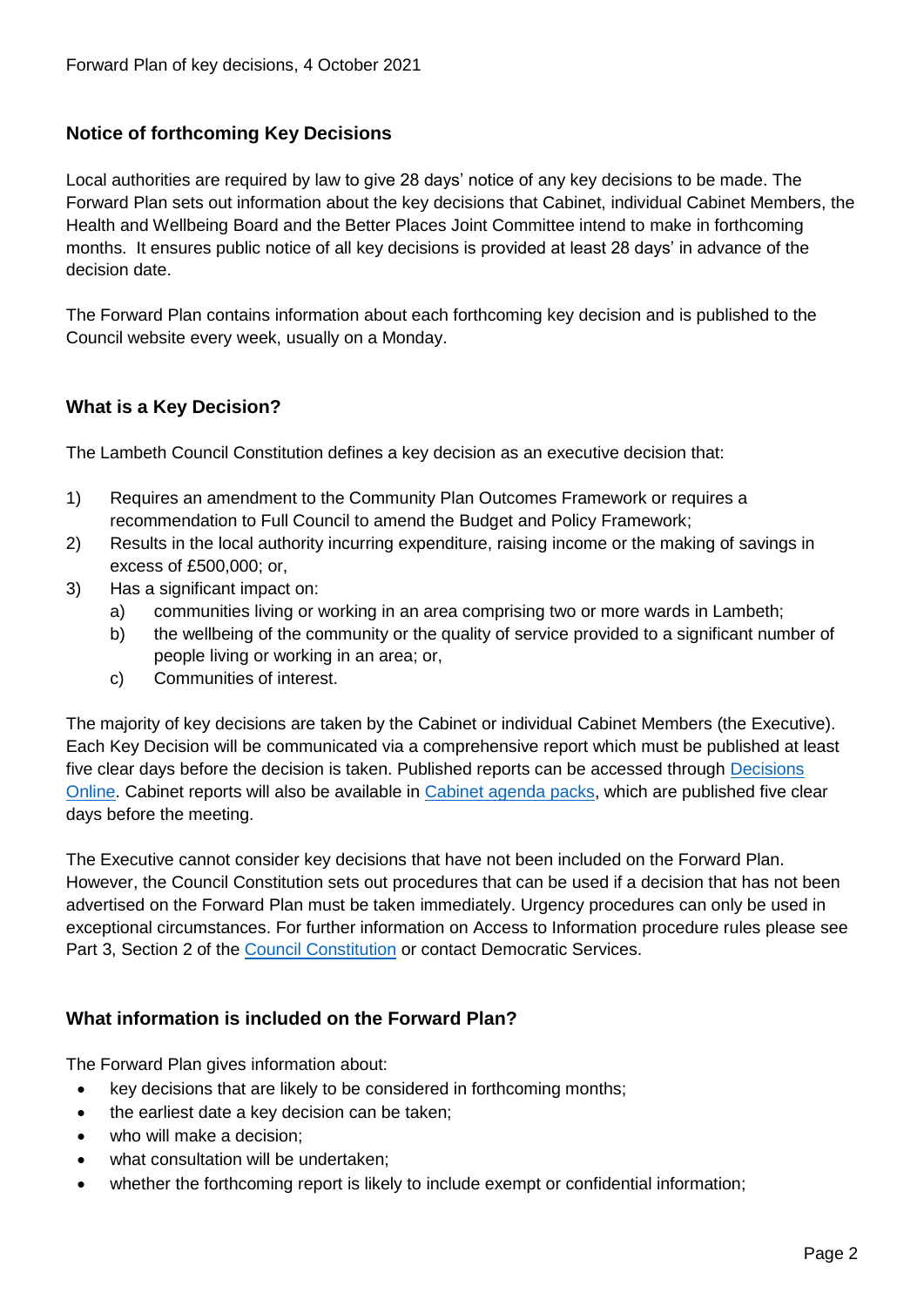- A list of background documents to be submitted to the decision maker for consideration in relation to the forthcoming decision; and,
- who you can contact for further information.

# **Public representations and further information**

Each Forward Plan entry gives the name of the relevant officer to contact about that particular decision. Where possible, a contact name, e-mail address and telephone number are provided.

Members of the public can make representations about forthcoming decisions by:

- Contacting the Lead Officer responsible for the report;
- Contacting the decision maker or relevant Cabinet Member (details can be found on the council [website\)](http://moderngov.lambeth.gov.uk/mgMemberIndex.aspx?bcr=1); and,
- Contacting Democratic Services.

Any document listed in the Forward Plan can be requested via the Lead Officer or by contacting Democratic Services. The reader is encouraged to access any such documents electronically, however copies or extracts may be made available at the following address on request: Lambeth Town Hall, Brixton Hill, SW2 1RW.

When making representations, members of the public may submit to the decision maker any further documents relevant to the decision.

All decision dates given in the Forward Plan are subject to change. Therefore, please ensure that you always consult the latest version of the Forward Plan for the most up to date information. Any further queries can be directed to Democratic Services.

# **Notice of decisions likely to contain confidential or exempt information**

Local authorities are required to specify 28 days in advance of a Cabinet meeting all the reports that are likely to contain confidential or exempt information. Should this be the case, a private 'Part 2' report will be produced to accompany the main report but will not be published. The public and press may also be asked to leave the Cabinet meeting for part of the proceedings. Any person is able to make representations if they believe the decision should instead be made in the open part of the meeting.

If you wish to make any such representation please contact Democratic Services. All representations will be documented in the relevant agenda a minimum of five clear days before the Cabinet meeting takes place. This will also include any response to the representations and a statement of the reasons why the meeting is be held in private.

For further information about exempt or confidential information please see the Access to Information Procedure Notes in Part 3, Section 2 of the [Council Constitution](http://moderngov.lambeth.gov.uk/ieListMeetings.aspx?CId=738&info=1&MD=Constitution) or contact Democratic Services.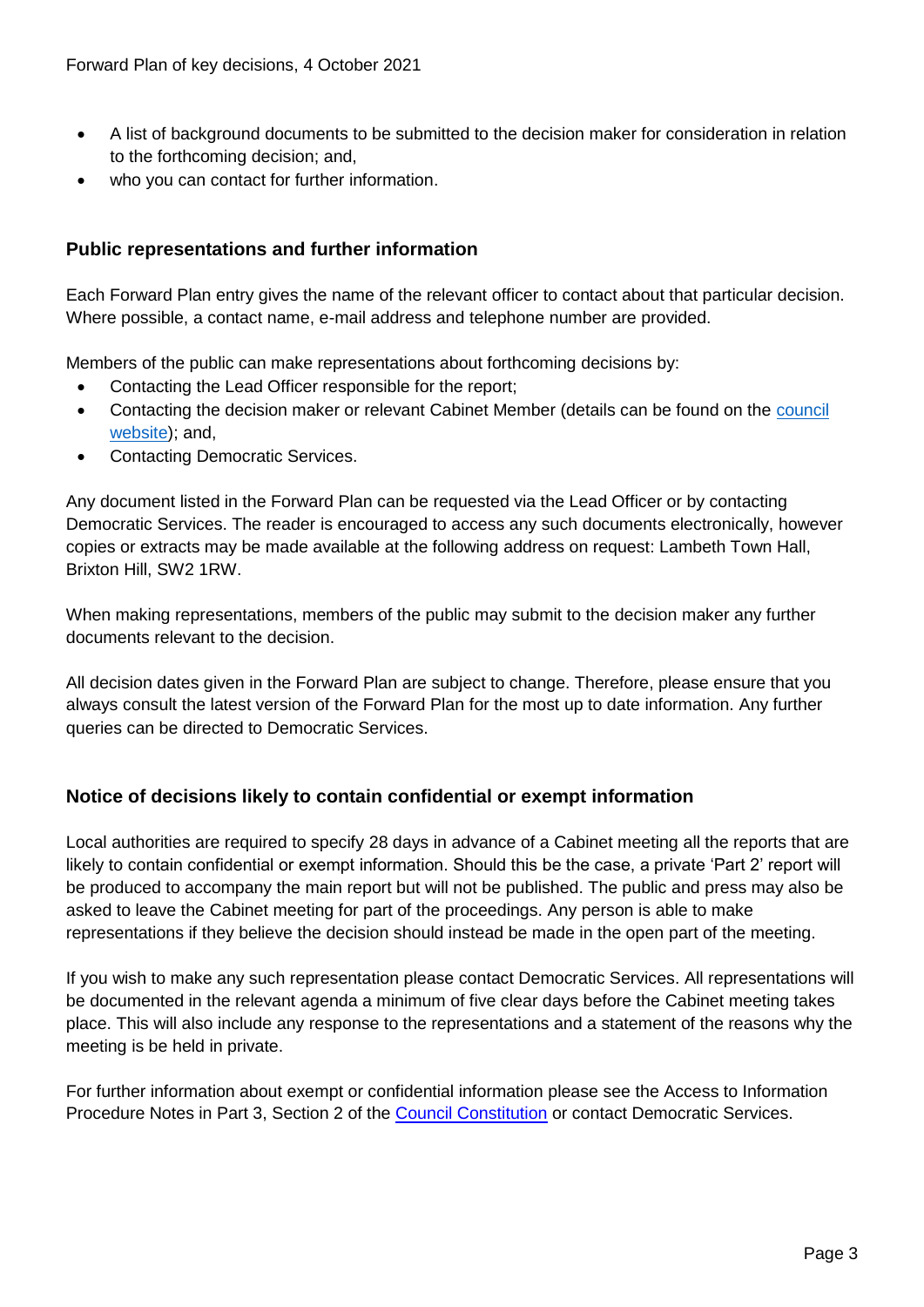| <b>Contents</b>                                                                                                      |                |
|----------------------------------------------------------------------------------------------------------------------|----------------|
| Regulation 18 draft Site Allocations Development Plan Document                                                       | 6              |
| Lambeth Made Safer Violence Against Women and Girls (VAWG) Strategy 2021-27                                          | $\overline{7}$ |
| Voluntary and Community Sector (VCS) Asset Strategy                                                                  | $\overline{7}$ |
| The November Financial Planning and Medium Term Strategy Report                                                      | 8              |
| Responsible Procurement Policy 2021-2024                                                                             | 9              |
| Youth Strategy 2021-2025                                                                                             | 9              |
| Revenue and Capital Budget 2022-23                                                                                   | 10             |
| 49 Brixton Station Road/6 Canterbury Crescent - Decision to Award Contract to<br><b>Preferred Delivery Partner</b>   | 10             |
| Care and support services in Lambeth's extra care housing schemes                                                    | 11             |
| Procedure for allocating Lambeth Council's Section 106 Carbon Offset Funds                                           | 11             |
| <b>Tenancy Support Service</b>                                                                                       | 12             |
| Construction of Modular Units for Temporary Accommodation                                                            | 12             |
| Delivery of Housing Contracts after 2020                                                                             | 13             |
| Vehicle Leasing for the Direct Labour Organisation                                                                   | 13             |
| National Net Zero Retrofit Accelerator (NNZRA)                                                                       | 14             |
| Leigham Court Road - Amesbury and Barcombe Avenue                                                                    | 15             |
| Purser House - Refurbishment of vacant former community centre to form 3 x 2 bed<br>flats                            | 15             |
| External Works Programme and Replacement of External Wall Insulation Cladding<br>Systems Procurement - Capital Works | 16             |
| Vassall Road Heating Replacement Project                                                                             | 17             |
| Oaklands Estate Lift Refurbishment Project                                                                           | 17             |
| <b>Brixton Road Heating Replacement Project</b>                                                                      | 18             |
| Replacement of Kitchens and Bathrooms                                                                                | 18             |
| <b>Asbestos Removals Contract</b>                                                                                    | 19             |
| Asbestos Surveys and Analytical Works Contract                                                                       | 19             |
| <b>Claremont East Environmental Improvements</b>                                                                     | 20             |
| Total Asset Solution - Strategic Asset Partner                                                                       | 20             |
| <b>Total Asset Solution - Asset Delivery Partners</b>                                                                | 21             |
| Workwise Project - St Mungo's - Extension                                                                            | 22             |
| Provision of a Dynamic Purchasing System for Housing Planned Capital<br>Maintenance Projects                         | 22             |
| <b>Lambeth Housing Strategy</b>                                                                                      | 23             |
| External Refurbishment Works and Fire Safety Works to No.1- No.44 Meath House                                        | 24             |
| HRA Business Plan, Rent and Service Charge setting report                                                            | 24             |
| Front Entrance Door (FED) Replacement Programme                                                                      | 25             |
| Communal Fire Doors Replacement Programme                                                                            | 25             |
| Award of a contract for Electric Vehicle Ultra Rapid Charge Points                                                   | 26             |
| Capital Studio, Infrastructure and Capital Delivery Salaries CIL                                                     | 26             |
| Procurement for Highways Professional Services - Traffic Order Making                                                | 27             |
| <b>Fleet Maintenance Contract Procurement</b>                                                                        | 28             |
| Transport Strategy Programme - Phase 1 Capital Funding                                                               | 28             |
| Parking Fees and Charges Inflationary uplift 2021/22                                                                 | 29             |
| Procurement of electric small mechanical brooms                                                                      | 29             |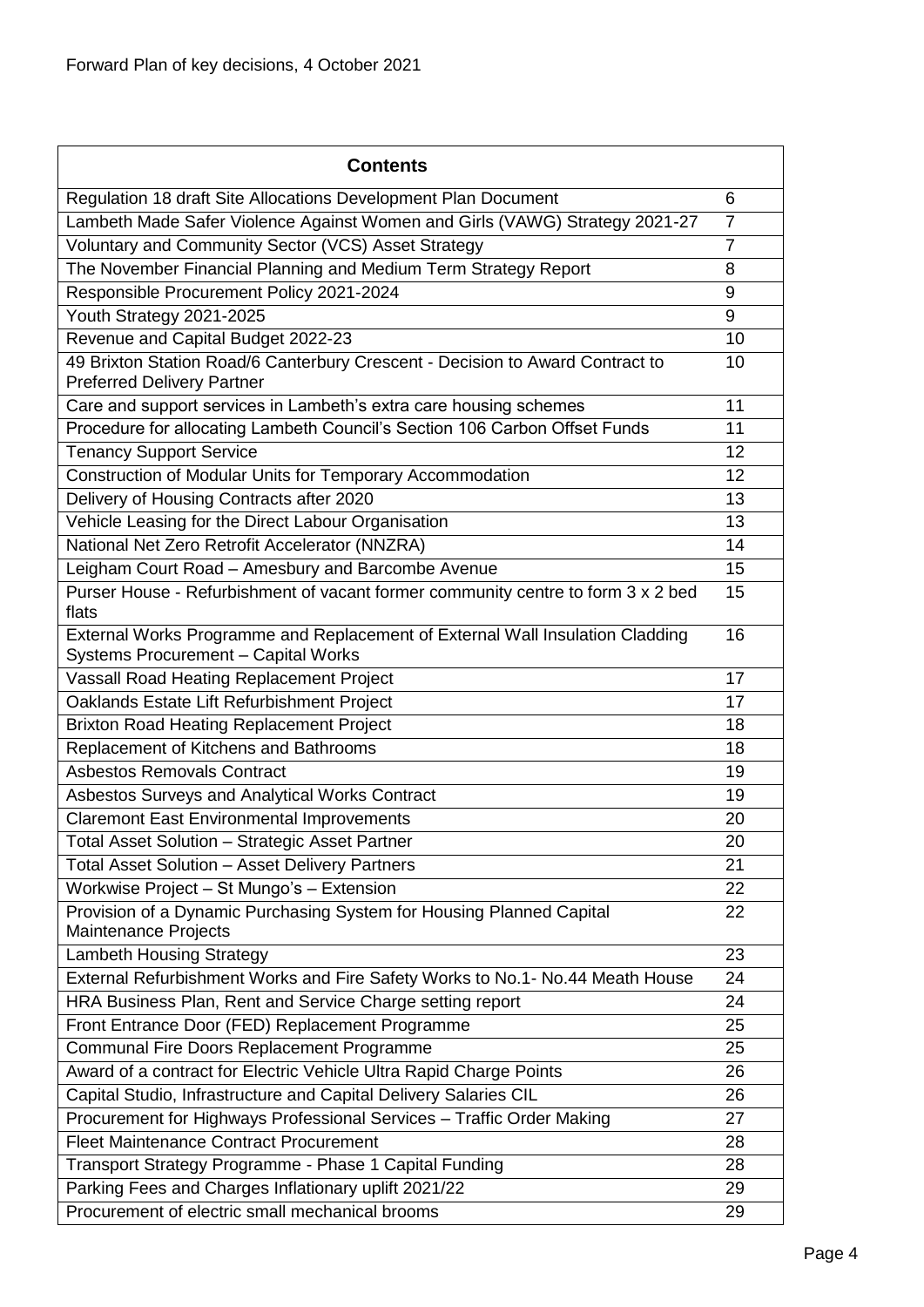| Sustainable Travel - The Big Shift                                                                                 | 30 |
|--------------------------------------------------------------------------------------------------------------------|----|
| Highways Improvement Programme (HIP) 2021-22-Footway Renewal                                                       | 30 |
| <b>Upper Norwood Joint Library</b>                                                                                 | 31 |
| Data Network Services - Extension                                                                                  | 31 |
| PSR - External Works and replacement of Town Hall roof                                                             | 32 |
| Network and Telephony Services Procurement                                                                         | 32 |
| <b>ITSM Replacement Plan</b>                                                                                       | 33 |
| Procurement - Minor Works Framework                                                                                | 33 |
| Digital Delivery - capital budget allocation                                                                       | 34 |
| Digital Lambeth Programme - Project capital budget allocations                                                     | 35 |
| Laptops, associated products, and services procurement                                                             | 35 |
| <b>Insurance Legal Services</b>                                                                                    | 36 |
| Property Liability and Terrorism Insurance                                                                         | 36 |
| Procurement of Managed Print Service for Print and Reprographics                                                   | 37 |
| Capital Maintenance - Cuttle Construction Ltd Contract variation and extension                                     | 37 |
| New contract and commissioning arrangements for Youth Services                                                     | 38 |
| <b>Supervised Contact Service</b>                                                                                  | 38 |
| Local Safeguarding Arrangements: changes and key issues                                                            | 39 |
| Semi-independent living for care leavers                                                                           | 40 |
| Capital Funding for field drainage and renovation of Stockport Road Playing fields,<br><b>Woodmansterne School</b> | 40 |
| <b>Early Years Commissioning</b>                                                                                   | 41 |
| School admissions policy and arrangements for 2021/22 entry                                                        | 42 |
| <b>Extension of Supervised Contact Services</b>                                                                    | 42 |
| 6 Schools Roofing Works                                                                                            | 43 |
| Housing-related support pathway for young people                                                                   | 43 |
| School Capital Maintenance - Variation to Current Consultant Contract                                              | 44 |
| Re-procurement of community support services                                                                       | 44 |
| Implementation of PHE Section 31 Grant - Drug treatment and crime reduction<br>proposals                           | 45 |
| Reprovision of Community Support Approved Provider Spot Contract Arrangements                                      | 46 |
| Stop Smoking Services - Proposed single year extensions to current contracts with<br>GSTT and community pharmacies | 46 |
| Re-procurement of community support services                                                                       | 47 |
| Extension of the Approved Provider List framework agreement for community<br>support providers                     | 47 |
| North Lambeth and Stockwell Neighbourhood Areas - General Practice Capital<br>Investment                           | 48 |
| Conversion of Brixton Recreation Centre storage space to work space                                                | 49 |
| Oval and Prince's Co-operative Local Investment Plan                                                               | 49 |
| South Lambeth Estate - Enabling Works for the Phase 1 Development                                                  | 50 |
| Westbury estate - Making of Compulsory Purchase Order                                                              | 50 |
| South Lambeth estate - Making of Compulsory Purchase Order                                                         | 51 |
| Funding Allocation for Completion of LJ Works                                                                      | 51 |
| Local Lettings Plan - South Lambeth Estate                                                                         | 52 |
| Local Lettings Plan - Knight's Walk                                                                                | 52 |
| Local Lettings Plan - Fenwick Estate                                                                               | 53 |
| Fenwick South - Variation to the Development Agreement                                                             | 53 |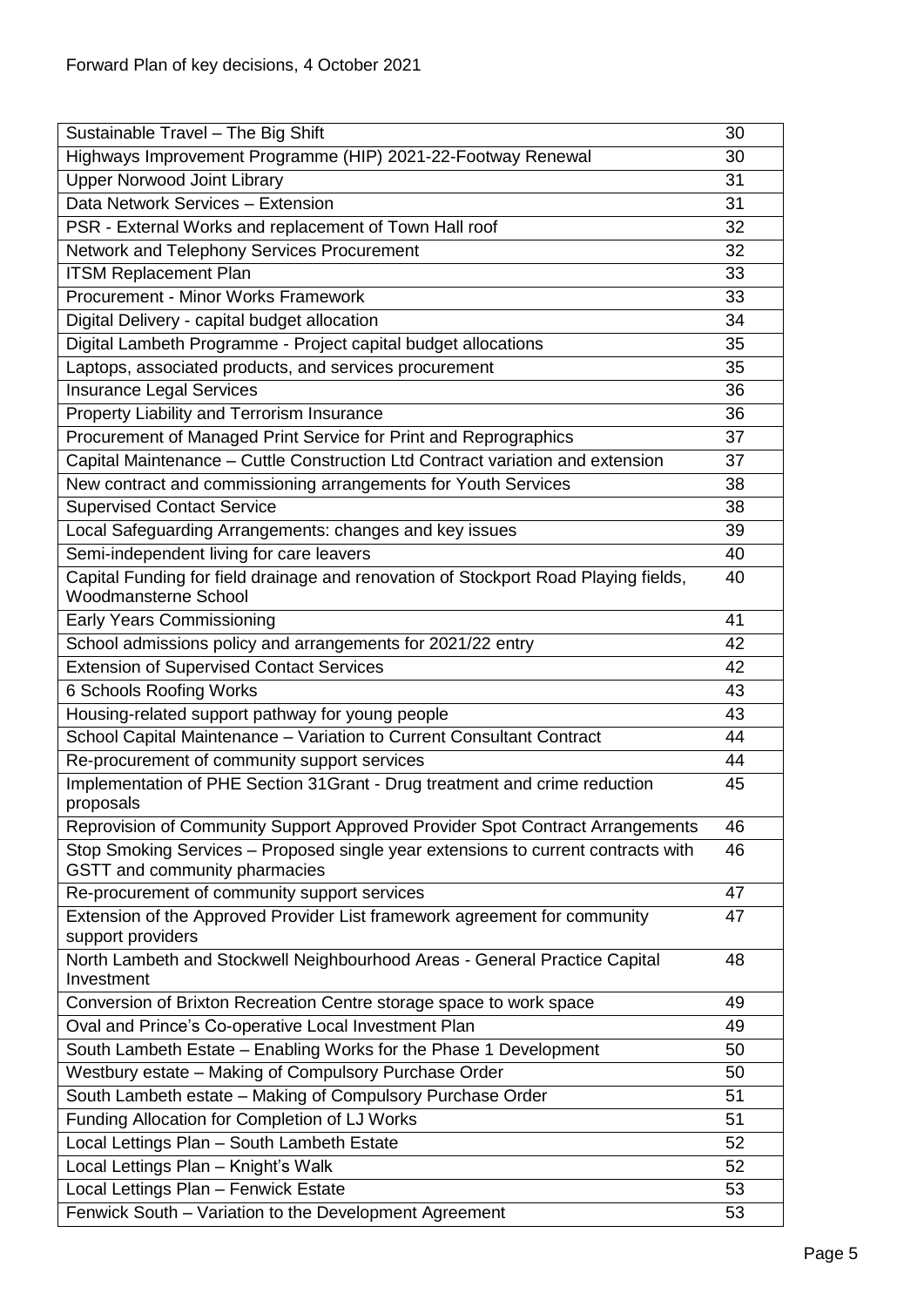| Estate Regeneration - Buyback Programme - Dispute Resolution                                                            | 54 |
|-------------------------------------------------------------------------------------------------------------------------|----|
| Land at 53 Elliott Road - Appropriation for Planning Purposes                                                           | 54 |
| Brixton Townscape Heritage Initiative: Building Contractor Appointment                                                  | 55 |
| Land at 53 Elliott Road - Appropriation for Planning Purposes                                                           | 55 |
| Fenwick Place - Appropriation for Planning Purposes                                                                     | 56 |
| Hydethorpe Road - Appropriation for Planning Purposes                                                                   | 56 |
| Land at 2 Roman Rise - Appropriation for Planning Purposes                                                              | 57 |
| Allocation of Neighbourhood CIL to projects within the South Bank and Waterloo<br>Neighbours (SoWN) Neighbourhood area. | 57 |
| Approval of CIL Social Housing Relief for 17/02936/FUL Graphite Square SE11 5EE                                         | 58 |
| Appointment of the Principal Contractor for the Redevelopment of 114-118 Lower<br>Marsh                                 | 58 |
| Westbury - Phase 2 - Appropriation for Planning Purposes                                                                | 59 |
| Knights Walk - Phase 2, Appropriation for Planning Purposes                                                             | 59 |
| Somerleyton Road - Block F - Appropriation for Planning Purposes                                                        | 60 |
| Somerleyton Road - Phase 1 - Deed of Variation & Lettings                                                               | 60 |
| Lambeth Local Development Scheme                                                                                        | 61 |
| Waterloo Undercroft. Agreement for Lease                                                                                | 62 |
| LJ Works Landscaping Contract Award Report                                                                              | 62 |
| Lambeth Annual Infrastructure Funding Statement 2020/21                                                                 | 63 |
| Lambeth Annual Infrastructure Funding Statement 2020/21                                                                 | 63 |
| Updates to CIL Discretionary Relief Policy Statements                                                                   | 64 |
| Proposal regarding the site at the former Clapham Old Library                                                           | 64 |
| Transfer of the Greek Enclosure from the Greek Cathedral trust of St Stephen's<br>Chapel to the Council                 | 65 |
| Appointment of Consultants for Brockwell Hall Restoration                                                               | 66 |
| ELEVATE Strategic Plan 2020-23                                                                                          | 66 |
| Expenditure Arising from London Eye Section 106 Receipts                                                                | 67 |
| Kennington Park Funding Allocation                                                                                      | 67 |
| West Norwood Cemetery National Heritage Lottery (NLHF) Project: procurement and<br>award of works for Package A1        | 68 |
| Brockwell Hall Restoration Decarbonisation Project: procurement and award of<br>works                                   | 68 |
| Brockwell Hall Restoration NLHF Project: procurement and award of works for the<br>Ground maintenance Depot Building    | 69 |
| Business Case - Myatts Fields Depot Redevelopment - Request for Additional<br>Funding                                   | 70 |
| Essential Maintenance works at Carnegie Library                                                                         | 70 |
| <b>Kickstart Scheme</b>                                                                                                 | 71 |

<span id="page-5-0"></span>**Decision:** Regulation 18 draft Site Allocations Development Plan Document

To agree to commence consultation on the Regulation 18 draft of the Site Allocations DPD which will eventually, on adoption, form part of the statutory Development Plan for the borough.

| <b>Exempt or confidential information:</b> | <b>Consultation details:</b> |
|--------------------------------------------|------------------------------|
|                                            |                              |
|                                            |                              |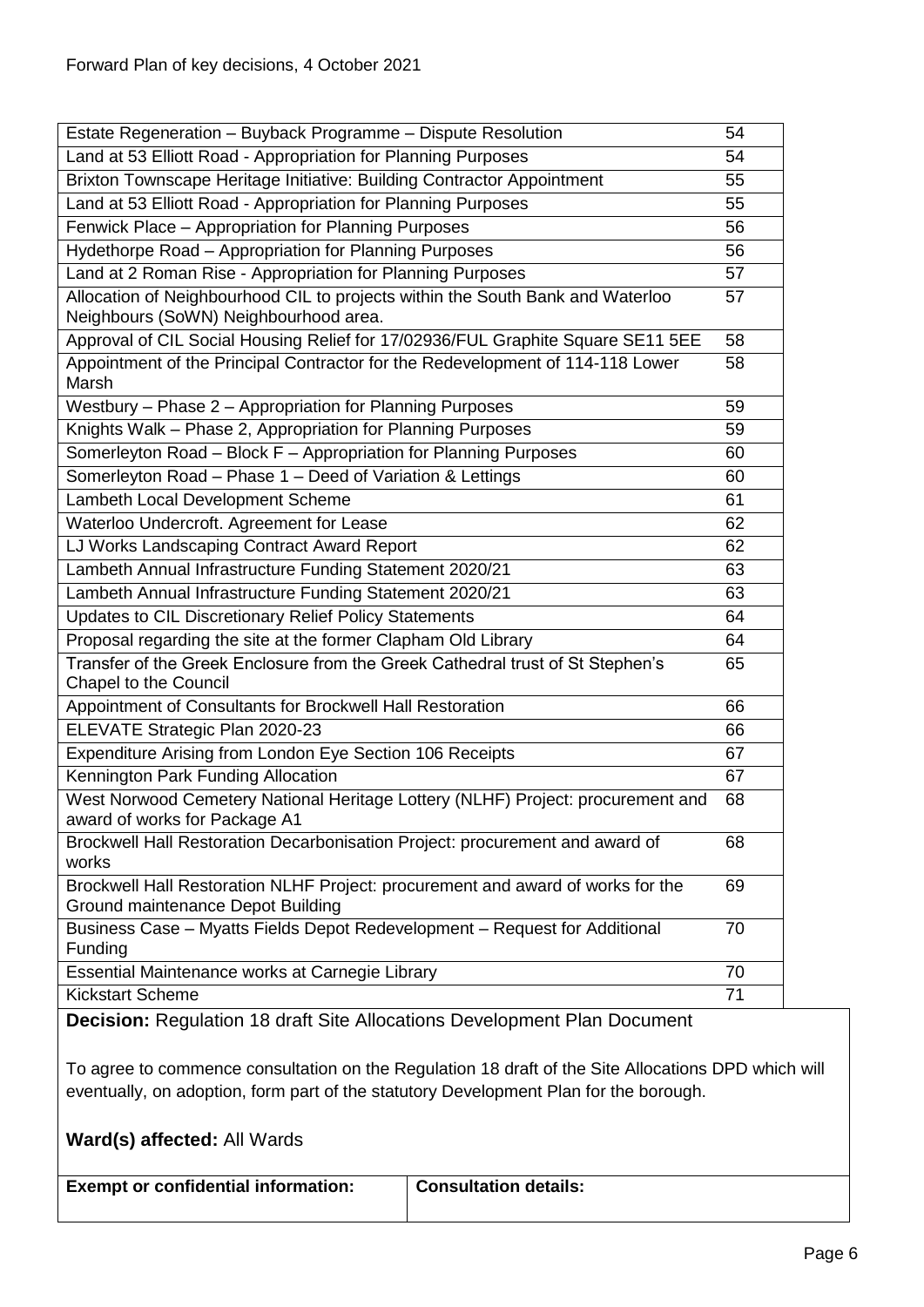<span id="page-6-0"></span>

| Decision to be taken by:                                                                            | <b>Decision date:</b>                                                                                  |  |
|-----------------------------------------------------------------------------------------------------|--------------------------------------------------------------------------------------------------------|--|
| Cabinet                                                                                             | Not before 23 Dec 2020                                                                                 |  |
|                                                                                                     |                                                                                                        |  |
|                                                                                                     |                                                                                                        |  |
| <b>Background documents:</b>                                                                        |                                                                                                        |  |
| Regulation 18 draft Site Allocations Development Plan Document                                      |                                                                                                        |  |
|                                                                                                     |                                                                                                        |  |
| For further information about this key decision, please contact:                                    |                                                                                                        |  |
| Catherine Carpenter, Planning Strategy and Policy Manager                                           |                                                                                                        |  |
| ccarpenter@lambeth.gov.uk                                                                           |                                                                                                        |  |
| 1st Floor, Phoenix House, 10 Wandsworth Road                                                        |                                                                                                        |  |
| Tel: 020 7926 1251                                                                                  |                                                                                                        |  |
|                                                                                                     |                                                                                                        |  |
|                                                                                                     | <b>Decision:</b> Lambeth Made Safer Violence Against Women and Girls (VAWG) Strategy 2021-             |  |
| 27                                                                                                  |                                                                                                        |  |
|                                                                                                     |                                                                                                        |  |
|                                                                                                     | To adopt the new VAWG Strategy which outlines our commitment as a partnership to a six-year vision     |  |
|                                                                                                     | for tackling all forms of Violence Against Women and Girls. The Strategy is our third iteration in ten |  |
|                                                                                                     | years and outlines our vision, goals, and commitments to work together and with our residents and      |  |
|                                                                                                     | communities to prevent and respond to all forms of VAWG so Lambeth is a borough where everyone         |  |
| is safe.                                                                                            |                                                                                                        |  |
|                                                                                                     |                                                                                                        |  |
| <b>Ward(s) affected: All Wards</b>                                                                  |                                                                                                        |  |
| <b>Exempt or confidential information:</b>                                                          | <b>Consultation details:</b>                                                                           |  |
|                                                                                                     |                                                                                                        |  |
|                                                                                                     |                                                                                                        |  |
|                                                                                                     |                                                                                                        |  |
| Decision to be taken by:                                                                            | <b>Decision date:</b>                                                                                  |  |
| Cabinet                                                                                             | 4 Oct 2021                                                                                             |  |
|                                                                                                     |                                                                                                        |  |
|                                                                                                     |                                                                                                        |  |
| <b>Background documents:</b>                                                                        |                                                                                                        |  |
|                                                                                                     |                                                                                                        |  |
|                                                                                                     |                                                                                                        |  |
| For further information about this key decision, please contact:                                    |                                                                                                        |  |
| Rose Parker, Violence Against Women and Girls Programme and Commissioning Manager                   |                                                                                                        |  |
| rparker1@lambeth.gov.uk                                                                             |                                                                                                        |  |
|                                                                                                     |                                                                                                        |  |
|                                                                                                     |                                                                                                        |  |
|                                                                                                     |                                                                                                        |  |
| <b>Decision:</b> Voluntary and Community Sector (VCS) Asset Strategy                                |                                                                                                        |  |
|                                                                                                     |                                                                                                        |  |
| To adopt the Voluntary and Community Sector (VCS) Asset Strategy, including the Letting Policy, VCS |                                                                                                        |  |

<span id="page-6-1"></span>Rent Matrix model, and Social Value reporting mechanism. And to approve funding of the shortfall in

the rent during the implementation phase.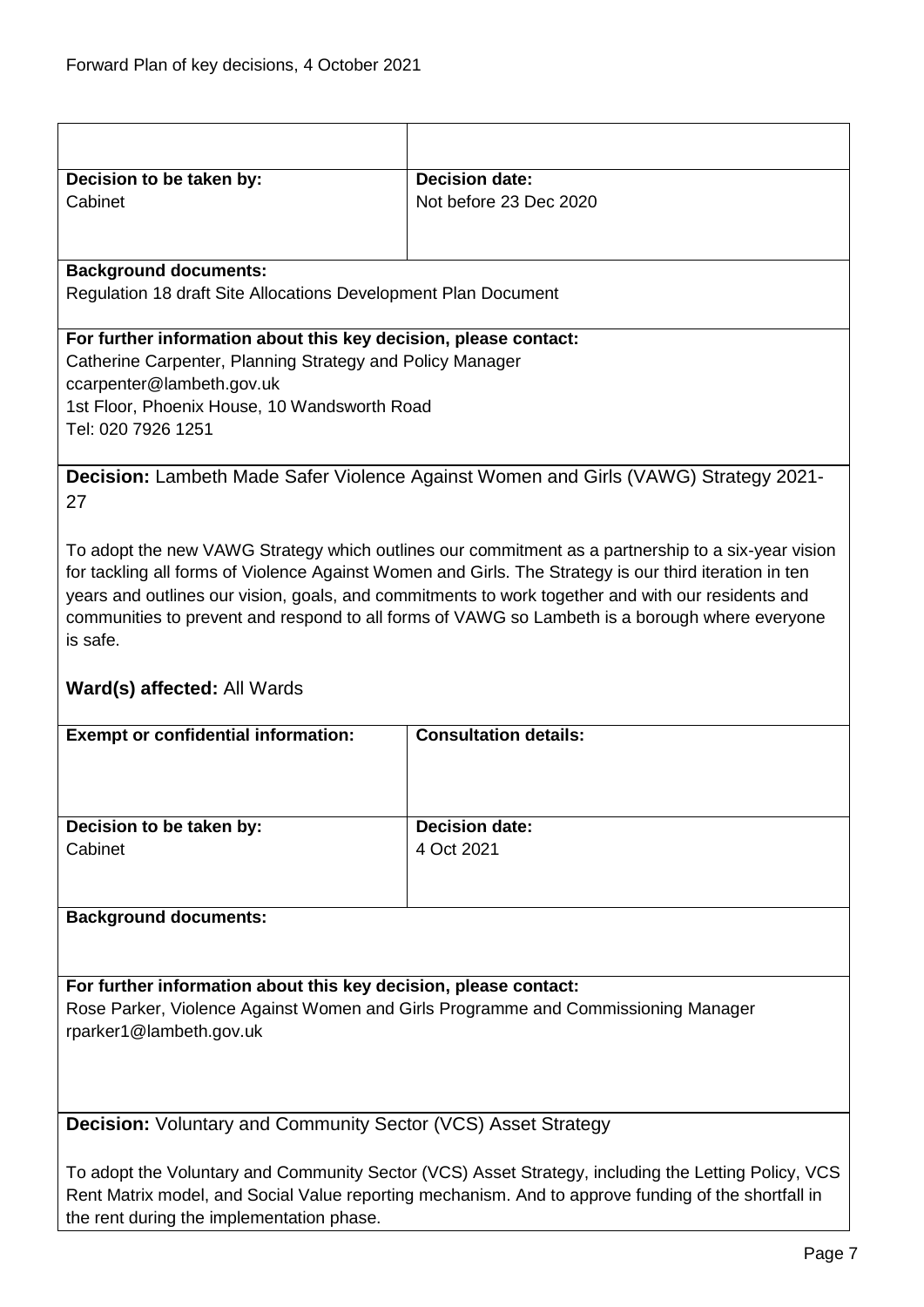<span id="page-7-0"></span>

| Ward(s) affected: All Wards                                                                                                                                                                                                                                                                                                                       |                                     |  |
|---------------------------------------------------------------------------------------------------------------------------------------------------------------------------------------------------------------------------------------------------------------------------------------------------------------------------------------------------|-------------------------------------|--|
| <b>Exempt or confidential information:</b><br>Part exempt<br>Information relating to the financial or<br>business affairs of any particular person<br>(including the authority holding that<br>information)                                                                                                                                       | <b>Consultation details:</b>        |  |
| Decision to be taken by:<br>Cabinet                                                                                                                                                                                                                                                                                                               | <b>Decision date:</b><br>4 Oct 2021 |  |
| <b>Background documents:</b><br>Voluntary and Community Sector (VCS) Asset Strategy                                                                                                                                                                                                                                                               |                                     |  |
| For further information about this key decision, please contact:<br>Yvonne Hardy, Assistant Head - Directorates, Valuation and Strategic Assets<br>yhardy@lambeth.gov.uk                                                                                                                                                                          |                                     |  |
| Tel: 0207 926 2984                                                                                                                                                                                                                                                                                                                                |                                     |  |
| Decision: The November Financial Planning and Medium Term Strategy Report                                                                                                                                                                                                                                                                         |                                     |  |
| The November Financial Planning and Medium Term Strategy Report will provide an update on the<br>economic outlook, pressures, risk areas and set out the revenue funding deficit for 2021-26 together<br>with proposals to close the funding gap. Together with a refreshed Medium Term Financial Strategy,<br>and Financial Management Strategy. |                                     |  |
| Ward(s) affected: All Wards                                                                                                                                                                                                                                                                                                                       |                                     |  |
| <b>Exempt or confidential information:</b>                                                                                                                                                                                                                                                                                                        | <b>Consultation details:</b>        |  |
| <b>Decision date:</b><br>Decision to be taken by:<br>Cabinet<br>22 Nov 2021                                                                                                                                                                                                                                                                       |                                     |  |
|                                                                                                                                                                                                                                                                                                                                                   |                                     |  |
| <b>Background documents:</b>                                                                                                                                                                                                                                                                                                                      |                                     |  |
| For further information about this key decision, please contact:<br>Amaris Wong, Group Manager Strategic Finance<br>awong@lambeth.gov.uk                                                                                                                                                                                                          |                                     |  |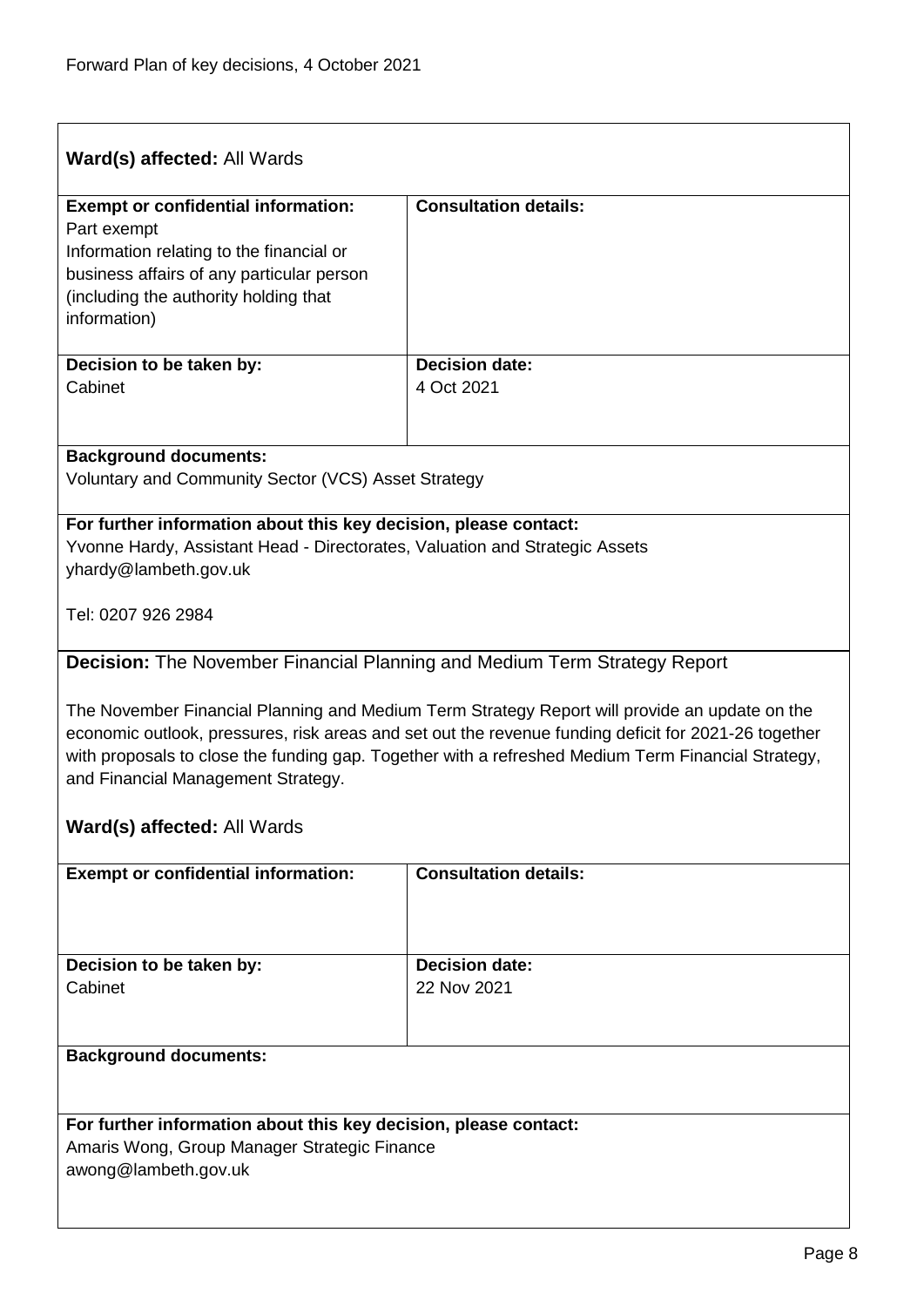<span id="page-8-1"></span><span id="page-8-0"></span>

| <b>Decision: Responsible Procurement Policy 2021-2024</b>           |                                                                                                      |  |  |
|---------------------------------------------------------------------|------------------------------------------------------------------------------------------------------|--|--|
|                                                                     |                                                                                                      |  |  |
|                                                                     | Refresh of the Responsible Procurement Policy to guide how Social Value and Borough Plan             |  |  |
| outcomes should be included within procurement and contracts.       |                                                                                                      |  |  |
|                                                                     |                                                                                                      |  |  |
| Ward(s) affected: All Wards                                         |                                                                                                      |  |  |
|                                                                     | <b>Consultation details:</b>                                                                         |  |  |
| <b>Exempt or confidential information:</b>                          |                                                                                                      |  |  |
|                                                                     |                                                                                                      |  |  |
|                                                                     |                                                                                                      |  |  |
| Decision to be taken by:                                            | <b>Decision date:</b>                                                                                |  |  |
| Cabinet                                                             | 22 Nov 2021                                                                                          |  |  |
|                                                                     |                                                                                                      |  |  |
|                                                                     |                                                                                                      |  |  |
| <b>Background documents:</b>                                        |                                                                                                      |  |  |
| Responsible Procurement Policy 2021-2024                            |                                                                                                      |  |  |
| For further information about this key decision, please contact:    |                                                                                                      |  |  |
| Genine Whitehorne, Interim Head of Procurement                      |                                                                                                      |  |  |
| gwhitehorne@lambeth.gov.uk                                          |                                                                                                      |  |  |
|                                                                     |                                                                                                      |  |  |
|                                                                     |                                                                                                      |  |  |
|                                                                     |                                                                                                      |  |  |
| Decision: Youth Strategy 2021-2025                                  |                                                                                                      |  |  |
|                                                                     |                                                                                                      |  |  |
|                                                                     | To adopt the new Youth Strategy which outlines Lambeth Council's commitment to a 4-year vision for   |  |  |
|                                                                     | youth and play services to support children and young people to be happy, safe, active, and healthy. |  |  |
|                                                                     |                                                                                                      |  |  |
| Ward(s) affected: All Wards                                         |                                                                                                      |  |  |
| <b>Exempt or confidential information:</b>                          | <b>Consultation details:</b>                                                                         |  |  |
|                                                                     |                                                                                                      |  |  |
|                                                                     |                                                                                                      |  |  |
|                                                                     |                                                                                                      |  |  |
| Decision to be taken by:                                            | <b>Decision date:</b>                                                                                |  |  |
| Cabinet                                                             | 22 Nov 2021                                                                                          |  |  |
|                                                                     |                                                                                                      |  |  |
|                                                                     |                                                                                                      |  |  |
| <b>Background documents:</b>                                        |                                                                                                      |  |  |
| Youth Strategy 2021-2025                                            |                                                                                                      |  |  |
| For further information about this key decision, please contact:    |                                                                                                      |  |  |
| Dan Stoten, Integrated Assistant Director, Children's Commissioning |                                                                                                      |  |  |
| daniel.stoten@nhs.net                                               |                                                                                                      |  |  |
|                                                                     |                                                                                                      |  |  |
| Tel: 07920 545689                                                   |                                                                                                      |  |  |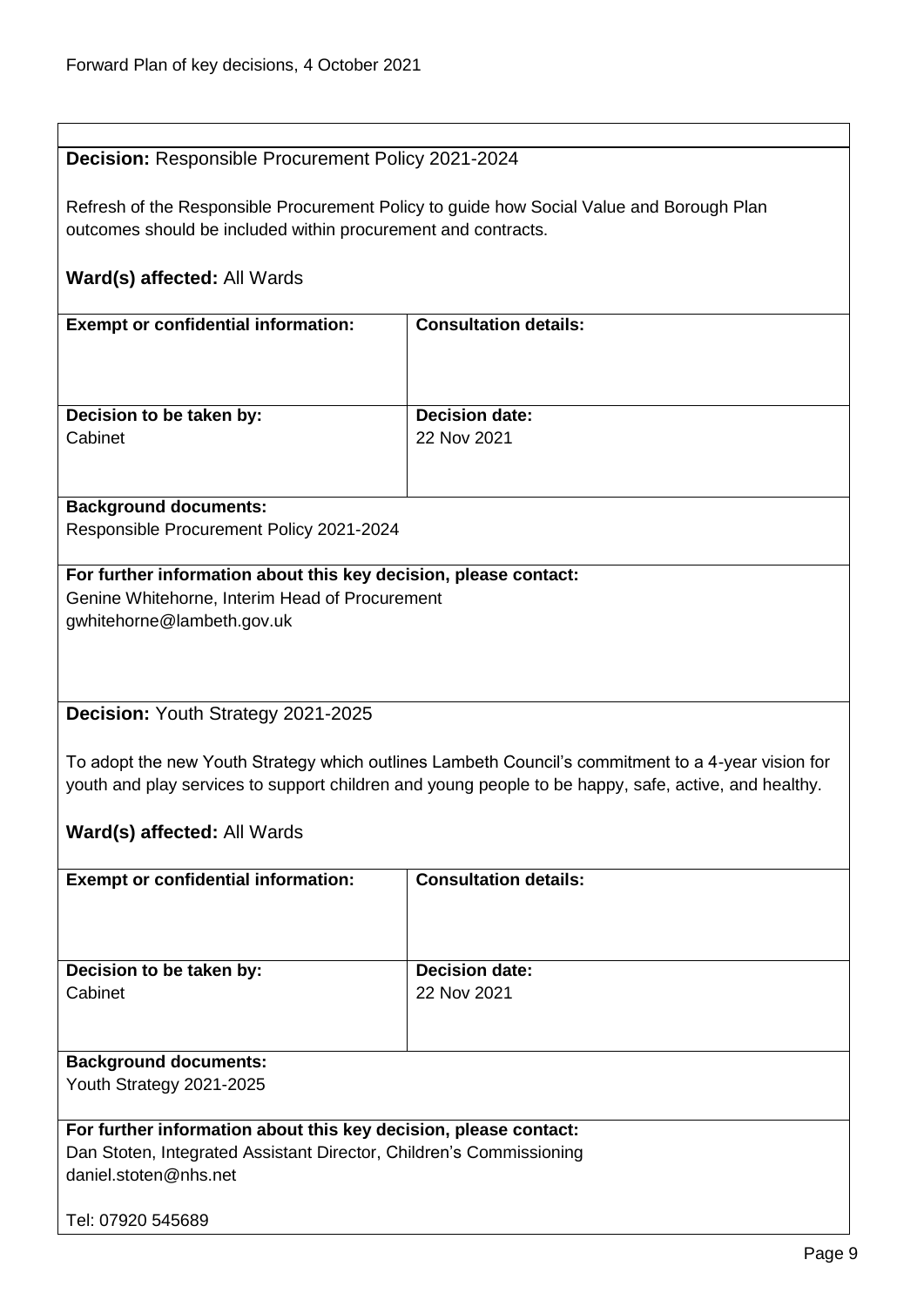<span id="page-9-0"></span>**Decision:** Revenue and Capital Budget 2022-23

| The Revenue and Capital Budget report will set out the General Fund budget for 2022-23 and<br>Treasury Management Strategy.                                                                                  |                                                                                                         |  |
|--------------------------------------------------------------------------------------------------------------------------------------------------------------------------------------------------------------|---------------------------------------------------------------------------------------------------------|--|
|                                                                                                                                                                                                              |                                                                                                         |  |
| Ward(s) affected: All Wards                                                                                                                                                                                  |                                                                                                         |  |
| <b>Exempt or confidential information:</b>                                                                                                                                                                   | <b>Consultation details:</b>                                                                            |  |
|                                                                                                                                                                                                              |                                                                                                         |  |
|                                                                                                                                                                                                              |                                                                                                         |  |
| Decision to be taken by:<br>Cabinet                                                                                                                                                                          | <b>Decision date:</b><br>7 Feb 2022                                                                     |  |
|                                                                                                                                                                                                              |                                                                                                         |  |
| <b>Background documents:</b>                                                                                                                                                                                 |                                                                                                         |  |
|                                                                                                                                                                                                              |                                                                                                         |  |
| For further information about this key decision, please contact:                                                                                                                                             |                                                                                                         |  |
| Amaris Wong, Group Manager Strategic Finance<br>awong@lambeth.gov.uk                                                                                                                                         |                                                                                                         |  |
|                                                                                                                                                                                                              |                                                                                                         |  |
|                                                                                                                                                                                                              |                                                                                                         |  |
| Decision: 49 Brixton Station Road/6 Canterbury Crescent - Decision to Award Contract to                                                                                                                      |                                                                                                         |  |
| <b>Preferred Delivery Partner</b>                                                                                                                                                                            |                                                                                                         |  |
|                                                                                                                                                                                                              | The council is seeking to appoint a delivery partner to develop two council-owned sites in Brixton town |  |
|                                                                                                                                                                                                              | centre to support its future growth and economic and community resilience. This process was agreed      |  |
| by Cabinet in February 2020, following which the council undertook a competitive negotiation process<br>as part of the procurement exercise. A preferred bidder has now been identified as the most suitable |                                                                                                         |  |
| development partner to deliver these two sites.                                                                                                                                                              |                                                                                                         |  |
| The council is seeking approval to award this contract for the development partner to deliver on the                                                                                                         |                                                                                                         |  |
| council's ambitions and objectives to support the social and economic needs of the local community.                                                                                                          |                                                                                                         |  |
|                                                                                                                                                                                                              |                                                                                                         |  |
| Ward(s) affected: Coldharbour                                                                                                                                                                                |                                                                                                         |  |

<span id="page-9-1"></span>

| <b>Exempt or confidential information:</b> | <b>Consultation details:</b> |
|--------------------------------------------|------------------------------|
|                                            |                              |
| Decision to be taken by:                   | <b>Decision date:</b>        |
| Cabinet                                    | 7 Feb 2022                   |
|                                            |                              |
|                                            |                              |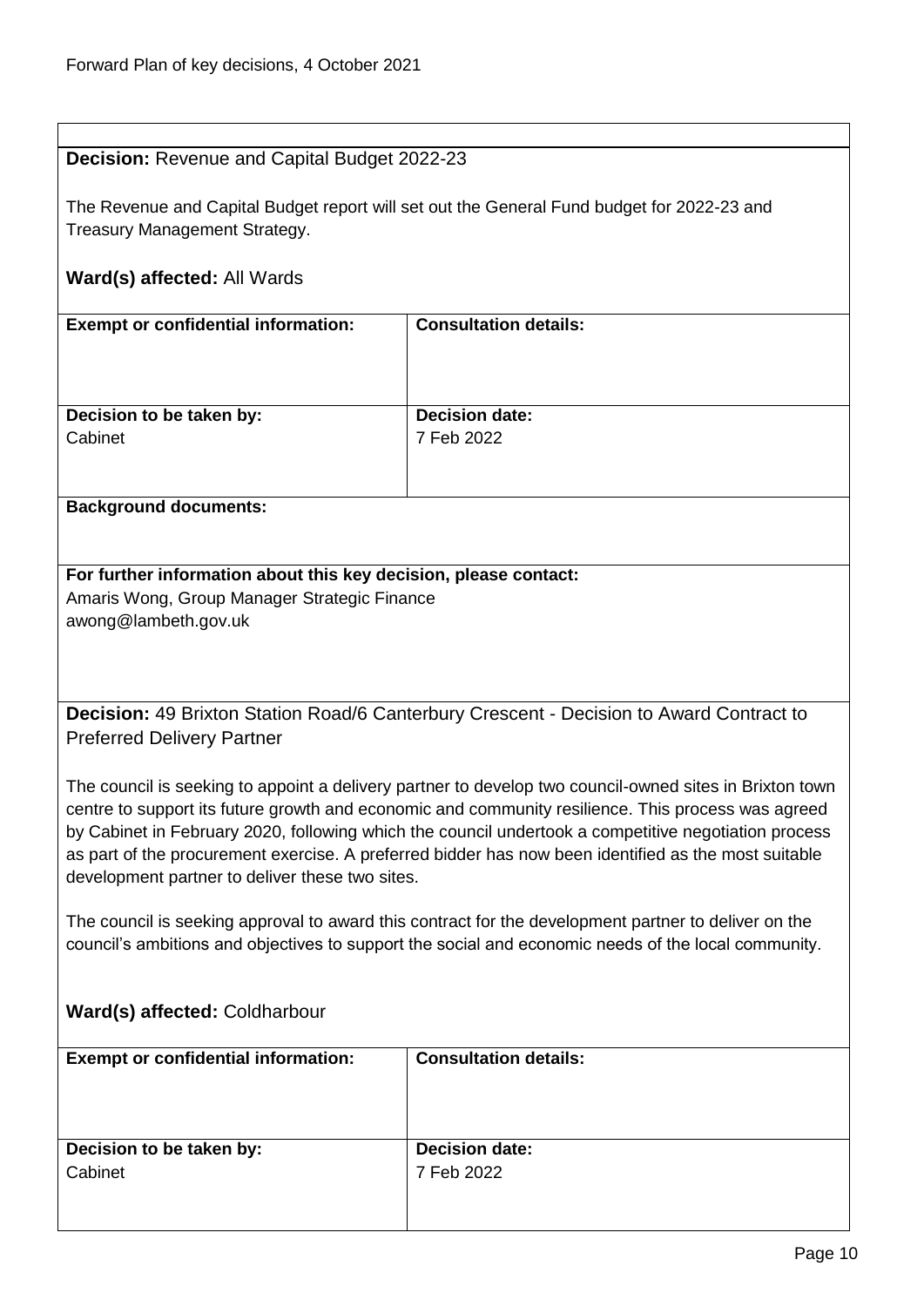#### **Background documents:**

49 Brixton Station Road/6 Canterbury Crescent - Decision to Award Contract to Preferred Delivery Partner

#### **For further information about this key decision, please contact:**

Alessia Montero, Principal Area Regeneration Officer amonterocastro@lambeth.gov.uk

#### <span id="page-10-0"></span>**Decision:** Care and support services in Lambeth's extra care housing schemes

To commence the redesign and procurement of the current Extra Care Housing contracts which all expire towards the end of June 2022.

The current contracts provide care and support services, giving older and vulnerable people the opportunity to live more independently in the community through the provision of accessible accommodation, combined with 24-hour, on-site care and support services.

# **Ward(s) affected:** All Wards

| <b>Exempt or confidential information:</b> | <b>Consultation details:</b> |
|--------------------------------------------|------------------------------|
| Decision to be taken by:                   | <b>Decision date:</b>        |
| Cabinet                                    | 21 Mar 2022                  |

#### **Background documents:**

Care and support services in Lambeth's extra care housing schemes

**For further information about this key decision, please contact:** Ramone Nurse rnurse@lambeth.gov.uk

<span id="page-10-1"></span>**Decision:** Procedure for allocating Lambeth Council's Section 106 Carbon Offset Funds

To implement a procedure for allocating Lambeth Council's Section 106 Carbon Offset Funds. The procedure will continue up to the end of 2025, subject to a review following lessons learnt from an initial 12-month pilot phase.

|  |  | Ward(s) affected: All Wards |
|--|--|-----------------------------|
|--|--|-----------------------------|

**Exempt or confidential information: Consultation details:**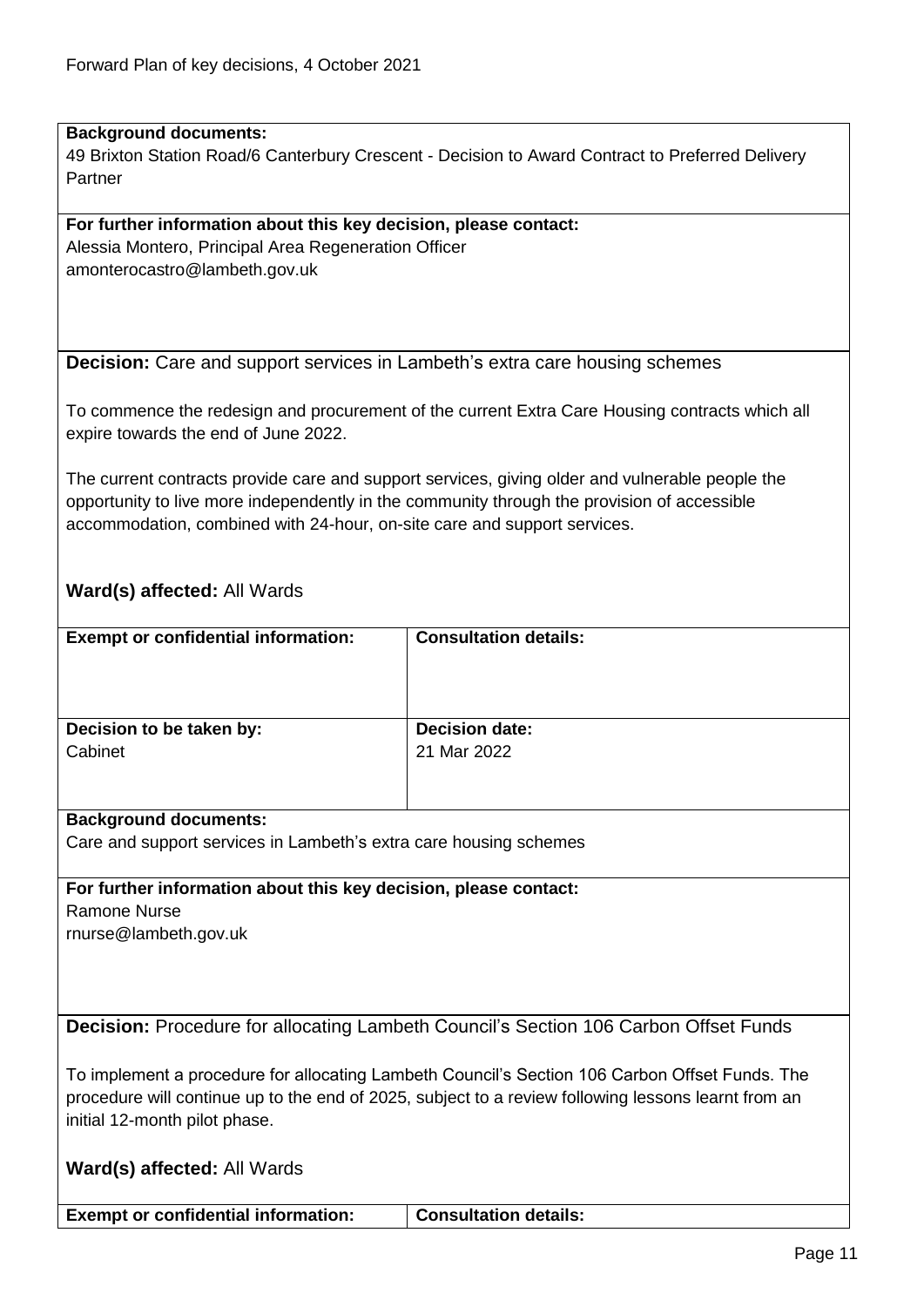<span id="page-11-1"></span><span id="page-11-0"></span>

| Decision to be taken by:                                                                                                        | <b>Decision date:</b>                                                                              |  |
|---------------------------------------------------------------------------------------------------------------------------------|----------------------------------------------------------------------------------------------------|--|
| Leader of the Council                                                                                                           | Not before 5 Oct 2021                                                                              |  |
|                                                                                                                                 |                                                                                                    |  |
| <b>Background documents:</b>                                                                                                    |                                                                                                    |  |
|                                                                                                                                 |                                                                                                    |  |
| For further information about this key decision, please contact:                                                                |                                                                                                    |  |
|                                                                                                                                 | Joe Walsh, Climate Change, Energy and Buildings - Senior Project Officer, Susatianable Growth and  |  |
| Opportunity<br>jwalsh2@lambeth.gov.uk                                                                                           |                                                                                                    |  |
|                                                                                                                                 |                                                                                                    |  |
|                                                                                                                                 |                                                                                                    |  |
|                                                                                                                                 |                                                                                                    |  |
| <b>Decision: Tenancy Support Service</b>                                                                                        |                                                                                                    |  |
|                                                                                                                                 | The decision to extend the current contract will enable the Council to continue to provide tenancy |  |
| support to residents while Housing colleagues plan the future structure of the service.                                         |                                                                                                    |  |
| Ward(s) affected: All Wards                                                                                                     |                                                                                                    |  |
|                                                                                                                                 |                                                                                                    |  |
| <b>Exempt or confidential information:</b>                                                                                      | <b>Consultation details:</b>                                                                       |  |
|                                                                                                                                 |                                                                                                    |  |
|                                                                                                                                 |                                                                                                    |  |
| Decision to be taken by:                                                                                                        | <b>Decision date:</b>                                                                              |  |
| Cabinet Member for Housing and<br>Homelessness                                                                                  | Not before 19 Feb 2018                                                                             |  |
|                                                                                                                                 |                                                                                                    |  |
| <b>Background documents:</b>                                                                                                    |                                                                                                    |  |
|                                                                                                                                 |                                                                                                    |  |
| For further information about this key decision, please contact:                                                                |                                                                                                    |  |
| Andy Radice, Social Housing Liaison Manager                                                                                     |                                                                                                    |  |
| aradice@lambeth.gov.uk                                                                                                          |                                                                                                    |  |
| <b>Hambrook House</b>                                                                                                           |                                                                                                    |  |
| Tel: 020 7926 3611                                                                                                              |                                                                                                    |  |
| <b>Decision:</b> Construction of Modular Units for Temporary Accommodation                                                      |                                                                                                    |  |
|                                                                                                                                 |                                                                                                    |  |
| To approve capital funding for the construction of modular units for use as Temporary Accommodation<br>for homeless households. |                                                                                                    |  |
|                                                                                                                                 |                                                                                                    |  |
| Ward(s) affected: Streatham Hill                                                                                                |                                                                                                    |  |
|                                                                                                                                 |                                                                                                    |  |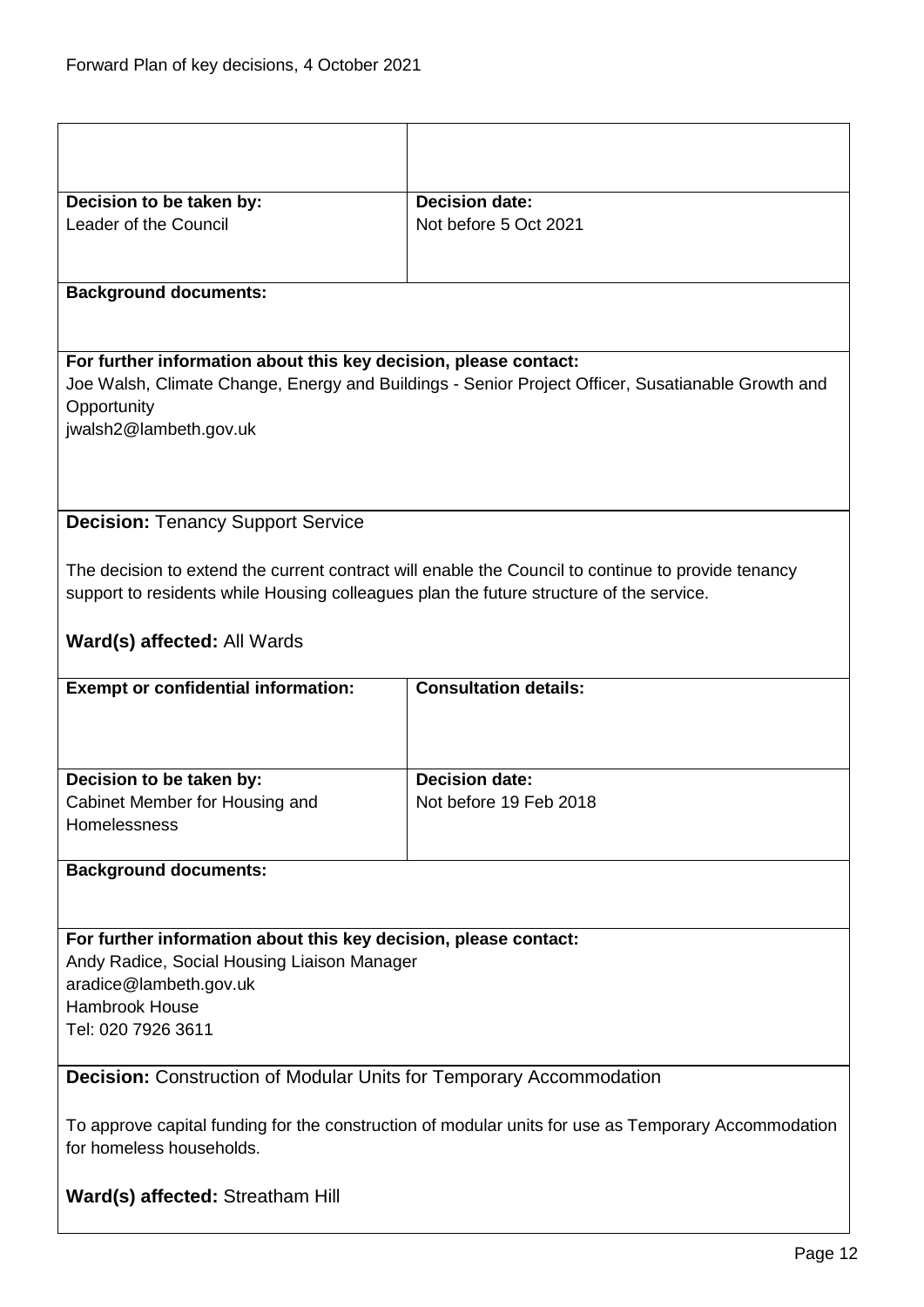<span id="page-12-1"></span><span id="page-12-0"></span>

| <b>Exempt or confidential information:</b>                                                     | <b>Consultation details:</b>                                                                            |  |
|------------------------------------------------------------------------------------------------|---------------------------------------------------------------------------------------------------------|--|
|                                                                                                |                                                                                                         |  |
|                                                                                                |                                                                                                         |  |
| Decision to be taken by:                                                                       | <b>Decision date:</b>                                                                                   |  |
| Cabinet Member for Housing and                                                                 | Not before 12 Nov 2019                                                                                  |  |
| Homelessness                                                                                   |                                                                                                         |  |
|                                                                                                |                                                                                                         |  |
| <b>Background documents:</b>                                                                   |                                                                                                         |  |
|                                                                                                |                                                                                                         |  |
| For further information about this key decision, please contact:                               |                                                                                                         |  |
| Andy Radice, Social Housing Liaison Manager                                                    |                                                                                                         |  |
| aradice@lambeth.gov.uk                                                                         |                                                                                                         |  |
| <b>Hambrook House</b>                                                                          |                                                                                                         |  |
| Tel: 020 7926 3611                                                                             |                                                                                                         |  |
| <b>Decision:</b> Delivery of Housing Contracts after 2020                                      |                                                                                                         |  |
|                                                                                                |                                                                                                         |  |
|                                                                                                | To commence the redesign and reprocurement of all of the current housing repair, maintenance and        |  |
| capital work contracts which all expire towards the end of 2020.                               |                                                                                                         |  |
|                                                                                                |                                                                                                         |  |
| These soon-to-expire contracts include: major works, housing repairs, estate and grounds       |                                                                                                         |  |
|                                                                                                | maintenance, estate block cleaning, voids, gas servicing, electrical/water supplies, door entry systems |  |
| and other housing based services.                                                              |                                                                                                         |  |
| Ward(s) affected: All Wards                                                                    |                                                                                                         |  |
|                                                                                                |                                                                                                         |  |
| <b>Exempt or confidential information:</b>                                                     | <b>Consultation details:</b>                                                                            |  |
|                                                                                                |                                                                                                         |  |
|                                                                                                |                                                                                                         |  |
| Decision to be taken by:                                                                       | <b>Decision date:</b>                                                                                   |  |
| Cabinet Member for Housing and                                                                 | Not before 13 Dec 2019                                                                                  |  |
| Homelessness                                                                                   |                                                                                                         |  |
|                                                                                                |                                                                                                         |  |
| <b>Background documents:</b>                                                                   |                                                                                                         |  |
|                                                                                                |                                                                                                         |  |
| For further information about this key decision, please contact:                               |                                                                                                         |  |
| Andrew Jacques, Head of Contract Scrutiny and Cost Management                                  |                                                                                                         |  |
| AJacques@lambeth.gov.uk                                                                        |                                                                                                         |  |
|                                                                                                |                                                                                                         |  |
|                                                                                                |                                                                                                         |  |
|                                                                                                |                                                                                                         |  |
| <b>Decision:</b> Vehicle Leasing for the Direct Labour Organisation                            |                                                                                                         |  |
| Agree to the procurement of the vehicle leasing of 35 vehicles via the councils existing Fleet |                                                                                                         |  |
|                                                                                                |                                                                                                         |  |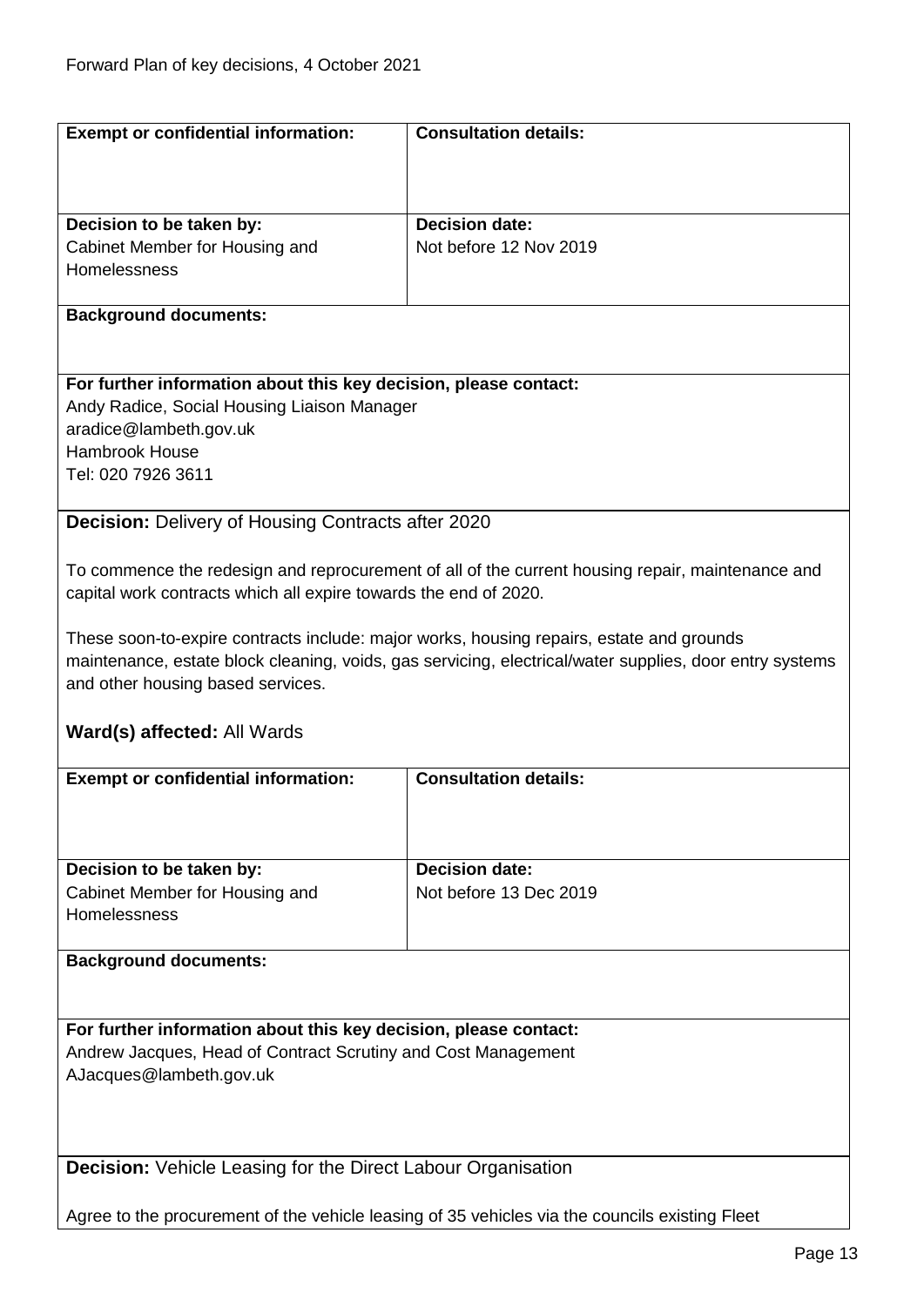#### Management Framework for the necessary hybrid/electric vehicles

DLO staff will require vehicles to move around the borough to transport materials and tools to carry out their repairing or inspecting duties. The vehicles will be consistent with the Council's commitment to being Zero Carbon by 2030. All vehicles leased from the leasing company will be Cat 6 compliant(EU Standard) the hybrid vehicles will emit less than 75g/km CO2, or will be ultra-low emission. This is ensuring the DLO only leases vehicle which are meeting the Lambeth carbon reduction standard.

<span id="page-13-0"></span>

| <b>Exempt or confidential information:</b>                                                                                                                                                                | <b>Consultation details:</b>                                                                      |  |
|-----------------------------------------------------------------------------------------------------------------------------------------------------------------------------------------------------------|---------------------------------------------------------------------------------------------------|--|
|                                                                                                                                                                                                           |                                                                                                   |  |
|                                                                                                                                                                                                           |                                                                                                   |  |
| Decision to be taken by:                                                                                                                                                                                  | <b>Decision date:</b>                                                                             |  |
| Cabinet Member for Housing and                                                                                                                                                                            | Not before 1 Sep 2020                                                                             |  |
| Homelessness                                                                                                                                                                                              |                                                                                                   |  |
| <b>Background documents:</b>                                                                                                                                                                              |                                                                                                   |  |
|                                                                                                                                                                                                           |                                                                                                   |  |
| For further information about this key decision, please contact:                                                                                                                                          |                                                                                                   |  |
| Andrew Jacques, Head of Contract Scrutiny and Cost Management                                                                                                                                             |                                                                                                   |  |
| AJacques@lambeth.gov.uk                                                                                                                                                                                   |                                                                                                   |  |
|                                                                                                                                                                                                           |                                                                                                   |  |
|                                                                                                                                                                                                           |                                                                                                   |  |
| Decision: National Net Zero Retrofit Accelerator (NNZRA)                                                                                                                                                  |                                                                                                   |  |
|                                                                                                                                                                                                           |                                                                                                   |  |
|                                                                                                                                                                                                           | The council was invited to bid and was successful in November 2020 for funding to decarbonise 40  |  |
|                                                                                                                                                                                                           | homes as part of stage two National Net Zero Retrofit Accelerator (NNZRA). The funding was agreed |  |
| with the Greater London Authority (GLA) and monitored by Business, Energy and Industrial Strategy<br>(BEIS). NNZRA is a major step towards goal of delivering self-financing, performance guaranteed, net |                                                                                                   |  |
| zero retrofit at scale across the UK and to reach our net zero target by 2030.                                                                                                                            |                                                                                                   |  |
|                                                                                                                                                                                                           |                                                                                                   |  |
| Ward(s) affected: All Wards                                                                                                                                                                               |                                                                                                   |  |
| <b>Exempt or confidential information:</b>                                                                                                                                                                | <b>Consultation details:</b>                                                                      |  |
|                                                                                                                                                                                                           |                                                                                                   |  |
|                                                                                                                                                                                                           |                                                                                                   |  |
|                                                                                                                                                                                                           |                                                                                                   |  |
| Decision to be taken by:                                                                                                                                                                                  | <b>Decision date:</b>                                                                             |  |
| Cabinet Member for Housing and<br>Homelessness                                                                                                                                                            | Not before 13 Apr 2021                                                                            |  |
|                                                                                                                                                                                                           |                                                                                                   |  |
| <b>Background documents:</b>                                                                                                                                                                              |                                                                                                   |  |
|                                                                                                                                                                                                           |                                                                                                   |  |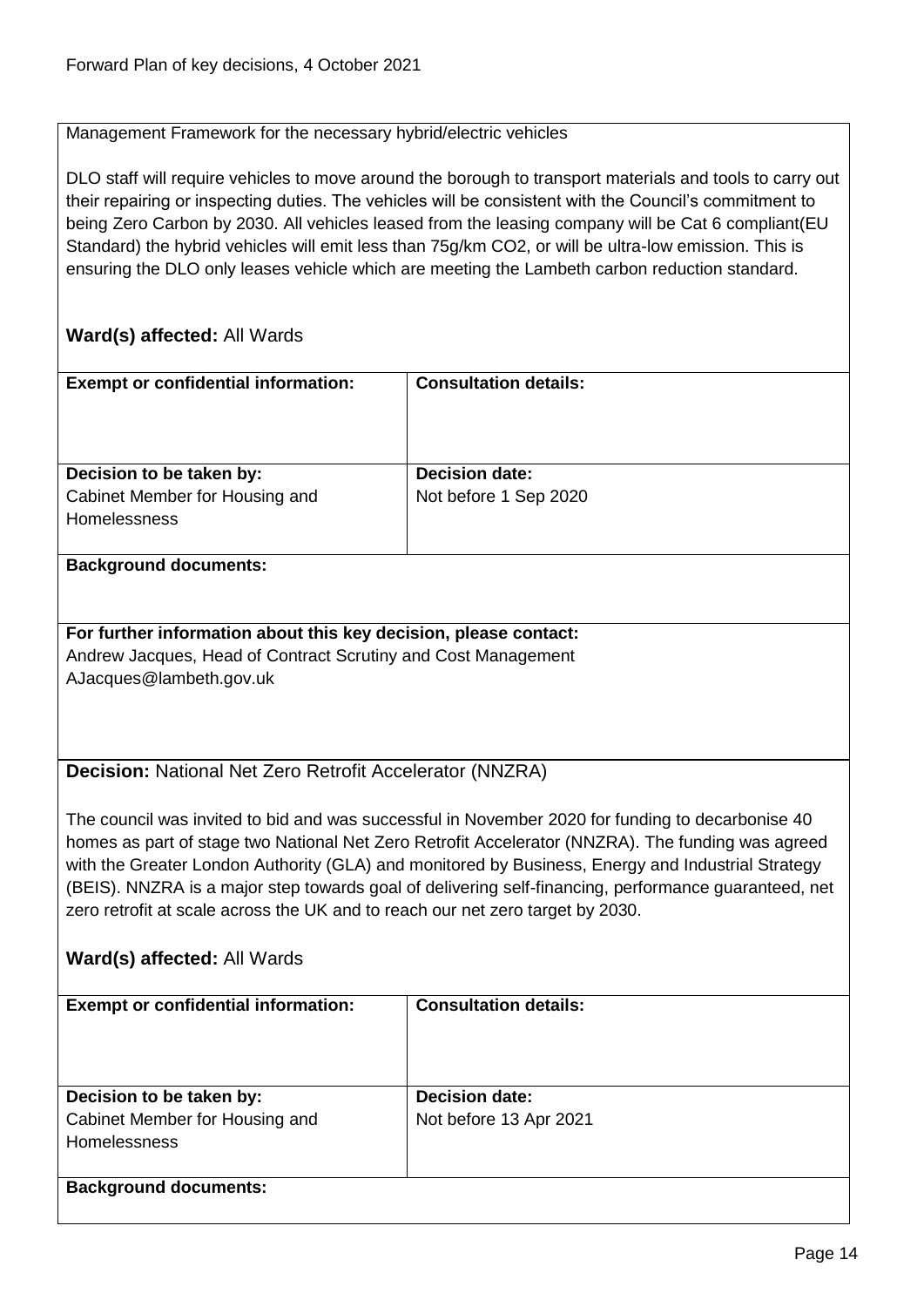### **For further information about this key decision, please contact:**

Michael Axtell, Water Quality Officer maxtell@lambethliving.org.uk Housing Property Services, 10 Somerleyton Road,, LONDON, SW9 8ND Tel: 020 7926 2084

#### <span id="page-14-0"></span>**Decision:** Leigham Court Road – Amesbury and Barcombe Avenue

To award to Engie Regeneration the contract for works consisting of external refurbishment and maintenance items, including roof repairs/ replacement, chimney and parapet repairs, window and main entrance door repairs, fabric repairs including brickwork, concrete, stonework, and external decorations. in the sum of is £2,368,740, for 2021/22

# **Ward(s) affected:** All Wards

| <b>Exempt or confidential information:</b>                       | <b>Consultation details:</b> |
|------------------------------------------------------------------|------------------------------|
|                                                                  |                              |
|                                                                  |                              |
| Decision to be taken by:                                         | <b>Decision date:</b>        |
| Cabinet Member for Housing and                                   | Not before 5 May 2021        |
| Homelessness                                                     |                              |
|                                                                  |                              |
| <b>Background documents:</b>                                     |                              |
|                                                                  |                              |
|                                                                  |                              |
| For further information about this key decision, please contact: |                              |
| Paul Ingram, Capital Works Manager                               |                              |
| PIngram1@lambeth.gov.uk                                          |                              |
|                                                                  |                              |
|                                                                  |                              |

<span id="page-14-1"></span>**Decision:** Purser House - Refurbishment of vacant former community centre to form 3 x 2 bed flats

**Ward(s) affected:** Tulse Hill

| <b>Exempt or confidential information:</b><br>Part exempt<br>Information relating to the financial or<br>business affairs of any particular person<br>(including the authority holding that<br>information) | <b>Consultation details:</b>         |
|-------------------------------------------------------------------------------------------------------------------------------------------------------------------------------------------------------------|--------------------------------------|
| Decision to be taken by:<br>Cabinet Member for Housing and                                                                                                                                                  | <b>Decision date:</b><br>12 Oct 2021 |
| <b>Homelessness</b>                                                                                                                                                                                         |                                      |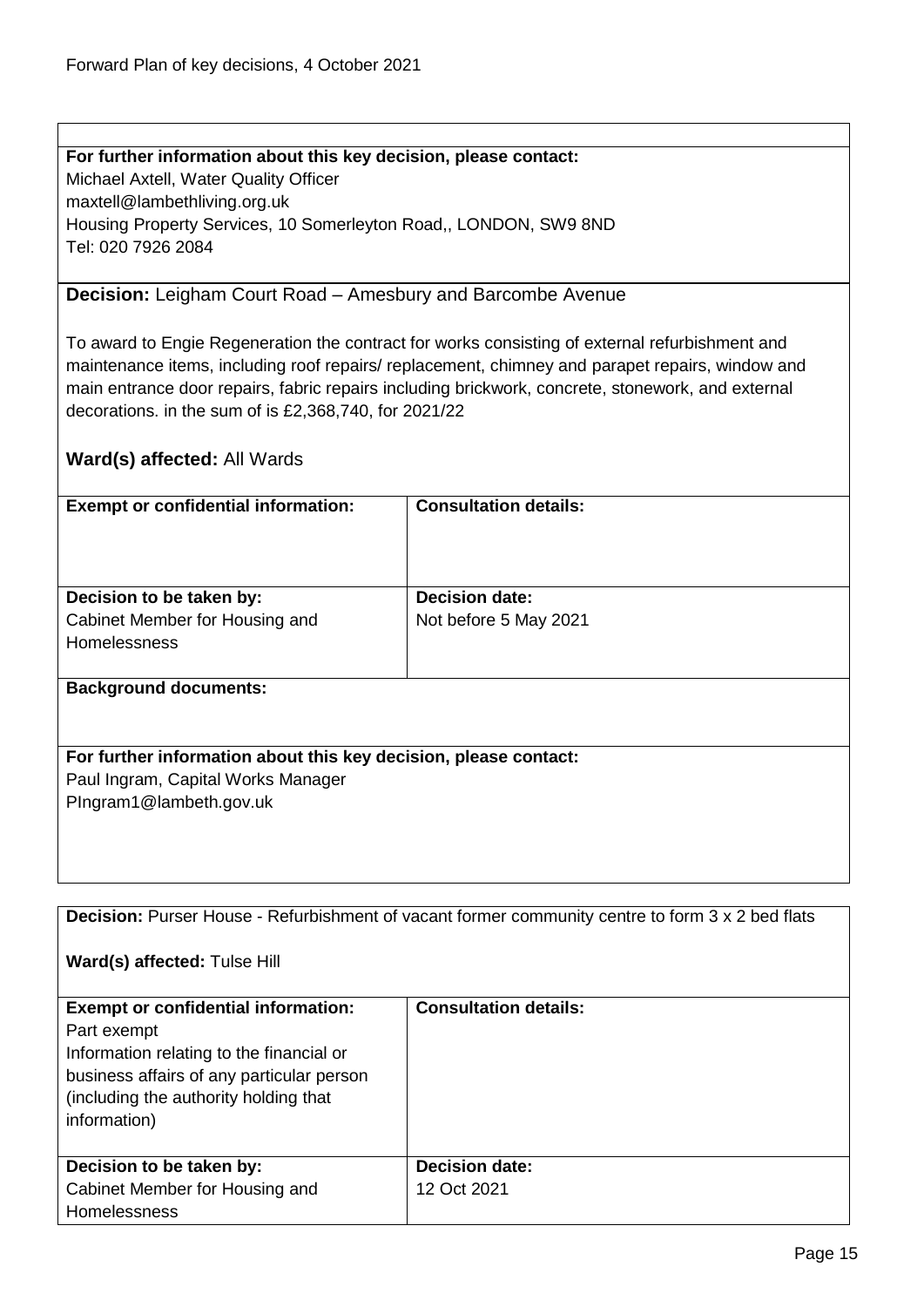<span id="page-15-0"></span>

| <b>Background documents:</b>                                            |                                                                                                          |  |
|-------------------------------------------------------------------------|----------------------------------------------------------------------------------------------------------|--|
|                                                                         |                                                                                                          |  |
|                                                                         |                                                                                                          |  |
| For further information about this key decision, please contact:        |                                                                                                          |  |
| Paul Ingram, Capital Works Manager                                      |                                                                                                          |  |
| PIngram1@lambeth.gov.uk                                                 |                                                                                                          |  |
|                                                                         |                                                                                                          |  |
|                                                                         |                                                                                                          |  |
|                                                                         |                                                                                                          |  |
|                                                                         | Decision: External Works Programme and Replacement of External Wall Insulation Cladding                  |  |
| <b>Systems Procurement - Capital Works</b>                              |                                                                                                          |  |
|                                                                         |                                                                                                          |  |
|                                                                         |                                                                                                          |  |
|                                                                         | To approve the upcoming capital works programme which will include external works and replacement        |  |
|                                                                         | of external wall insulation cladding systems intended to be delivered within 2021/22 financial year. The |  |
|                                                                         | proposed method of obtaining mini tenders is primarily via Construction Line, whilst utilising the route |  |
|                                                                         | of Gold Membership of suppliers. Competition to obtain value for money will be a consistent thread.      |  |
|                                                                         |                                                                                                          |  |
| The works will include but not limited to the following:                |                                                                                                          |  |
|                                                                         |                                                                                                          |  |
| • external fabric repairs                                               |                                                                                                          |  |
| • communal electrics                                                    |                                                                                                          |  |
| • lift renewal                                                          |                                                                                                          |  |
| • door entry installation                                               |                                                                                                          |  |
| • heating & hot water upgrade                                           |                                                                                                          |  |
| • communal electric upgrade                                             |                                                                                                          |  |
| • cold water tank renewal                                               |                                                                                                          |  |
| • boiler room upgrades                                                  |                                                                                                          |  |
| • new fire doors to tenanted properties                                 |                                                                                                          |  |
| • sprinklers to sheltered blocks                                        |                                                                                                          |  |
| · Kitchen & Bathroom Installations plus associated electrical re-wires  |                                                                                                          |  |
| • Residential and communal fire doors replacements                      |                                                                                                          |  |
|                                                                         |                                                                                                          |  |
| The works will be funded from the £35m Lambeth Housing Standard budget. |                                                                                                          |  |
|                                                                         |                                                                                                          |  |
|                                                                         |                                                                                                          |  |
| Ward(s) affected: All Wards                                             |                                                                                                          |  |
|                                                                         |                                                                                                          |  |
| <b>Exempt or confidential information:</b>                              | <b>Consultation details:</b>                                                                             |  |
|                                                                         |                                                                                                          |  |
|                                                                         |                                                                                                          |  |
|                                                                         |                                                                                                          |  |
| Decision to be taken by:                                                | <b>Decision date:</b>                                                                                    |  |
| Cabinet Member for Housing and                                          | Not before 13 Jul 2021                                                                                   |  |
| Homelessness                                                            |                                                                                                          |  |
|                                                                         |                                                                                                          |  |
|                                                                         |                                                                                                          |  |
| <b>Background documents:</b>                                            |                                                                                                          |  |
|                                                                         |                                                                                                          |  |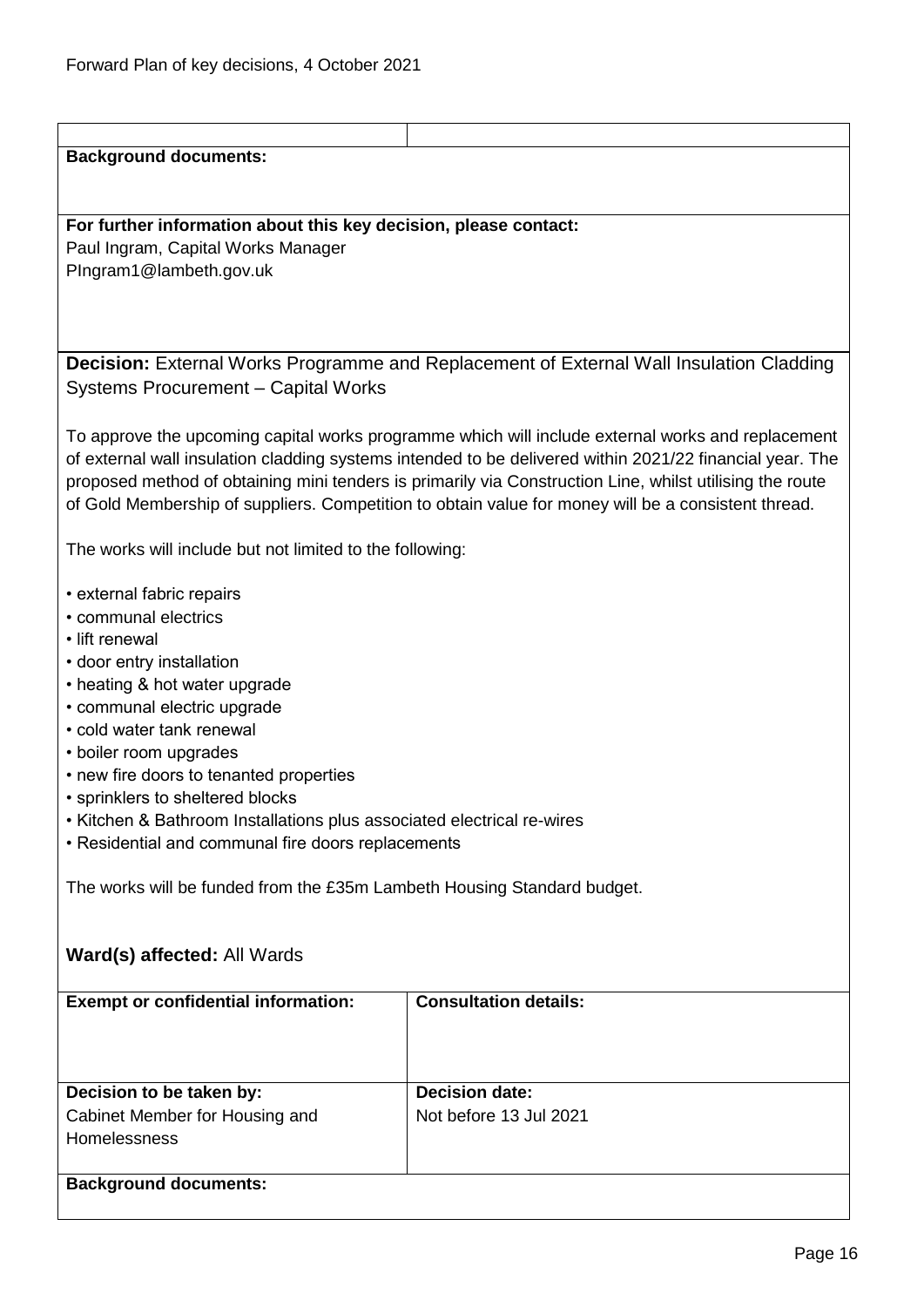# **For further information about this key decision, please contact:**

Adelle Pobee apobee@lambeth.gov.uk 2nd Floor, Hambrook House, Porden Road, London SW2 5RW

# <span id="page-16-0"></span>**Decision:** Vassall Road Heating Replacement Project

To instruct Regen (UK) Construction Ltd to undertake the replacement of the Communal Heating system with Individual Combi Boilers in the sum of £917,020.24. Works to be completed in the new financial year 1 April 2021.

# **Ward(s) affected:** Vassall

| <b>Exempt or confidential information:</b><br>Part exempt<br>Information relating to the financial or<br>business affairs of any particular person<br>(including the authority holding that)<br>information) | <b>Consultation details:</b>                    |
|--------------------------------------------------------------------------------------------------------------------------------------------------------------------------------------------------------------|-------------------------------------------------|
| Decision to be taken by:<br>Cabinet Member for Housing and                                                                                                                                                   | <b>Decision date:</b><br>Not before 20 Jul 2021 |
| <b>Homelessness</b>                                                                                                                                                                                          |                                                 |

#### **Background documents:**

**For further information about this key decision, please contact:** Darren Bradford, Technical Services Electrical Project Manager dbradford@lambeth.gov.uk

<span id="page-16-1"></span>**Decision:** Oaklands Estate Lift Refurbishment Project

To instruct Precision Lifts Ltd to undertake the refurbishment of the lifts in the sum of £629,253.88. Works to be completed in the new financial year 1 April 2021

# **Ward(s) affected:** Clapham Common

| <b>Exempt or confidential information:</b> | <b>Consultation details:</b> |
|--------------------------------------------|------------------------------|
| Part exempt                                |                              |
| Information relating to the financial or   |                              |
| business affairs of any particular person  |                              |
| (including the authority holding that)     |                              |
| information)                               |                              |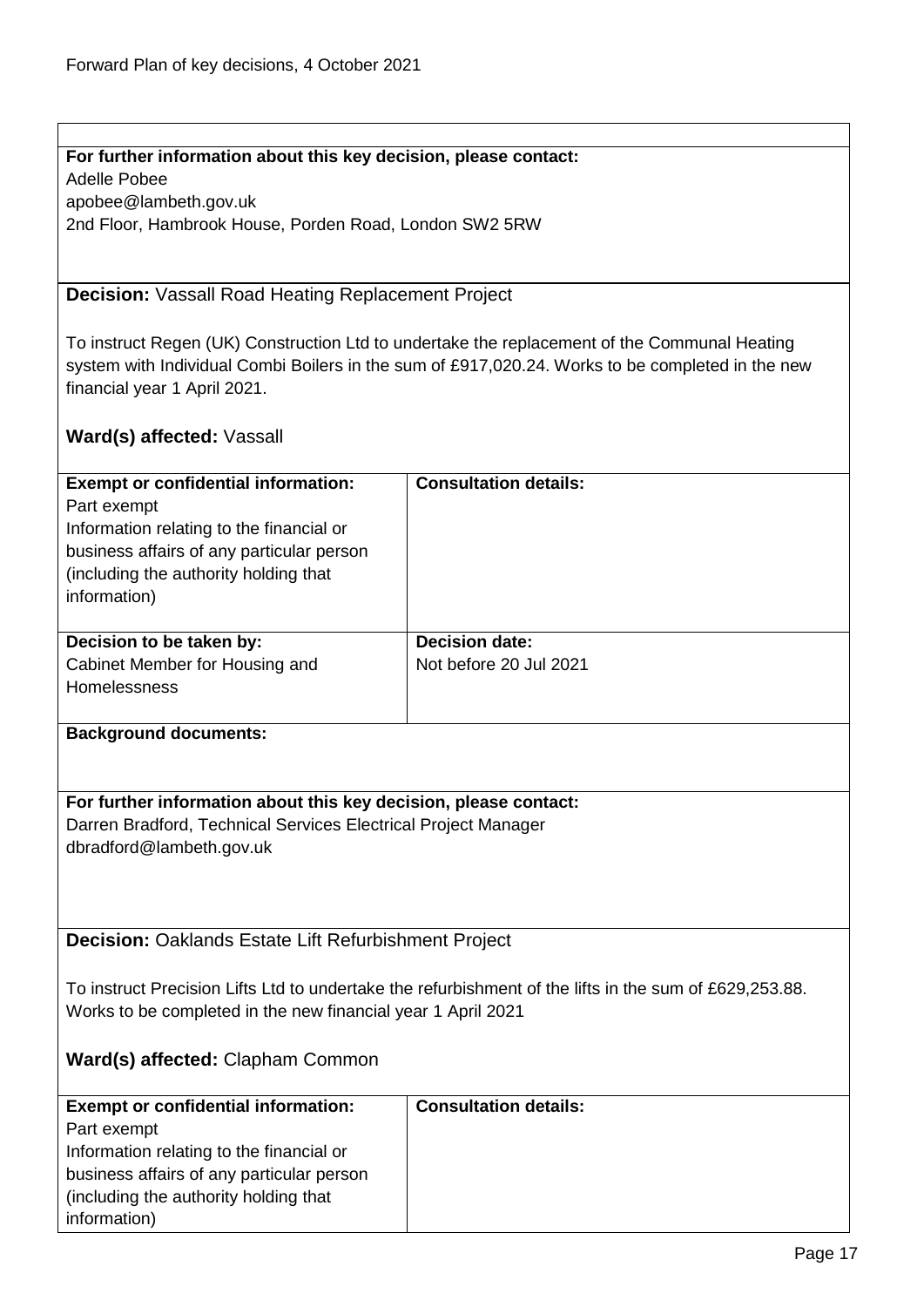<span id="page-17-1"></span><span id="page-17-0"></span>

| Decision to be taken by:                                                                          | <b>Decision date:</b>                                                                                 |
|---------------------------------------------------------------------------------------------------|-------------------------------------------------------------------------------------------------------|
| Cabinet Member for Housing and                                                                    | Not before 20 Jul 2021                                                                                |
| Homelessness                                                                                      |                                                                                                       |
|                                                                                                   |                                                                                                       |
| <b>Background documents:</b>                                                                      |                                                                                                       |
|                                                                                                   |                                                                                                       |
|                                                                                                   |                                                                                                       |
|                                                                                                   |                                                                                                       |
| For further information about this key decision, please contact:                                  |                                                                                                       |
| Paul Ingram, Capital Works Manager                                                                |                                                                                                       |
| PIngram1@lambeth.gov.uk                                                                           |                                                                                                       |
|                                                                                                   |                                                                                                       |
|                                                                                                   |                                                                                                       |
|                                                                                                   |                                                                                                       |
| <b>Decision: Brixton Road Heating Replacement Project</b>                                         |                                                                                                       |
|                                                                                                   |                                                                                                       |
|                                                                                                   |                                                                                                       |
|                                                                                                   | To instruct TBrown Group Ltd to undertake the replacement of the Communal Heating system with         |
|                                                                                                   | individual Combi Boilers in the sum of £903,100.00. Works to be completed in the new financial year 1 |
| April 2021                                                                                        |                                                                                                       |
|                                                                                                   |                                                                                                       |
| Ward(s) affected: Vassall                                                                         |                                                                                                       |
|                                                                                                   |                                                                                                       |
|                                                                                                   |                                                                                                       |
| <b>Exempt or confidential information:</b>                                                        | <b>Consultation details:</b>                                                                          |
| Part exempt                                                                                       |                                                                                                       |
| Information relating to the financial or                                                          |                                                                                                       |
| business affairs of any particular person                                                         |                                                                                                       |
| (including the authority holding that                                                             |                                                                                                       |
| information)                                                                                      |                                                                                                       |
|                                                                                                   |                                                                                                       |
|                                                                                                   |                                                                                                       |
| Decision to be taken by:                                                                          | <b>Decision date:</b>                                                                                 |
| Cabinet Member for Housing and                                                                    | Not before 20 Jul 2021                                                                                |
| Homelessness                                                                                      |                                                                                                       |
|                                                                                                   |                                                                                                       |
| <b>Background documents:</b>                                                                      |                                                                                                       |
|                                                                                                   |                                                                                                       |
|                                                                                                   |                                                                                                       |
|                                                                                                   |                                                                                                       |
| For further information about this key decision, please contact:                                  |                                                                                                       |
| Darren Bradford, Technical Services Electrical Project Manager                                    |                                                                                                       |
| dbradford@lambeth.gov.uk                                                                          |                                                                                                       |
|                                                                                                   |                                                                                                       |
|                                                                                                   |                                                                                                       |
|                                                                                                   |                                                                                                       |
| <b>Decision: Replacement of Kitchens and Bathrooms</b>                                            |                                                                                                       |
|                                                                                                   |                                                                                                       |
|                                                                                                   |                                                                                                       |
| The report recommends the Council proceeds with a direct award to SER contractor from an existing |                                                                                                       |
| framework, LHC 46581 and is accessing WH2, Workstream 1, Lot 2 (K&Bs) for the replacement of      |                                                                                                       |
| various kitchens and bathrooms in tenanted homes, up to a value of £2m.                           |                                                                                                       |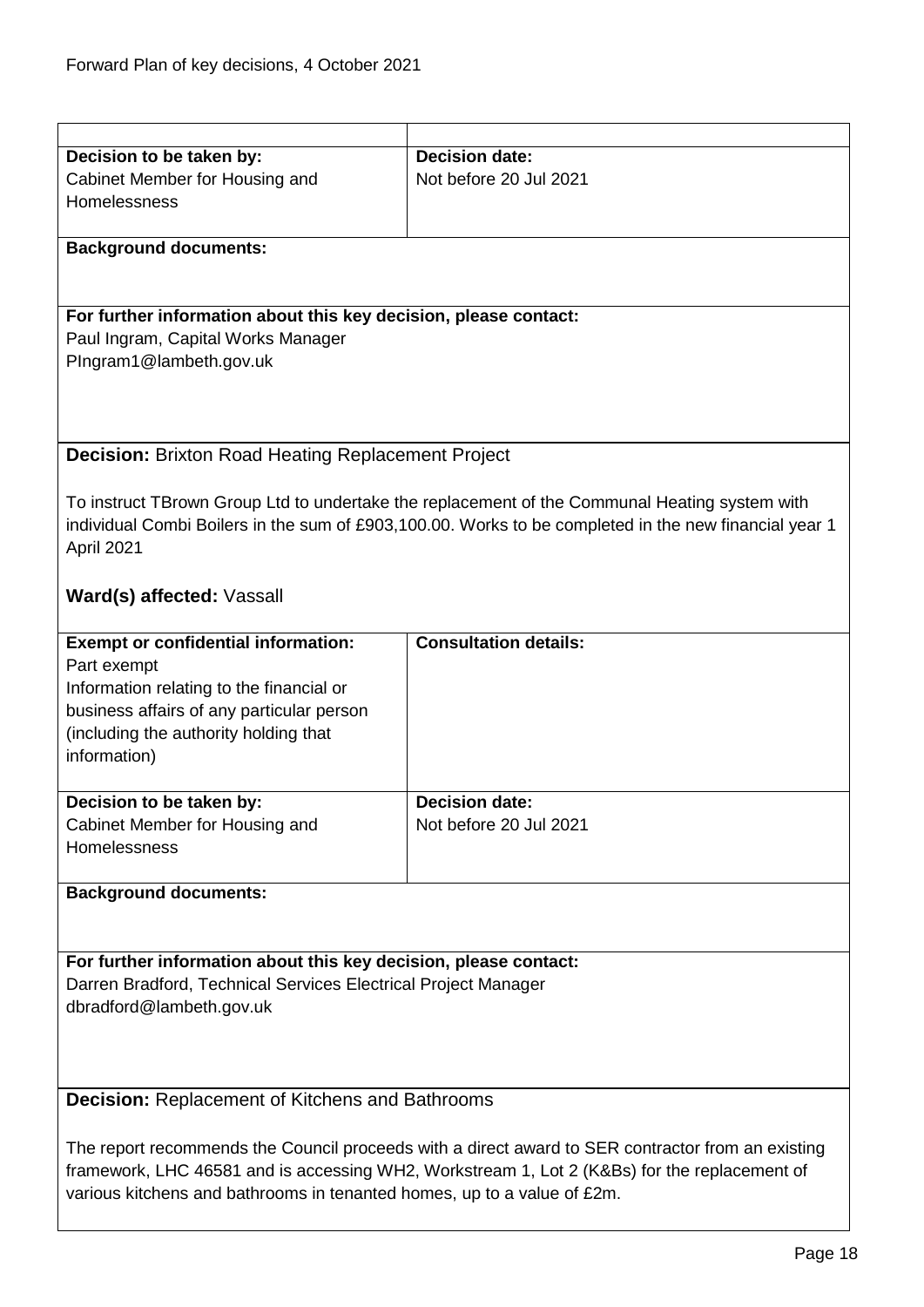<span id="page-18-1"></span><span id="page-18-0"></span>

| Ward(s) affected: All Wards                                                                            |                                                                                                  |
|--------------------------------------------------------------------------------------------------------|--------------------------------------------------------------------------------------------------|
| <b>Exempt or confidential information:</b>                                                             | <b>Consultation details:</b>                                                                     |
|                                                                                                        |                                                                                                  |
| Decision to be taken by:                                                                               | <b>Decision date:</b>                                                                            |
| Cabinet Member for Housing and<br>Homelessness                                                         | Not before 27 Jul 2021                                                                           |
|                                                                                                        |                                                                                                  |
| <b>Background documents:</b>                                                                           |                                                                                                  |
|                                                                                                        |                                                                                                  |
| For further information about this key decision, please contact:<br>Paul Ingram, Capital Works Manager |                                                                                                  |
| PIngram1@lambeth.gov.uk                                                                                |                                                                                                  |
|                                                                                                        |                                                                                                  |
| <b>Decision: Asbestos Removals Contract</b>                                                            |                                                                                                  |
|                                                                                                        |                                                                                                  |
|                                                                                                        | To approve the procurement and awarding of a new contract to undertake Asbestos Removal Works    |
| centres.                                                                                               | to communal areas of Lambeth structures including hostels, sheltered accommodation and community |
|                                                                                                        |                                                                                                  |
| <b>Ward(s) affected: All Wards</b>                                                                     |                                                                                                  |
| <b>Exempt or confidential information:</b>                                                             | <b>Consultation details:</b>                                                                     |
|                                                                                                        |                                                                                                  |
| Decision to be taken by:                                                                               | <b>Decision date:</b>                                                                            |
| Cabinet Member for Housing and                                                                         | Not before 17 Aug 2021                                                                           |
| Homelessness                                                                                           |                                                                                                  |
| <b>Background documents:</b>                                                                           |                                                                                                  |
| <b>Asbestos Removals Contract</b>                                                                      |                                                                                                  |
| For further information about this key decision, please contact:<br>Jamie Sud, Asbestos Advisor        |                                                                                                  |
| jsud@lambeth.gov.uk                                                                                    |                                                                                                  |
|                                                                                                        |                                                                                                  |
|                                                                                                        |                                                                                                  |
| <b>Decision: Asbestos Surveys and Analytical Works Contract</b>                                        |                                                                                                  |
| To approve the procurement and award of a new contract to undertake Asbestos Surveys and               |                                                                                                  |
| Analytical Works to the communal areas of Lambeth structures including hostels, sheltered              |                                                                                                  |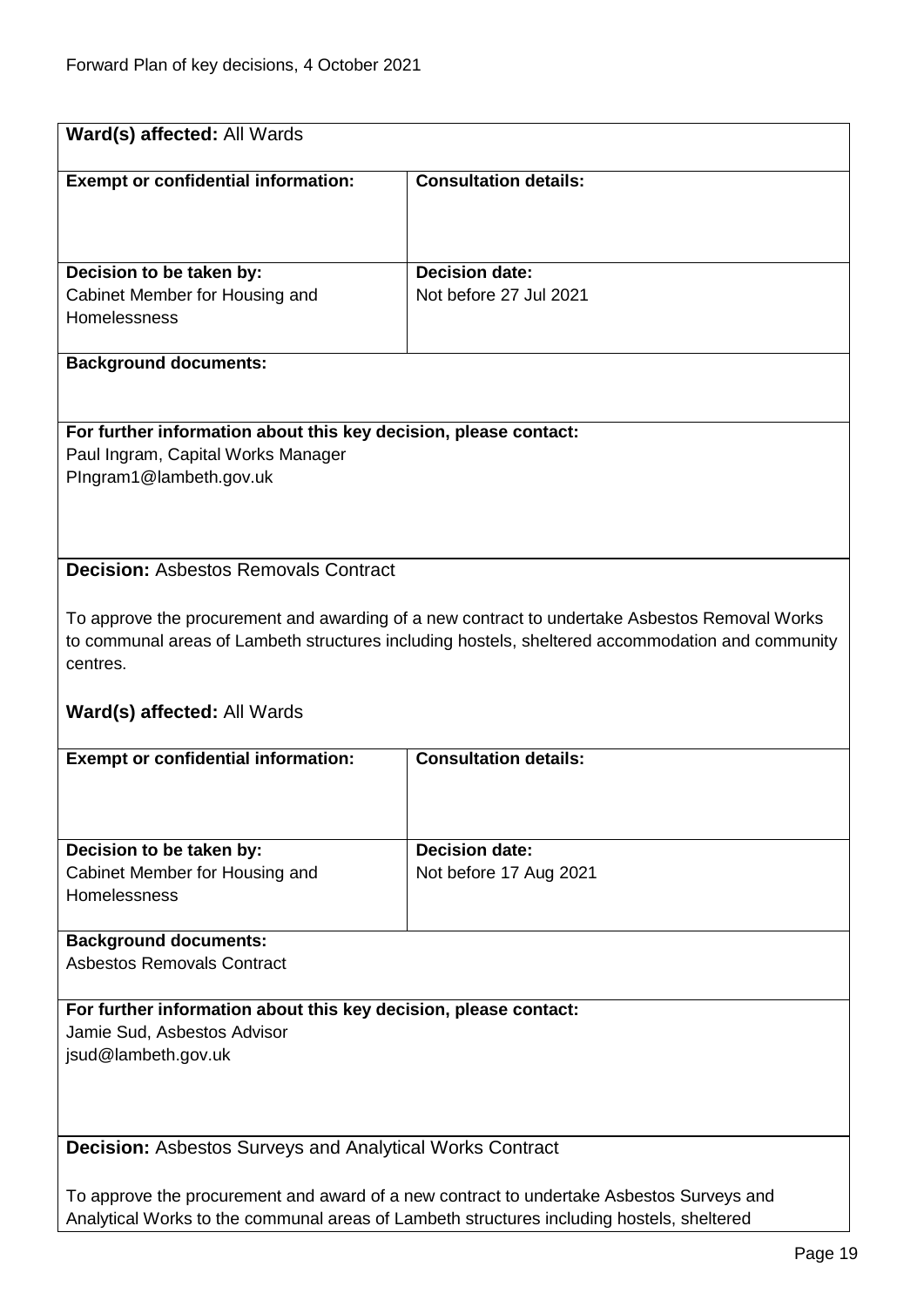| accommodation and community centres.                             |                              |  |
|------------------------------------------------------------------|------------------------------|--|
| Ward(s) affected: All Wards                                      |                              |  |
| <b>Exempt or confidential information:</b>                       | <b>Consultation details:</b> |  |
|                                                                  |                              |  |
|                                                                  |                              |  |
| Decision to be taken by:                                         | <b>Decision date:</b>        |  |
| Cabinet Member for Housing and                                   | Not before 17 Aug 2021       |  |
| Homelessness                                                     |                              |  |
| <b>Background documents:</b>                                     |                              |  |
| Procurement for an Asbestos Removals Contract                    |                              |  |
|                                                                  |                              |  |
| For further information about this key decision, please contact: |                              |  |
| Jamie Sud, Asbestos Advisor                                      |                              |  |
| jsud@lambeth.gov.uk                                              |                              |  |
|                                                                  |                              |  |
|                                                                  |                              |  |
|                                                                  |                              |  |
|                                                                  |                              |  |
| <b>Decision: Claremont East Environmental Improvements</b>       |                              |  |
| Ward(s) affected: Streatham Hill                                 |                              |  |
|                                                                  |                              |  |
| <b>Exempt or confidential information:</b>                       | <b>Consultation details:</b> |  |
|                                                                  |                              |  |
|                                                                  |                              |  |
|                                                                  |                              |  |
| Decision to be taken by:                                         | <b>Decision date:</b>        |  |
| Cabinet Member for Housing and                                   | 14 Oct 2021                  |  |
| Homelessness                                                     |                              |  |
|                                                                  |                              |  |
| <b>Background documents:</b>                                     |                              |  |

<span id="page-19-0"></span>**For further information about this key decision, please contact:** Lesley Ambler, Housing Project Coordinator lambler@lambeth.gov.uk

<span id="page-19-1"></span>**Decision:** Total Asset Solution – Strategic Asset Partner

To approve the strategic direction to procure a Strategic Asset Partner that will join up strategic asset management, stock condition surveying, investment planning, social and economic equality, carbon reduction, compliance, disrepair and procurement.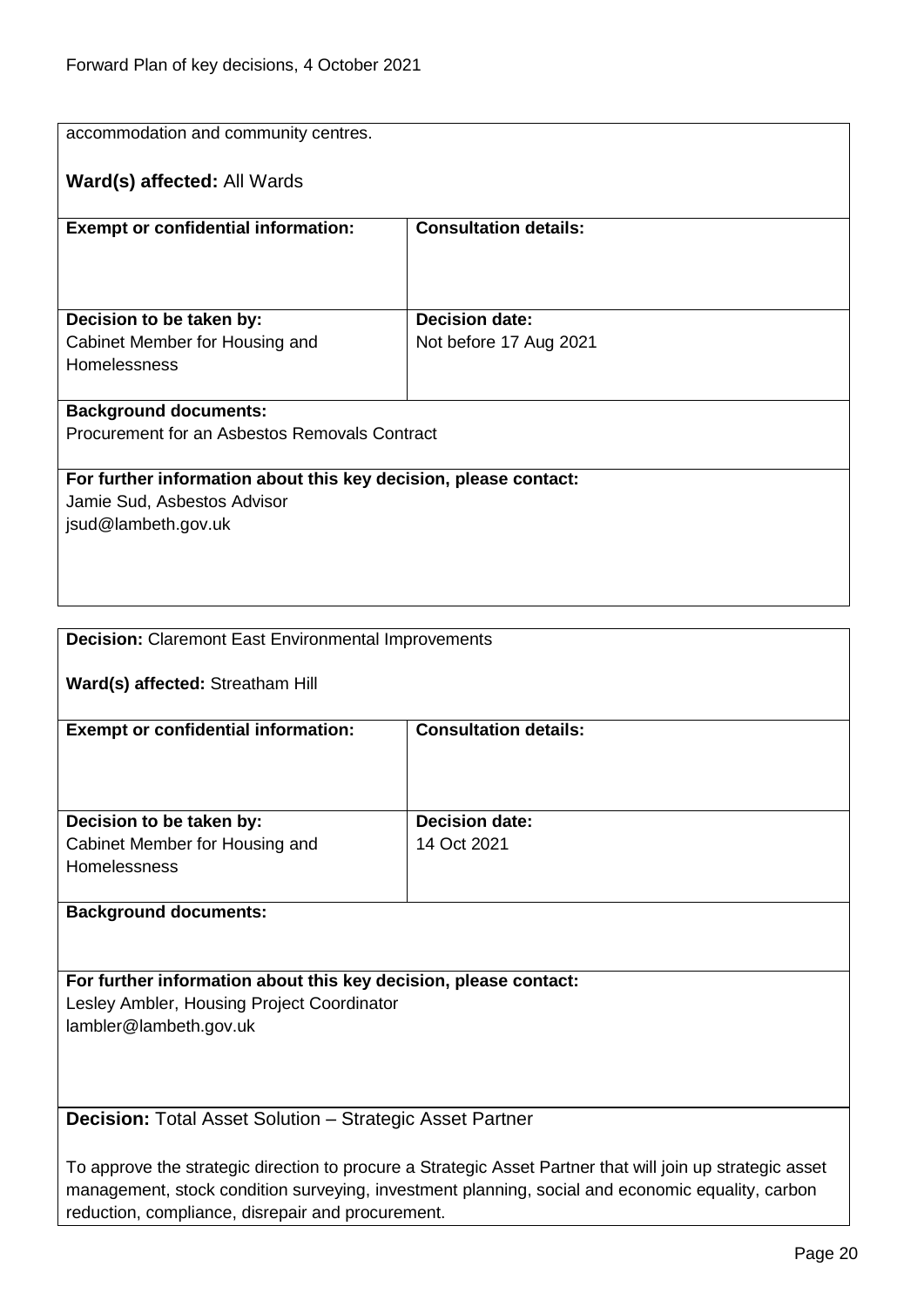<span id="page-20-0"></span>

| <b>Ward(s) affected: All Wards</b>                                                                                                                                                                                                                                                                                                                                                                                                                                                                                                                                                                                 |                              |  |
|--------------------------------------------------------------------------------------------------------------------------------------------------------------------------------------------------------------------------------------------------------------------------------------------------------------------------------------------------------------------------------------------------------------------------------------------------------------------------------------------------------------------------------------------------------------------------------------------------------------------|------------------------------|--|
| <b>Exempt or confidential information:</b>                                                                                                                                                                                                                                                                                                                                                                                                                                                                                                                                                                         | <b>Consultation details:</b> |  |
| Decision to be taken by:                                                                                                                                                                                                                                                                                                                                                                                                                                                                                                                                                                                           | <b>Decision date:</b>        |  |
| Cabinet Member for Housing and<br>Homelessness                                                                                                                                                                                                                                                                                                                                                                                                                                                                                                                                                                     | Not before 11 Sep 2021       |  |
| <b>Background documents:</b>                                                                                                                                                                                                                                                                                                                                                                                                                                                                                                                                                                                       |                              |  |
| For further information about this key decision, please contact:<br>Andrew Jacques, Head of Contract Scrutiny and Cost Management<br>AJacques@lambeth.gov.uk                                                                                                                                                                                                                                                                                                                                                                                                                                                       |                              |  |
| <b>Decision:</b> Total Asset Solution - Asset Delivery Partners                                                                                                                                                                                                                                                                                                                                                                                                                                                                                                                                                    |                              |  |
| To approve the strategic direction to procure 2 x Asset Delivery Partners (North and South) that will<br>manage and administer major works and statutory compliance work programmes; and broaden the<br>client technical skills base.<br>Two technical delivery partnerships (North and South - 3-year duration) with two principal functions:<br>a) Specify and manage major work projects (planned and procured by the strategic asset partner -<br>using the DPS).<br>b) Empower and train the client team to self-manage major work projects (removing the continuous<br>reliance on third-party consultants). |                              |  |
| Ward(s) affected: All Wards                                                                                                                                                                                                                                                                                                                                                                                                                                                                                                                                                                                        |                              |  |
| <b>Exempt or confidential information:</b>                                                                                                                                                                                                                                                                                                                                                                                                                                                                                                                                                                         | <b>Consultation details:</b> |  |
| Decision to be taken by:                                                                                                                                                                                                                                                                                                                                                                                                                                                                                                                                                                                           | <b>Decision date:</b>        |  |
| Cabinet Member for Housing and<br>Homelessness                                                                                                                                                                                                                                                                                                                                                                                                                                                                                                                                                                     | Not before 11 Sep 2021       |  |
| <b>Background documents:</b>                                                                                                                                                                                                                                                                                                                                                                                                                                                                                                                                                                                       |                              |  |
| For further information about this key decision, please contact:<br>Andrew Jacques, Head of Contract Scrutiny and Cost Management<br>AJacques@lambeth.gov.uk                                                                                                                                                                                                                                                                                                                                                                                                                                                       |                              |  |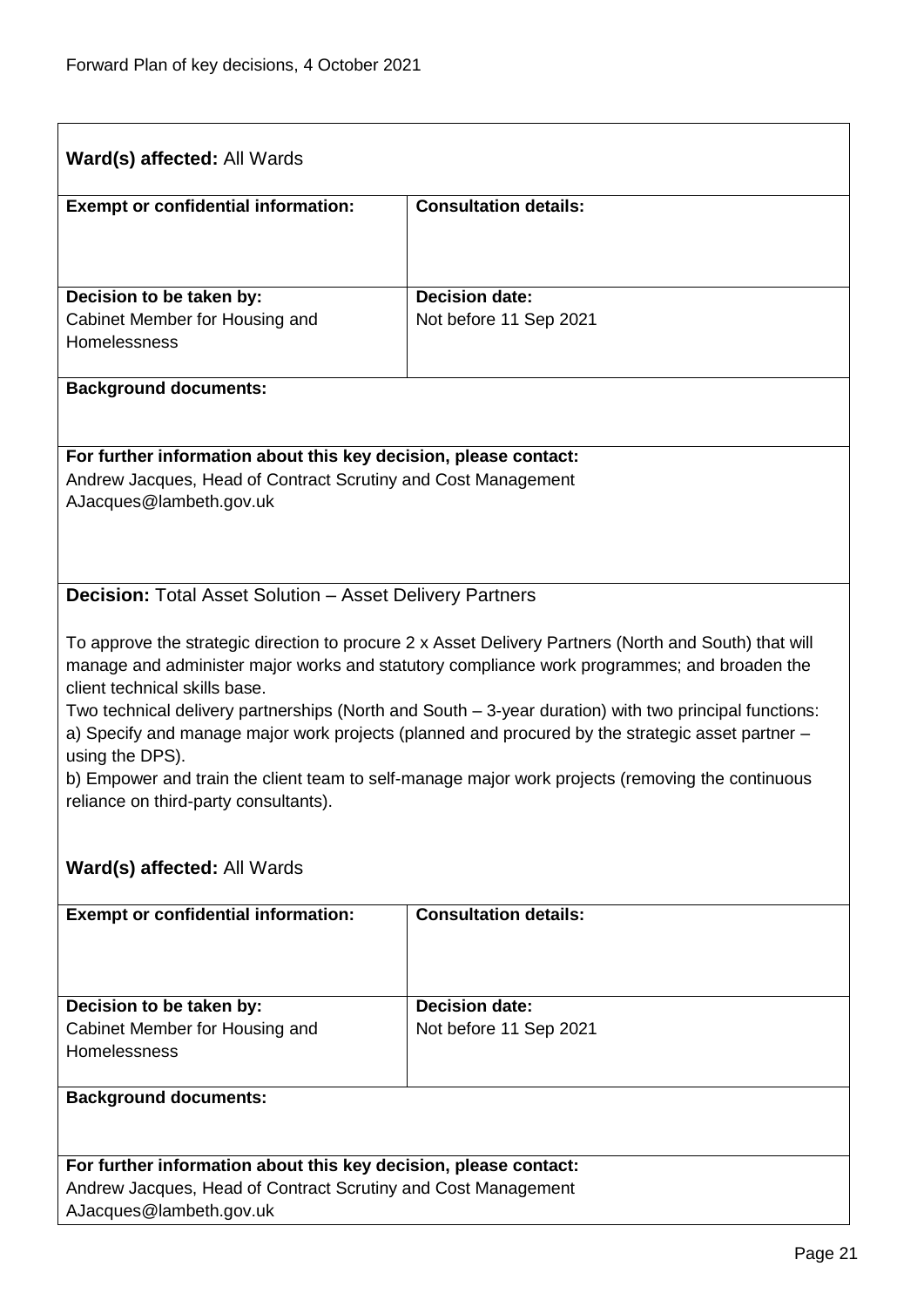#### <span id="page-21-0"></span>**Decision:** Workwise Project – St Mungo's – Extension

The St Mungo's Workwise service provides employment and training services. The service is primarily targeted at those in rented housing (Council tenants, private sector tenants and homeless in temporary accommodation) who are in receipt of benefits and adversely affected by welfare reforms. Welfare reforms including the Size Criteria, Benefit Cap and Universal Credit. The proposed report is requesting for the service to be extended from 1st of May 2021 to 29th of April 2022. The service has been very successful in supporting Lambeth residents into sustained employment and training opportunities and has been instrumental in assisting Lambeth residents who have been furloughed or lost their jobs due to the Covid-19 pandemic.

The cumulative value of the contracts from February 2015 to April 2021 is £560,295.89. A further extension for the 2021/22 financial year will increase that value by a further £100,000.

# **Ward(s) affected:** All Wards

| <b>Exempt or confidential information:</b>                                                          | <b>Consultation details:</b> |  |
|-----------------------------------------------------------------------------------------------------|------------------------------|--|
|                                                                                                     |                              |  |
|                                                                                                     |                              |  |
| Decision to be taken by:                                                                            | <b>Decision date:</b>        |  |
| Cabinet Member for Housing and                                                                      | Not before 11 Sep 2021       |  |
| Homelessness                                                                                        |                              |  |
| <b>Background documents:</b>                                                                        |                              |  |
|                                                                                                     |                              |  |
|                                                                                                     |                              |  |
| For further information about this key decision, please contact:                                    |                              |  |
| Lionel Ighodaro, Housing Support Team Manager                                                       |                              |  |
| lighodaro@lambeth.gov.uk                                                                            |                              |  |
|                                                                                                     |                              |  |
|                                                                                                     |                              |  |
| <b>Decision:</b> Provision of a Dynamic Purchasing System for Housing Planned Capital               |                              |  |
| <b>Maintenance Projects</b>                                                                         |                              |  |
|                                                                                                     |                              |  |
| To approve the implementation of a dynamic purchasing system (DPS) to manage the Council's £35m     |                              |  |
| planned maintenance spend for Housing.                                                              |                              |  |
| It is recognised that the Council needs to refresh its approach to the management of its assets and |                              |  |
| delivery of planned programmes and major works to better meet its legal and statutory obligations.  |                              |  |
| Underpinned by the Council's Asset Management Strategy, a Total Asset Solution is being             |                              |  |
| implemented, in pursuit of better quality, socially responsible and digitally driven services.      |                              |  |

<span id="page-21-1"></span>The bespoke DPS will support a more co-ordinated and agile project purchasing process for the delivery of the Total Asset Solution and will also provide: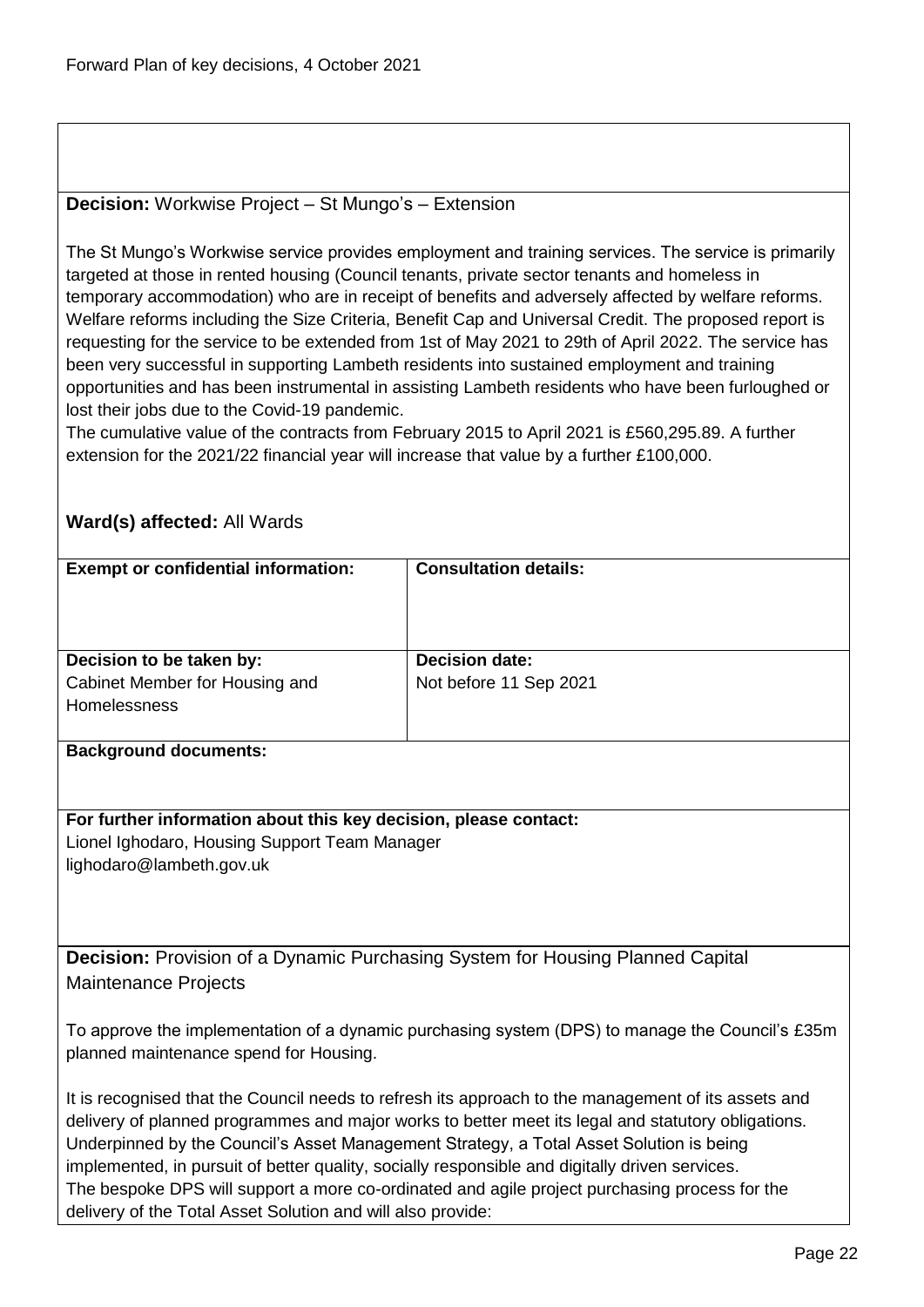- a compliant procurement vehicle to manage tenders for the Council's housing planned capital maintenance project contracts,

- focus on enabling a more diverse range of suppliers to compete for contract opportunities within Lambeth and encourage the participation of local suppliers,

- encourage small business and those owned and operated by underrepresented groups to compete for Council contracts.

#### **Ward(s) affected:** All Wards

| <b>Exempt or confidential information:</b>            | <b>Consultation details:</b> |
|-------------------------------------------------------|------------------------------|
| Decision to be taken by:                              | <b>Decision date:</b>        |
| Cabinet Member for Housing and<br><b>Homelessness</b> | Not before 12 Oct 2021       |

#### **Background documents:**

#### **For further information about this key decision, please contact:** Cordelia Asamoah, Project Lead CAsamoah@lambeth.gov.uk

#### <span id="page-22-0"></span>**Decision:** Lambeth Housing Strategy

For cabinet to approve the Housing Strategy. Member approval is required to adopt the strategy.

**Ward(s) affected:** All Wards

| <b>Exempt or confidential information:</b>                       | <b>Consultation details:</b> |  |
|------------------------------------------------------------------|------------------------------|--|
|                                                                  |                              |  |
| Decision to be taken by:                                         | <b>Decision date:</b>        |  |
| Cabinet Member for Housing and                                   | Not before 19 Oct 2021       |  |
| <b>Homelessness</b>                                              |                              |  |
| <b>Background documents:</b>                                     |                              |  |
|                                                                  |                              |  |
| For further information about this key decision, please contact: |                              |  |
| Colum Dovideon, Houging Strategy and Doliny Officer              |                              |  |

Calum Davidson, Housing Strategy and Policy Officer cdavidson1@lambeth.gov.uk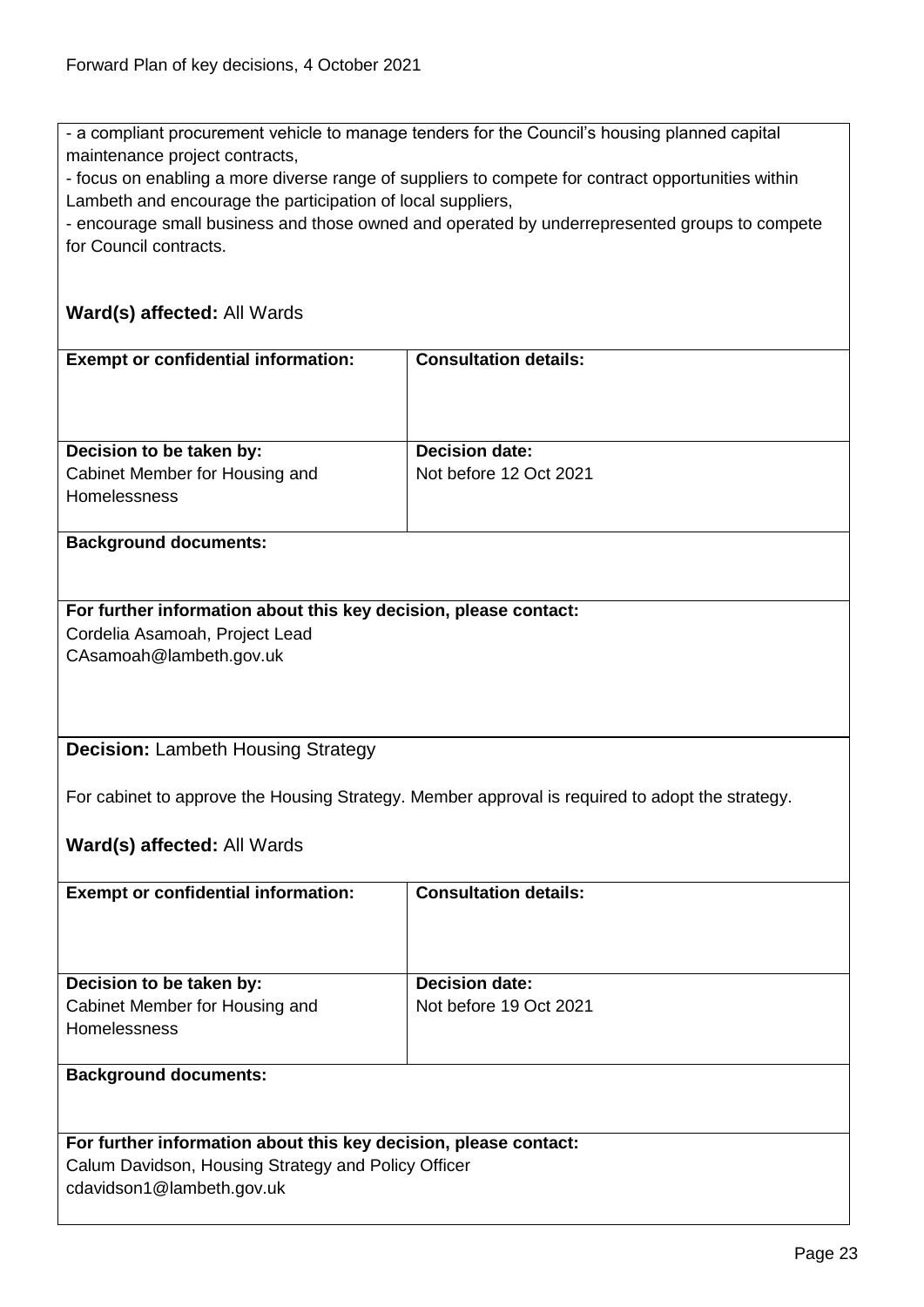### <span id="page-23-0"></span>**Decision:** External Refurbishment Works and Fire Safety Works to No.1- No.44 Meath House

The award of contract to the successful bidder to carry out essential fire safety works including replacement of external wall cladding system with external wall insulation system (EWI) and refurbishment of external façade including roof repairs and redecoration. These works will ensure compliance with fire safety regulations and prolong the useful life of the building.

#### **Ward(s) affected:** Herne Hill

| <b>Exempt or confidential information:</b>     | <b>Consultation details:</b> |
|------------------------------------------------|------------------------------|
| Decision to be taken by:                       | <b>Decision date:</b>        |
| Cabinet Member for Housing and<br>Homelessness | Not before 19 Oct 2021       |

#### **Background documents:**

**For further information about this key decision, please contact:** Mohammed Ullah, Capital Works - Project Manager mullah@lambeth.gov.uk

<span id="page-23-1"></span>**Decision:** HRA Business Plan, Rent and Service Charge setting report

Decision will be based on the proposals for the Housing Revenue Account (HRA) budget, rents and service charges for the 2022-23 year

#### **Ward(s) affected:** All Wards

| <b>Exempt or confidential information:</b>                                        | <b>Consultation details:</b>                    |
|-----------------------------------------------------------------------------------|-------------------------------------------------|
| Decision to be taken by:<br>Cabinet Member for Housing and<br><b>Homelessness</b> | <b>Decision date:</b><br>Not before 26 Oct 2021 |
| <b>Background documents:</b>                                                      |                                                 |

**For further information about this key decision, please contact:** Shankar Siva Ananthan, Group Manager, Finance and Property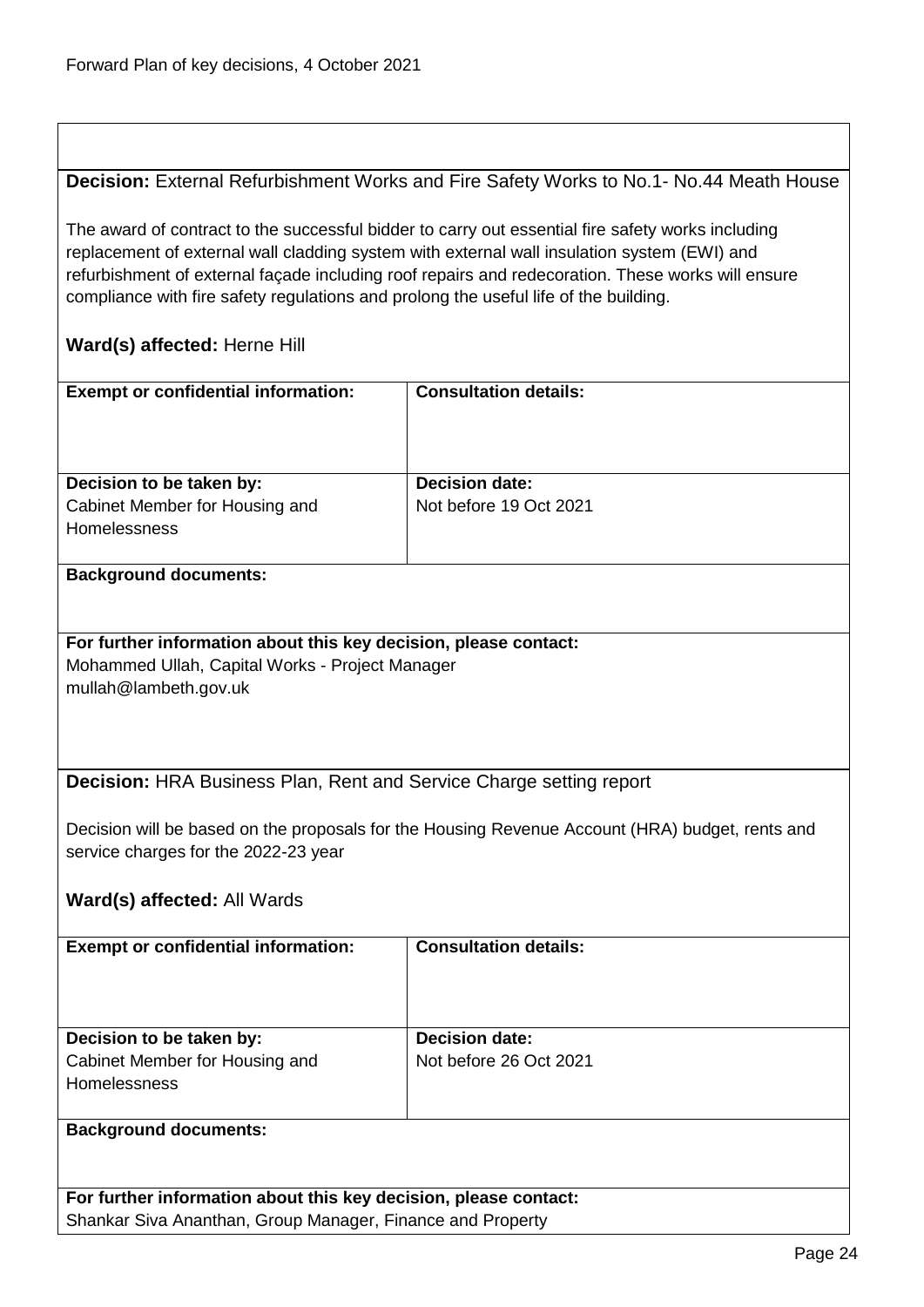ssivaananthan@lambeth.gov.uk

<span id="page-24-0"></span>**Decision:** Front Entrance Door (FED) Replacement Programme

To approve the procurement and award of a new contract to undertake the Replacement of Front Entrance Doors.

#### **Ward(s) affected:** All Wards

| <b>Exempt or confidential information:</b>            | <b>Consultation details:</b> |
|-------------------------------------------------------|------------------------------|
| Decision to be taken by:                              | <b>Decision date:</b>        |
| Cabinet Member for Housing and<br><b>Homelessness</b> | Not before 2 Nov 2021        |

#### **Background documents:**

**For further information about this key decision, please contact:** Mark Todd, Project Manager mtodd@lambeth.gov.uk

#### <span id="page-24-1"></span>**Decision:** Communal Fire Doors Replacement Programme

To approve the procurement and award of a new contract to undertake the Replacement of the Communal Fire Lobby Doors

#### **Ward(s) affected:** All Wards

| <b>Exempt or confidential information:</b>                                        | <b>Consultation details:</b>                   |
|-----------------------------------------------------------------------------------|------------------------------------------------|
| Decision to be taken by:<br>Cabinet Member for Housing and<br><b>Homelessness</b> | <b>Decision date:</b><br>Not before 2 Nov 2021 |
| <b>Background documents:</b>                                                      |                                                |

# **Background documents:**

**For further information about this key decision, please contact:** Mark Todd, Project Manager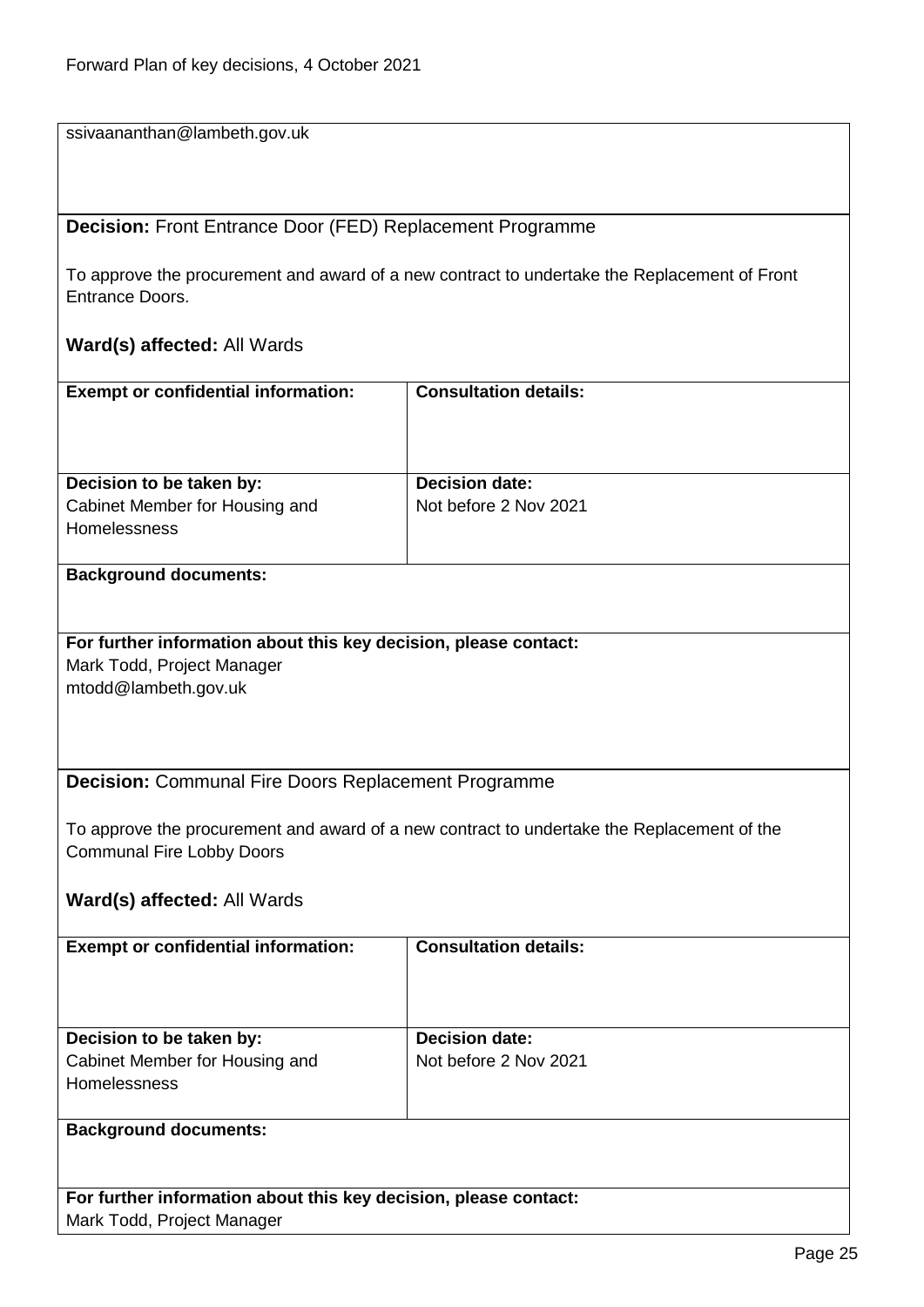mtodd@lambeth.gov.uk

<span id="page-25-0"></span>**Decision:** Award of a contract for Electric Vehicle Ultra Rapid Charge Points

Approval to award a contract for installation of Electric Vehicle Rapid Charge Points

To award a contract for 14 ultra-rapid charge points as part of the development of an effective electric charge point network and meet Council commitments set out in the transportation strategy and climate change agenda

#### **Ward(s) affected:** All Wards

| <b>Exempt or confidential information:</b> | <b>Consultation details:</b> |
|--------------------------------------------|------------------------------|
| Part exempt                                |                              |
| Information relating to the financial or   |                              |
| business affairs of any particular person  |                              |
| (including the authority holding that)     |                              |
| information)                               |                              |
|                                            |                              |
| Decision to be taken by:                   | <b>Decision date:</b>        |
| Cabinet Member for Sustainable Transport,  | Not before 9 Feb 2021        |
|                                            |                              |
| Environment and Clean Air (job-share)      |                              |
|                                            |                              |
| <b>Background documents:</b>               |                              |
|                                            |                              |
|                                            |                              |

**For further information about this key decision, please contact:** Dan Thomas, Programme Manager (Parks & Special Projects) dthomas4@lambeth.gov.uk

<span id="page-25-1"></span>**Decision:** Capital Studio, Infrastructure and Capital Delivery Salaries CIL

The Capital Studio is the delivery arm of the Resident Services area, covering design and construction of public realm and built environment projects. The service delivers large programmes such as the Highways Investment Programme and major public realm and green space schemes, such as in parks and cemeteries. The service is primarily funded through third party grants, such as through Transport for London, and from within allocated project budgets.

The report seeks an allocation of £1,076m from the Lambeth Community Infrastructure Levy (CIL) receipts to fund costs associated with staff costs for the Resident Services Capital Programme delivered via the Capital Studio (Infrastructure and Capital Delivery).

This report seeks funding to cover establishment salaries which can't be covered by project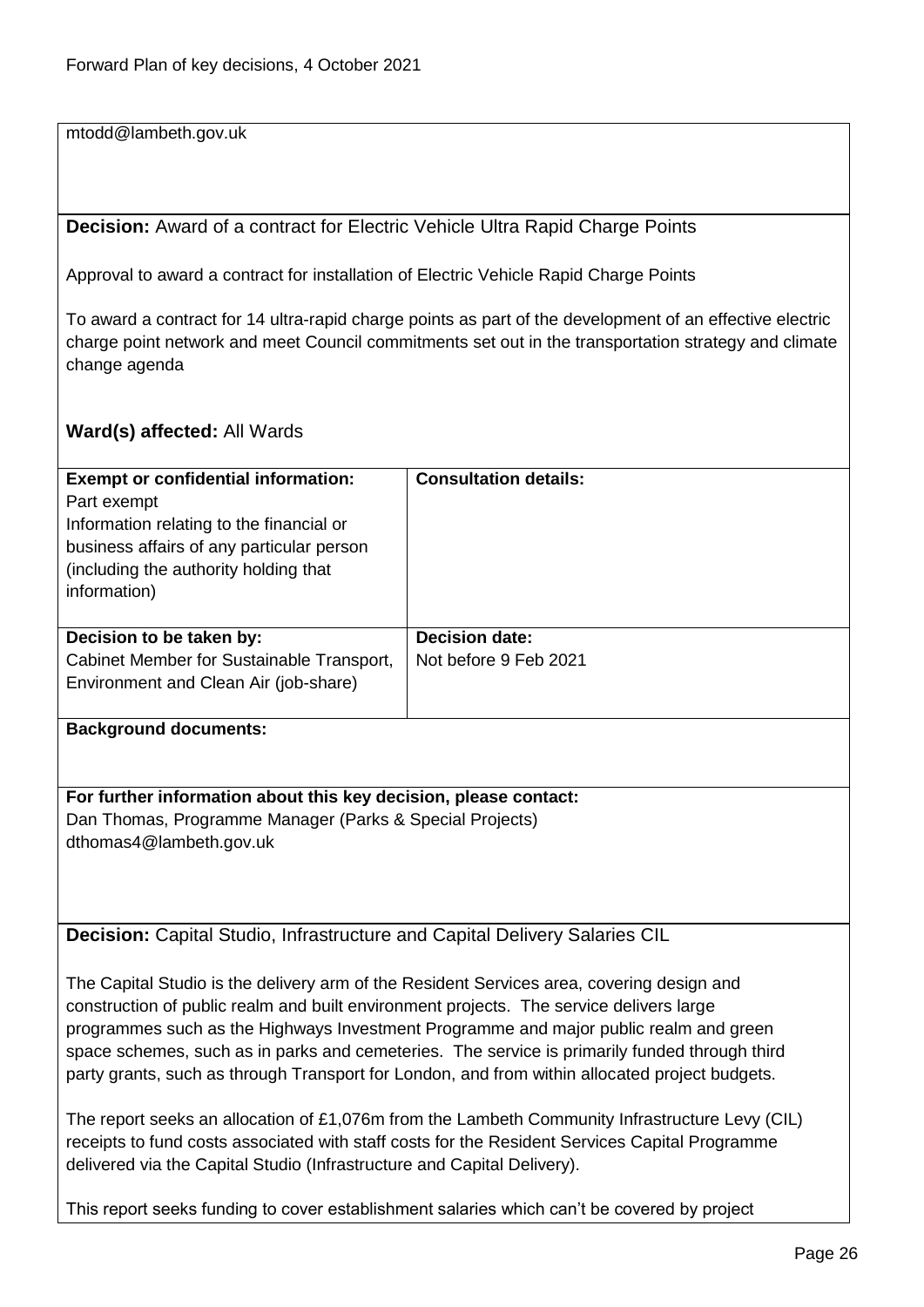budgets. The identified source of funding for this infrastructure is CIL, with other sources of external and internal funding already having been secured to fund Capital Studio staff.

### **Ward(s) affected:** All Wards

| <b>Exempt or confidential information:</b>                                                                     | <b>Consultation details:</b>                   |
|----------------------------------------------------------------------------------------------------------------|------------------------------------------------|
| Decision to be taken by:<br>Cabinet Member for Sustainable Transport,<br>Environment and Clean Air (job-share) | <b>Decision date:</b><br>Not before 6 Apr 2021 |
| <b>Background documents:</b>                                                                                   | Not before 6 Apr 2021                          |

# **For further information about this key decision, please contact:** Dan Thomas, Programme Manager (Parks & Special Projects)

dthomas4@lambeth.gov.uk

<span id="page-26-0"></span>**Decision:** Procurement for Highways Professional Services – Traffic Order Making

The purpose of this procurement is to provide the necessary information to award a contract for the provision of Highways Professional Services for public realm schemes within Lambeth. The works will primarily be focused on the administration and work to develop the full range of traffic orders. The schemes that this work supports includes Controlled Parking Zones, Major and minor Traffic schemes as well as schemes supporting Transport for London (TfL) Streetscapes initiatives such as Low Traffic Neighbourhoods.

| <b>Exempt or confidential information:</b><br>Part exempt<br>Information relating to the financial or<br>business affairs of any particular person<br>(including the authority holding that<br>information) | <b>Consultation details:</b> |
|-------------------------------------------------------------------------------------------------------------------------------------------------------------------------------------------------------------|------------------------------|
| Decision to be taken by:                                                                                                                                                                                    | <b>Decision date:</b>        |
| Cabinet Member for Sustainable Transport,                                                                                                                                                                   | Not before 20 Apr 2021       |
| Environment and Clean Air (job-share)                                                                                                                                                                       |                              |
|                                                                                                                                                                                                             |                              |
| <b>Background documents:</b>                                                                                                                                                                                |                              |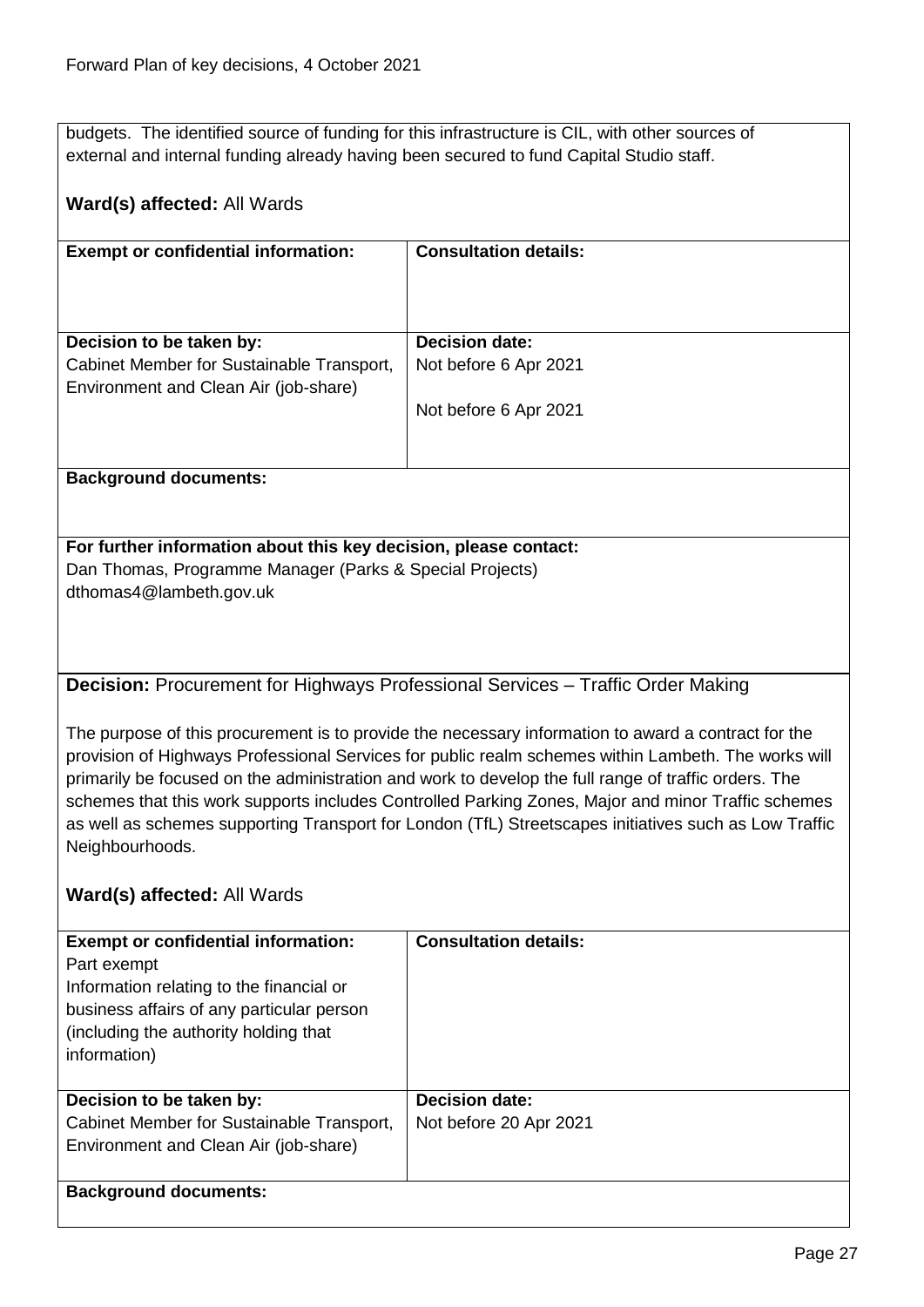<span id="page-27-1"></span><span id="page-27-0"></span>

| For further information about this key decision, please contact:<br>Shannon Consses, Head of Service Development and Street Management |                              |  |
|----------------------------------------------------------------------------------------------------------------------------------------|------------------------------|--|
| sconsses@lambeth.gov.uk                                                                                                                |                              |  |
|                                                                                                                                        |                              |  |
|                                                                                                                                        |                              |  |
|                                                                                                                                        |                              |  |
| <b>Decision: Fleet Maintenance Contract Procurement</b>                                                                                |                              |  |
|                                                                                                                                        |                              |  |
| Approval of contract award following competitive tender.                                                                               |                              |  |
|                                                                                                                                        |                              |  |
| Ward(s) affected: All Wards                                                                                                            |                              |  |
|                                                                                                                                        |                              |  |
| <b>Exempt or confidential information:</b>                                                                                             | <b>Consultation details:</b> |  |
|                                                                                                                                        |                              |  |
|                                                                                                                                        |                              |  |
|                                                                                                                                        | <b>Decision date:</b>        |  |
| Decision to be taken by:<br>Cabinet Member for Sustainable Transport,                                                                  | Not before 18 May 2021       |  |
| Environment and Clean Air (job-share)                                                                                                  |                              |  |
|                                                                                                                                        |                              |  |
| <b>Background documents:</b>                                                                                                           |                              |  |
|                                                                                                                                        |                              |  |
|                                                                                                                                        |                              |  |
| For further information about this key decision, please contact:                                                                       |                              |  |
| Jonathan Pook, Parking and Enforcement Operations Manager                                                                              |                              |  |
| JPook@lambeth.gov.uk                                                                                                                   |                              |  |
|                                                                                                                                        |                              |  |
|                                                                                                                                        |                              |  |
|                                                                                                                                        |                              |  |
|                                                                                                                                        |                              |  |
| <b>Decision:</b> Transport Strategy Programme - Phase 1 Capital Funding                                                                |                              |  |
|                                                                                                                                        |                              |  |
| Ward(s) affected: All Wards                                                                                                            |                              |  |
| <b>Exempt or confidential information:</b>                                                                                             | <b>Consultation details:</b> |  |
|                                                                                                                                        |                              |  |
|                                                                                                                                        |                              |  |
|                                                                                                                                        |                              |  |
| Decision to be taken by:                                                                                                               | <b>Decision date:</b>        |  |
| Cabinet Member for Sustainable Transport,                                                                                              | 7 Oct 2021                   |  |
| Environment and Clean Air (job-share)                                                                                                  |                              |  |
|                                                                                                                                        |                              |  |
| <b>Background documents:</b>                                                                                                           |                              |  |
|                                                                                                                                        |                              |  |
|                                                                                                                                        |                              |  |
| For further information about this key decision, please contact:                                                                       |                              |  |
| Simon Phillips, Transport Manager - Planning, Transport & Development                                                                  |                              |  |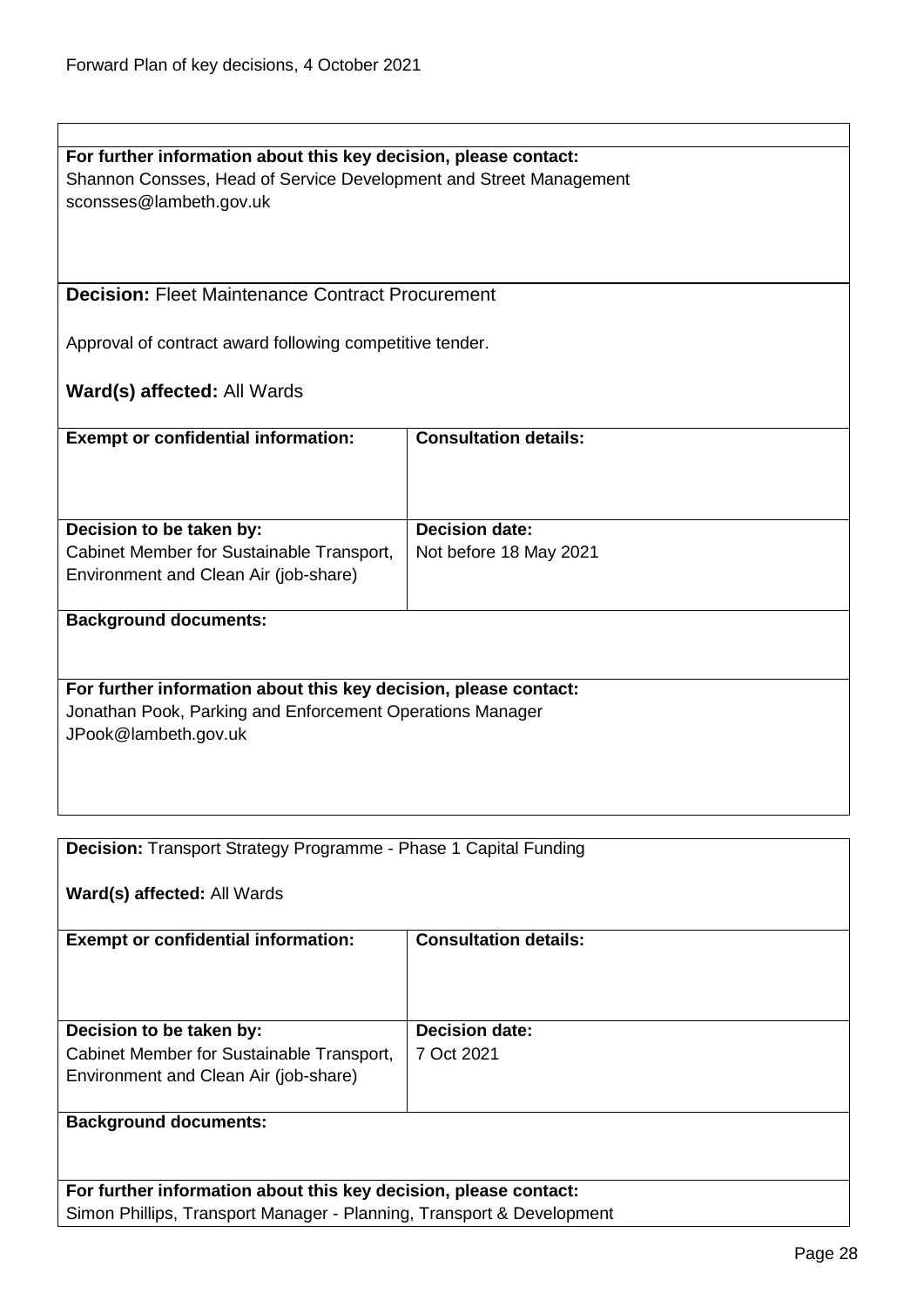SPhillips2@lambeth.gov.uk

# <span id="page-28-0"></span>**Decision:** Parking Fees and Charges Inflationary uplift 2021/22

This report details the increase to the parking permit and on-street parking charges. The Mayor of London's Transport Strategy as provided by sections 142 and 144(1)(a) Greater London Authority Act 1999, emphasises the importance of reducing emissions and improving air quality.

Where possible Lambeth encourages a move away from vehicle use and ownership and promotes the use of public transport, cycling and walking as sustainable and greener alternatives. Increasing charges would contribute to achieving this so it is essential that through our permit and on-street parking pricing that vehicle ownership is not seen as more economical than using sustainable methods of transport. This report recommends advertising a notice and undertaking a consultation to increase these charges.

<span id="page-28-1"></span>

| <b>Exempt or confidential information:</b>                       | <b>Consultation details:</b>                                                                         |  |
|------------------------------------------------------------------|------------------------------------------------------------------------------------------------------|--|
|                                                                  |                                                                                                      |  |
|                                                                  |                                                                                                      |  |
|                                                                  |                                                                                                      |  |
| Decision to be taken by:                                         | <b>Decision date:</b>                                                                                |  |
| Cabinet Member for Sustainable Transport,                        | 22 Sep 2021                                                                                          |  |
| Environment and Clean Air (job-share)                            |                                                                                                      |  |
|                                                                  |                                                                                                      |  |
| <b>Background documents:</b>                                     |                                                                                                      |  |
|                                                                  |                                                                                                      |  |
|                                                                  |                                                                                                      |  |
| For further information about this key decision, please contact: |                                                                                                      |  |
| Jonathan Pook, Parking and Enforcement Operations Manager        |                                                                                                      |  |
| JPook@lambeth.gov.uk                                             |                                                                                                      |  |
|                                                                  |                                                                                                      |  |
|                                                                  |                                                                                                      |  |
|                                                                  |                                                                                                      |  |
| <b>Decision:</b> Procurement of electric small mechanical brooms |                                                                                                      |  |
|                                                                  |                                                                                                      |  |
|                                                                  | To approve the purchase of eight electric small mechanical brooms directly from the only supplier of |  |
|                                                                  | the type specified and needed to deliver the new Recycling, Waste Collection and Cleansing Services  |  |
| Contract, due to commence on 1 October 2021                      |                                                                                                      |  |
|                                                                  |                                                                                                      |  |
| Ward(s) affected: All Wards                                      |                                                                                                      |  |
|                                                                  |                                                                                                      |  |
| <b>Exempt or confidential information:</b>                       | <b>Consultation details:</b>                                                                         |  |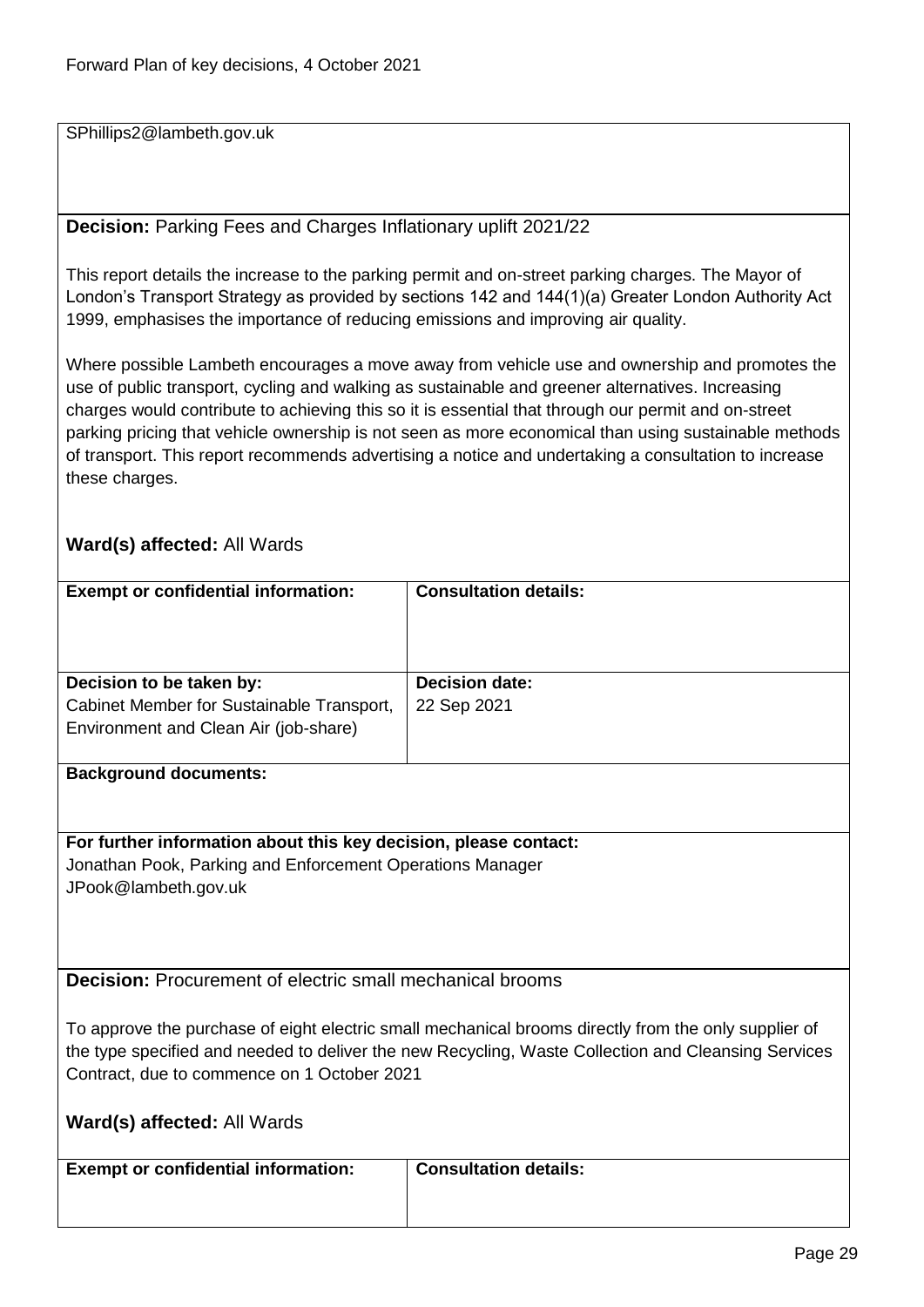<span id="page-29-1"></span><span id="page-29-0"></span>

| Decision to be taken by:                                                                       | <b>Decision date:</b>                                                                                 |
|------------------------------------------------------------------------------------------------|-------------------------------------------------------------------------------------------------------|
| Cabinet Member for Sustainable Transport,                                                      | Not before 21 Sep 2021                                                                                |
| Environment and Clean Air (job-share)                                                          |                                                                                                       |
|                                                                                                |                                                                                                       |
| <b>Background documents:</b>                                                                   |                                                                                                       |
|                                                                                                |                                                                                                       |
|                                                                                                |                                                                                                       |
| For further information about this key decision, please contact:                               |                                                                                                       |
|                                                                                                |                                                                                                       |
| Cormac Stokes, Head of Environmental Services                                                  |                                                                                                       |
| cstokes@lambeth.gov.uk                                                                         |                                                                                                       |
|                                                                                                |                                                                                                       |
|                                                                                                |                                                                                                       |
|                                                                                                |                                                                                                       |
| Decision: Sustainable Travel - The Big Shift                                                   |                                                                                                       |
|                                                                                                |                                                                                                       |
|                                                                                                |                                                                                                       |
|                                                                                                | To authorise the expenditure of revenue funding to support the take up of sustainable modes of travel |
|                                                                                                |                                                                                                       |
| Ward(s) affected: All Wards                                                                    |                                                                                                       |
|                                                                                                |                                                                                                       |
| <b>Exempt or confidential information:</b>                                                     | <b>Consultation details:</b>                                                                          |
|                                                                                                |                                                                                                       |
|                                                                                                |                                                                                                       |
|                                                                                                |                                                                                                       |
|                                                                                                |                                                                                                       |
| Decision to be taken by:                                                                       | <b>Decision date:</b>                                                                                 |
| Cabinet Member for Sustainable Transport,                                                      | Not before 12 Oct 2021                                                                                |
| Environment and Clean Air (job-share)                                                          |                                                                                                       |
|                                                                                                |                                                                                                       |
|                                                                                                |                                                                                                       |
| <b>Background documents:</b>                                                                   |                                                                                                       |
|                                                                                                |                                                                                                       |
|                                                                                                |                                                                                                       |
| For further information about this key decision, please contact:                               |                                                                                                       |
| Simon Phillips, Transport Manager - Planning, Transport & Development                          |                                                                                                       |
| SPhillips2@lambeth.gov.uk                                                                      |                                                                                                       |
|                                                                                                |                                                                                                       |
|                                                                                                |                                                                                                       |
|                                                                                                |                                                                                                       |
|                                                                                                |                                                                                                       |
| <b>Decision:</b> Highways Improvement Programme (HIP) 2021-22-Footway Renewal                  |                                                                                                       |
|                                                                                                |                                                                                                       |
| For the implementation of the next programme of footway renewal works for the 2021-22 Highways |                                                                                                       |
| Improvement Programme (HIP).                                                                   |                                                                                                       |
|                                                                                                |                                                                                                       |
|                                                                                                |                                                                                                       |
| <b>Ward(s) affected: All Wards</b>                                                             |                                                                                                       |
|                                                                                                |                                                                                                       |
| <b>Exempt or confidential information:</b>                                                     | <b>Consultation details:</b>                                                                          |
|                                                                                                |                                                                                                       |
|                                                                                                |                                                                                                       |
|                                                                                                |                                                                                                       |
|                                                                                                |                                                                                                       |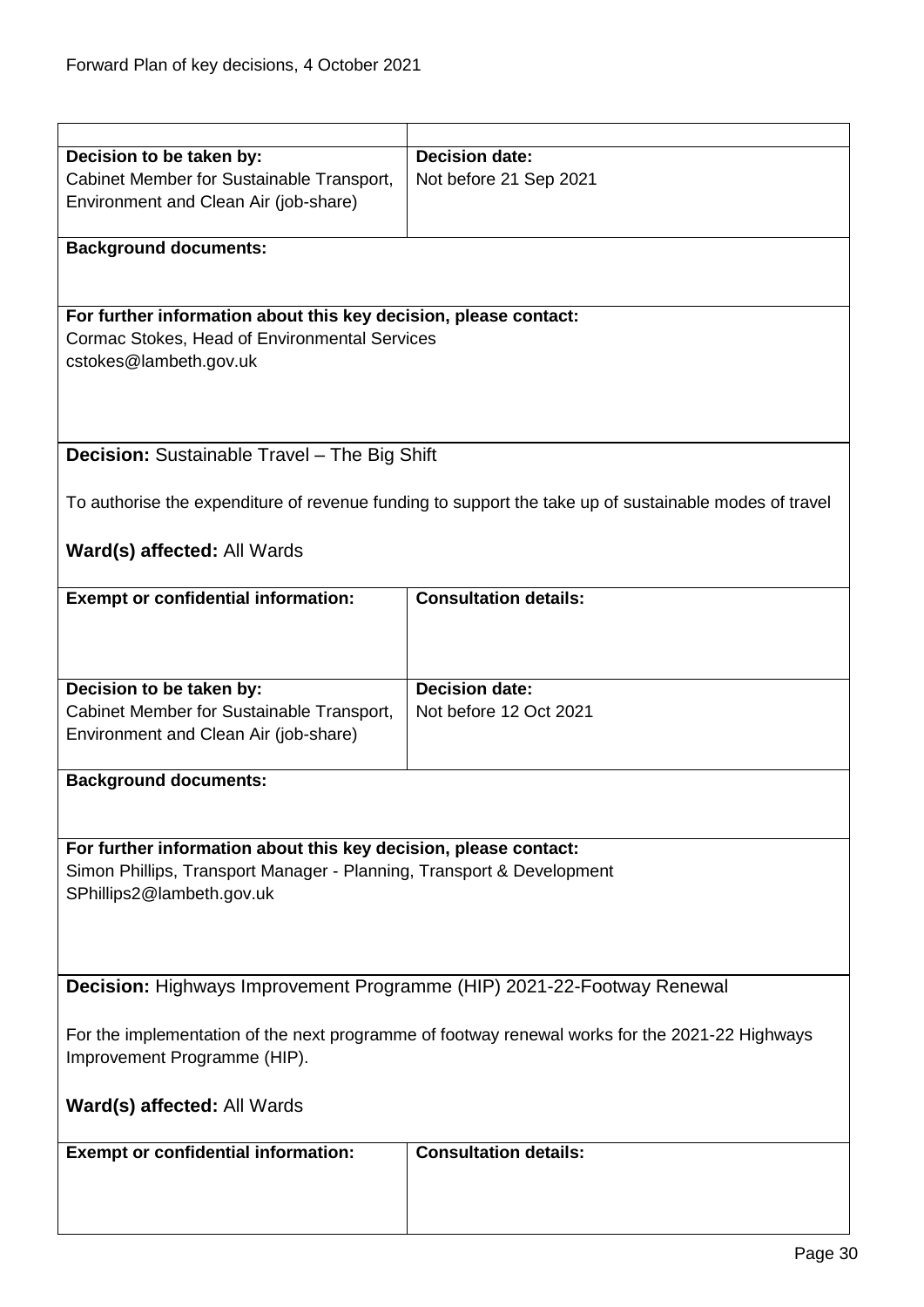<span id="page-30-1"></span><span id="page-30-0"></span>

| Decision to be taken by:                                                                                                                                                                               | <b>Decision date:</b>        |  |
|--------------------------------------------------------------------------------------------------------------------------------------------------------------------------------------------------------|------------------------------|--|
| Cabinet Member for Sustainable Transport,                                                                                                                                                              | Not before 29 Oct 2021       |  |
| Environment and Clean Air (job-share)                                                                                                                                                                  |                              |  |
|                                                                                                                                                                                                        |                              |  |
| <b>Background documents:</b>                                                                                                                                                                           |                              |  |
|                                                                                                                                                                                                        |                              |  |
|                                                                                                                                                                                                        |                              |  |
| For further information about this key decision, please contact:                                                                                                                                       |                              |  |
| Tony Ajala, Project Manager                                                                                                                                                                            |                              |  |
| aajala@lambeth.gov.uk                                                                                                                                                                                  |                              |  |
|                                                                                                                                                                                                        |                              |  |
|                                                                                                                                                                                                        |                              |  |
|                                                                                                                                                                                                        |                              |  |
| <b>Decision: Upper Norwood Joint Library</b>                                                                                                                                                           |                              |  |
|                                                                                                                                                                                                        |                              |  |
| To grant a 25 year lease to Upper Norwood Library Trust at a peppercorn rent                                                                                                                           |                              |  |
|                                                                                                                                                                                                        |                              |  |
| Ward(s) affected: Gipsy Hill                                                                                                                                                                           |                              |  |
|                                                                                                                                                                                                        |                              |  |
| <b>Exempt or confidential information:</b>                                                                                                                                                             | <b>Consultation details:</b> |  |
|                                                                                                                                                                                                        |                              |  |
|                                                                                                                                                                                                        |                              |  |
|                                                                                                                                                                                                        |                              |  |
|                                                                                                                                                                                                        | <b>Decision date:</b>        |  |
| Decision to be taken by:<br>Cabinet Member for Finance and                                                                                                                                             | Not before 17 Jul 2017       |  |
| Performance                                                                                                                                                                                            |                              |  |
|                                                                                                                                                                                                        |                              |  |
| <b>Background documents:</b>                                                                                                                                                                           |                              |  |
|                                                                                                                                                                                                        |                              |  |
|                                                                                                                                                                                                        |                              |  |
| For further information about this key decision, please contact:                                                                                                                                       |                              |  |
| Yvonne Hardy, Assistant Head - Directorates, Valuation and Strategic Assets                                                                                                                            |                              |  |
| yhardy@lambeth.gov.uk                                                                                                                                                                                  |                              |  |
|                                                                                                                                                                                                        |                              |  |
|                                                                                                                                                                                                        |                              |  |
| Tel: 0207 926 2984                                                                                                                                                                                     |                              |  |
| <b>Decision: Data Network Services - Extension</b>                                                                                                                                                     |                              |  |
|                                                                                                                                                                                                        |                              |  |
|                                                                                                                                                                                                        |                              |  |
| To exercise the two-year contract extension option with Virgin Media Business Ltd for data network<br>services from 17 September 2020 to 15 June 2022 for an amount of £3,589,000 and a total value of |                              |  |
|                                                                                                                                                                                                        |                              |  |
| £3,750,000.                                                                                                                                                                                            |                              |  |
|                                                                                                                                                                                                        |                              |  |
| Ward(s) affected: All Wards                                                                                                                                                                            |                              |  |
|                                                                                                                                                                                                        |                              |  |
| <b>Exempt or confidential information:</b>                                                                                                                                                             | <b>Consultation details:</b> |  |
| Part exempt                                                                                                                                                                                            |                              |  |
| Information relating to the financial or                                                                                                                                                               |                              |  |
| business affairs of any particular person                                                                                                                                                              |                              |  |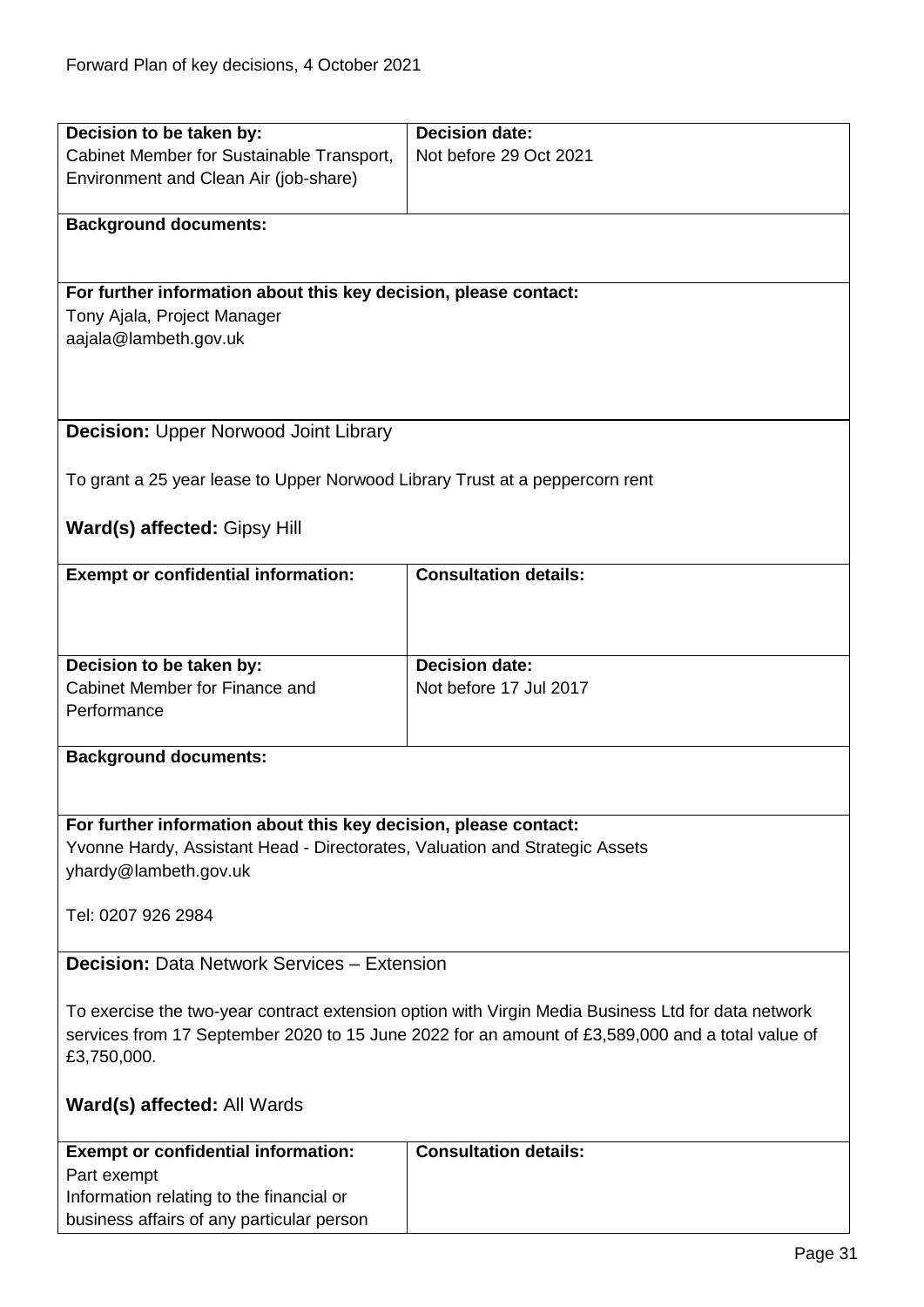<span id="page-31-1"></span> $\overline{\phantom{a}}$ 

<span id="page-31-0"></span>

| (including the authority holding that<br>information)                                                                                                                                                                               |                                                 |  |
|-------------------------------------------------------------------------------------------------------------------------------------------------------------------------------------------------------------------------------------|-------------------------------------------------|--|
| Decision to be taken by:<br>Cabinet Member for Finance and<br>Performance                                                                                                                                                           | <b>Decision date:</b><br>Not before 25 Nov 2020 |  |
| <b>Background documents:</b>                                                                                                                                                                                                        |                                                 |  |
| For further information about this key decision, please contact:<br>Clive Redington, ICT Manager Contract Management, Business Transformation<br>credington@lambeth.gov.uk<br>Olive Morris House (2nd Floor)<br>Tel: 020 7926 4021  |                                                 |  |
| Decision: PSR - External Works and replacement of Town Hall roof                                                                                                                                                                    |                                                 |  |
| To approve the request to use the LHC Flat Roofing Framework (FR2) route of procurement to appoint<br>a contractor to carry out the works to renew the Lambeth town hall roof.                                                      |                                                 |  |
| Ward(s) affected: Brixton Hill                                                                                                                                                                                                      |                                                 |  |
| <b>Exempt or confidential information:</b>                                                                                                                                                                                          | <b>Consultation details:</b>                    |  |
|                                                                                                                                                                                                                                     |                                                 |  |
| Decision to be taken by:<br>Cabinet Member for Finance and                                                                                                                                                                          | <b>Decision date:</b><br>Not before 2 Mar 2021  |  |
| Performance                                                                                                                                                                                                                         |                                                 |  |
| <b>Background documents:</b>                                                                                                                                                                                                        |                                                 |  |
| PSR - External Works and replacement of Town Hall roof                                                                                                                                                                              |                                                 |  |
| For further information about this key decision, please contact:<br>Andre Gordon, Senior Project Manager<br>agordon2@lambeth.gov.uk                                                                                                 |                                                 |  |
| <b>Decision: Network and Telephony Services Procurement</b>                                                                                                                                                                         |                                                 |  |
| Agreement to award contracts for the replacement of the existing services delivered under the<br>networks contract with Virgin Media Business and the telephony solution delivered under a hosted<br>service managed by Telefonica. |                                                 |  |
| Ward(s) affected: All Wards                                                                                                                                                                                                         |                                                 |  |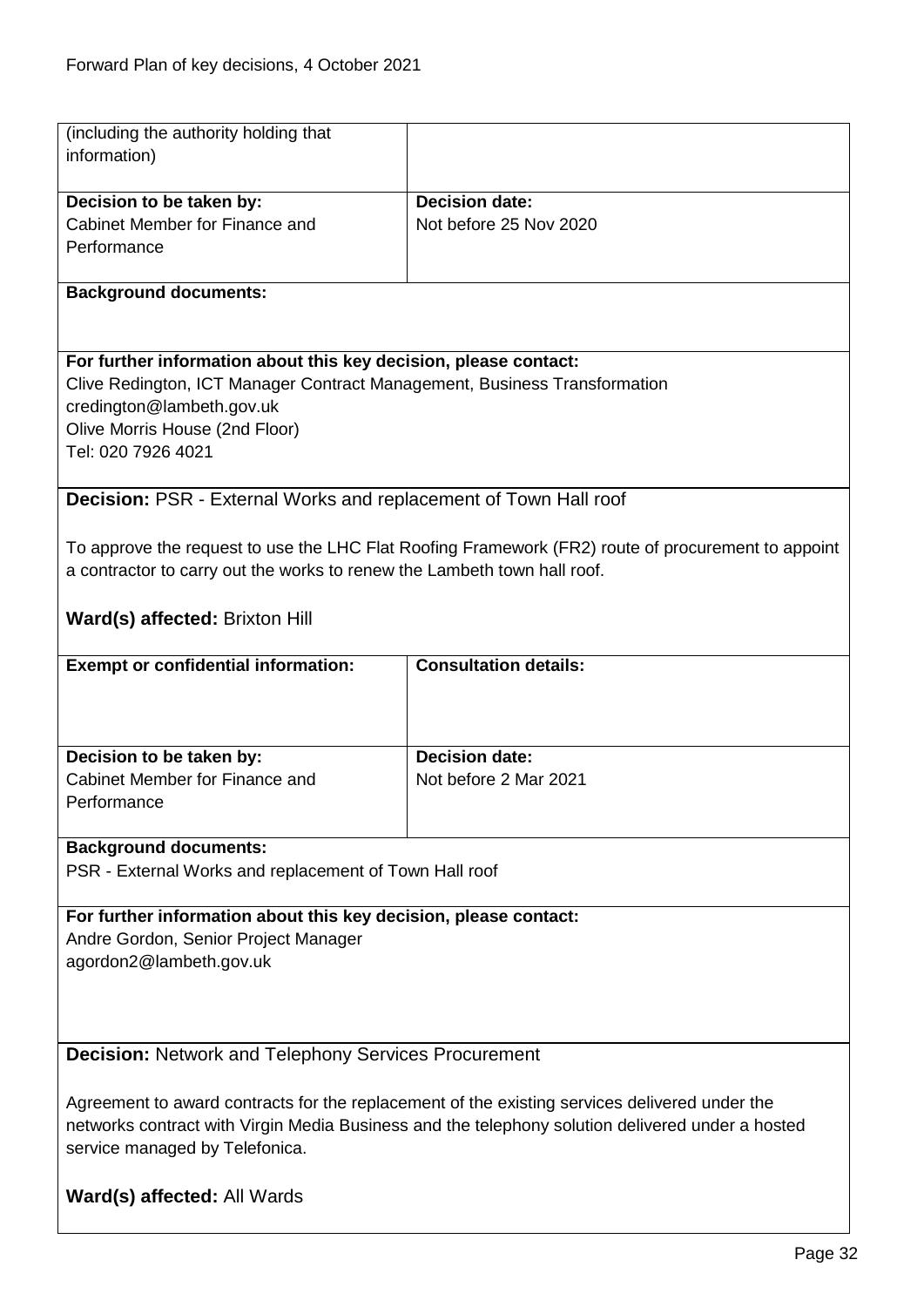<span id="page-32-1"></span><span id="page-32-0"></span>

| <b>Exempt or confidential information:</b>                       | <b>Consultation details:</b>                                                                           |
|------------------------------------------------------------------|--------------------------------------------------------------------------------------------------------|
|                                                                  |                                                                                                        |
| Part exempt                                                      |                                                                                                        |
| Information relating to the financial or                         |                                                                                                        |
| business affairs of any particular person                        |                                                                                                        |
| (including the authority holding that                            |                                                                                                        |
| information)                                                     |                                                                                                        |
|                                                                  |                                                                                                        |
| Decision to be taken by:                                         | <b>Decision date:</b>                                                                                  |
| Cabinet Member for Finance and                                   | Not before 22 May 2021                                                                                 |
| Performance                                                      |                                                                                                        |
|                                                                  |                                                                                                        |
|                                                                  |                                                                                                        |
| <b>Background documents:</b>                                     |                                                                                                        |
|                                                                  |                                                                                                        |
|                                                                  |                                                                                                        |
| For further information about this key decision, please contact: |                                                                                                        |
| Paul Headington, ICT Procurement Coordination Lead               |                                                                                                        |
| pheadington@lambeth.gov.uk                                       |                                                                                                        |
|                                                                  |                                                                                                        |
|                                                                  |                                                                                                        |
|                                                                  |                                                                                                        |
|                                                                  |                                                                                                        |
| <b>Decision: ITSM Replacement Plan</b>                           |                                                                                                        |
|                                                                  |                                                                                                        |
|                                                                  | Award of the contract for the ITSM Replacement of an existing help desk software system that           |
|                                                                  | supports the recording and allocation of service calls to IT and other departments in Lambeth Council. |
|                                                                  |                                                                                                        |
|                                                                  |                                                                                                        |
| Ward(s) affected: All Wards                                      |                                                                                                        |
|                                                                  |                                                                                                        |
| <b>Exempt or confidential information:</b>                       | <b>Consultation details:</b>                                                                           |
| Part exempt                                                      |                                                                                                        |
| Information relating to the financial or                         |                                                                                                        |
| business affairs of any particular person                        |                                                                                                        |
| (including the authority holding that                            |                                                                                                        |
| information)                                                     |                                                                                                        |
|                                                                  |                                                                                                        |
| Decision to be taken by:                                         | <b>Decision date:</b>                                                                                  |
|                                                                  |                                                                                                        |
| Cabinet Member for Finance and                                   | Not before 8 Jun 2021                                                                                  |
| Performance                                                      |                                                                                                        |
|                                                                  |                                                                                                        |
| <b>Background documents:</b>                                     |                                                                                                        |
|                                                                  |                                                                                                        |
|                                                                  |                                                                                                        |
| For further information about this key decision, please contact: |                                                                                                        |
| Paul Headington, ICT Procurement Coordination Lead               |                                                                                                        |
|                                                                  |                                                                                                        |
| pheadington@lambeth.gov.uk                                       |                                                                                                        |
|                                                                  |                                                                                                        |
|                                                                  |                                                                                                        |
|                                                                  |                                                                                                        |
|                                                                  |                                                                                                        |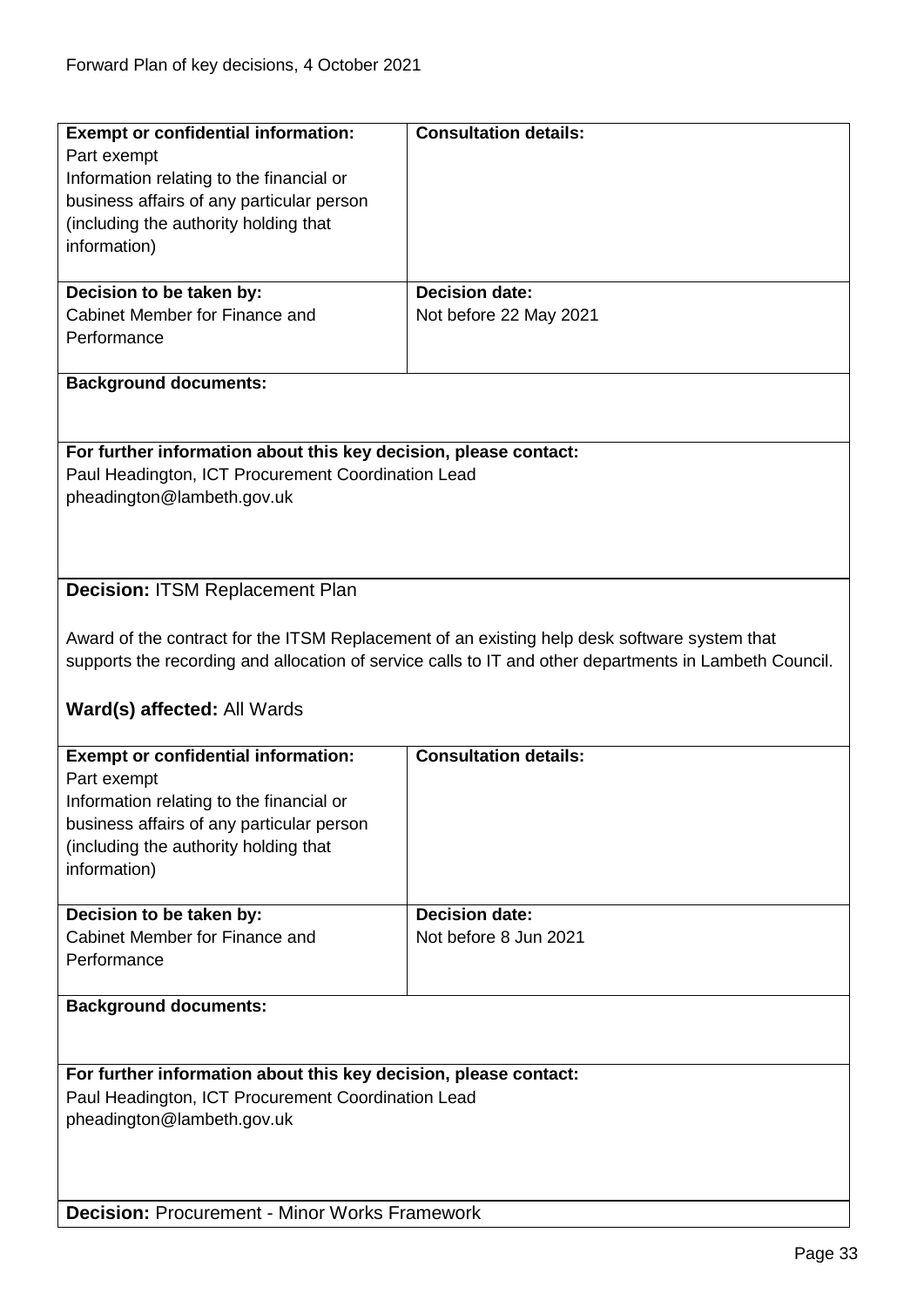To procure a Call Off Framework agreement for Minor Works and Projects with an estimated contract value of £8m. The framework will be for a duration of 4 years.

The framework will be open to local companies and tradespeople to apply for appointment.

# **Ward(s) affected:** All Wards

| <b>Exempt or confidential information:</b><br>Part exempt<br>Information relating to the financial or<br>business affairs of any particular person<br>(including the authority holding that) | <b>Consultation details:</b>                    |
|----------------------------------------------------------------------------------------------------------------------------------------------------------------------------------------------|-------------------------------------------------|
| information)                                                                                                                                                                                 |                                                 |
| Decision to be taken by:<br>Cabinet Member for Finance and<br>Performance                                                                                                                    | <b>Decision date:</b><br>Not before 28 Jun 2021 |

#### **Background documents:**

#### **For further information about this key decision, please contact:**

Patricia Anamoah, AD FM, Property and Projects PAnamoah@lambeth.gov.uk 1st Floor, Olive Morris House, 18 Brixton Hill, London, SW2 1RL

<span id="page-33-0"></span>**Decision:** Digital Delivery - capital budget allocation

To seek approval to allocate funds from the capital budget approved by Cabinet in March 2021 for Resident services projects that will deliver against objectives prioritised in Digital strategy.

#### **Ward(s) affected:** All Wards

| <b>Exempt or confidential information:</b>                                | <b>Consultation details:</b>                    |
|---------------------------------------------------------------------------|-------------------------------------------------|
| Decision to be taken by:<br>Cabinet Member for Finance and<br>Performance | <b>Decision date:</b><br>Not before 13 Jul 2021 |
| <b>Background documents:</b>                                              |                                                 |

**For further information about this key decision, please contact:** Matt Gunn, Programme Manager mgunn@lambeth.gov.uk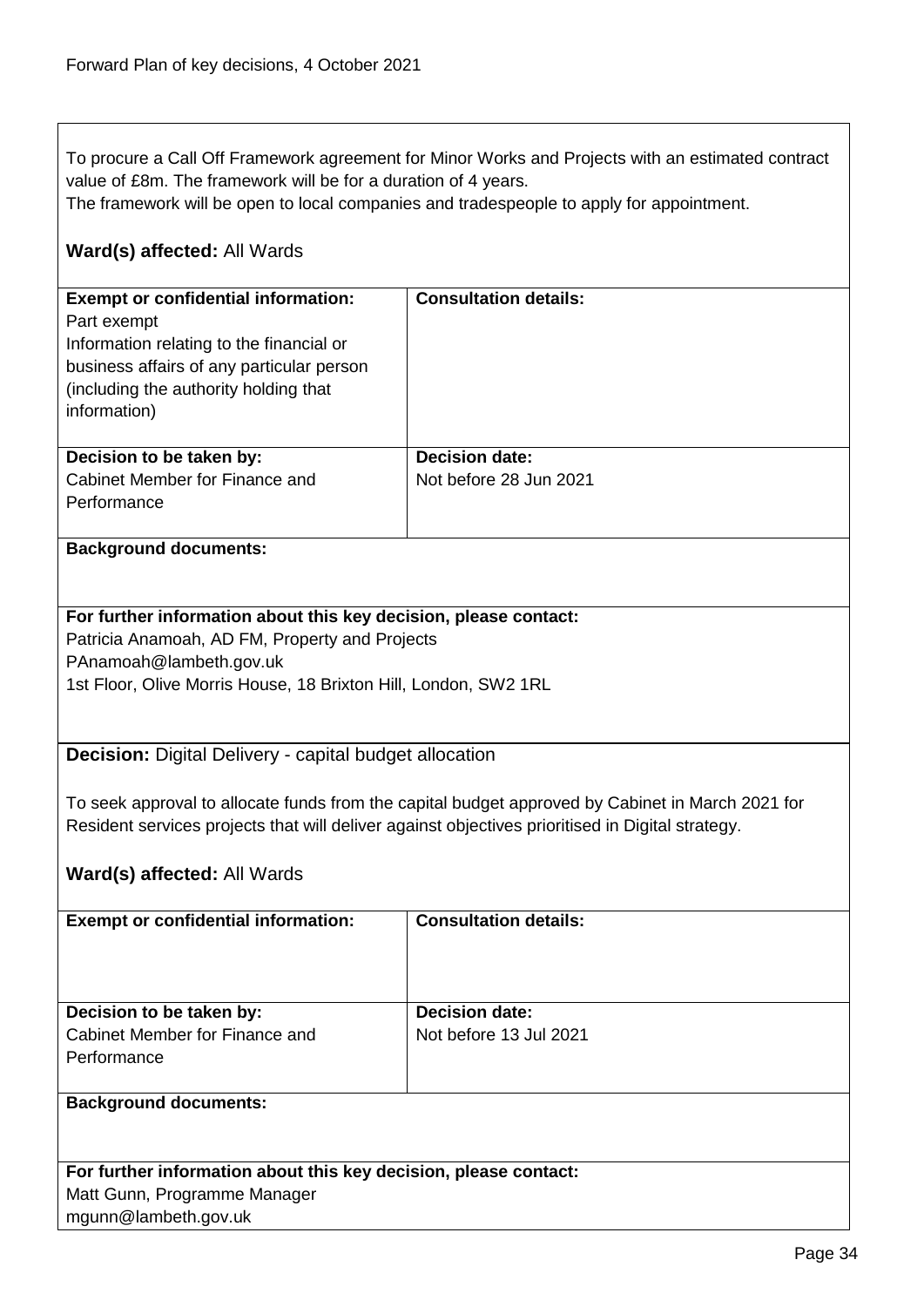<span id="page-34-0"></span>**Decision:** Digital Lambeth Programme - Project capital budget allocations

To seek approval of allocation of capital funding for the individual schemes being delivered under the Digital Lambeth programme to achieve the outcomes from the Digital Strategy

### **Ward(s) affected:** All Wards

| <b>Exempt or confidential information:</b>         | <b>Consultation details:</b> |
|----------------------------------------------------|------------------------------|
| Decision to be taken by:                           | <b>Decision date:</b>        |
| Cabinet Member for Finance and                     | 4 Oct 2021                   |
| Performance                                        |                              |
|                                                    |                              |
| Property and a control of the process of a control |                              |

#### **Background documents:**

### **For further information about this key decision, please contact:** Adrian Thompson, Housing Project Coordinator

athompson3@lambeth.gov.uk

<span id="page-34-1"></span>**Decision:** Laptops, associated products, and services procurement

There is an ongoing requirement for purchasing laptops and other end user computing products and services for new joiners above establishment baselines, replacing out-of-support laptops and fulfilling the requirement of other transformation projects. The current contract agreement with XMA Ltd (for laptops) will end on 31st May 2021 and the contract for Insight (UK) Direct (for desktops) already ended on 31st May 2020. ICT have ensured that there's sufficient hardware stock procured to cover the period from expiry of the old contract to commencement of new arrangements. It is proposed to undertake procurement of these services to deliver the Resident Services Business Plan. The proposed plan also supports "Excellent Workforce" theme from "Your Future Lambeth".

| <b>Exempt or confidential information:</b>                                | <b>Consultation details:</b>                    |
|---------------------------------------------------------------------------|-------------------------------------------------|
| Decision to be taken by:<br>Cabinet Member for Finance and<br>Performance | <b>Decision date:</b><br>Not before 21 Sep 2021 |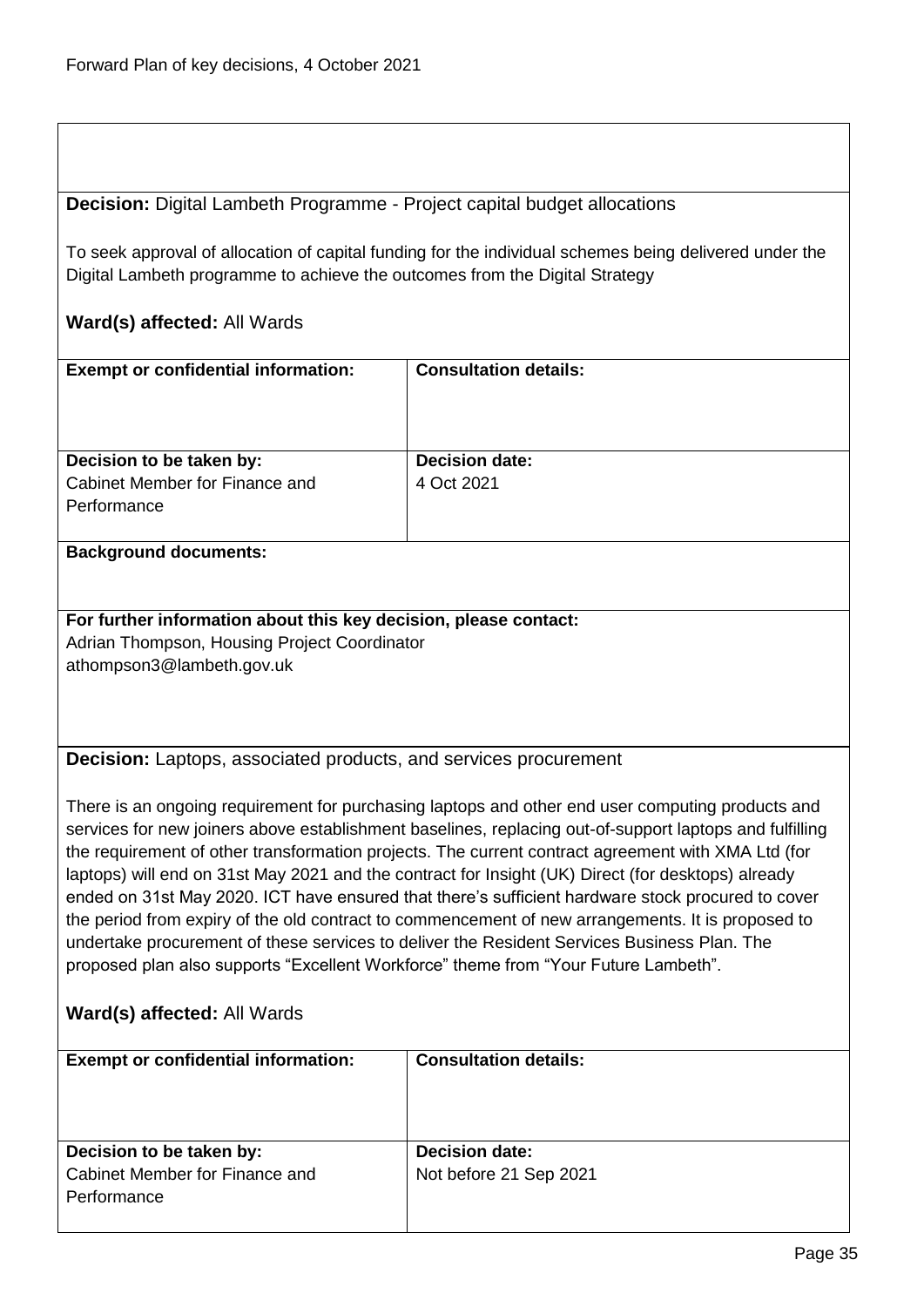#### **Background documents:**

#### **For further information about this key decision, please contact:**

Neeraj Mittra, Senior ICT Officer Contract Management, Business Transformation NMittra@lambeth.gov.uk

Tel: 020 7926 9274

#### <span id="page-35-0"></span>**Decision:** Insurance Legal Services

Insurance legal services framework is outsourced to allow the council to deal with civil claims received. The council has a legal obligation to comply with the Civil Procedure Rules (CPR) under which such claims are required to be dealt with.

The current business model is still relevant as we will continue to receive claims for compensation, we also must comply with our insurer's requirements which state we must have a panel for claims that are handled in house by our own claim handlers within our policy excess where necessary. The services of the law firms on the framework are essential. Not having recourse to such legal support is not an option and would leave the Council exposed to significant risk and increased costs. This is the case in respect of the Redress Scheme or civil litigation cases.

#### **Ward(s) affected:** All Wards

| <b>Consultation details:</b> |
|------------------------------|
| <b>Decision date:</b>        |
| Not before 12 Oct 2021       |
|                              |

#### **Background documents:**

#### **For further information about this key decision, please contact:**

Maureen Dennie, Insurance Manager mdennie@lambeth.gov.uk 1st Floor, Olive Morris House Tel: 020 7926 9846

<span id="page-35-1"></span>**Decision:** Property Liability and Terrorism Insurance

Lambeth is a member of the Insurance London Consortium (ILC). The members of ILC have been very successful in procuring its insurance policies to date.

Whilst the Council accepts an element of risk with regards to insurance claims and maintains an insurance fund to cover such eventualities, it also procures 'catastrophe' cover through the insurance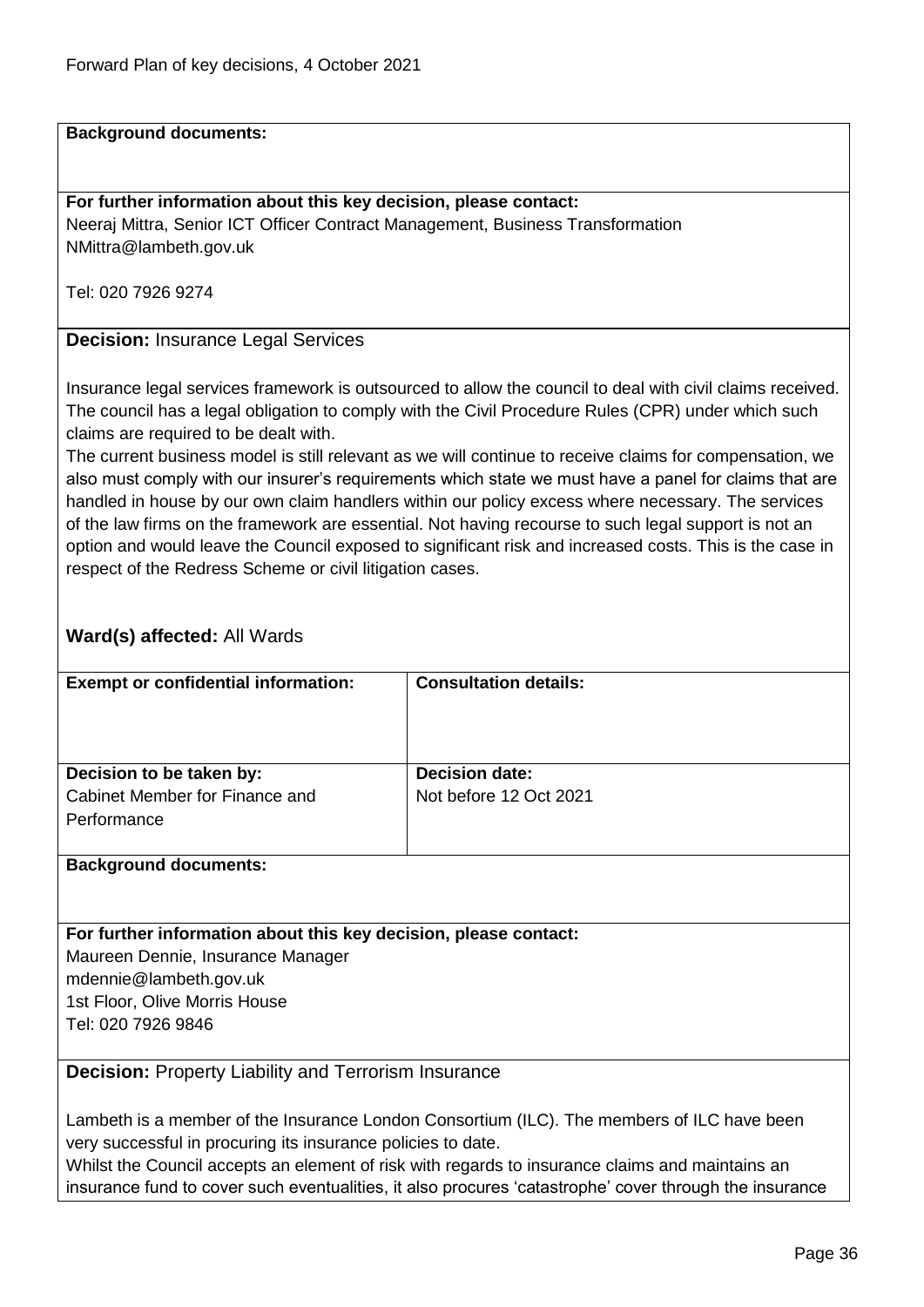market. This is the case for the property and liability covers.

| Ward(s) affected: All Wards                                                                           |                              |
|-------------------------------------------------------------------------------------------------------|------------------------------|
| <b>Exempt or confidential information:</b>                                                            | <b>Consultation details:</b> |
|                                                                                                       |                              |
|                                                                                                       | <b>Decision date:</b>        |
| Decision to be taken by:<br>Cabinet Member for Finance and                                            | Not before 12 Oct 2021       |
| Performance                                                                                           |                              |
| <b>Background documents:</b>                                                                          |                              |
|                                                                                                       |                              |
| For further information about this key decision, please contact:<br>Maureen Dennie, Insurance Manager |                              |
| mdennie@lambeth.gov.uk                                                                                |                              |
| 1st Floor, Olive Morris House                                                                         |                              |
| Tel: 020 7926 9846                                                                                    |                              |
| <b>Decision:</b> Procurement of Managed Print Service for Print and Reprographics                     |                              |
| To procure a new contract to provide a managed print and reprographics services                       |                              |
|                                                                                                       |                              |
| <b>Ward(s) affected: All Wards</b>                                                                    |                              |
| <b>Exempt or confidential information:</b>                                                            | <b>Consultation details:</b> |
|                                                                                                       |                              |
|                                                                                                       | <b>Decision date:</b>        |
| Decision to be taken by:<br>Cabinet Member for Finance and                                            | Not before 19 Oct 2021       |
| Performance                                                                                           |                              |
| <b>Background documents:</b>                                                                          |                              |
|                                                                                                       |                              |
| For further information about this key decision, please contact:                                      |                              |
| <b>Andrew Butler</b>                                                                                  |                              |
| abutler@lambeth.gov.uk                                                                                |                              |
|                                                                                                       |                              |
| Decision: Capital Maintenance - Cuttle Construction Ltd Contract variation and extension              |                              |
|                                                                                                       |                              |
| Variation and extension of the existing contract with Cuttle Construction Ltd to carry out further    |                              |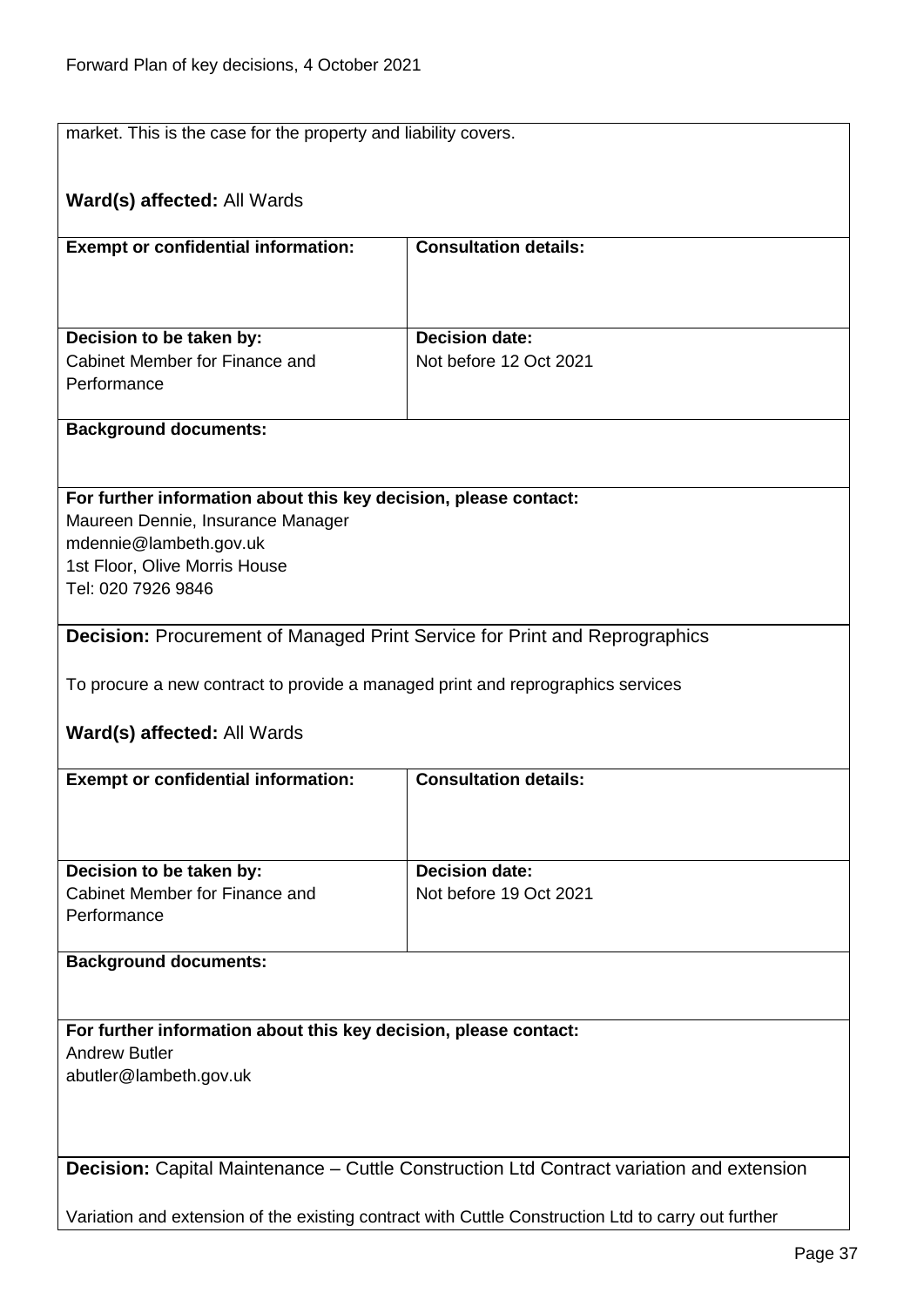|                                                                                                           | essential and urgent Capital Maintenance and Safety works to avoid potential closure of schools    |
|-----------------------------------------------------------------------------------------------------------|----------------------------------------------------------------------------------------------------|
|                                                                                                           |                                                                                                    |
| Ward(s) affected: All Wards                                                                               |                                                                                                    |
|                                                                                                           |                                                                                                    |
| <b>Exempt or confidential information:</b>                                                                | <b>Consultation details:</b>                                                                       |
|                                                                                                           |                                                                                                    |
|                                                                                                           |                                                                                                    |
| Decision to be taken by:                                                                                  | <b>Decision date:</b>                                                                              |
| Cabinet Member for Children and Young                                                                     | Not before 31 Aug 2018                                                                             |
| People                                                                                                    |                                                                                                    |
|                                                                                                           |                                                                                                    |
| <b>Background documents:</b>                                                                              |                                                                                                    |
|                                                                                                           |                                                                                                    |
|                                                                                                           |                                                                                                    |
| For further information about this key decision, please contact:<br>Rachel Sharpe, Commissioning Director |                                                                                                    |
| RSharpe@lambeth.gov.uk                                                                                    |                                                                                                    |
| <b>Lambeth Town Hall</b>                                                                                  |                                                                                                    |
| Tel: 020 7926 3463                                                                                        |                                                                                                    |
|                                                                                                           |                                                                                                    |
| <b>Decision:</b> New contract and commissioning arrangements for Youth Services                           |                                                                                                    |
|                                                                                                           |                                                                                                    |
|                                                                                                           | A decision is sought to change the current model for commissioning youth services in Lambeth as of |
|                                                                                                           | September 30th 2019 and implement the new commissioning arrangements and services in line with     |
| Lambeth priorities and local direction.                                                                   |                                                                                                    |
|                                                                                                           |                                                                                                    |
| Ward(s) affected:                                                                                         |                                                                                                    |
| <b>Exempt or confidential information:</b>                                                                | <b>Consultation details:</b>                                                                       |
|                                                                                                           |                                                                                                    |
|                                                                                                           |                                                                                                    |
|                                                                                                           |                                                                                                    |
| Decision to be taken by:                                                                                  | <b>Decision date:</b>                                                                              |
| Cabinet Member for Children and Young                                                                     | Not before 2 Jul 2019                                                                              |
| People                                                                                                    |                                                                                                    |
| <b>Background documents:</b>                                                                              |                                                                                                    |
|                                                                                                           |                                                                                                    |
|                                                                                                           |                                                                                                    |
| For further information about this key decision, please contact:                                          |                                                                                                    |
| Paul Davies, Strategic Commissioning Officer                                                              |                                                                                                    |
| PDavies5@lambeth.gov.uk                                                                                   |                                                                                                    |
|                                                                                                           |                                                                                                    |
| Tel: 07720 827496                                                                                         |                                                                                                    |
|                                                                                                           |                                                                                                    |
|                                                                                                           |                                                                                                    |
| <b>Decision: Supervised Contact Service</b>                                                               |                                                                                                    |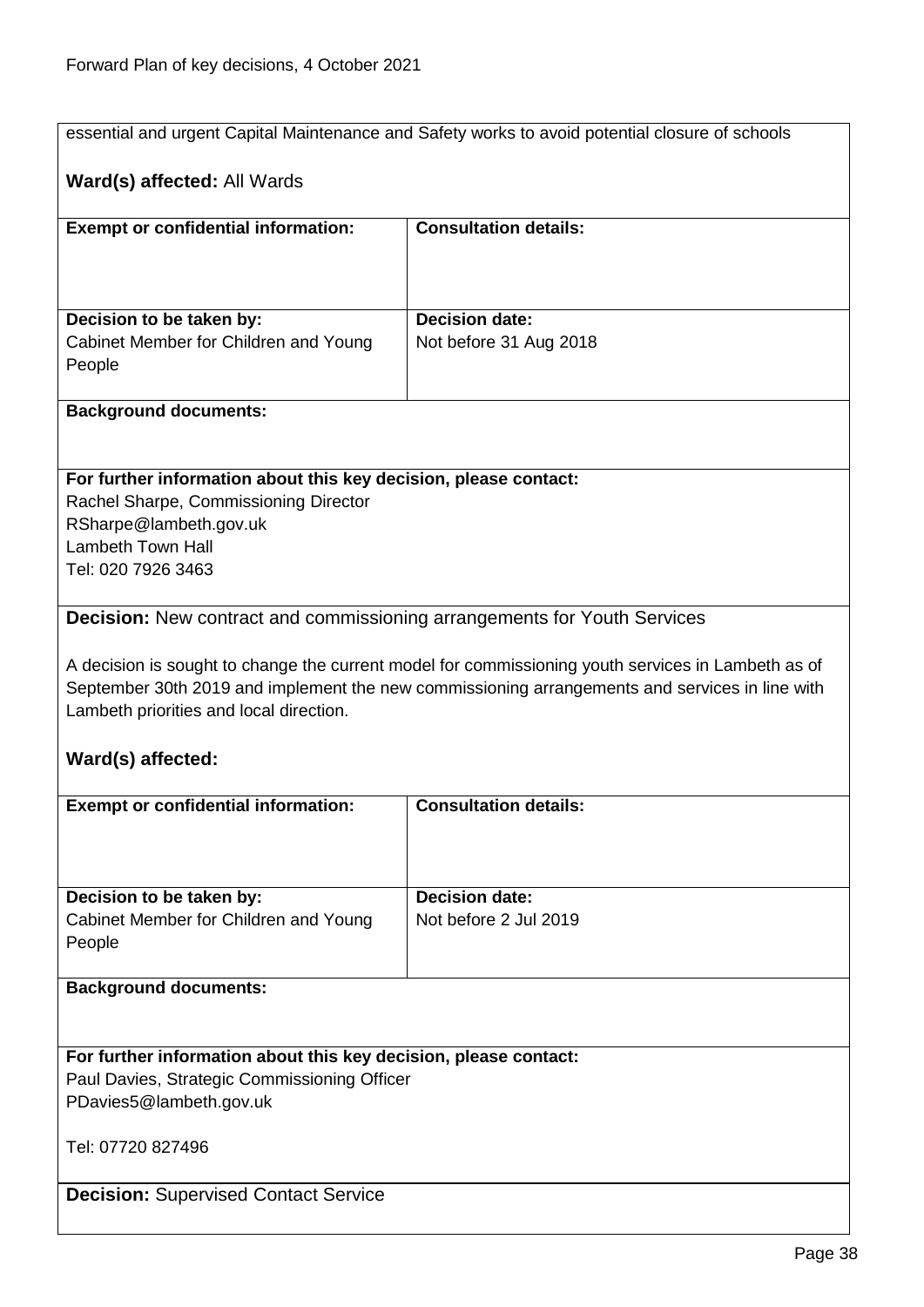Supervised Contact is a statutory service provided by the local authorities where the child/young person has been accommodated by the local authority and a need has been identified for the child/young person to have contact with their birth parents and other relatives. These are usually under orders as specified by the court (under section 8 of the Children's Act 1989).

The supervised contact service that will offer a menu of services on a part block, part spot contract basis. The contract will consist of - a block contract for Supervised Contact Service, this is the total service of contact supervisors and venue combined,

This pro-forma seeks member approval to add the procurement and retender of a new Supervised Contact service to the Forward Plan for a four year term (2+1+1), which will be a two year contract with an option to extend for a further two years on a one plus one basis, effective from 01 April 2020.

# **Ward(s) affected:** All Wards

| <b>Exempt or confidential information:</b>                                         | <b>Consultation details:</b> |
|------------------------------------------------------------------------------------|------------------------------|
|                                                                                    |                              |
|                                                                                    |                              |
| Decision to be taken by:                                                           | <b>Decision date:</b>        |
| Cabinet Member for Children and Young                                              | Not before 10 Dec 2019       |
| People                                                                             |                              |
|                                                                                    |                              |
| <b>Background documents:</b>                                                       |                              |
|                                                                                    |                              |
|                                                                                    |                              |
| For further information about this key decision, please contact:                   |                              |
| Yvette Knight, Strategic Commissioning Officer                                     |                              |
| yknight@lambeth.gov.uk                                                             |                              |
| 10th Floor, International House                                                    |                              |
| Tel: 020 7926 5141                                                                 |                              |
| <b>Decision:</b> Local Safeguarding Arrangements: changes and key issues           |                              |
|                                                                                    |                              |
| The report will set out:                                                           |                              |
| - New local multi agency safeguarding arrangements - established in September 2019 |                              |
| - Current performance issues: strengths and areas for development                  |                              |
| - Priorities and key challenges                                                    |                              |
|                                                                                    |                              |
|                                                                                    |                              |
| Ward(s) affected: All Wards                                                        |                              |
|                                                                                    | <b>Consultation details:</b> |
| <b>Exempt or confidential information:</b>                                         |                              |
|                                                                                    |                              |
|                                                                                    |                              |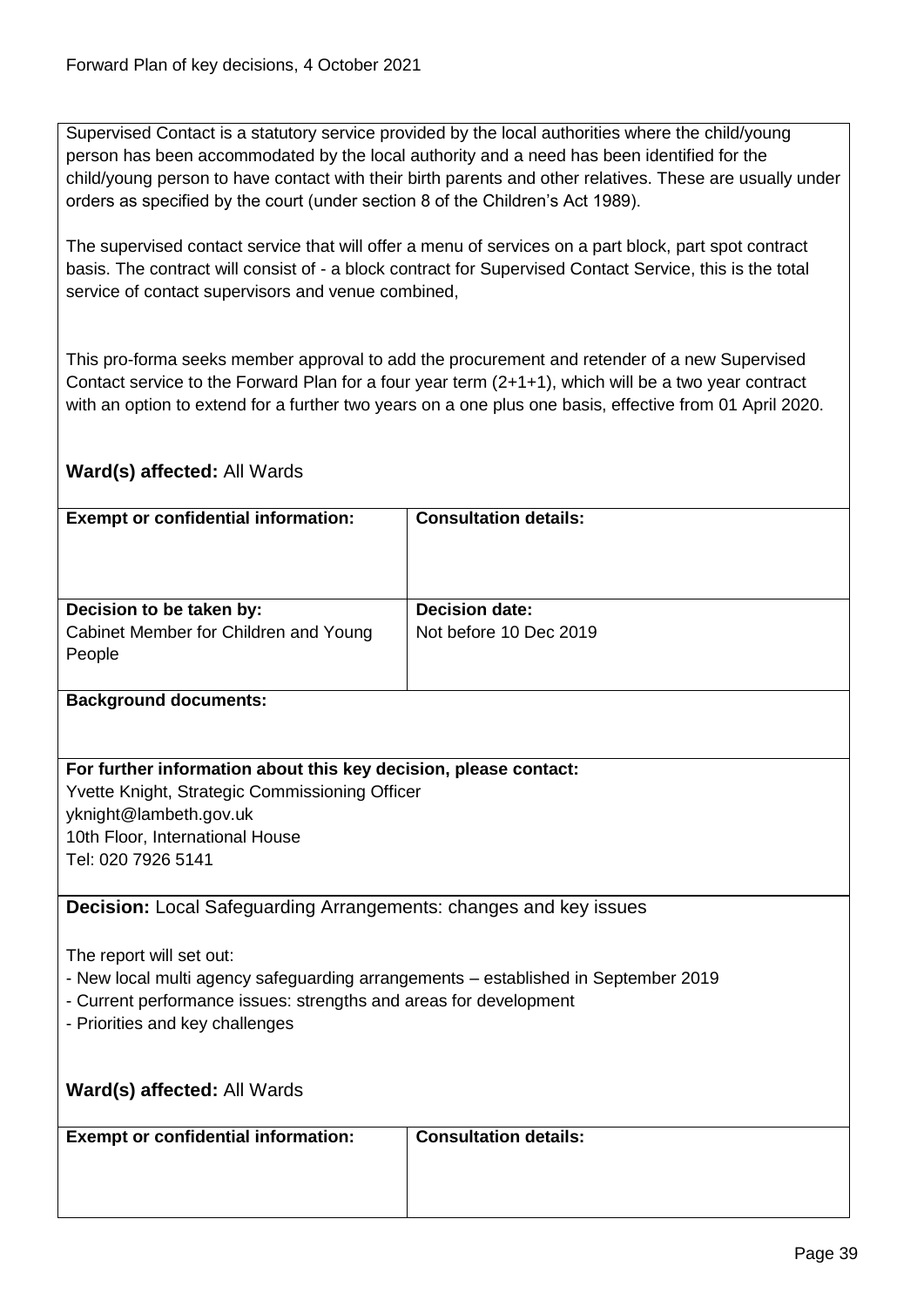| Decision to be taken by:                                                                                              | <b>Decision date:</b>                                                                               |
|-----------------------------------------------------------------------------------------------------------------------|-----------------------------------------------------------------------------------------------------|
| Cabinet Member for Children and Young                                                                                 | Not before 30 Mar 2020                                                                              |
| People                                                                                                                |                                                                                                     |
|                                                                                                                       |                                                                                                     |
| <b>Background documents:</b>                                                                                          |                                                                                                     |
| Local Safeguarding Arrangements: changes and key issues                                                               |                                                                                                     |
|                                                                                                                       |                                                                                                     |
| For further information about this key decision, please contact:                                                      |                                                                                                     |
| Naeema Sarkar                                                                                                         |                                                                                                     |
| nsarkar@lambeth.gov.uk                                                                                                |                                                                                                     |
|                                                                                                                       |                                                                                                     |
|                                                                                                                       |                                                                                                     |
| <b>Decision:</b> Semi-independent living for care leavers                                                             |                                                                                                     |
|                                                                                                                       |                                                                                                     |
|                                                                                                                       | To waive Contract Standing Order 8.2 to award a contract to Ekaya Housing Association to provide    |
|                                                                                                                       | semi-independent living (SIL) accommodation to care leavers in Lambeth. The award will allow        |
|                                                                                                                       | Children's Social Care to provide twenty-two in-borough placements with a well-established local    |
| <b>Housing Association</b>                                                                                            |                                                                                                     |
|                                                                                                                       |                                                                                                     |
| Ward(s) affected: All Wards                                                                                           |                                                                                                     |
|                                                                                                                       |                                                                                                     |
| <b>Exempt or confidential information:</b>                                                                            | <b>Consultation details:</b>                                                                        |
|                                                                                                                       |                                                                                                     |
|                                                                                                                       |                                                                                                     |
|                                                                                                                       |                                                                                                     |
| Decision to be taken by:                                                                                              | <b>Decision date:</b>                                                                               |
| Cabinet Member for Children and Young                                                                                 | Not before 31 Mar 2020                                                                              |
| People                                                                                                                |                                                                                                     |
|                                                                                                                       |                                                                                                     |
| <b>Background documents:</b>                                                                                          |                                                                                                     |
|                                                                                                                       |                                                                                                     |
|                                                                                                                       |                                                                                                     |
| For further information about this key decision, please contact:<br>Sophie Konradsen, Strategic Commissioning Manager |                                                                                                     |
| SKonradsen@lambeth.gov.uk                                                                                             |                                                                                                     |
|                                                                                                                       |                                                                                                     |
|                                                                                                                       |                                                                                                     |
|                                                                                                                       |                                                                                                     |
| Decision: Capital Funding for field drainage and renovation of Stockport Road Playing fields,                         |                                                                                                     |
| <b>Woodmansterne School</b>                                                                                           |                                                                                                     |
|                                                                                                                       |                                                                                                     |
|                                                                                                                       | The Council is the asset owner of the Stockport Road playing fields. As part of the of the planning |
| permission for Woodmansterne School development, the Council and Woodmansterne School agrees                          |                                                                                                     |
| to provision of community access to the Sports Facilities and playing fields making them available for                |                                                                                                     |
| Community Use in accordance with the hours noted in the Community Use Management Plan.                                |                                                                                                     |
|                                                                                                                       |                                                                                                     |

The School will manage and operate the Facility and playing fields on behalf of the Council. The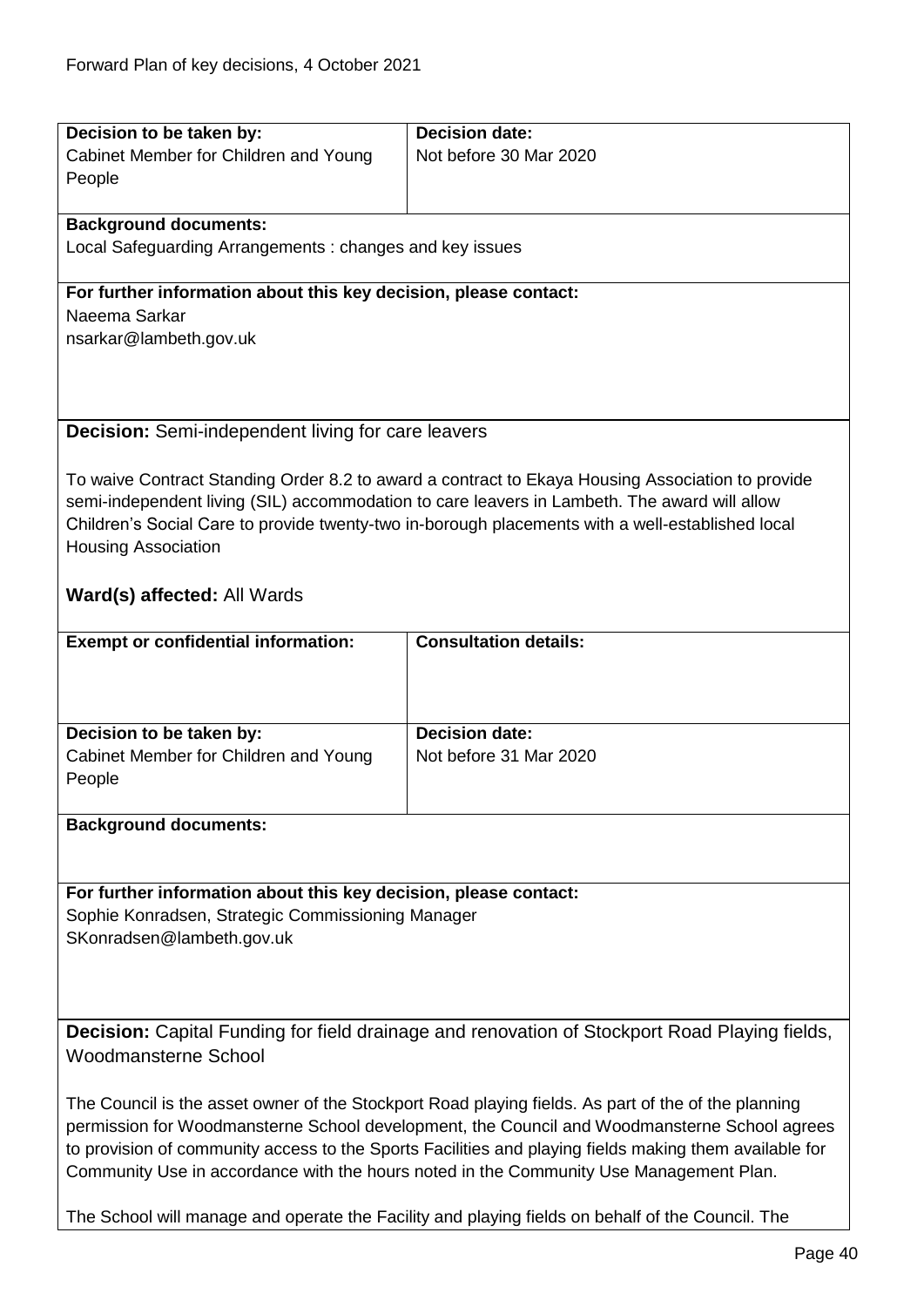playing fields have historic drainage issues and this Cabinet Member delegated decision report (CMDDR) is being written to arrange the necessary funds and procure the suppliers to improve the field drainage and renovation of the Playing fields.

# **Ward(s) affected:** Streatham South

| <b>Exempt or confidential information:</b> | <b>Consultation details:</b> |
|--------------------------------------------|------------------------------|
| Decision to be taken by:                   | <b>Decision date:</b>        |
| Cabinet Member for Children and Young      | Not before 27 Oct 2020       |
| People                                     |                              |
|                                            |                              |

## **Background documents:**

# **For further information about this key decision, please contact:** Preeti Chatwal Kauffman, Head of Capital Programmes

PChatwalKauffman@lambeth.gov.uk

# **Decision:** Early Years Commissioning

Decision to award new contracts for targeted support under a recommissioning of Early Years services.

# **Ward(s) affected:** All Wards

| <b>Exempt or confidential information:</b><br>Part exempt<br>Information relating to the financial or<br>business affairs of any particular person<br>(including the authority holding that)<br>information) | <b>Consultation details:</b>                    |
|--------------------------------------------------------------------------------------------------------------------------------------------------------------------------------------------------------------|-------------------------------------------------|
| Decision to be taken by:<br>Cabinet Member for Children and Young<br>People                                                                                                                                  | <b>Decision date:</b><br>Not before 12 Jan 2021 |
| <b>Background documents:</b>                                                                                                                                                                                 |                                                 |

| For further information about this key decision, please contact: |
|------------------------------------------------------------------|
| Laura Griffin, Interim Lead Commissioner                         |
| LMGriffin@lambeth.gov.uk                                         |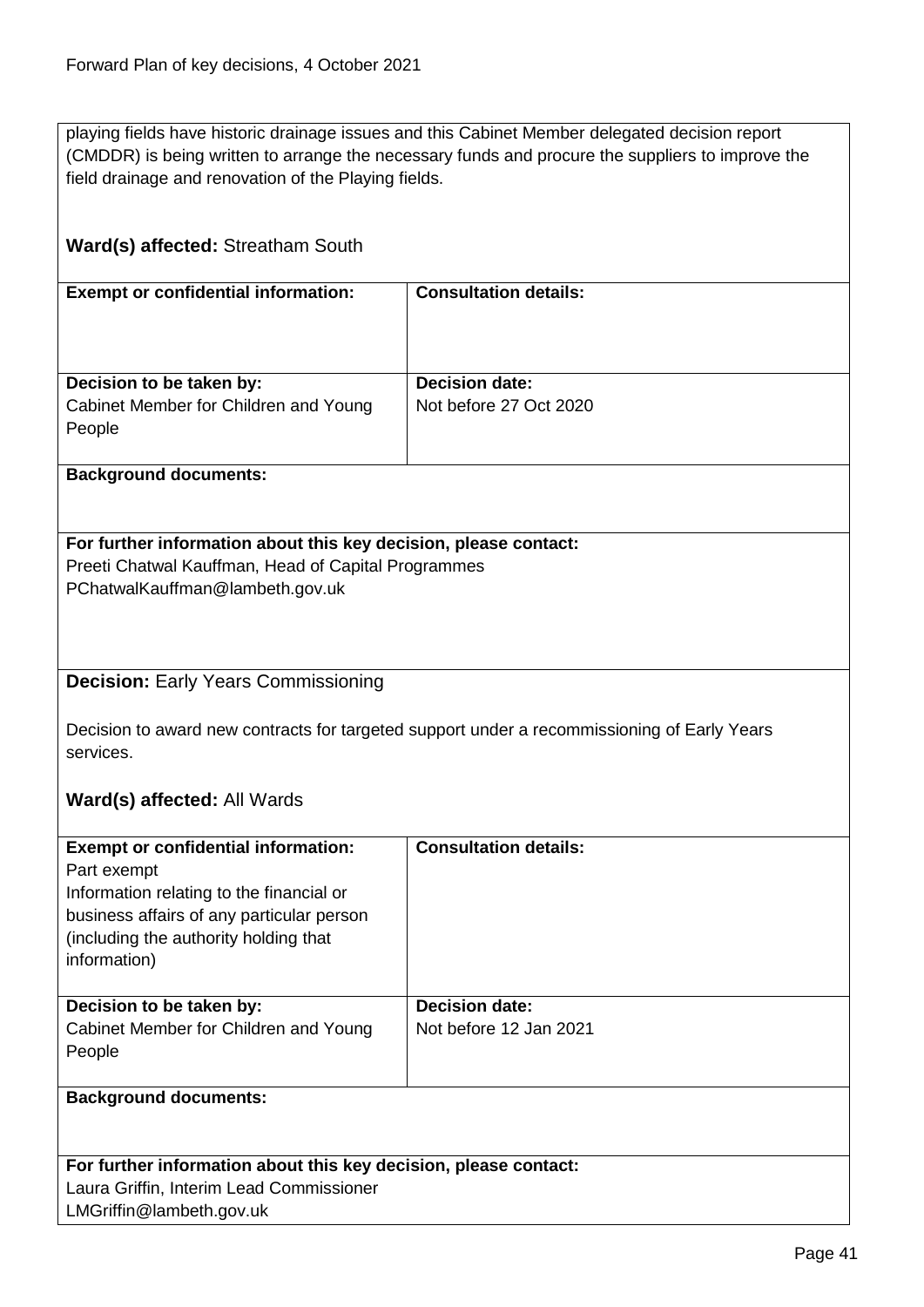# Tel: 020 7926 9565 **Decision:** School admissions policy and arrangements for 2021/22 entry The policy us agreed (determined) as required by the School Admissions Code 2014. **Ward(s) affected:** All Wards **Exempt or confidential information: Consultation details: Decision to be taken by:** Cabinet Member for Children and Young People **Decision date:** Not before 16 Mar 2021 **Background documents: For further information about this key decision, please contact:** Ruth Wright rwright@lambeth.gov.uk

|                                                                  | <b>Decision: Extension of Supervised Contact Services</b> |  |
|------------------------------------------------------------------|-----------------------------------------------------------|--|
| Ward(s) affected: All Wards                                      |                                                           |  |
| <b>Exempt or confidential information:</b>                       | <b>Consultation details:</b>                              |  |
|                                                                  |                                                           |  |
| Decision to be taken by:                                         | <b>Decision date:</b>                                     |  |
| Cabinet Member for Children and Young                            | 24 Sep 2021                                               |  |
| People                                                           |                                                           |  |
| <b>Background documents:</b>                                     |                                                           |  |
|                                                                  |                                                           |  |
|                                                                  |                                                           |  |
| For further information about this key decision, please contact: |                                                           |  |
| Marcele Henry-Thomas, Integrated Commissioning Officer           |                                                           |  |
| mhenrythomas@lambeth.gov.uk                                      |                                                           |  |
|                                                                  |                                                           |  |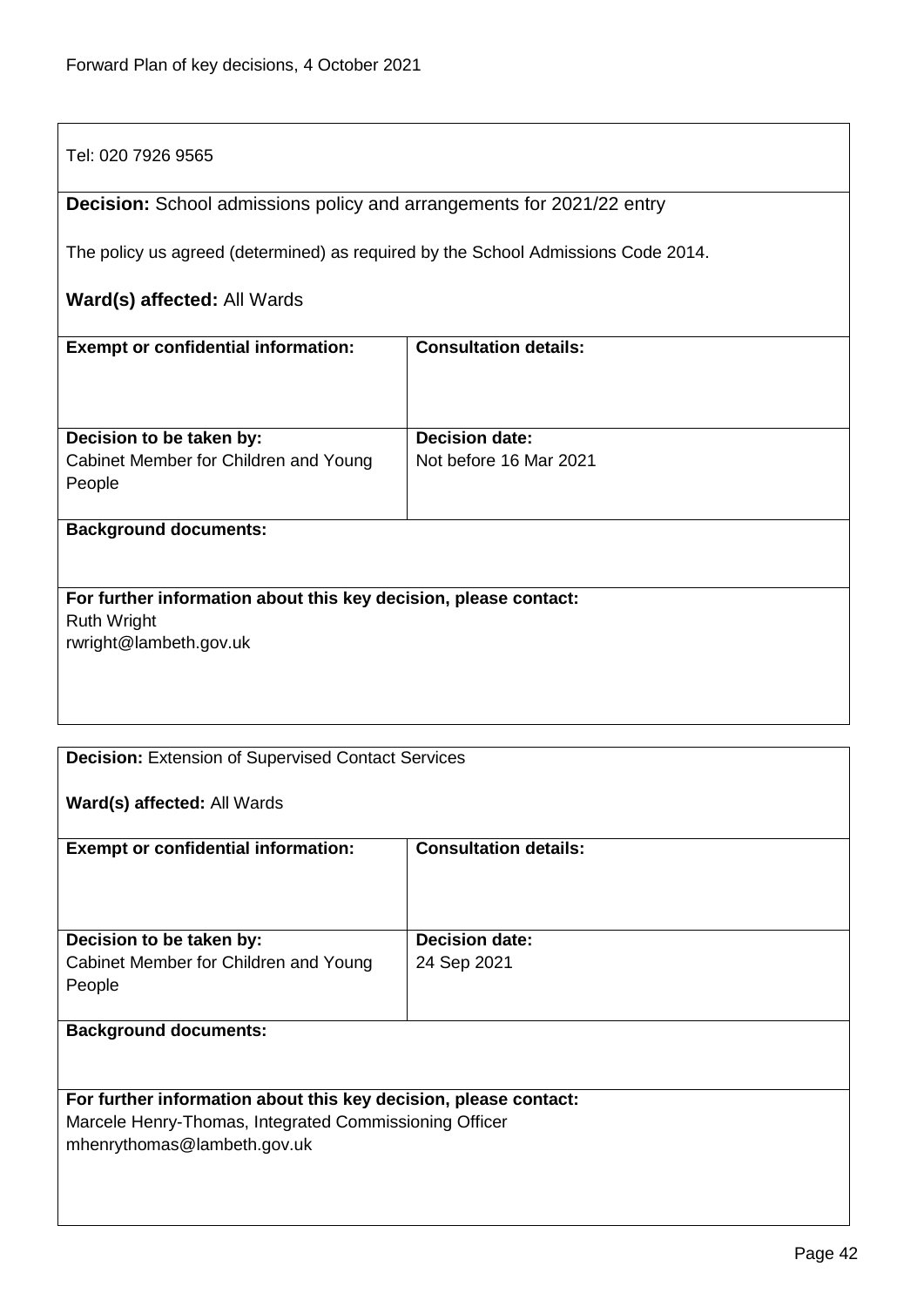| <b>Decision: 6 Schools Roofing Works</b>                                                                                                                                          |                              |
|-----------------------------------------------------------------------------------------------------------------------------------------------------------------------------------|------------------------------|
|                                                                                                                                                                                   |                              |
| Approval Required to appoint a contractor to carry out the 6 Schools Roofing Works                                                                                                |                              |
|                                                                                                                                                                                   |                              |
| Ward(s) affected: All Wards                                                                                                                                                       |                              |
|                                                                                                                                                                                   |                              |
| <b>Exempt or confidential information:</b>                                                                                                                                        | <b>Consultation details:</b> |
|                                                                                                                                                                                   |                              |
|                                                                                                                                                                                   |                              |
|                                                                                                                                                                                   | <b>Decision date:</b>        |
| Decision to be taken by:<br>Cabinet Member for Children and Young                                                                                                                 | Not before 8 Sep 2021        |
| People                                                                                                                                                                            |                              |
|                                                                                                                                                                                   |                              |
| <b>Background documents:</b>                                                                                                                                                      |                              |
|                                                                                                                                                                                   |                              |
|                                                                                                                                                                                   |                              |
| For further information about this key decision, please contact:                                                                                                                  |                              |
| Stella Denyoh                                                                                                                                                                     |                              |
| SDenyoh@lambeth.gov.uk                                                                                                                                                            |                              |
| Hambrook House, 17 Porden Road, London, SW2 5RW                                                                                                                                   |                              |
|                                                                                                                                                                                   |                              |
|                                                                                                                                                                                   |                              |
| <b>Decision:</b> Housing-related support pathway for young people                                                                                                                 |                              |
|                                                                                                                                                                                   |                              |
| To put contracts out to competitive tender on 4th October 2021 via 10 lots:                                                                                                       |                              |
| ? Lot 1 Approved Provider List - Housing-related support:                                                                                                                         |                              |
| ? 16/17s                                                                                                                                                                          |                              |
| ? Additional needs                                                                                                                                                                |                              |
| ? Male-only and female-only                                                                                                                                                       |                              |
| ? Complex mental health                                                                                                                                                           |                              |
| ? Visiting support                                                                                                                                                                |                              |
| ? LGBTIQ+                                                                                                                                                                         |                              |
| ? Short-term assessment and timeout                                                                                                                                               |                              |
| ? Lot 2 Approved Provider List - Young parents and babies housing-related support<br>? Lot 3 Approved Provider List - Unaccompanied-asylum seeking young people's housing-related |                              |
| support                                                                                                                                                                           |                              |
| ? Lot 4 Individual single contract - Supported lodgings                                                                                                                           |                              |
| ? Lot 5 Individual single contract - Private-rented sector move on and support                                                                                                    |                              |
| ? Lot 6 Individual single contract - Housing First                                                                                                                                |                              |
| ? Lot 7 Individual single contract - Floating support                                                                                                                             |                              |
| ? Lot 8 Individual single contract - Early intervention and mediation                                                                                                             |                              |
|                                                                                                                                                                                   |                              |
|                                                                                                                                                                                   |                              |
| Ward(s) affected: All Wards                                                                                                                                                       |                              |
|                                                                                                                                                                                   |                              |
| <b>Exempt or confidential information:</b>                                                                                                                                        | <b>Consultation details:</b> |
|                                                                                                                                                                                   |                              |
|                                                                                                                                                                                   |                              |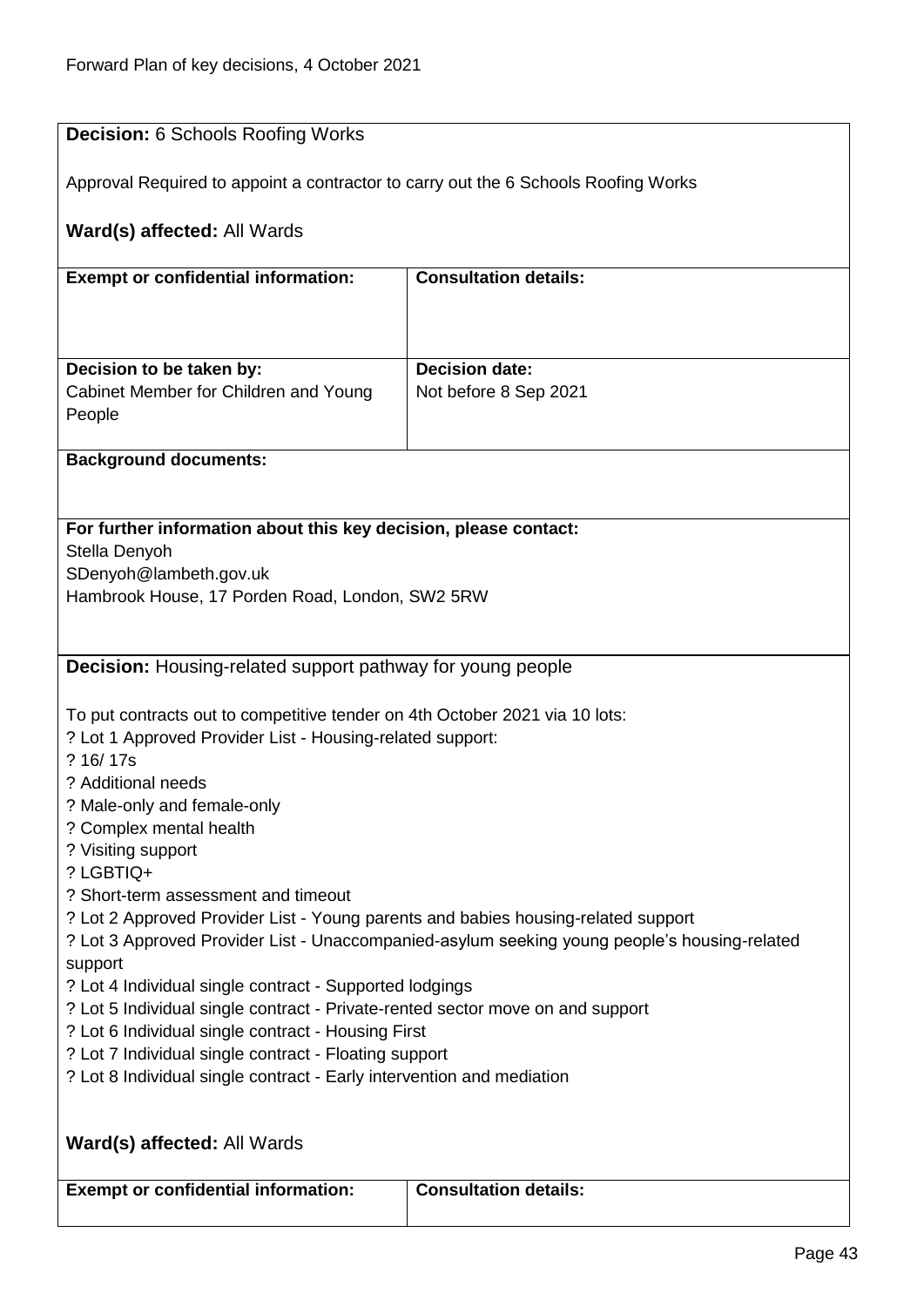| <b>Decision date:</b><br>Decision to be taken by:<br>Cabinet Member for Children and Young<br>Not before 29 Sep 2021<br>People<br><b>Background documents:</b><br>For further information about this key decision, please contact:<br>Sophie Konradsen, Strategic Commissioning Manager<br>SKonradsen@lambeth.gov.uk<br>Decision: School Capital Maintenance - Variation to Current Consultant Contract<br>This report seeks the approval for an increase in the contract value, by way of a variation, for the sum<br>of £615,376.94 for Professional fees to Ingleton Wood LLP.<br><b>Ward(s) affected: All Wards</b><br><b>Consultation details:</b><br><b>Exempt or confidential information:</b><br><b>Decision date:</b><br>Decision to be taken by:<br>Cabinet Member for Children and Young<br>Not before 12 Oct 2021<br>People<br><b>Background documents:</b> |  |
|-------------------------------------------------------------------------------------------------------------------------------------------------------------------------------------------------------------------------------------------------------------------------------------------------------------------------------------------------------------------------------------------------------------------------------------------------------------------------------------------------------------------------------------------------------------------------------------------------------------------------------------------------------------------------------------------------------------------------------------------------------------------------------------------------------------------------------------------------------------------------|--|
|                                                                                                                                                                                                                                                                                                                                                                                                                                                                                                                                                                                                                                                                                                                                                                                                                                                                         |  |
|                                                                                                                                                                                                                                                                                                                                                                                                                                                                                                                                                                                                                                                                                                                                                                                                                                                                         |  |
|                                                                                                                                                                                                                                                                                                                                                                                                                                                                                                                                                                                                                                                                                                                                                                                                                                                                         |  |
|                                                                                                                                                                                                                                                                                                                                                                                                                                                                                                                                                                                                                                                                                                                                                                                                                                                                         |  |
|                                                                                                                                                                                                                                                                                                                                                                                                                                                                                                                                                                                                                                                                                                                                                                                                                                                                         |  |
|                                                                                                                                                                                                                                                                                                                                                                                                                                                                                                                                                                                                                                                                                                                                                                                                                                                                         |  |
|                                                                                                                                                                                                                                                                                                                                                                                                                                                                                                                                                                                                                                                                                                                                                                                                                                                                         |  |
|                                                                                                                                                                                                                                                                                                                                                                                                                                                                                                                                                                                                                                                                                                                                                                                                                                                                         |  |
|                                                                                                                                                                                                                                                                                                                                                                                                                                                                                                                                                                                                                                                                                                                                                                                                                                                                         |  |
|                                                                                                                                                                                                                                                                                                                                                                                                                                                                                                                                                                                                                                                                                                                                                                                                                                                                         |  |
|                                                                                                                                                                                                                                                                                                                                                                                                                                                                                                                                                                                                                                                                                                                                                                                                                                                                         |  |
|                                                                                                                                                                                                                                                                                                                                                                                                                                                                                                                                                                                                                                                                                                                                                                                                                                                                         |  |
|                                                                                                                                                                                                                                                                                                                                                                                                                                                                                                                                                                                                                                                                                                                                                                                                                                                                         |  |
|                                                                                                                                                                                                                                                                                                                                                                                                                                                                                                                                                                                                                                                                                                                                                                                                                                                                         |  |
|                                                                                                                                                                                                                                                                                                                                                                                                                                                                                                                                                                                                                                                                                                                                                                                                                                                                         |  |
|                                                                                                                                                                                                                                                                                                                                                                                                                                                                                                                                                                                                                                                                                                                                                                                                                                                                         |  |
|                                                                                                                                                                                                                                                                                                                                                                                                                                                                                                                                                                                                                                                                                                                                                                                                                                                                         |  |
|                                                                                                                                                                                                                                                                                                                                                                                                                                                                                                                                                                                                                                                                                                                                                                                                                                                                         |  |
|                                                                                                                                                                                                                                                                                                                                                                                                                                                                                                                                                                                                                                                                                                                                                                                                                                                                         |  |
|                                                                                                                                                                                                                                                                                                                                                                                                                                                                                                                                                                                                                                                                                                                                                                                                                                                                         |  |
|                                                                                                                                                                                                                                                                                                                                                                                                                                                                                                                                                                                                                                                                                                                                                                                                                                                                         |  |
|                                                                                                                                                                                                                                                                                                                                                                                                                                                                                                                                                                                                                                                                                                                                                                                                                                                                         |  |
|                                                                                                                                                                                                                                                                                                                                                                                                                                                                                                                                                                                                                                                                                                                                                                                                                                                                         |  |
|                                                                                                                                                                                                                                                                                                                                                                                                                                                                                                                                                                                                                                                                                                                                                                                                                                                                         |  |
|                                                                                                                                                                                                                                                                                                                                                                                                                                                                                                                                                                                                                                                                                                                                                                                                                                                                         |  |
|                                                                                                                                                                                                                                                                                                                                                                                                                                                                                                                                                                                                                                                                                                                                                                                                                                                                         |  |
|                                                                                                                                                                                                                                                                                                                                                                                                                                                                                                                                                                                                                                                                                                                                                                                                                                                                         |  |
|                                                                                                                                                                                                                                                                                                                                                                                                                                                                                                                                                                                                                                                                                                                                                                                                                                                                         |  |
|                                                                                                                                                                                                                                                                                                                                                                                                                                                                                                                                                                                                                                                                                                                                                                                                                                                                         |  |
|                                                                                                                                                                                                                                                                                                                                                                                                                                                                                                                                                                                                                                                                                                                                                                                                                                                                         |  |
| For further information about this key decision, please contact:                                                                                                                                                                                                                                                                                                                                                                                                                                                                                                                                                                                                                                                                                                                                                                                                        |  |
| Greg Wade, Capital Programme Manager, Strategic Programme                                                                                                                                                                                                                                                                                                                                                                                                                                                                                                                                                                                                                                                                                                                                                                                                               |  |
| gwade@lambeth.gov.uk                                                                                                                                                                                                                                                                                                                                                                                                                                                                                                                                                                                                                                                                                                                                                                                                                                                    |  |
|                                                                                                                                                                                                                                                                                                                                                                                                                                                                                                                                                                                                                                                                                                                                                                                                                                                                         |  |
|                                                                                                                                                                                                                                                                                                                                                                                                                                                                                                                                                                                                                                                                                                                                                                                                                                                                         |  |
|                                                                                                                                                                                                                                                                                                                                                                                                                                                                                                                                                                                                                                                                                                                                                                                                                                                                         |  |
| <b>Decision:</b> Re-procurement of community support services                                                                                                                                                                                                                                                                                                                                                                                                                                                                                                                                                                                                                                                                                                                                                                                                           |  |
|                                                                                                                                                                                                                                                                                                                                                                                                                                                                                                                                                                                                                                                                                                                                                                                                                                                                         |  |
| The current approved provider framework agreement for the provision of community support                                                                                                                                                                                                                                                                                                                                                                                                                                                                                                                                                                                                                                                                                                                                                                                |  |
| (homecare) services will end in January 2020. The council will be re-procuring these services aligning                                                                                                                                                                                                                                                                                                                                                                                                                                                                                                                                                                                                                                                                                                                                                                  |  |
| to the development of local neighbourhoods.                                                                                                                                                                                                                                                                                                                                                                                                                                                                                                                                                                                                                                                                                                                                                                                                                             |  |
| https://lambethtogether.net                                                                                                                                                                                                                                                                                                                                                                                                                                                                                                                                                                                                                                                                                                                                                                                                                                             |  |
|                                                                                                                                                                                                                                                                                                                                                                                                                                                                                                                                                                                                                                                                                                                                                                                                                                                                         |  |
|                                                                                                                                                                                                                                                                                                                                                                                                                                                                                                                                                                                                                                                                                                                                                                                                                                                                         |  |
| Ward(s) affected: All Wards                                                                                                                                                                                                                                                                                                                                                                                                                                                                                                                                                                                                                                                                                                                                                                                                                                             |  |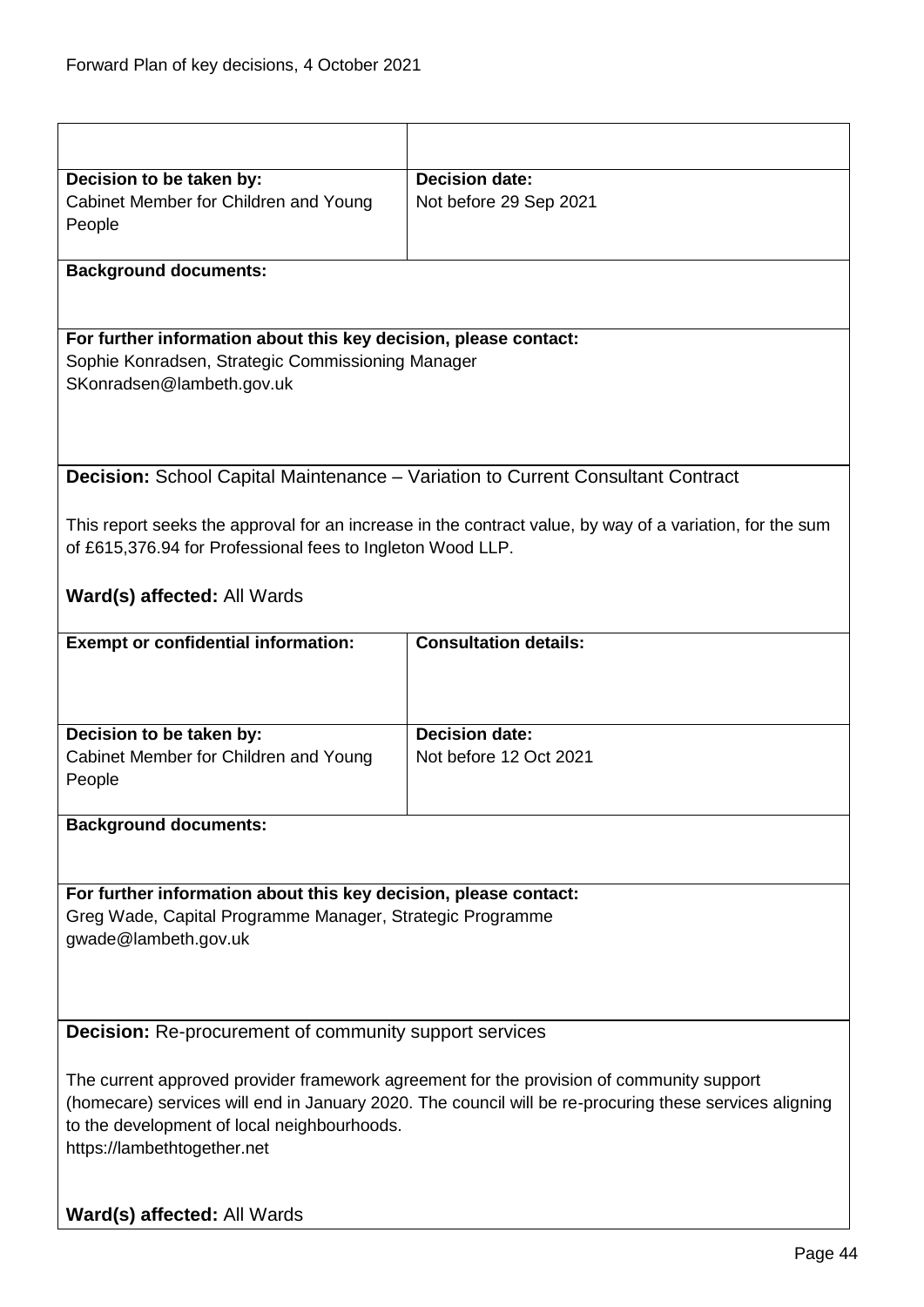| <b>Exempt or confidential information:</b>                                                            | <b>Consultation details:</b>                                                                        |
|-------------------------------------------------------------------------------------------------------|-----------------------------------------------------------------------------------------------------|
|                                                                                                       |                                                                                                     |
|                                                                                                       |                                                                                                     |
| Decision to be taken by:                                                                              | <b>Decision date:</b>                                                                               |
| Cabinet Member for Health and Social Care                                                             | Not before 13 Aug 2019                                                                              |
| (job-share)                                                                                           |                                                                                                     |
| <b>Background documents:</b>                                                                          |                                                                                                     |
|                                                                                                       |                                                                                                     |
| For further information about this key decision, please contact:                                      |                                                                                                     |
| Ginny Hume, Commissioning Lead- Domiciliary Care                                                      |                                                                                                     |
| GHume@lambeth.gov.uk                                                                                  |                                                                                                     |
| <b>Phoenix House</b>                                                                                  |                                                                                                     |
| Tel: 020 7926 5178                                                                                    |                                                                                                     |
|                                                                                                       | <b>Decision:</b> Implementation of PHE Section 31 Grant - Drug treatment and crime reduction        |
| proposals                                                                                             |                                                                                                     |
|                                                                                                       |                                                                                                     |
|                                                                                                       | Approval to waive the council's Contract Standing Order 8.2 and award contracts to South London and |
|                                                                                                       | Maudsley (SLaM) and Women in Prison for the provision of Section 31 Drug Treatment and Crime        |
|                                                                                                       | Reduction grant form Public Health England (PHE). The funding and proposals will cover staff and    |
|                                                                                                       | treatment costs as well as the commissioning support function to be provided by the council.        |
|                                                                                                       |                                                                                                     |
| This grant is a one-off fund which will enable Lambeth to provide and test alternative models of      |                                                                                                     |
| Substance Misuse health services for those within the criminal justice system to access. The contract |                                                                                                     |
| period is for 12 months from 1st April 2021 until 31st March 2022                                     |                                                                                                     |
|                                                                                                       |                                                                                                     |
| Ward(s) affected: All Wards                                                                           |                                                                                                     |
| <b>Exempt or confidential information:</b>                                                            | <b>Consultation details:</b>                                                                        |
|                                                                                                       |                                                                                                     |
|                                                                                                       |                                                                                                     |
| Decision to be taken by:                                                                              | <b>Decision date:</b>                                                                               |
| Cabinet Member for Health and Social Care                                                             | 23 Sep 2021                                                                                         |
| (job-share)                                                                                           |                                                                                                     |
|                                                                                                       |                                                                                                     |
| <b>Background documents:</b>                                                                          |                                                                                                     |
|                                                                                                       |                                                                                                     |
| For further information about this key decision, please contact:                                      |                                                                                                     |
| Robert Goodwin, Lead Commissioner Substance Misuse                                                    |                                                                                                     |
| rgoodwin@lambeth.gov.uk                                                                               |                                                                                                     |
|                                                                                                       |                                                                                                     |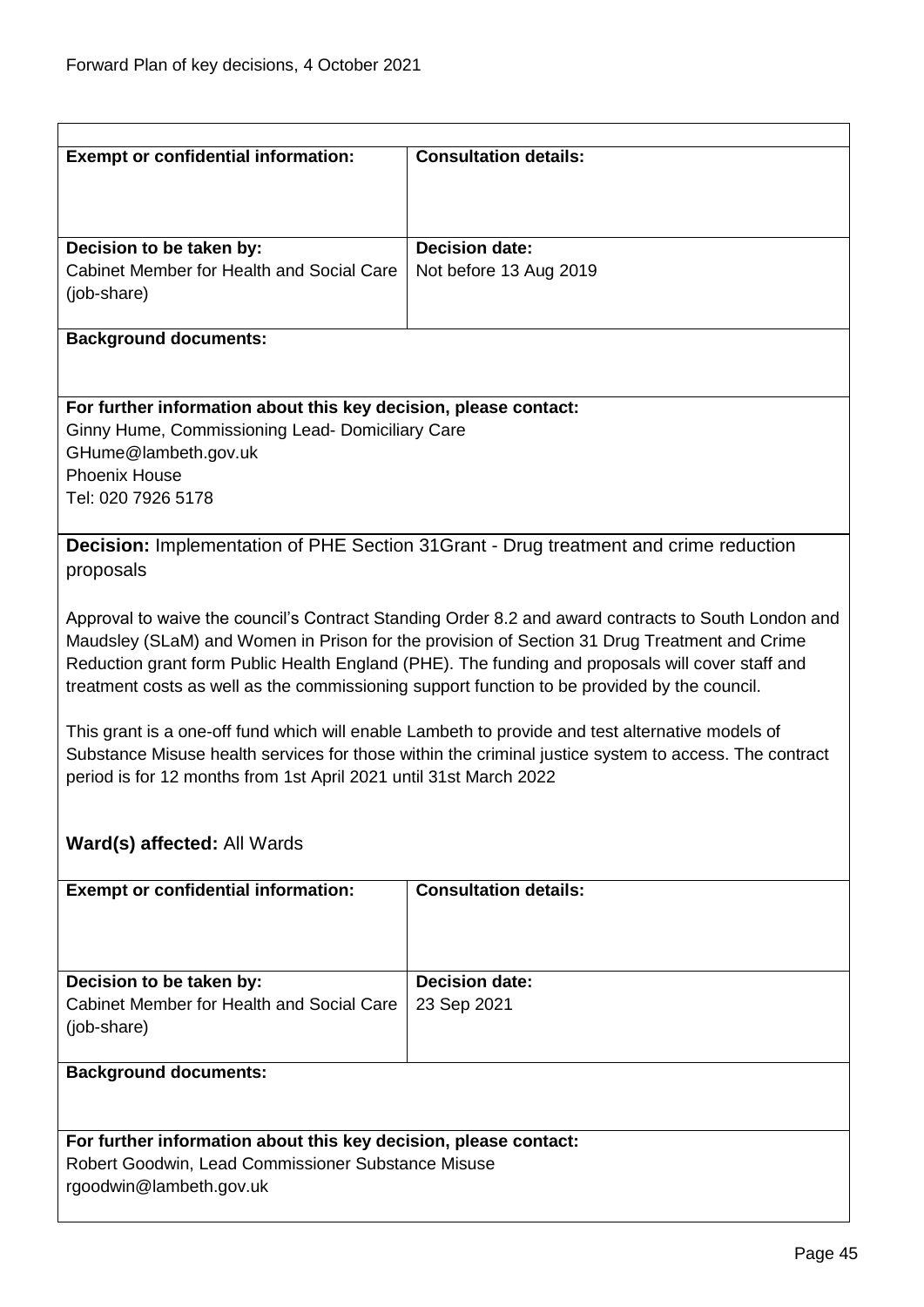# **Decision:** Reprovision of Community Support Approved Provider Spot Contract **Arrangements**

To reallocate the contract due to changing circumstances with the current provider.

## **Ward(s) affected:** All Wards

| <b>Exempt or confidential information:</b> | <b>Consultation details:</b> |
|--------------------------------------------|------------------------------|
| Decision to be taken by:                   | <b>Decision date:</b>        |
| Cabinet Member for Health and Social Care  | Not before 2 Sep 2021        |
| (job-share)                                |                              |
|                                            |                              |
| <b>Background documents:</b>               |                              |

# **For further information about this key decision, please contact:** Laval Lebon, Senior Strategic Commissioning Manager LLebon2@lambeth.gov.uk

Phoenix House Tel: 020 7926 4654

**Decision:** Stop Smoking Services – Proposed single year extensions to current contracts with GSTT and community pharmacies

To award single year contract extensions from 1 April 2022 to 31 September 2023 to: (1) Guys and St Thomas' Hospital NHS Foundation Trust (GSTT) for the continued provision of a specialist stop smoking service.; and to (2) 13 local pharmacies for the continued provision of community-based stop smoking services. Existing contracts are due to end on 31 March 2022 and the market (NHS Trusts, pharmacies) and Council's capacity to complete a commissioning review and procurement process for the next contract period has been heavily impeded by the response to COVID19. The extension is sought to enable sufficient time for service evaluation and engagement to inform potential service redesign and the commissioning of a future model.

# **Ward(s) affected:** All Wards

| <b>Exempt or confidential information:</b>               | <b>Consultation details:</b> |
|----------------------------------------------------------|------------------------------|
| Decision to be taken by:                                 | <b>Decision date:</b>        |
| Cabinet Member for Health and Social Care<br>(job-share) | Not before 11 Sep 2021       |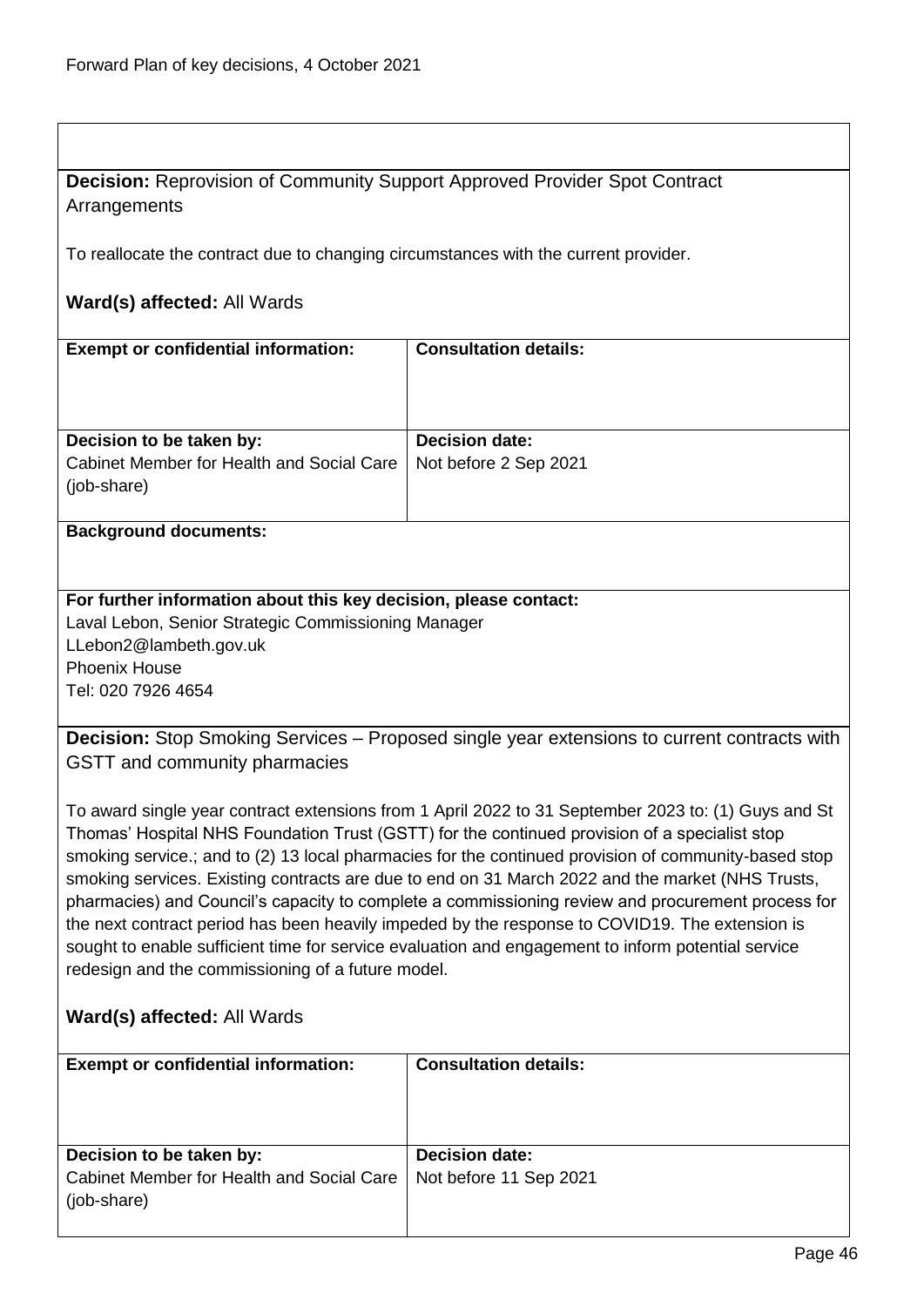| <b>Background documents:</b>                                                                                                                                                                           |                                                 |
|--------------------------------------------------------------------------------------------------------------------------------------------------------------------------------------------------------|-------------------------------------------------|
|                                                                                                                                                                                                        |                                                 |
| For further information about this key decision, please contact:                                                                                                                                       |                                                 |
| Alex Jackson, Interim Lead Commissioner Health Improvement                                                                                                                                             |                                                 |
| ajackson2@lambeth.gov.uk                                                                                                                                                                               |                                                 |
|                                                                                                                                                                                                        |                                                 |
|                                                                                                                                                                                                        |                                                 |
|                                                                                                                                                                                                        |                                                 |
| <b>Decision:</b> Re-procurement of community support services                                                                                                                                          |                                                 |
| The council will be re-procuring a framework contract to replace the APL.                                                                                                                              |                                                 |
| Approval of the contract award.                                                                                                                                                                        |                                                 |
|                                                                                                                                                                                                        |                                                 |
|                                                                                                                                                                                                        |                                                 |
| Ward(s) affected: All Wards                                                                                                                                                                            |                                                 |
| <b>Exempt or confidential information:</b>                                                                                                                                                             | <b>Consultation details:</b>                    |
| Part exempt                                                                                                                                                                                            |                                                 |
| Information relating to the financial or                                                                                                                                                               |                                                 |
| business affairs of any particular person                                                                                                                                                              |                                                 |
| (including the authority holding that                                                                                                                                                                  |                                                 |
| information)                                                                                                                                                                                           |                                                 |
|                                                                                                                                                                                                        |                                                 |
| Decision to be taken by:<br>Cabinet Member for Health and Social Care                                                                                                                                  | <b>Decision date:</b><br>Not before 19 Oct 2021 |
| (job-share)                                                                                                                                                                                            |                                                 |
|                                                                                                                                                                                                        |                                                 |
| <b>Background documents:</b>                                                                                                                                                                           |                                                 |
|                                                                                                                                                                                                        |                                                 |
| For further information about this key decision, please contact:                                                                                                                                       |                                                 |
| Laval Lebon, Senior Strategic Commissioning Manager                                                                                                                                                    |                                                 |
| LLebon2@lambeth.gov.uk                                                                                                                                                                                 |                                                 |
| <b>Phoenix House</b>                                                                                                                                                                                   |                                                 |
| Tel: 020 7926 4654                                                                                                                                                                                     |                                                 |
|                                                                                                                                                                                                        |                                                 |
| <b>Decision:</b> Extension of the Approved Provider List framework agreement for community                                                                                                             |                                                 |
| support providers                                                                                                                                                                                      |                                                 |
|                                                                                                                                                                                                        |                                                 |
| That the current Approved Provider List arrangement is extended for 12 months from 19 January 2022<br>to 18 January 2023 to allow for the procurement and mobilisation of a new framework contract for |                                                 |
| community support                                                                                                                                                                                      |                                                 |
|                                                                                                                                                                                                        |                                                 |
| <b>Ward(s) affected: All Wards</b>                                                                                                                                                                     |                                                 |
|                                                                                                                                                                                                        |                                                 |
| <b>Exempt or confidential information:</b>                                                                                                                                                             | <b>Consultation details:</b>                    |
| Part exempt                                                                                                                                                                                            |                                                 |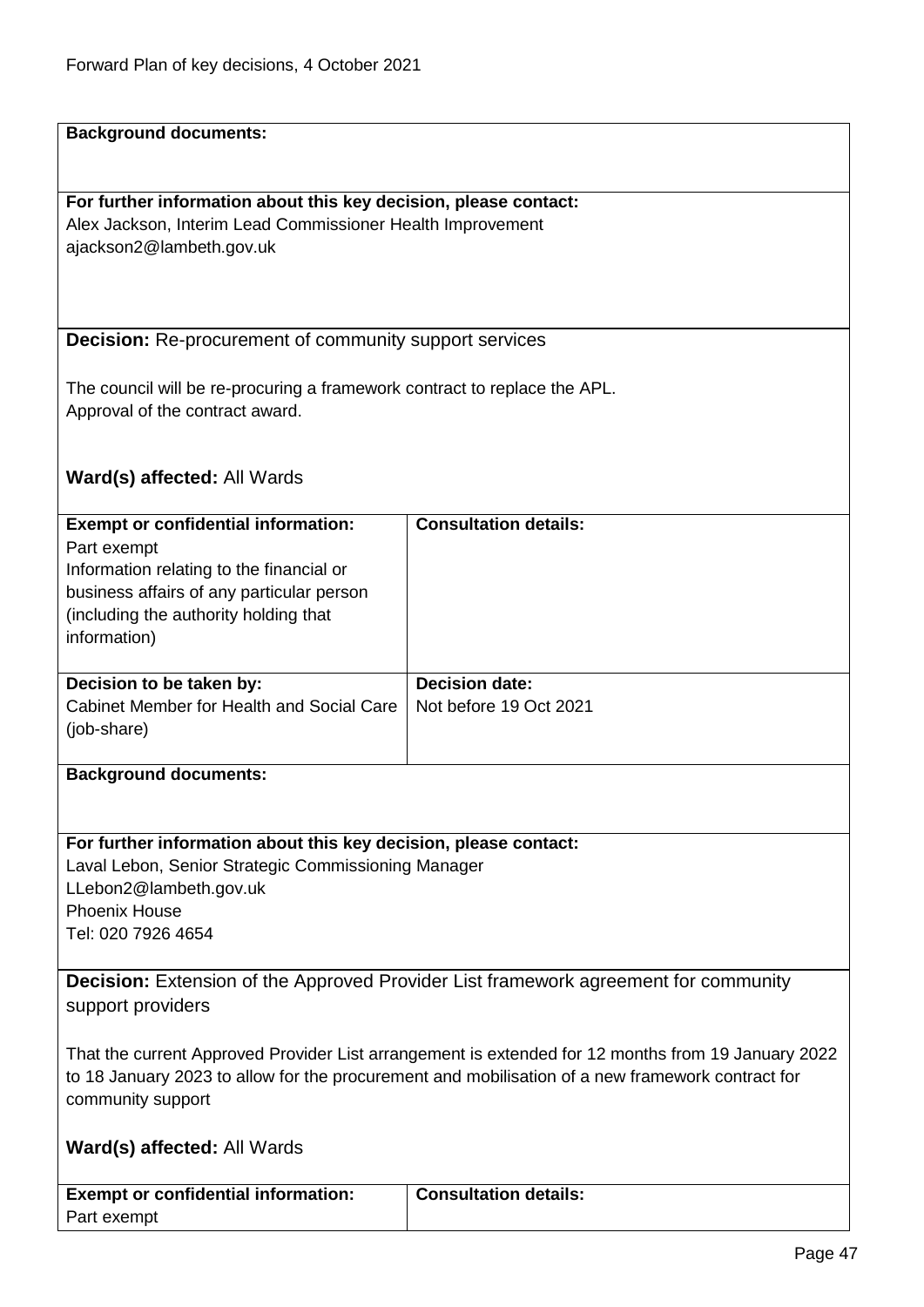| Information relating to the financial or                         |                                                                                                           |
|------------------------------------------------------------------|-----------------------------------------------------------------------------------------------------------|
| business affairs of any particular person                        |                                                                                                           |
| (including the authority holding that                            |                                                                                                           |
| information)                                                     |                                                                                                           |
|                                                                  |                                                                                                           |
| Decision to be taken by:                                         | <b>Decision date:</b>                                                                                     |
| Cabinet Member for Health and Social Care                        | Not before 19 Oct 2021                                                                                    |
|                                                                  |                                                                                                           |
| (job-share)                                                      |                                                                                                           |
|                                                                  |                                                                                                           |
| <b>Background documents:</b>                                     |                                                                                                           |
|                                                                  |                                                                                                           |
|                                                                  |                                                                                                           |
| For further information about this key decision, please contact: |                                                                                                           |
| Laval Lebon, Senior Strategic Commissioning Manager              |                                                                                                           |
| LLebon2@lambeth.gov.uk                                           |                                                                                                           |
| <b>Phoenix House</b>                                             |                                                                                                           |
| Tel: 020 7926 4654                                               |                                                                                                           |
|                                                                  |                                                                                                           |
|                                                                  | Decision: North Lambeth and Stockwell Neighbourhood Areas - General Practice Capital                      |
| Investment                                                       |                                                                                                           |
|                                                                  |                                                                                                           |
|                                                                  | The Cabinet Members are requested to approve funding to the value of £2,217,000 support the               |
|                                                                  | delivery of the additional clinical capacity in Primary Care services in the Nine Elms Vauxhall locality  |
|                                                                  |                                                                                                           |
|                                                                  | because of the significant new residential developments within the area and the expected significant      |
| growth within the local populations.                             |                                                                                                           |
|                                                                  | The total cost to deliver the Project is £2,460,604 with the gap between the requested funding and the    |
|                                                                  | required funding being made up through a contribution of £243,604 from South East London Clinical         |
| Commissioning Group - Lambeth.                                   |                                                                                                           |
|                                                                  | This investment will increase the clinical capacity in three General Practices in the north of Lambeth as |
| follows:                                                         |                                                                                                           |
| • Mawbey Group Practice (Oval Ward)                              |                                                                                                           |
| • Binfield Road Surgery (Vauxhall Ward)                          |                                                                                                           |
| • South Lambeth Road Practice (Stockwell                         |                                                                                                           |
| Ward)                                                            |                                                                                                           |
|                                                                  |                                                                                                           |
|                                                                  |                                                                                                           |
| Ward(s) affected: Stockwell; Oval; Prince's                      |                                                                                                           |
|                                                                  |                                                                                                           |
| <b>Exempt or confidential information:</b>                       | <b>Consultation details:</b>                                                                              |
|                                                                  |                                                                                                           |
|                                                                  |                                                                                                           |
|                                                                  |                                                                                                           |
|                                                                  |                                                                                                           |
| Decision to be taken by:                                         | <b>Decision date:</b>                                                                                     |
| Cabinet Member for Health and Social Care                        | Not before 26 Oct 2021                                                                                    |
| (job-share)                                                      |                                                                                                           |
|                                                                  |                                                                                                           |
| <b>Background documents:</b>                                     |                                                                                                           |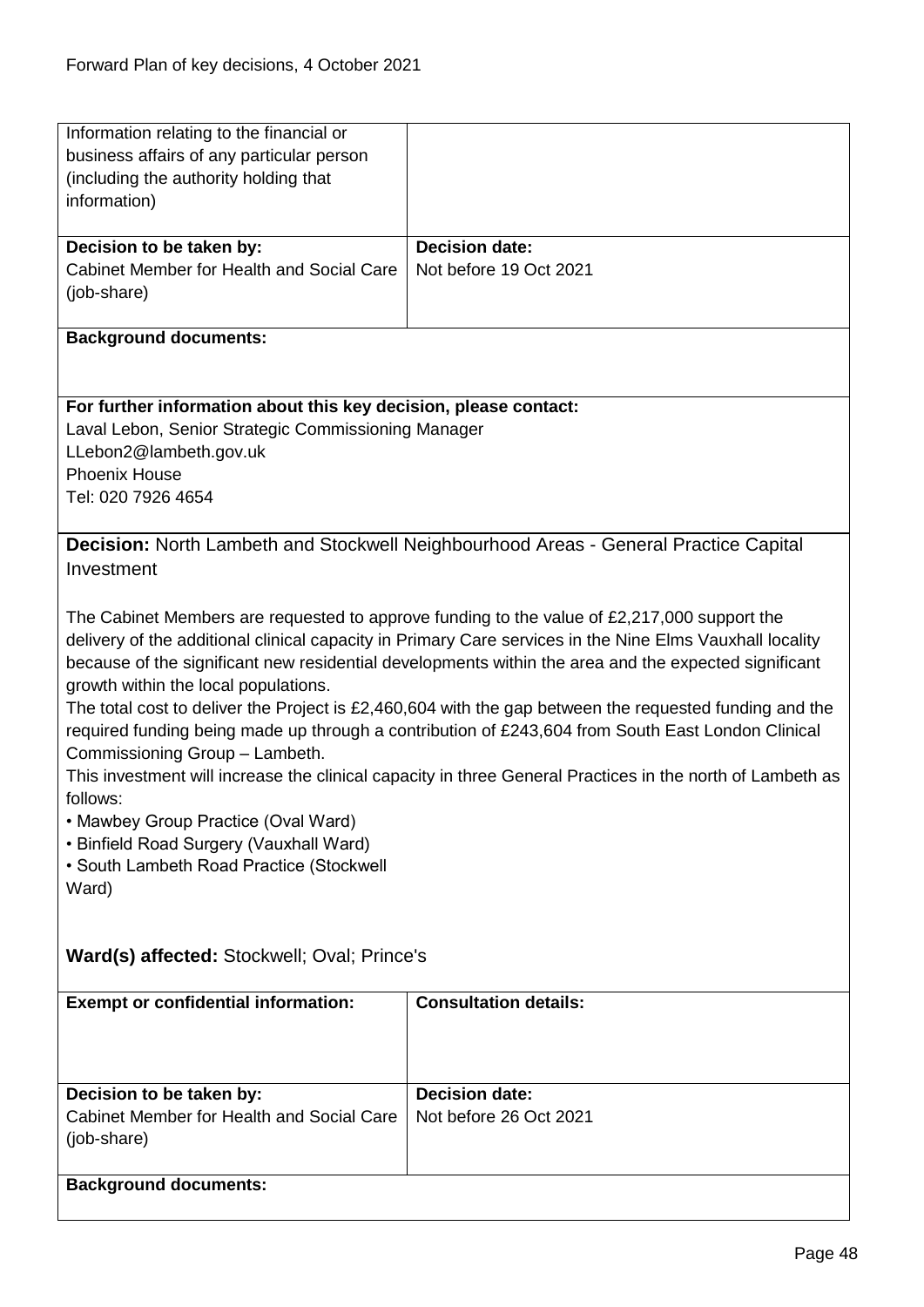**For further information about this key decision, please contact:** Andrew Eyres, Strategic Director of Integrated Health and Adults Care andrew.eyres@nhs.net 1 Lower Marsh, London, SE1 7NT Tel: (020)30494076

## **Decision:** Conversion of Brixton Recreation Centre storage space to work space

To approve the reuse and letting of the storage space at Brixton Recreation Centre (off Beehive Place) and delegate authority to the Head of Strategic Property & Valuation Services to enter into an Agreement to Lease in the best interest of the council, subject to planning and listed building being grant for change of use and physical alterations.

## **Ward(s) affected:** Coldharbour

| <b>Exempt or confidential information:</b>                                                       | <b>Consultation details:</b>                   |
|--------------------------------------------------------------------------------------------------|------------------------------------------------|
| Decision to be taken by:<br>Deputy Leader of the Council (Planning,<br>Investment and New Homes) | <b>Decision date:</b><br>Not before 9 Oct 2017 |

## **Background documents:**

## **For further information about this key decision, please contact:**

Tom Bridgman

tbridgman@lambeth.gov.uk

**Decision:** Oval and Prince's Co-operative Local Investment Plan

To agree priorities for infrastructure investment in Oval and Prince's wards for the next five years. Priorities have been informed by public consultation from January to March 2017.

## **Ward(s) affected:** Oval; Prince's

| <b>Exempt or confidential information:</b>                                                       | <b>Consultation details:</b>                   |
|--------------------------------------------------------------------------------------------------|------------------------------------------------|
| Decision to be taken by:<br>Deputy Leader of the Council (Planning,<br>Investment and New Homes) | <b>Decision date:</b><br>Not before 9 Oct 2017 |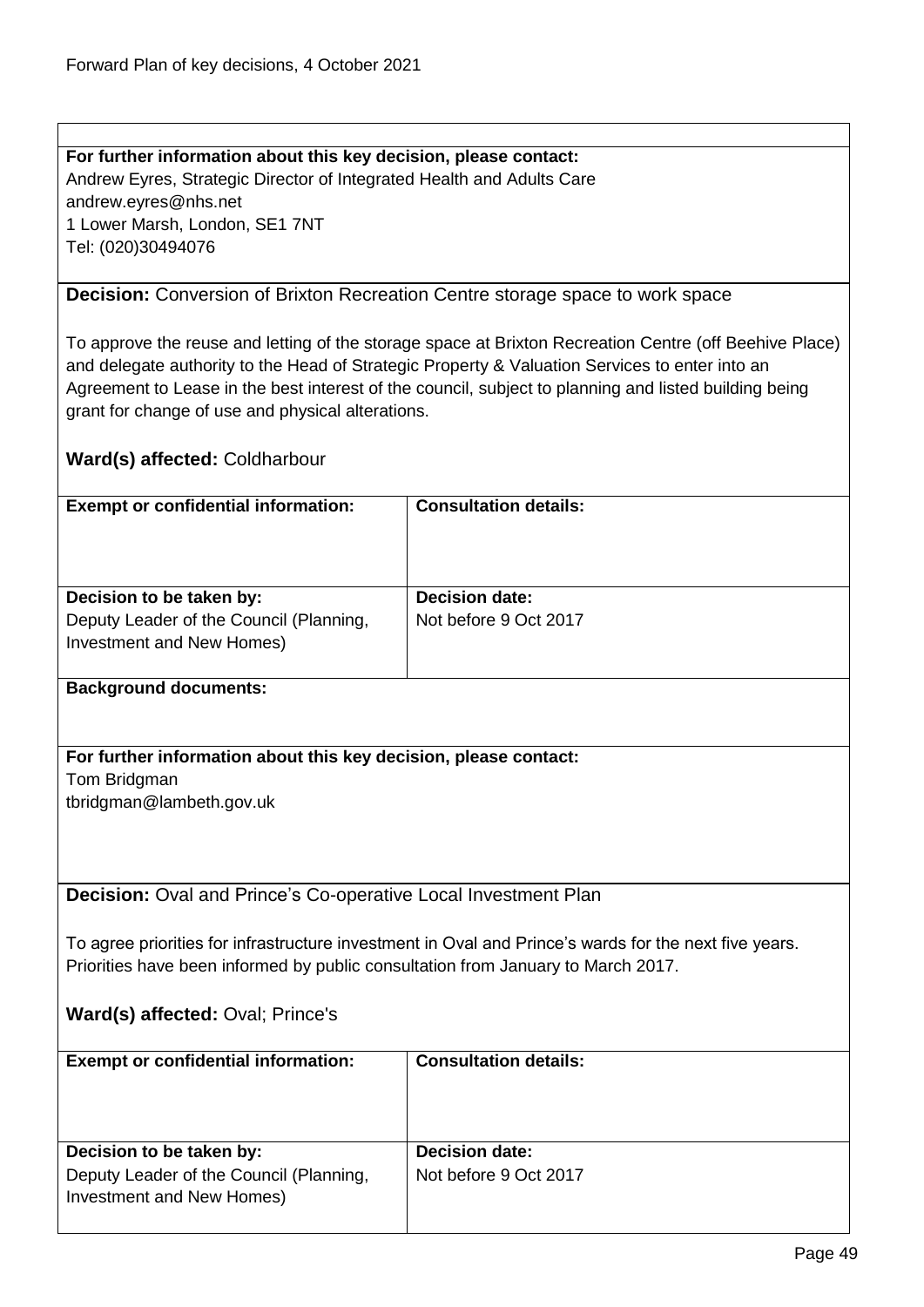#### **Background documents:**

#### **For further information about this key decision, please contact:**

Conor McDonagh, Head of Area Regeneration for Vauxhall, Stockwell and Norwood cmcdonagh@lambeth.gov.uk 1st Floor, Phoenix House, 10 Wandsworth Road, London, SW8 2LL Tel: 020 7926 5980

**Decision:** South Lambeth Estate – Enabling Works for the Phase 1 Development

To authorise the expenditure and to proceed with enabling works that need to be completed before the main contract works can start.

## **Ward(s) affected:** Stockwell

| <b>Exempt or confidential information:</b> | <b>Consultation details:</b> |
|--------------------------------------------|------------------------------|
| Decision to be taken by:                   | <b>Decision date:</b>        |
| Deputy Leader of the Council (Planning,    | Not before 10 Sep 2019       |
| Investment and New Homes)                  |                              |

#### **Background documents:**

#### **For further information about this key decision, please contact:**

Bruce McRobie bmcrobie@lambeth.gov.uk

**Decision:** Westbury estate – Making of Compulsory Purchase Order

To authorise the making of the Compulsory Purchase Order to support the regeneration of Westbury estate.

# **Ward(s) affected:** Clapham Town

| <b>Exempt or confidential information:</b>                                                       | <b>Consultation details:</b>                   |
|--------------------------------------------------------------------------------------------------|------------------------------------------------|
| Decision to be taken by:<br>Deputy Leader of the Council (Planning,<br>Investment and New Homes) | <b>Decision date:</b><br>Not before 5 Nov 2019 |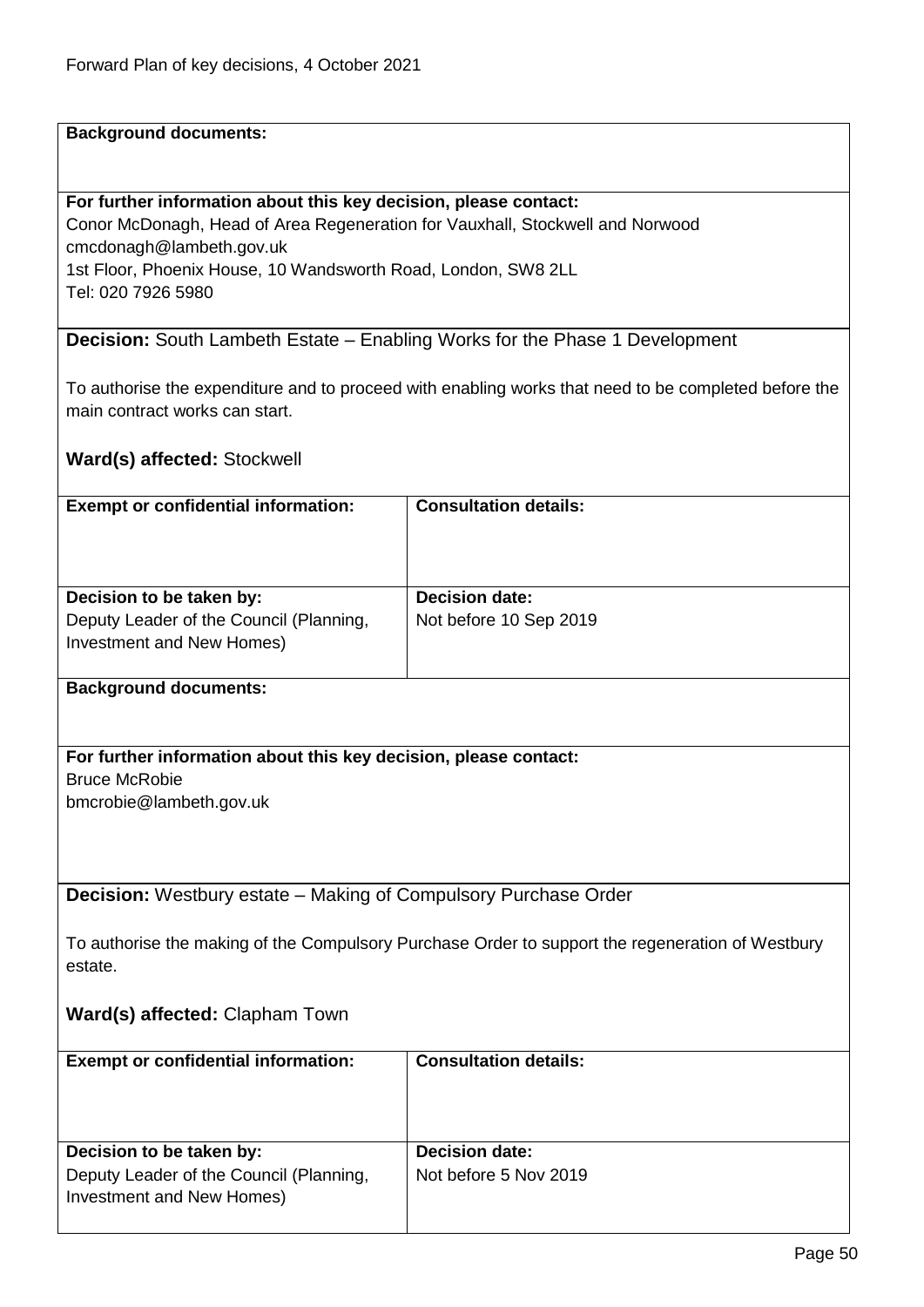# **Background documents:**

## **For further information about this key decision, please contact:**

Bruce McRobie bmcrobie@lambeth.gov.uk

**Decision:** South Lambeth estate – Making of Compulsory Purchase Order

To authorise the making of the Compulsory Purchase Order to support the regeneration of South Lambeth estate.

**Ward(s) affected:** Stockwell

| <b>Exempt or confidential information:</b>                           | <b>Consultation details:</b> |
|----------------------------------------------------------------------|------------------------------|
| Decision to be taken by:                                             | <b>Decision date:</b>        |
| Deputy Leader of the Council (Planning,<br>Investment and New Homes) | Not before 5 Nov 2019        |
| <b>Background documents:</b>                                         |                              |
| For further information about this key decision, please contact:     |                              |
| <b>Bruce McRobie</b>                                                 |                              |
| bmcrobie@lambeth.gov.uk                                              |                              |

**Decision:** Funding Allocation for Completion of LJ Works **Ward(s) affected:** Coldharbour **Exempt or confidential information:** Consultation details: **Decision to be taken by:** Deputy Leader of the Council (Planning, Investment and New Homes) **Decision date:** Not before 24 Dec 2019 **Background documents:**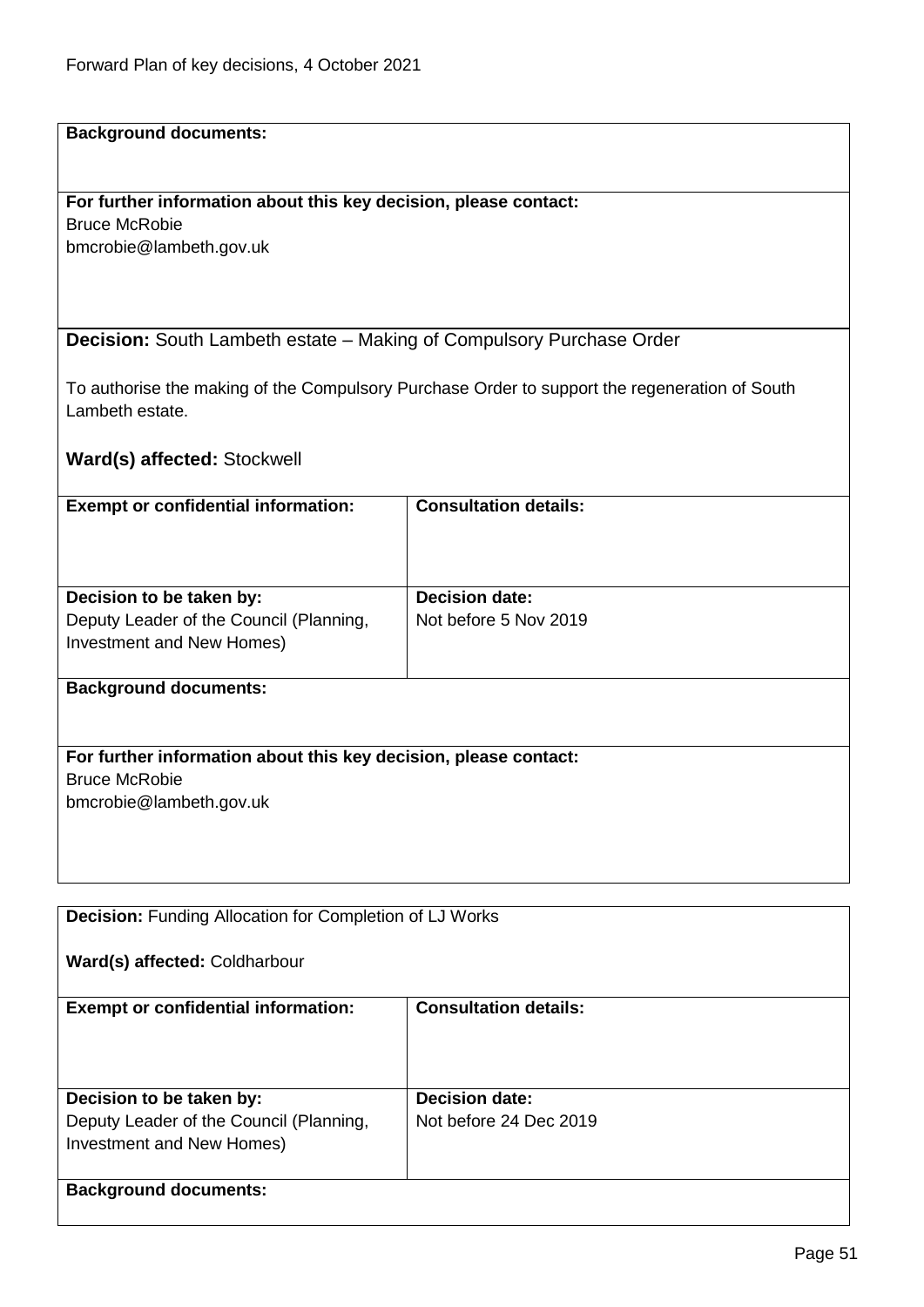| For further information about this key decision, please contact: |
|------------------------------------------------------------------|
| Will Steadman, Head of Area Regeneration (Brixton and Clapham),  |
| wsteadman@lambeth.gov.uk                                         |

**Decision:** Local Lettings Plan – South Lambeth Estate

To approve a Local Lettings plan for the new homes that will provided at the South Lambeth Estate as part of the council's estate regeneration programme

# **Ward(s) affected:** Stockwell

| <b>Exempt or confidential information:</b>                       | <b>Consultation details:</b>                                                                          |  |
|------------------------------------------------------------------|-------------------------------------------------------------------------------------------------------|--|
|                                                                  |                                                                                                       |  |
|                                                                  |                                                                                                       |  |
| Decision to be taken by:                                         | <b>Decision date:</b>                                                                                 |  |
| Deputy Leader of the Council (Planning,                          | Not before 31 Mar 2020                                                                                |  |
| Investment and New Homes)                                        |                                                                                                       |  |
| <b>Background documents:</b>                                     |                                                                                                       |  |
|                                                                  |                                                                                                       |  |
|                                                                  |                                                                                                       |  |
| For further information about this key decision, please contact: |                                                                                                       |  |
| <b>Bruce McRobie</b>                                             |                                                                                                       |  |
| bmcrobie@lambeth.gov.uk                                          |                                                                                                       |  |
|                                                                  |                                                                                                       |  |
|                                                                  |                                                                                                       |  |
| Decision: Local Lettings Plan - Knight's Walk                    |                                                                                                       |  |
|                                                                  |                                                                                                       |  |
|                                                                  | To approve a Local Lettings plan for the new homes that will provided at the Knight's Walk as part of |  |
| the council's estate regeneration programme                      |                                                                                                       |  |
|                                                                  |                                                                                                       |  |
| Ward(s) affected: Prince's                                       |                                                                                                       |  |
| <b>Exempt or confidential information:</b>                       | <b>Consultation details:</b>                                                                          |  |
|                                                                  |                                                                                                       |  |
|                                                                  |                                                                                                       |  |
|                                                                  |                                                                                                       |  |
| Decision to be taken by:                                         | <b>Decision date:</b>                                                                                 |  |
| Deputy Leader of the Council (Planning,                          | Not before 31 Mar 2020                                                                                |  |
| Investment and New Homes)                                        |                                                                                                       |  |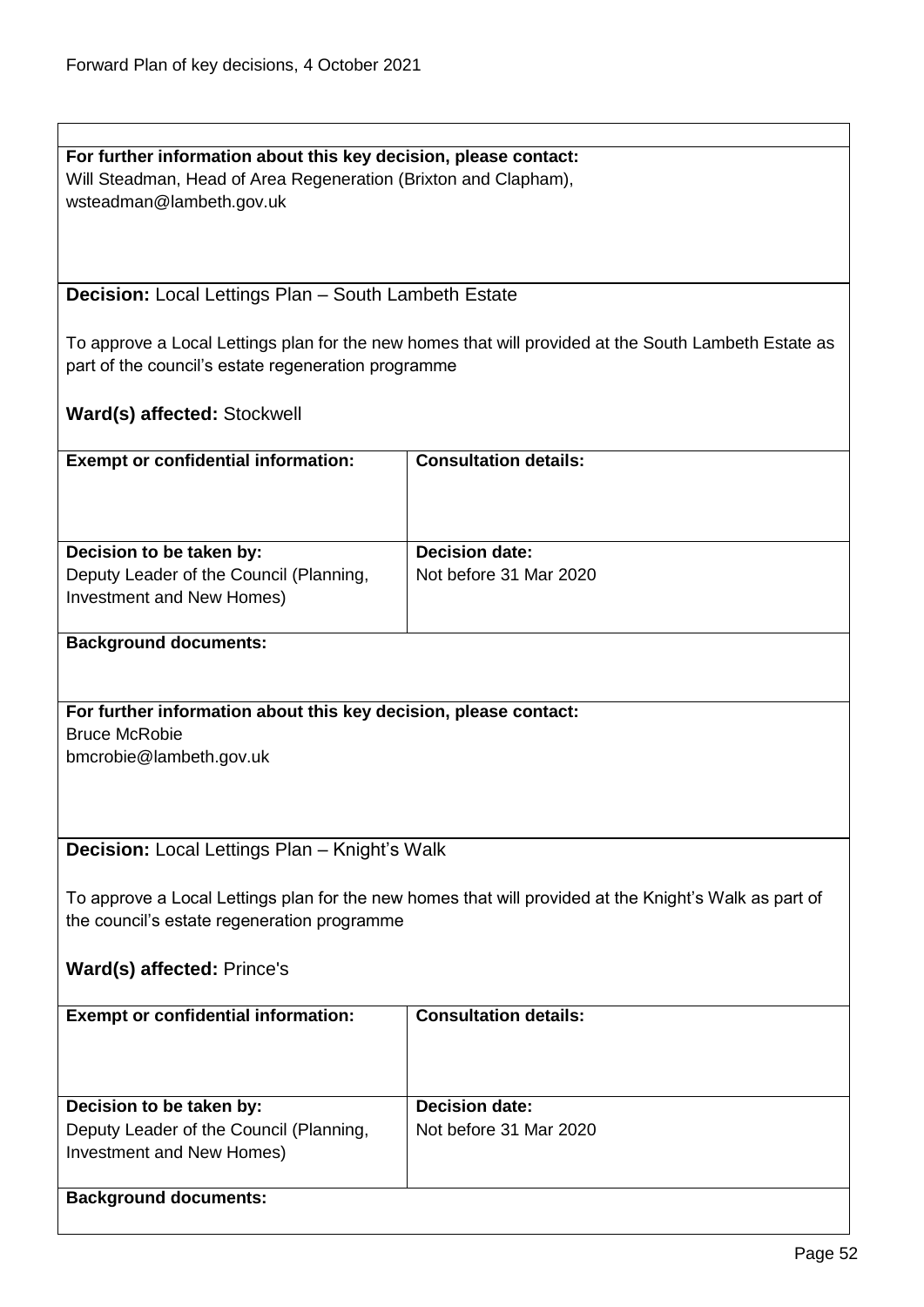| For further information about this key decision, please contact:                                      |                                                                                                        |
|-------------------------------------------------------------------------------------------------------|--------------------------------------------------------------------------------------------------------|
| <b>Bruce McRobie</b>                                                                                  |                                                                                                        |
| bmcrobie@lambeth.gov.uk                                                                               |                                                                                                        |
|                                                                                                       |                                                                                                        |
|                                                                                                       |                                                                                                        |
|                                                                                                       |                                                                                                        |
| <b>Decision: Local Lettings Plan - Fenwick Estate</b>                                                 |                                                                                                        |
|                                                                                                       |                                                                                                        |
|                                                                                                       |                                                                                                        |
|                                                                                                       | To approve a Local Lettings plan for the new homes that will provided at the Fenwick Estate as part of |
| the council's estate regeneration programme                                                           |                                                                                                        |
|                                                                                                       |                                                                                                        |
| <b>Ward(s) affected: Clapham Town</b>                                                                 |                                                                                                        |
|                                                                                                       |                                                                                                        |
| <b>Exempt or confidential information:</b>                                                            | <b>Consultation details:</b>                                                                           |
|                                                                                                       |                                                                                                        |
|                                                                                                       |                                                                                                        |
|                                                                                                       |                                                                                                        |
|                                                                                                       |                                                                                                        |
| Decision to be taken by:                                                                              | <b>Decision date:</b>                                                                                  |
| Deputy Leader of the Council (Planning,                                                               | Not before 31 Mar 2020                                                                                 |
| Investment and New Homes)                                                                             |                                                                                                        |
|                                                                                                       |                                                                                                        |
| <b>Background documents:</b>                                                                          |                                                                                                        |
|                                                                                                       |                                                                                                        |
|                                                                                                       |                                                                                                        |
| For further information about this key decision, please contact:                                      |                                                                                                        |
| <b>Bruce McRobie</b>                                                                                  |                                                                                                        |
| bmcrobie@lambeth.gov.uk                                                                               |                                                                                                        |
|                                                                                                       |                                                                                                        |
|                                                                                                       |                                                                                                        |
|                                                                                                       |                                                                                                        |
|                                                                                                       |                                                                                                        |
| <b>Decision:</b> Fenwick South - Variation to the Development Agreement                               |                                                                                                        |
|                                                                                                       |                                                                                                        |
| To allow for the variation of the Development Agreement with Transport for London for the building of |                                                                                                        |
|                                                                                                       | new homes on Fenwick Estate. For clarity this will not include any alteration to the numbers of        |
| affordable homes to be provided.                                                                      |                                                                                                        |
|                                                                                                       |                                                                                                        |
|                                                                                                       |                                                                                                        |
| Ward(s) affected: Larkhall                                                                            |                                                                                                        |
|                                                                                                       |                                                                                                        |
| <b>Exempt or confidential information:</b>                                                            | <b>Consultation details:</b>                                                                           |
|                                                                                                       |                                                                                                        |
|                                                                                                       |                                                                                                        |
|                                                                                                       |                                                                                                        |
| Decision to be taken by:                                                                              | <b>Decision date:</b>                                                                                  |
| Deputy Leader of the Council (Planning,                                                               | Not before 2 Jun 2020                                                                                  |
| Investment and New Homes)                                                                             |                                                                                                        |
|                                                                                                       |                                                                                                        |
|                                                                                                       |                                                                                                        |
| <b>Background documents:</b>                                                                          |                                                                                                        |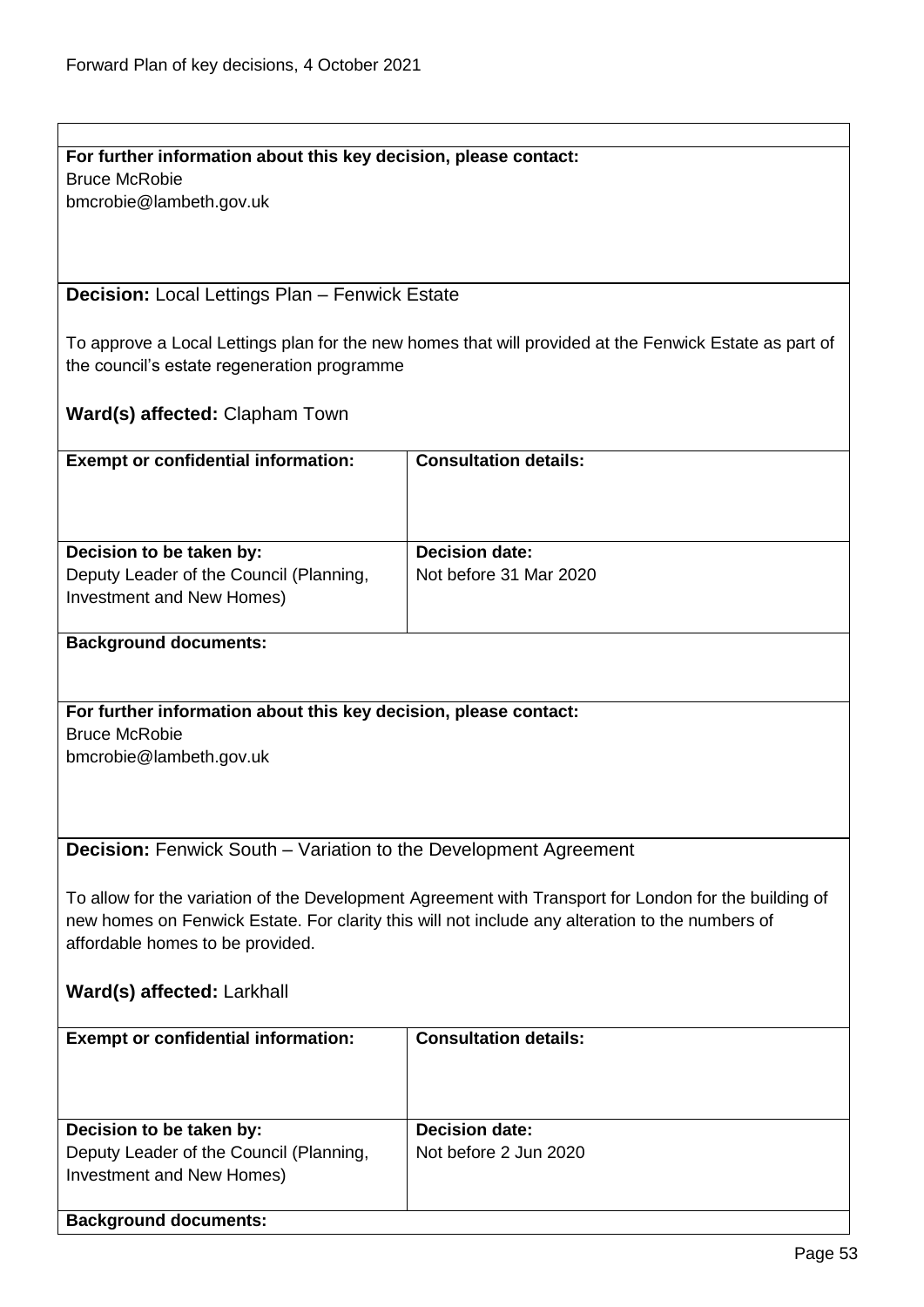# **For further information about this key decision, please contact:**

Bruce McRobie bmcrobie@lambeth.gov.uk

**Decision:** Estate Regeneration – Buyback Programme – Dispute Resolution

To introduce an independent dispute resolution procedure for the valuation of properties being purchased under the buyback programme and to introduce some changes to the timing of deadlines for payments to alleviate the impact of Covid 19 issues.

**Ward(s) affected:** All Wards

| <b>Exempt or confidential information:</b>                                                       | <b>Consultation details:</b>                   |
|--------------------------------------------------------------------------------------------------|------------------------------------------------|
| Decision to be taken by:<br>Deputy Leader of the Council (Planning,<br>Investment and New Homes) | <b>Decision date:</b><br>Not before 2 Jun 2020 |

## **Background documents:**

## **For further information about this key decision, please contact:**

Bruce McRobie

bmcrobie@lambeth.gov.uk

**Decision:** Land at 53 Elliott Road - Appropriation for Planning Purposes

To exercise the Council's powers to appropriate land, formerly occupied by Patmos Lodge, at 53 Elliott Road site for planning purposes to enable the construction of new homes.

# **Ward(s) affected:** Vassall

| <b>Exempt or confidential information:</b> | <b>Consultation details:</b> |
|--------------------------------------------|------------------------------|
| Decision to be taken by:                   | <b>Decision date:</b>        |
| Deputy Leader of the Council (Planning,    | Not before 24 Jun 2020       |
| Investment and New Homes)                  |                              |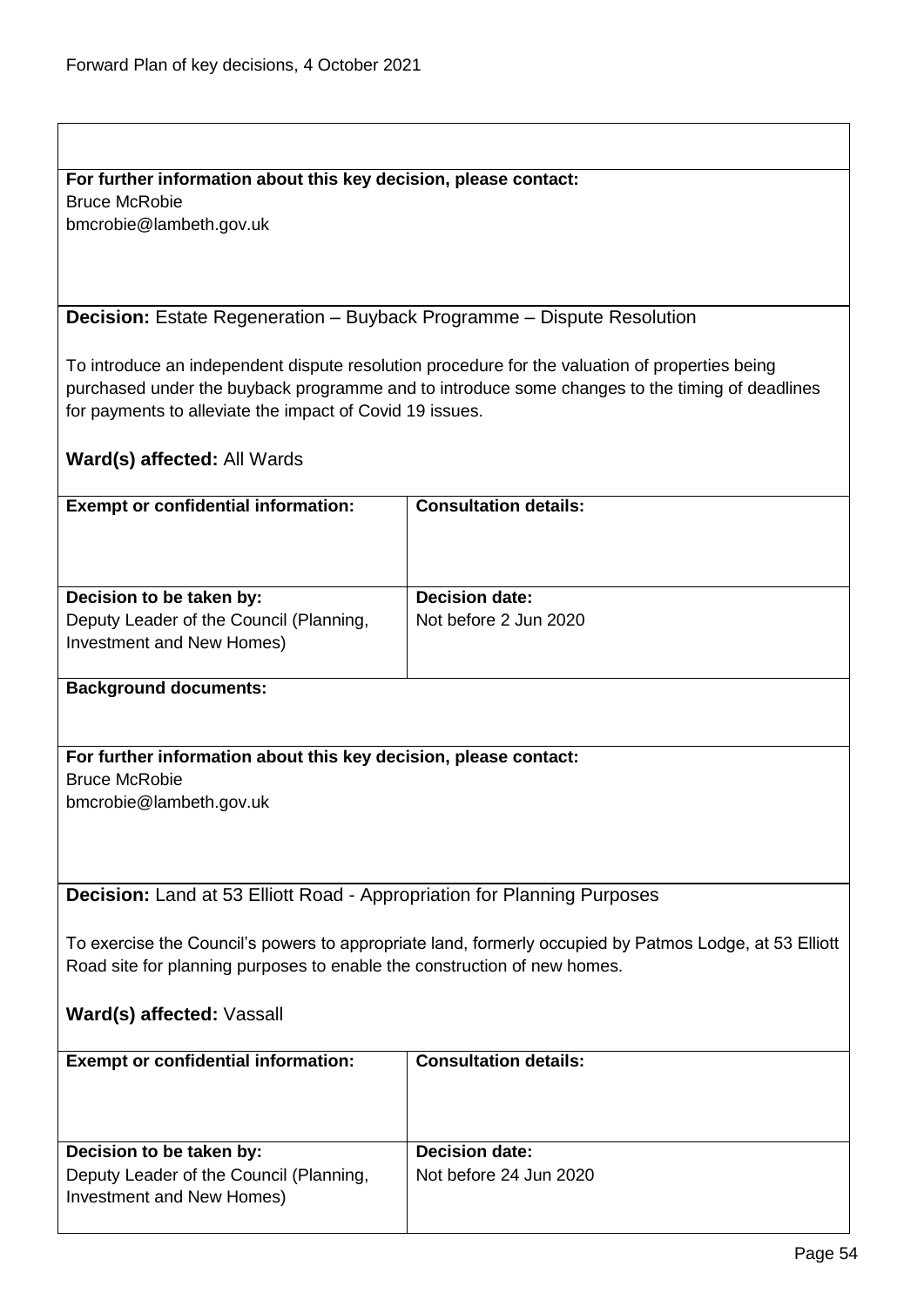**Background documents:**

## **For further information about this key decision, please contact:** Bruce McRobie

bmcrobie@lambeth.gov.uk

## **Decision:** Brixton Townscape Heritage Initiative: Building Contractor Appointment

Appointment of building contractor for Brixton THI

**Ward(s) affected:** Coldharbour

| <b>Decision date:</b><br>Not before 19 Jan 2021 |
|-------------------------------------------------|
|                                                 |

## **Background documents:**

**For further information about this key decision, please contact:** Ellie Cook, Brixton Townscape Heritage Initiative Project Manager ecook@lambeth.gov.uk

Tel: 020 7926 9588

**Decision:** Land at 53 Elliott Road - Appropriation for Planning Purposes

To exercise the Council's powers to appropriate land, formerly occupied by Patmos Lodge, at 53 Elliott Road site for planning purposes to enable the construction of new homes.

## **Ward(s) affected:** Vassall

| <b>Exempt or confidential information:</b> | <b>Consultation details:</b> |
|--------------------------------------------|------------------------------|
| Decision to be taken by:                   | <b>Decision date:</b>        |
|                                            |                              |
| Deputy Leader of the Council (Planning,    | Not before 16 Feb 2021       |
| Investment and New Homes)                  |                              |
|                                            |                              |
| <b>Background documents:</b>               |                              |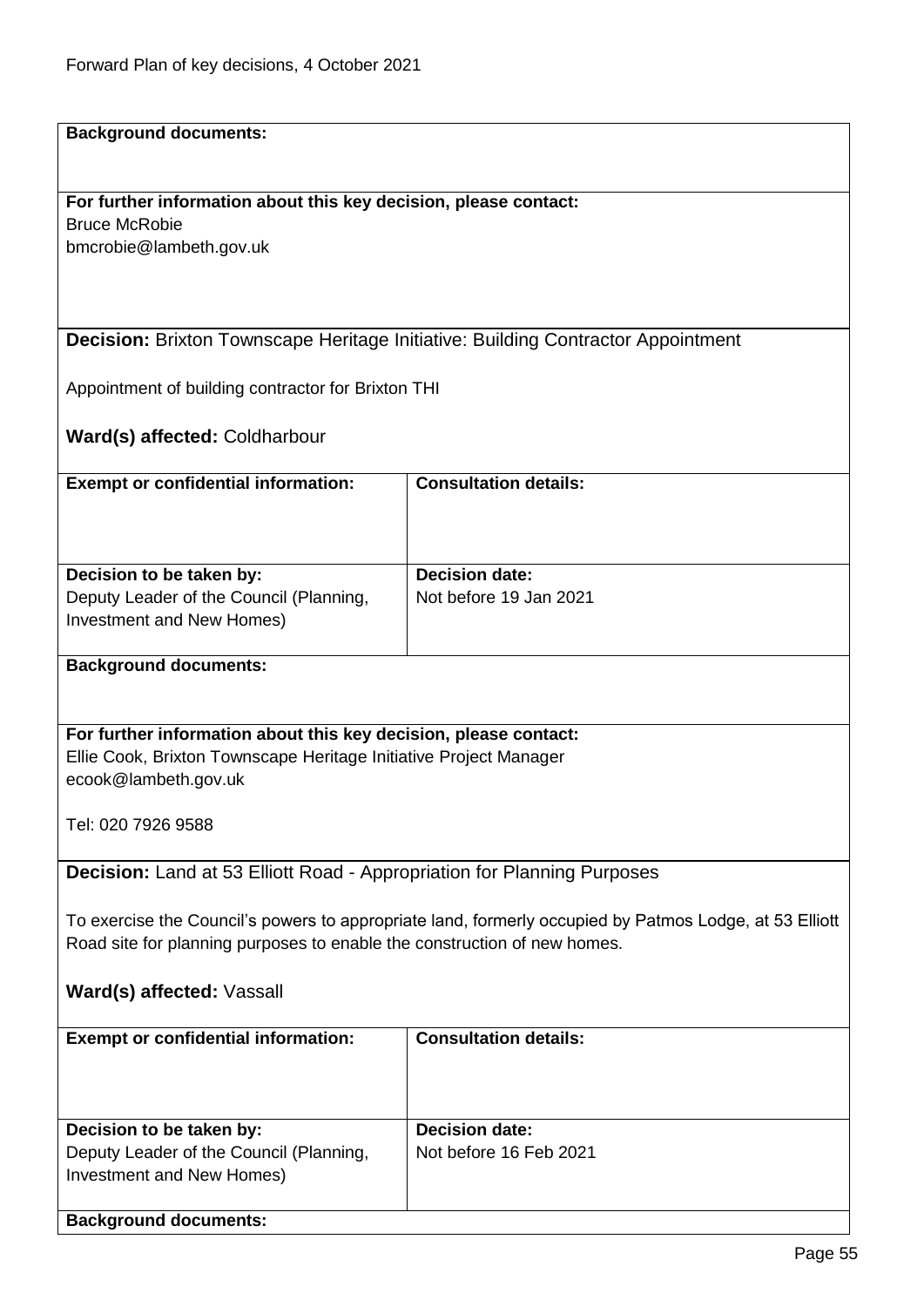# **For further information about this key decision, please contact:**

Bruce McRobie

bmcrobie@lambeth.gov.uk

**Decision:** Fenwick Place – Appropriation for Planning Purposes

To exercise the Council's powers to appropriate the Fenwick Place site at Fenwick Estate for planning purposes to enable the construction of the development on the Fenwick Place Rise site.

# **Ward(s) affected:** Larkhall

| <b>Exempt or confidential information:</b>                             | <b>Consultation details:</b> |
|------------------------------------------------------------------------|------------------------------|
|                                                                        |                              |
|                                                                        |                              |
|                                                                        |                              |
| Decision to be taken by:                                               | <b>Decision date:</b>        |
| Deputy Leader of the Council (Planning,                                | Not before 16 Feb 2021       |
| Investment and New Homes)                                              |                              |
|                                                                        |                              |
| <b>Background documents:</b>                                           |                              |
|                                                                        |                              |
|                                                                        |                              |
|                                                                        |                              |
| For further information about this key decision, please contact:       |                              |
| <b>Bruce McRobie</b>                                                   |                              |
| bmcrobie@lambeth.gov.uk                                                |                              |
|                                                                        |                              |
|                                                                        |                              |
|                                                                        |                              |
|                                                                        |                              |
| <b>Decision:</b> Hydethorpe Road – Appropriation for Planning Purposes |                              |

To exercise the Council's powers to appropriate land to the south of 200-262 Hydethorpe Road site for planning purposes to enable the construction of new homes.

# **Ward(s) affected:** Thornton

| <b>Exempt or confidential information:</b> | <b>Consultation details:</b> |
|--------------------------------------------|------------------------------|
|                                            |                              |
|                                            |                              |
|                                            |                              |
|                                            |                              |
|                                            |                              |
|                                            |                              |
| Decision to be taken by:                   | <b>Decision date:</b>        |
| Deputy Leader of the Council (Planning,    | Not before 16 Feb 2021       |
|                                            |                              |
| Investment and New Homes)                  |                              |
|                                            |                              |
|                                            |                              |
| <b>Background documents:</b>               |                              |
|                                            |                              |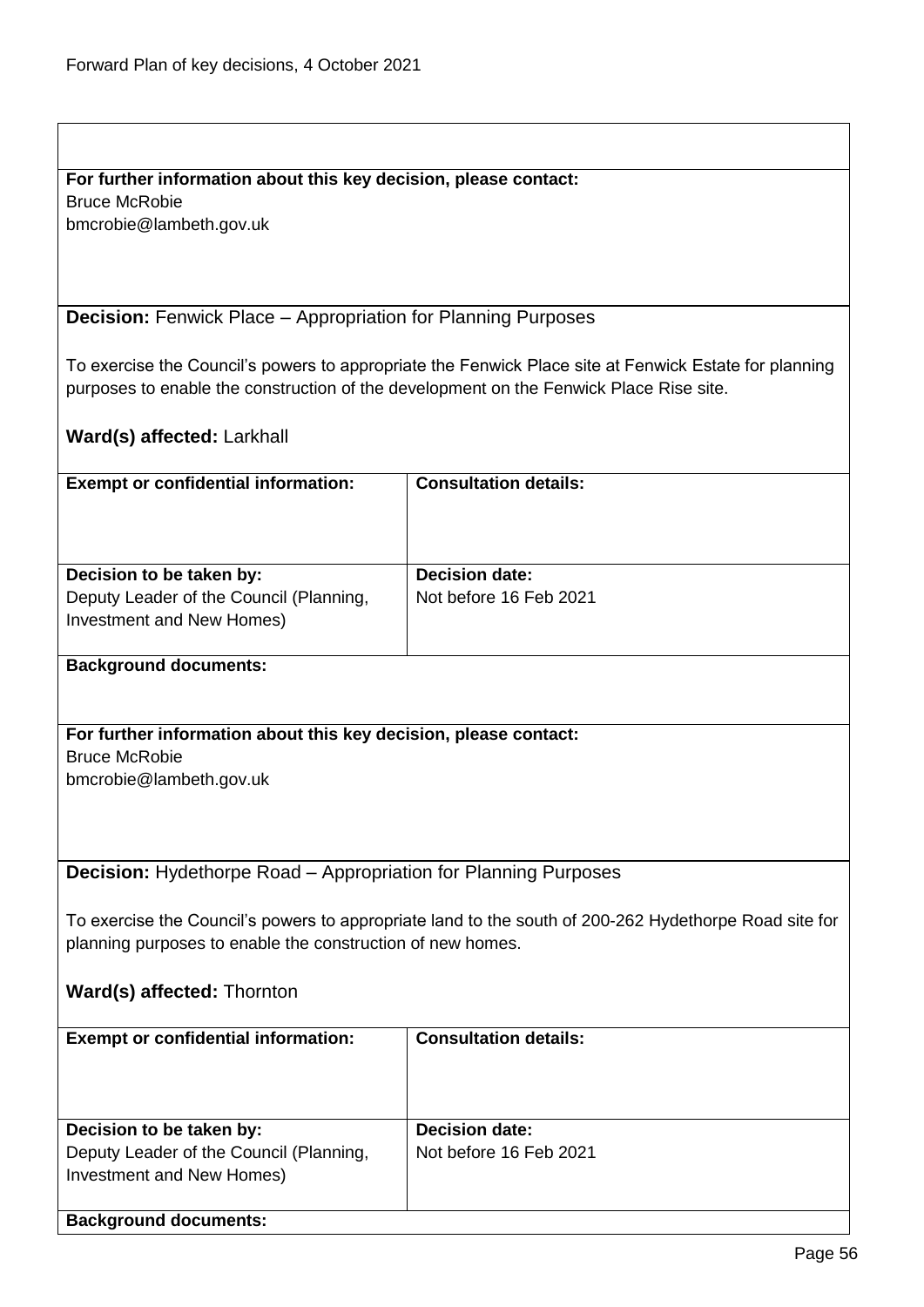# **For further information about this key decision, please contact:**

Bruce McRobie

bmcrobie@lambeth.gov.uk

**Decision:** Land at 2 Roman Rise - Appropriation for Planning Purposes

To exercise the Council's powers to appropriate land at 2 Roman Rise site for planning purposes to enable the construction of new homes.

**Ward(s) affected:** Gipsy Hill

| <b>Exempt or confidential information:</b>                                                       | <b>Consultation details:</b>                    |
|--------------------------------------------------------------------------------------------------|-------------------------------------------------|
| Decision to be taken by:<br>Deputy Leader of the Council (Planning,<br>Investment and New Homes) | <b>Decision date:</b><br>Not before 16 Feb 2021 |

## **Background documents:**

**For further information about this key decision, please contact:** Bruce McRobie bmcrobie@lambeth.gov.uk

**Decision:** Allocation of Neighbourhood CIL to projects within the South Bank and Waterloo Neighbours (SoWN) Neighbourhood area.

To approve an allocation of Neighbourhood CIL to support the delivery of projects in the South Bank and Waterloo Neighbours (SoWN) Neighbourhood area.

# **Ward(s) affected:** Bishop's

| <b>Exempt or confidential information:</b> | <b>Consultation details:</b> |
|--------------------------------------------|------------------------------|
| Decision to be taken by:                   | <b>Decision date:</b>        |
| Deputy Leader of the Council (Planning,    | Not before 25 May 2021       |
| Investment and New Homes)                  |                              |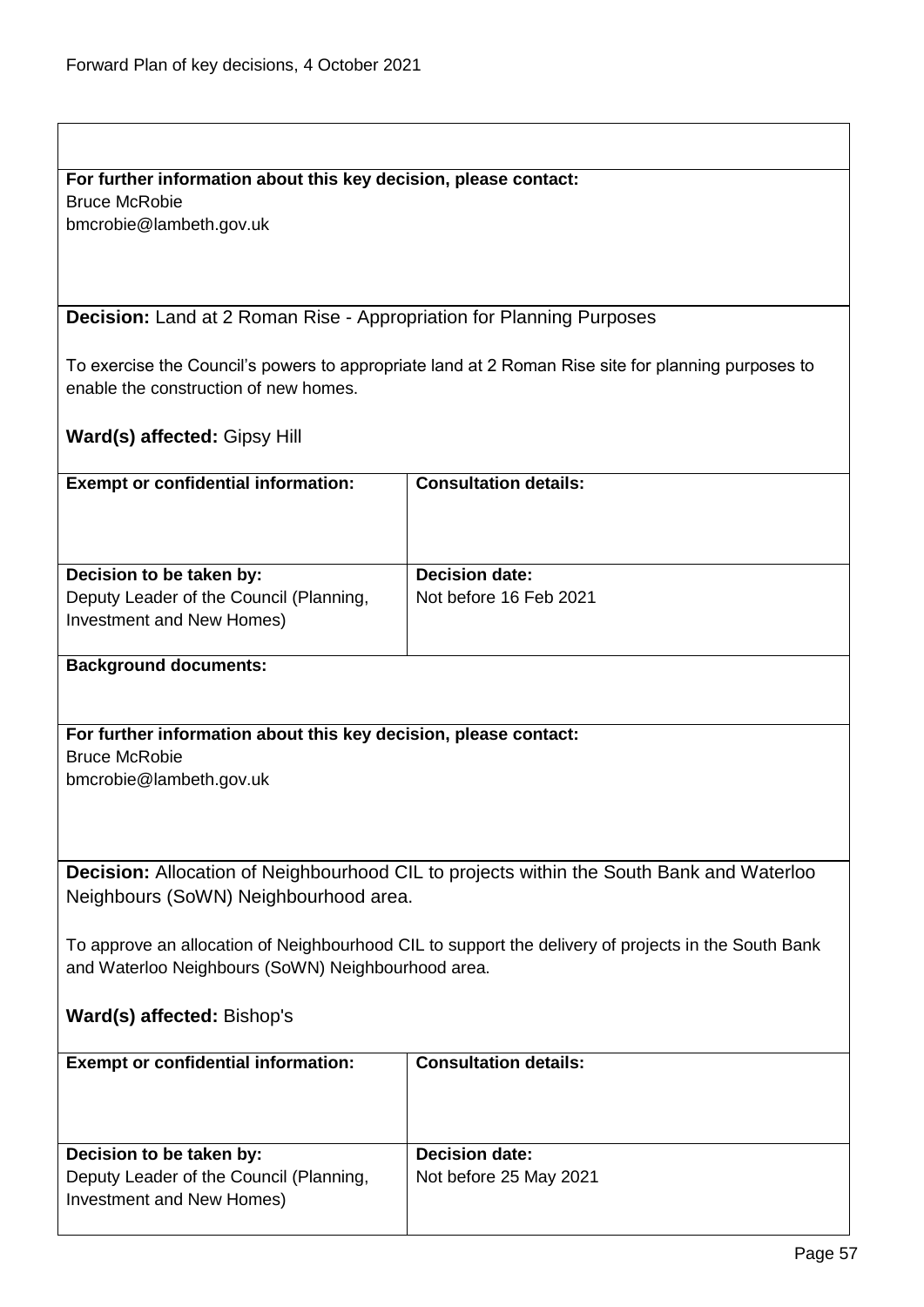**Background documents:**

**For further information about this key decision, please contact:** Abi Lewis, Head of Programme Delivery, Waterloo and Southbank alewis1@lambeth.gov.uk

**Decision:** Approval of CIL Social Housing Relief for 17/02936/FUL Graphite Square SE11 5EE

Cabinet member approval is being sought in relation to the Mandatory Social Housing Relief claim submitted by the applicant in relation to the planning permission 17/02936/FUL Graphite Square, London, SE11 5EE.

The total CIL liability for the development would be £4,177,924.83 and the social housing relief claim is for £1,186,815.77. According to the constitution, any proposed expenditure or grant, or in this case, relief, that is over £500k needs to be approved by Cabinet member delegated decision.

# **Ward(s) affected:** Prince's

| <b>Exempt or confidential information:</b>                                                       | <b>Consultation details:</b>                    |
|--------------------------------------------------------------------------------------------------|-------------------------------------------------|
| Decision to be taken by:<br>Deputy Leader of the Council (Planning,<br>Investment and New Homes) | <b>Decision date:</b><br>Not before 29 May 2021 |

#### **Background documents:**

## **For further information about this key decision, please contact:**

Neela Ajithkumar, CIL/S106 Monitoring Officer najithkumar@lambeth.gov.uk

**Decision:** Appointment of the Principal Contractor for the Redevelopment of 114-118 Lower Marsh

To approve the award of a contract for the redevelopment of 114-118 Lower Marsh.

The anticipated duration of the contract is 16 months from September 2021 to December 2022. The estimated value of the contract is £5.5m.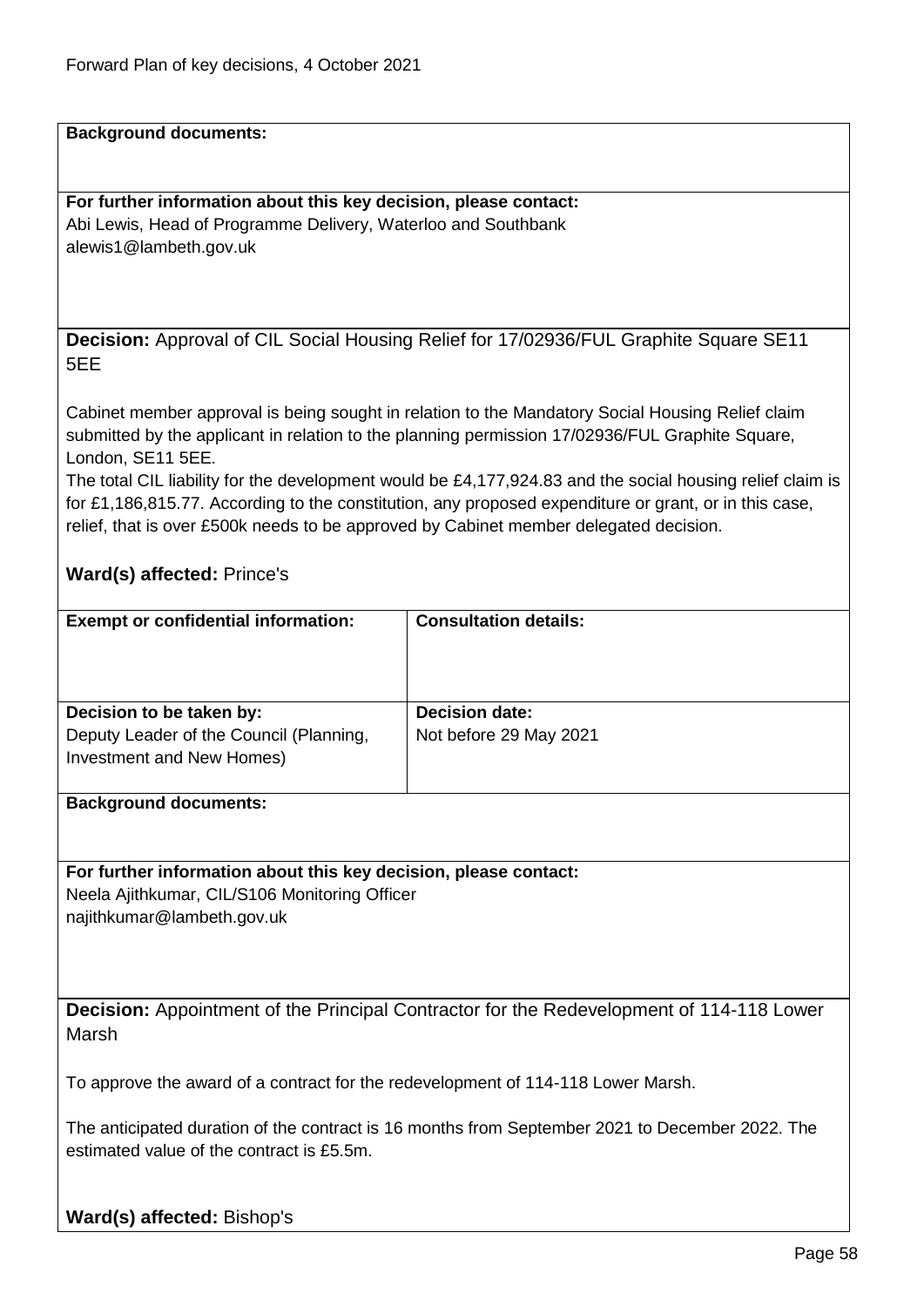| <b>Exempt or confidential information:</b><br>Part exempt<br>Information relating to the financial or<br>business affairs of any particular person                                                               | <b>Consultation details:</b> |  |
|------------------------------------------------------------------------------------------------------------------------------------------------------------------------------------------------------------------|------------------------------|--|
| (including the authority holding that<br>information)                                                                                                                                                            |                              |  |
| Decision to be taken by:                                                                                                                                                                                         | <b>Decision date:</b>        |  |
| Deputy Leader of the Council (Planning,<br>Investment and New Homes)                                                                                                                                             | Not before 28 Jun 2021       |  |
| <b>Background documents:</b>                                                                                                                                                                                     |                              |  |
|                                                                                                                                                                                                                  |                              |  |
| For further information about this key decision, please contact:<br>Babtunde Awofolaju, Senior Project Manager, Schools and Communities Capital Programme<br>bawofolaju@lambeth.gov.uk                           |                              |  |
| <b>Decision:</b> Westbury - Phase 2 - Appropriation for Planning Purposes                                                                                                                                        |                              |  |
| To exercise the Council's powers to appropriate the Westbury Phase 2 development site at Westbury<br>estate for planning purposes to enable the construction of the development on the Westbury Phase 2<br>site. |                              |  |
| <b>Ward(s) affected: Clapham Town</b>                                                                                                                                                                            |                              |  |
| <b>Exempt or confidential information:</b>                                                                                                                                                                       | <b>Consultation details:</b> |  |
|                                                                                                                                                                                                                  |                              |  |
| Decision to be taken by:                                                                                                                                                                                         | <b>Decision date:</b>        |  |
| Deputy Leader of the Council (Planning,<br>Investment and New Homes)                                                                                                                                             | Not before 13 Jul 2021       |  |
| <b>Background documents:</b>                                                                                                                                                                                     |                              |  |
| For further information about this key decision, please contact:                                                                                                                                                 |                              |  |
| <b>Bruce McRobie</b>                                                                                                                                                                                             |                              |  |
| bmcrobie@lambeth.gov.uk                                                                                                                                                                                          |                              |  |
|                                                                                                                                                                                                                  |                              |  |
|                                                                                                                                                                                                                  |                              |  |
| <b>Decision:</b> Knights Walk – Phase 2, Appropriation for Planning Purposes                                                                                                                                     |                              |  |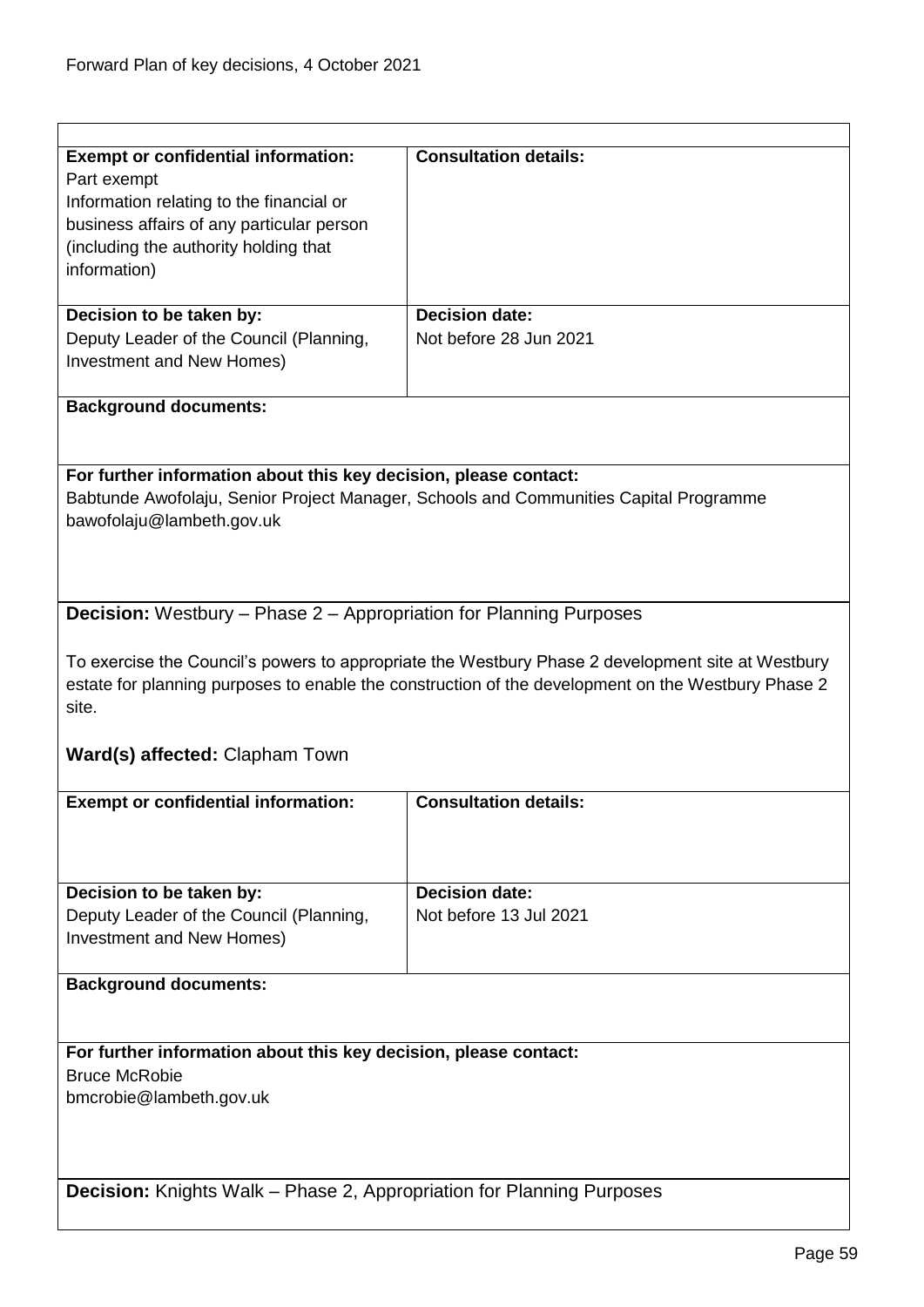To exercise the Council's powers to appropriate the Phase 2 site at Knights Walk for planning purposes to enable the construction of the Phase 2 development.

# **Ward(s) affected:** Prince's

| <b>Exempt or confidential information:</b>                           | <b>Consultation details:</b> |
|----------------------------------------------------------------------|------------------------------|
| Decision to be taken by:                                             | <b>Decision date:</b>        |
| Deputy Leader of the Council (Planning,<br>Investment and New Homes) | Not before 13 Jul 2021       |

## **Background documents:**

**For further information about this key decision, please contact:** Bruce McRobie bmcrobie@lambeth.gov.uk

# **Decision:** Somerleyton Road – Block F – Appropriation for Planning Purposes

To exercise the Council's powers to appropriate the Phase 1 site in the Somerleyton Road development for planning purposes.

**Ward(s) affected:** Coldharbour

| <b>Exempt or confidential information:</b>                                 | <b>Consultation details:</b> |  |
|----------------------------------------------------------------------------|------------------------------|--|
|                                                                            |                              |  |
|                                                                            |                              |  |
|                                                                            |                              |  |
| Decision to be taken by:                                                   | <b>Decision date:</b>        |  |
| Deputy Leader of the Council (Planning,                                    | Not before 13 Jul 2021       |  |
| Investment and New Homes)                                                  |                              |  |
|                                                                            |                              |  |
| <b>Background documents:</b>                                               |                              |  |
|                                                                            |                              |  |
|                                                                            |                              |  |
| For further information about this key decision, please contact:           |                              |  |
| <b>Bruce McRobie</b>                                                       |                              |  |
| bmcrobie@lambeth.gov.uk                                                    |                              |  |
|                                                                            |                              |  |
|                                                                            |                              |  |
|                                                                            |                              |  |
| <b>Decision:</b> Somerleyton Road – Phase 1 – Deed of Variation & Lettings |                              |  |
|                                                                            |                              |  |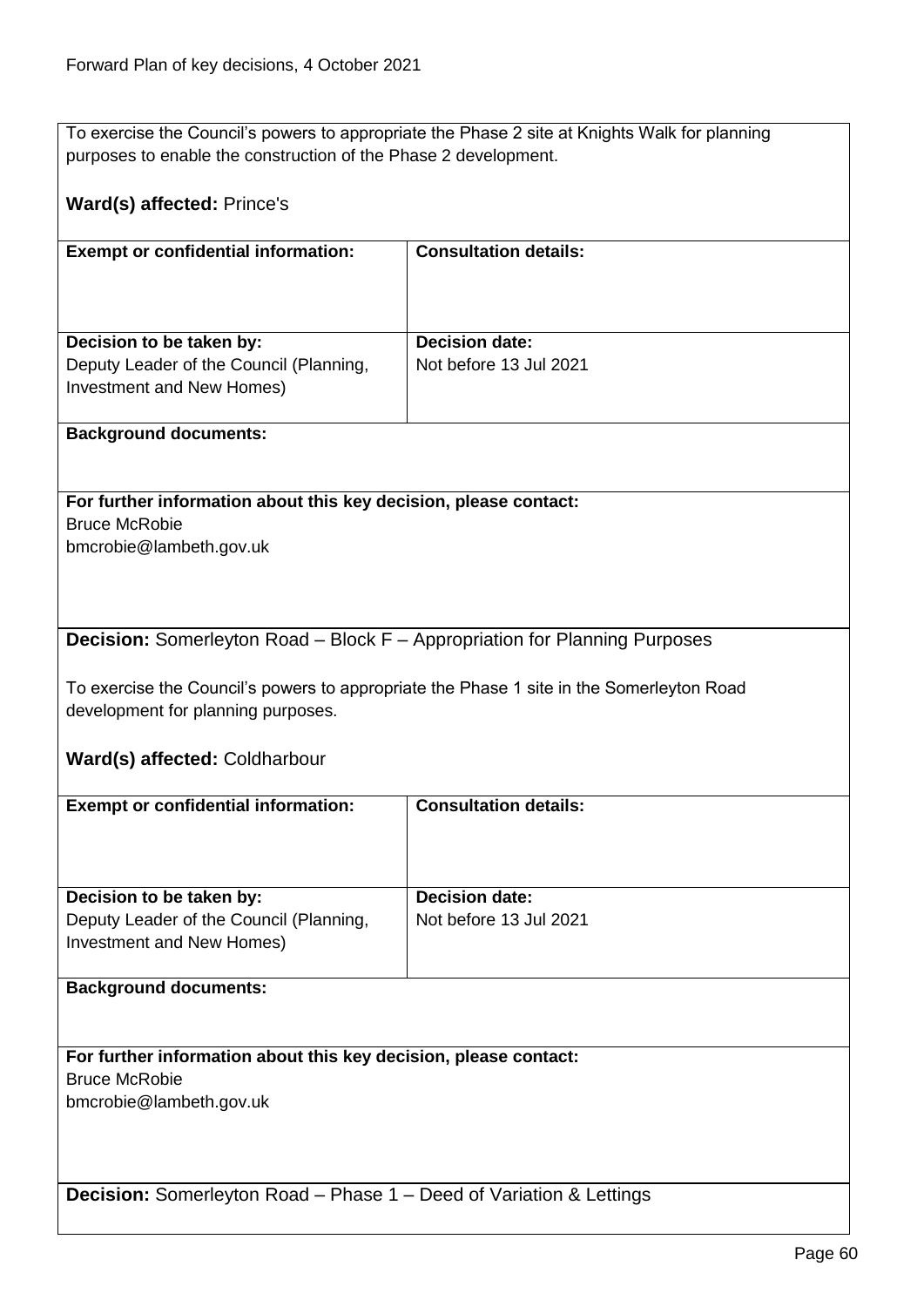To enter into a Deed of Variation with Ovalhouse Theatre and to agree various lettings for spaces within Phase 1 of the Somerleyton Road development.

# **Ward(s) affected:** Coldharbour

| <b>Exempt or confidential information:</b><br>Part exempt<br>Information relating to the financial or<br>business affairs of any particular person<br>(including the authority holding that)<br>information) | <b>Consultation details:</b>                    |
|--------------------------------------------------------------------------------------------------------------------------------------------------------------------------------------------------------------|-------------------------------------------------|
| Decision to be taken by:<br>Deputy Leader of the Council (Planning,<br>Investment and New Homes)                                                                                                             | <b>Decision date:</b><br>Not before 13 Jul 2021 |

## **Background documents:**

# **For further information about this key decision, please contact:** Bruce McRobie

bmcrobie@lambeth.gov.uk

**Decision:** Lambeth Local Development Scheme

To agree the revised Lambeth Local Development Scheme for publication on the council's website

# **Ward(s) affected:** All Wards

| <b>Exempt or confidential information:</b>                                                       | <b>Consultation details:</b>                    |
|--------------------------------------------------------------------------------------------------|-------------------------------------------------|
| Decision to be taken by:<br>Deputy Leader of the Council (Planning,<br>Investment and New Homes) | <b>Decision date:</b><br>Not before 24 Aug 2021 |
|                                                                                                  |                                                 |

## **Background documents:**

## **For further information about this key decision, please contact:**

Catherine Carpenter, Planning Strategy and Policy Manager ccarpenter@lambeth.gov.uk

1st Floor, Phoenix House, 10 Wandsworth Road

Tel: 020 7926 1251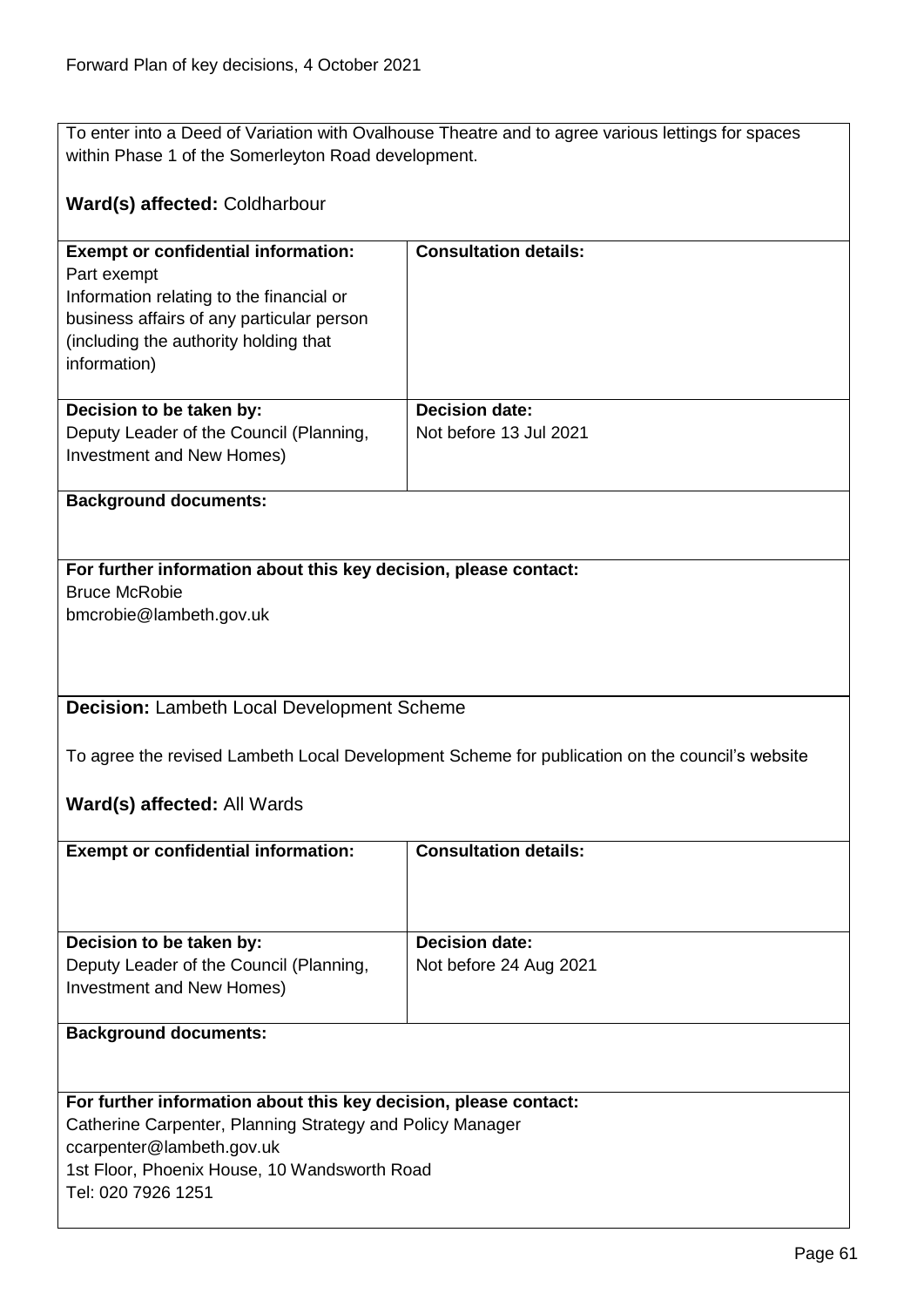# **Decision:** Waterloo Undercroft. Agreement for Lease

To approve an Agreement for Lease and Lease to let the Waterloo Undercroft. The space is to be let for Culture, Entertainment and Food venue and will be conditional on the tenant securing planning permission and the appropriate licences

# **Ward(s) affected:** Bishop's

| <b>Exempt or confidential information:</b><br>Part exempt<br>Information relating to the financial or<br>business affairs of any particular person<br>(including the authority holding that)<br>information) | <b>Consultation details:</b>                   |
|--------------------------------------------------------------------------------------------------------------------------------------------------------------------------------------------------------------|------------------------------------------------|
| Decision to be taken by:<br>Deputy Leader of the Council (Planning,<br>Investment and New Homes)                                                                                                             | <b>Decision date:</b><br>Not before 8 Sep 2021 |

## **Background documents:**

**For further information about this key decision, please contact:** Andrew Anderson, Assistant Director, Development Programme aanderson1@lambeth.gov.uk

# **Decision:** LJ Works Landscaping Contract Award Report

This paper will recommend the appointment of a suitable construction contractor to deliver the landscaping works packages at the LJ Works space in the Loughborough Junction area.

LJ Works is a flagship affordable workspace project in Loughborough Junction being funded through a combination of GLA grant and Council funding.

# **Ward(s) affected:** Coldharbour

| <b>Exempt or confidential information:</b><br>Part exempt<br>Information relating to the financial or<br>business affairs of any particular person<br>(including the authority holding that<br>information) | <b>Consultation details:</b> |
|-------------------------------------------------------------------------------------------------------------------------------------------------------------------------------------------------------------|------------------------------|
| Decision to be taken by:                                                                                                                                                                                    | <b>Decision date:</b>        |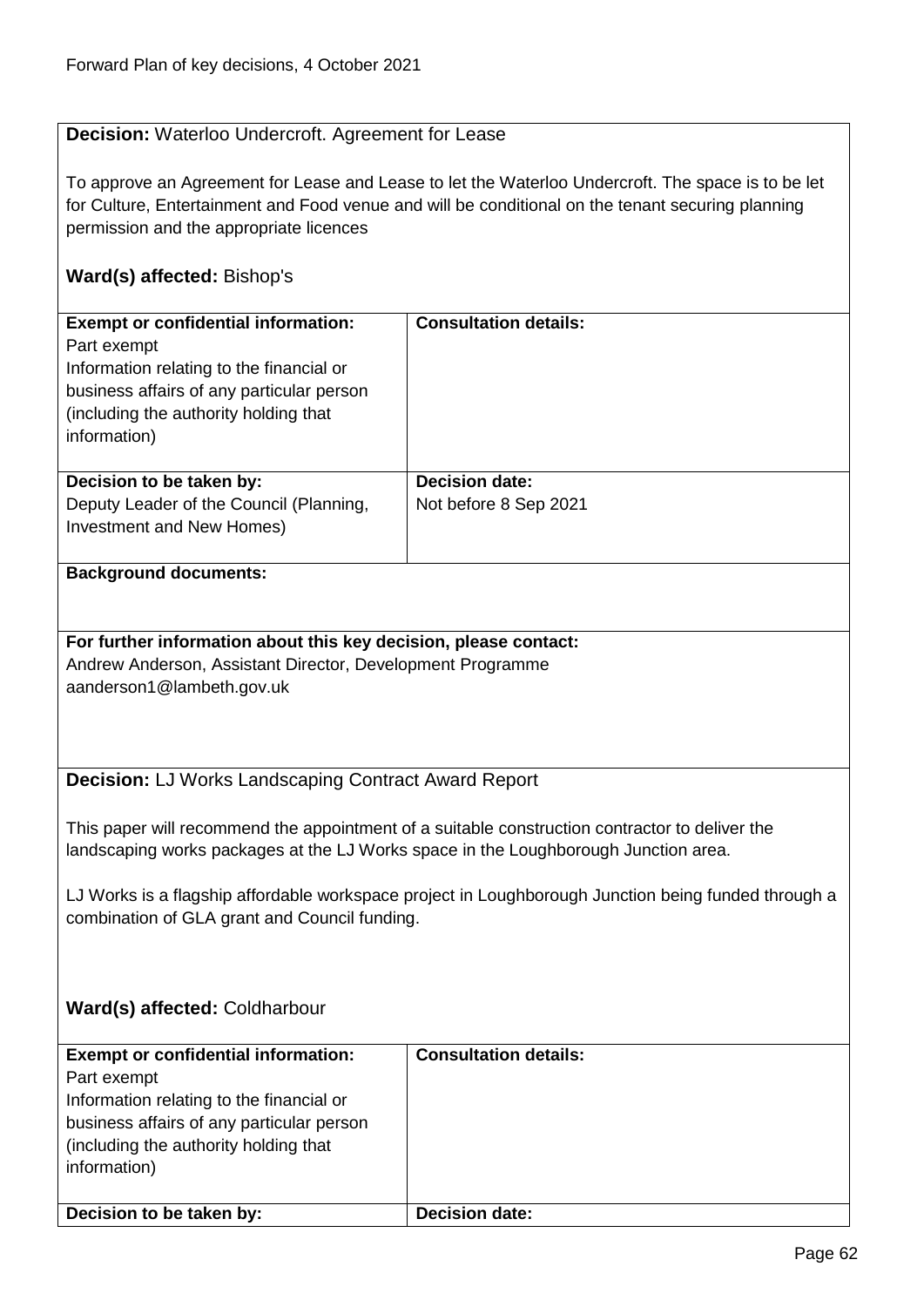| Deputy Leader of the Council (Planning,                                                                                      | Not before 8 Sep 2021                                                                             |
|------------------------------------------------------------------------------------------------------------------------------|---------------------------------------------------------------------------------------------------|
| Investment and New Homes)                                                                                                    |                                                                                                   |
| <b>Background documents:</b>                                                                                                 |                                                                                                   |
|                                                                                                                              |                                                                                                   |
|                                                                                                                              |                                                                                                   |
| For further information about this key decision, please contact:<br>Dan Thomas, Programme Manager (Parks & Special Projects) |                                                                                                   |
| dthomas4@lambeth.gov.uk                                                                                                      |                                                                                                   |
|                                                                                                                              |                                                                                                   |
|                                                                                                                              |                                                                                                   |
| <b>Decision:</b> Lambeth Annual Infrastructure Funding Statement 2020/21                                                     |                                                                                                   |
|                                                                                                                              |                                                                                                   |
|                                                                                                                              | Approval of Lambeth's Annual Infrastructure Funding Statement (IFS) 2020/21 and authority for its |
| publication on the Council's website on or before 31 December 2021.                                                          |                                                                                                   |
| Ward(s) affected: All Wards                                                                                                  |                                                                                                   |
|                                                                                                                              |                                                                                                   |
| <b>Exempt or confidential information:</b>                                                                                   | <b>Consultation details:</b>                                                                      |
|                                                                                                                              |                                                                                                   |
|                                                                                                                              |                                                                                                   |
| Decision to be taken by:                                                                                                     | <b>Decision date:</b>                                                                             |
| Deputy Leader of the Council (Planning,                                                                                      | Not before 11 Sep 2021                                                                            |
| Investment and New Homes)                                                                                                    |                                                                                                   |
| <b>Background documents:</b>                                                                                                 |                                                                                                   |
|                                                                                                                              |                                                                                                   |
|                                                                                                                              |                                                                                                   |
| For further information about this key decision, please contact:<br>Ismet Darendeli                                          |                                                                                                   |
| IDarendeli@lambeth.gov.uk                                                                                                    |                                                                                                   |
|                                                                                                                              |                                                                                                   |
|                                                                                                                              |                                                                                                   |
| Decision: Lambeth Annual Infrastructure Funding Statement 2020/21                                                            |                                                                                                   |
|                                                                                                                              |                                                                                                   |
| Approval of Lambeth's Annual Infrastructure Funding Statement (IFS) 2020/21 and authority for its                            |                                                                                                   |
| publication on the Council's website on or before 31 December 2021.                                                          |                                                                                                   |
| Ward(s) affected: All Wards                                                                                                  |                                                                                                   |
|                                                                                                                              |                                                                                                   |
| <b>Exempt or confidential information:</b>                                                                                   | <b>Consultation details:</b>                                                                      |
|                                                                                                                              |                                                                                                   |
|                                                                                                                              |                                                                                                   |
| Decision to be taken by:                                                                                                     | <b>Decision date:</b>                                                                             |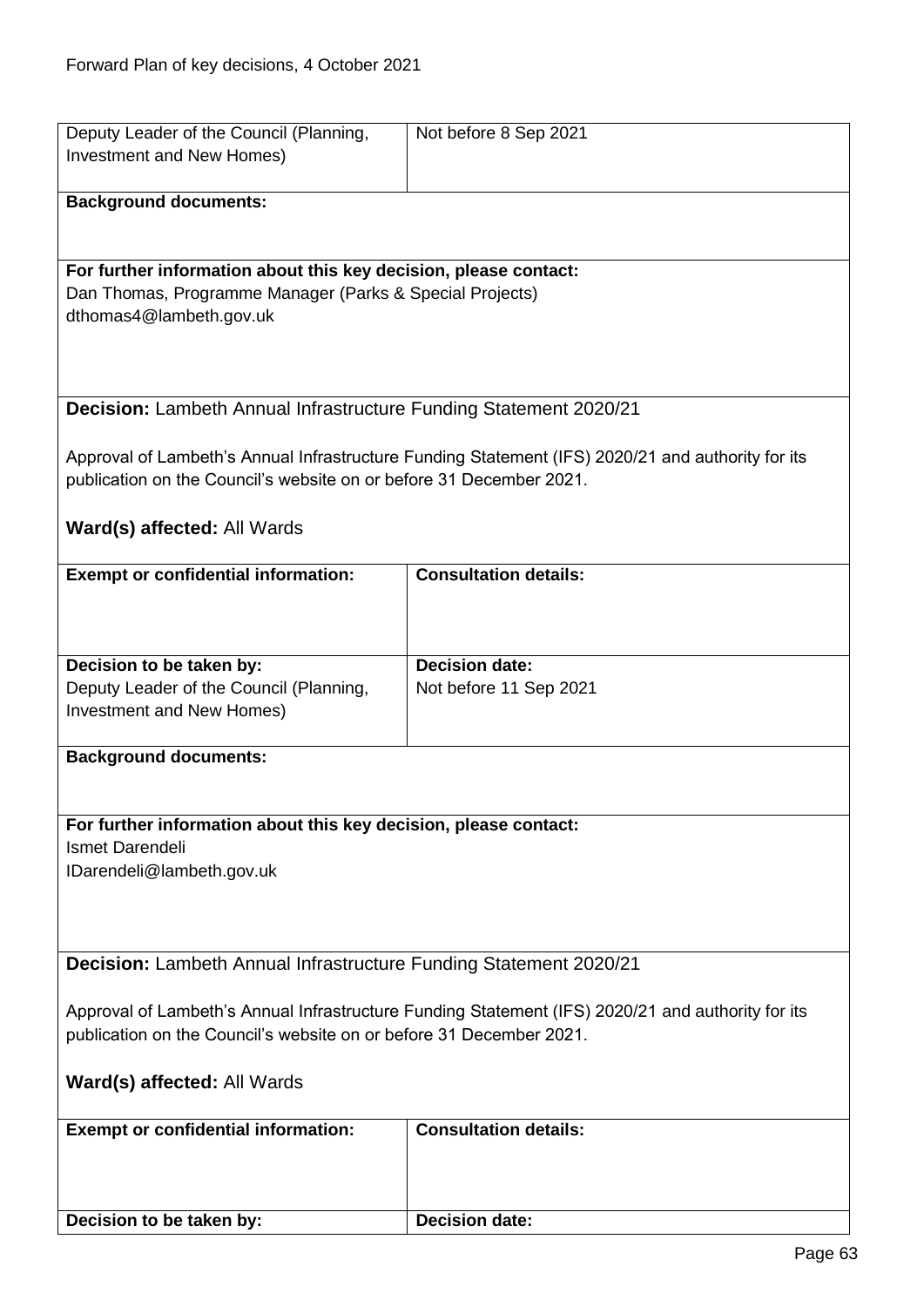| Deputy Leader of the Council (Planning,                                                                   | Not before 21 Sep 2021                                                                                 |
|-----------------------------------------------------------------------------------------------------------|--------------------------------------------------------------------------------------------------------|
| Investment and New Homes)                                                                                 |                                                                                                        |
|                                                                                                           |                                                                                                        |
| <b>Background documents:</b>                                                                              |                                                                                                        |
|                                                                                                           |                                                                                                        |
|                                                                                                           |                                                                                                        |
| For further information about this key decision, please contact:                                          |                                                                                                        |
| Ismet Darendeli                                                                                           |                                                                                                        |
| IDarendeli@lambeth.gov.uk                                                                                 |                                                                                                        |
|                                                                                                           |                                                                                                        |
|                                                                                                           |                                                                                                        |
|                                                                                                           |                                                                                                        |
| <b>Decision: Updates to CIL Discretionary Relief Policy Statements</b>                                    |                                                                                                        |
|                                                                                                           |                                                                                                        |
|                                                                                                           | To approve amendments to the policy statements on CIL Discretionary Relief for Exceptional             |
|                                                                                                           | Circumstances and on CIL Discretionary Charitable Relief to keep both in line with current legislation |
|                                                                                                           |                                                                                                        |
| by removing all references to EU state aid which no longer applies in the UK                              |                                                                                                        |
|                                                                                                           |                                                                                                        |
| Ward(s) affected: All Wards                                                                               |                                                                                                        |
|                                                                                                           |                                                                                                        |
| <b>Exempt or confidential information:</b>                                                                | <b>Consultation details:</b>                                                                           |
|                                                                                                           |                                                                                                        |
|                                                                                                           |                                                                                                        |
|                                                                                                           |                                                                                                        |
| Decision to be taken by:                                                                                  | <b>Decision date:</b>                                                                                  |
| Deputy Leader of the Council (Planning,                                                                   | Not before 19 Oct 2021                                                                                 |
| Investment and New Homes)                                                                                 |                                                                                                        |
|                                                                                                           |                                                                                                        |
| <b>Background documents:</b>                                                                              |                                                                                                        |
|                                                                                                           |                                                                                                        |
|                                                                                                           |                                                                                                        |
| For further information about this key decision, please contact:                                          |                                                                                                        |
| Benny Clutario, CIL/S106 Manager                                                                          |                                                                                                        |
| bclutario1@lambeth.gov.uk                                                                                 |                                                                                                        |
|                                                                                                           |                                                                                                        |
|                                                                                                           |                                                                                                        |
|                                                                                                           |                                                                                                        |
| <b>Decision:</b> Proposal regarding the site at the former Clapham Old Library                            |                                                                                                        |
|                                                                                                           |                                                                                                        |
| Following the acquisition of the property at 60 Orlando Road, the Council is proposing to work with       |                                                                                                        |
| Ipsus Developments and Omnibus Theatre to bring forward plans for a small scale redevelopment of          |                                                                                                        |
| the rear of the site, with the aim of creating a new asset, subject to further discussions with the       |                                                                                                        |
| planning department and formal consent, which will provide a sustainable revenue stream to the            |                                                                                                        |
| parties. The form of this joint venture is being discussed and it is anticipated that any works contracts |                                                                                                        |
| will be under the OJEU threshold.                                                                         |                                                                                                        |
|                                                                                                           |                                                                                                        |
| The Council wishes to engage with the above parties who will bring the local and commercial expertise     |                                                                                                        |
| to the venture. Ipsus Developments brought the opportunity to the Council and in recognition of their     |                                                                                                        |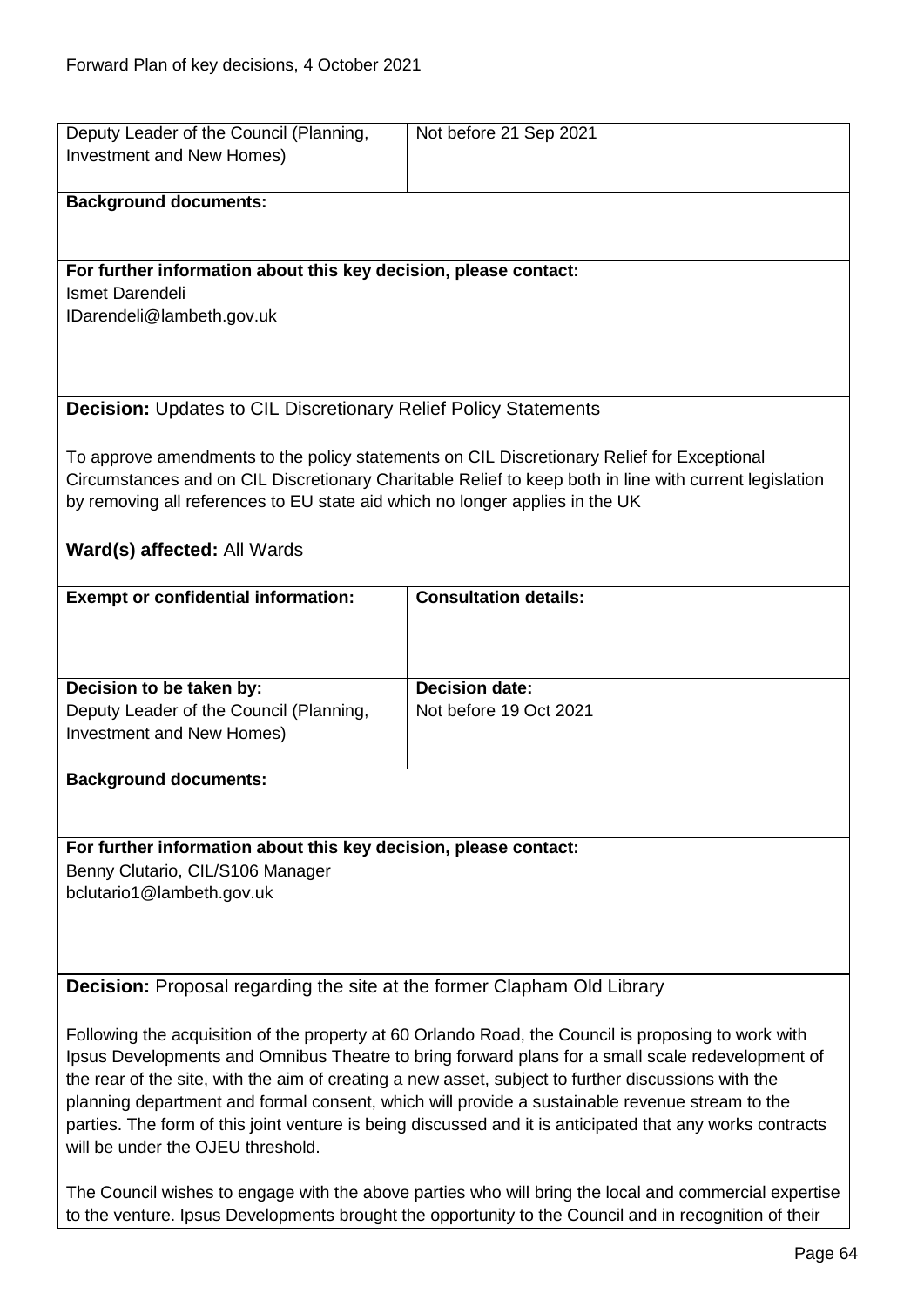input to the process, it is proposed that the Council continues to utilise their significant local development expertise.

The Council also wishes to continue to work collaboratively with Omnibus to ensure the future of the building as a leading performance arts venue.

# **Ward(s) affected:** Clapham Town

| <b>Exempt or confidential information:</b> | <b>Consultation details:</b> |
|--------------------------------------------|------------------------------|
| Decision to be taken by:                   | <b>Decision date:</b>        |
| Cabinet Member for Equalities and Culture  | Not before 12 Jun 2017       |

# **Background documents:**

# **For further information about this key decision, please contact:** Yvonne Hardy, Assistant Head - Directorates, Valuation and Strategic Assets yhardy@lambeth.gov.uk

Tel: 0207 926 2984

**Decision:** Transfer of the Greek Enclosure from the Greek Cathedral trust of St Stephen's Chapel to the Council

To agree the formal legal vesting contract process for the Greek Cathedral Trust to transfer St Stephen's Chapel, the boundary wall to the Greek Enclosure and Burial Rights to the Council

**Ward(s) affected:** Knight's Hill; Thurlow Park

| <b>Exempt or confidential information:</b> | <b>Consultation details:</b> |
|--------------------------------------------|------------------------------|
| Decision to be taken by:                   | <b>Decision date:</b>        |
| Cabinet Member for Equalities and Culture  | Not before 23 Jul 2018       |
|                                            |                              |
| <b>Background documents:</b>               |                              |
|                                            |                              |

| For further information about this key decision, please contact: |
|------------------------------------------------------------------|
| Dan Thomas, Programme Manager (Parks & Special Projects)         |
| dthomas4@lambeth.gov.uk                                          |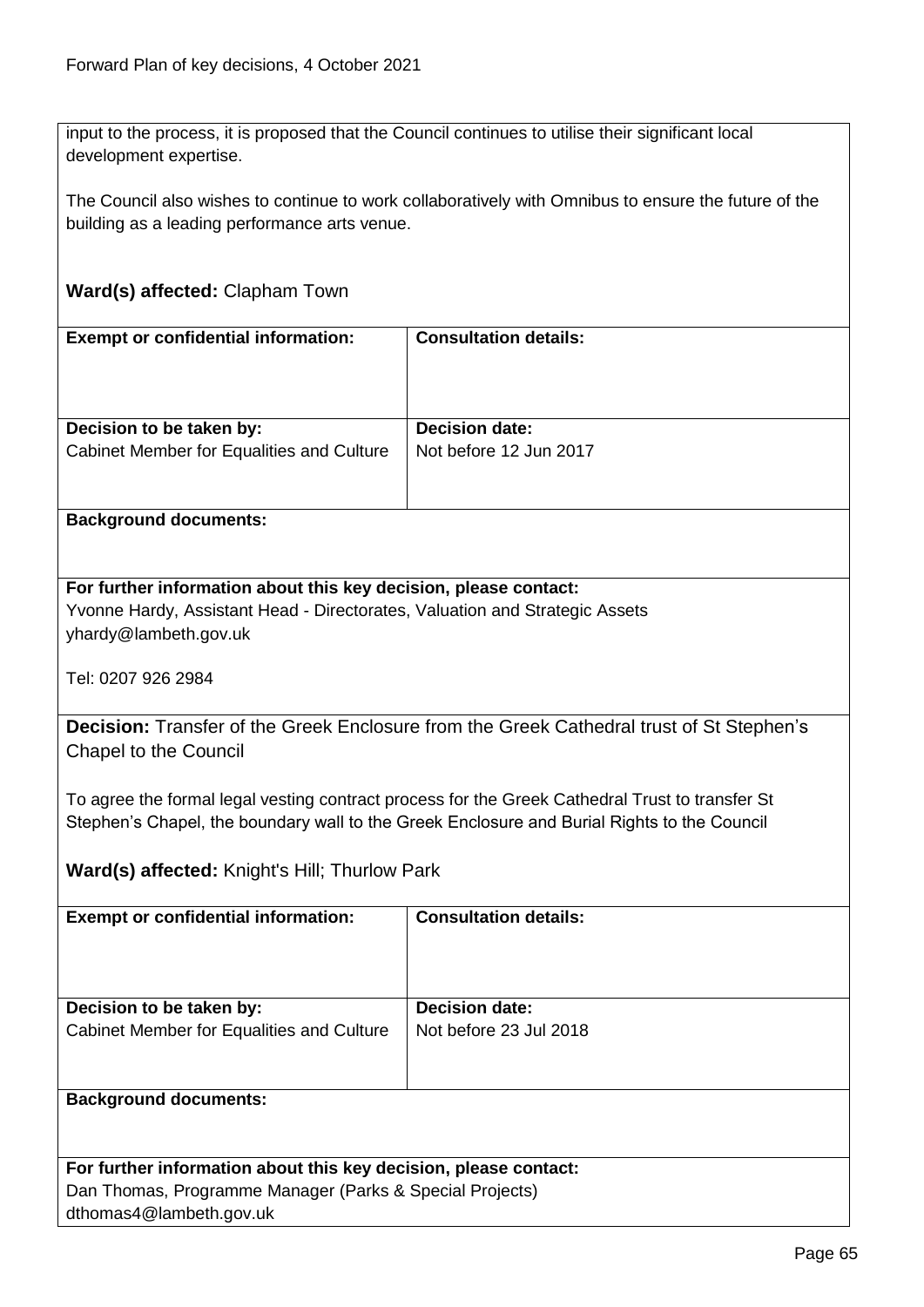**Decision:** Appointment of Consultants for Brockwell Hall Restoration

Following the successful award of funding by the National Lottery Heritage Fund (NLHF) Round 1, some development funds have been released to allow the Council to develop the proposals for refurbishment.

The Council will require the engagement of Specialist consultants with to oversee and help develop the proposals, notable expertise areas include conservation architecture, landscape architecture

**Ward(s) affected:** Coldharbour; Herne Hill

| <b>Exempt or confidential information:</b>                                                        | <b>Consultation details:</b> |  |
|---------------------------------------------------------------------------------------------------|------------------------------|--|
|                                                                                                   |                              |  |
|                                                                                                   |                              |  |
|                                                                                                   |                              |  |
| Decision to be taken by:                                                                          | <b>Decision date:</b>        |  |
|                                                                                                   | Not before 16 Oct 2019       |  |
| Cabinet Member for Equalities and Culture                                                         |                              |  |
|                                                                                                   |                              |  |
|                                                                                                   |                              |  |
| <b>Background documents:</b>                                                                      |                              |  |
|                                                                                                   |                              |  |
|                                                                                                   |                              |  |
| For further information about this key decision, please contact:                                  |                              |  |
|                                                                                                   |                              |  |
| Dan Thomas, Programme Manager (Parks & Special Projects)                                          |                              |  |
| dthomas4@lambeth.gov.uk                                                                           |                              |  |
|                                                                                                   |                              |  |
|                                                                                                   |                              |  |
|                                                                                                   |                              |  |
| Decision: ELEVATE Strategic Plan 2020-23                                                          |                              |  |
|                                                                                                   |                              |  |
|                                                                                                   |                              |  |
| To consider the future direction and 3-year strategic delivery plan for the ELEVATE programme and |                              |  |
| associated funding arrangement/financial investment.                                              |                              |  |
|                                                                                                   |                              |  |
| Ward(s) affected: All Wards                                                                       |                              |  |
|                                                                                                   |                              |  |
| <b>Exempt or confidential information:</b>                                                        | <b>Consultation details:</b> |  |
|                                                                                                   |                              |  |
|                                                                                                   |                              |  |
|                                                                                                   |                              |  |
|                                                                                                   |                              |  |
| ويمار وبمراجع مردارها ومماجئها                                                                    | Dealains de                  |  |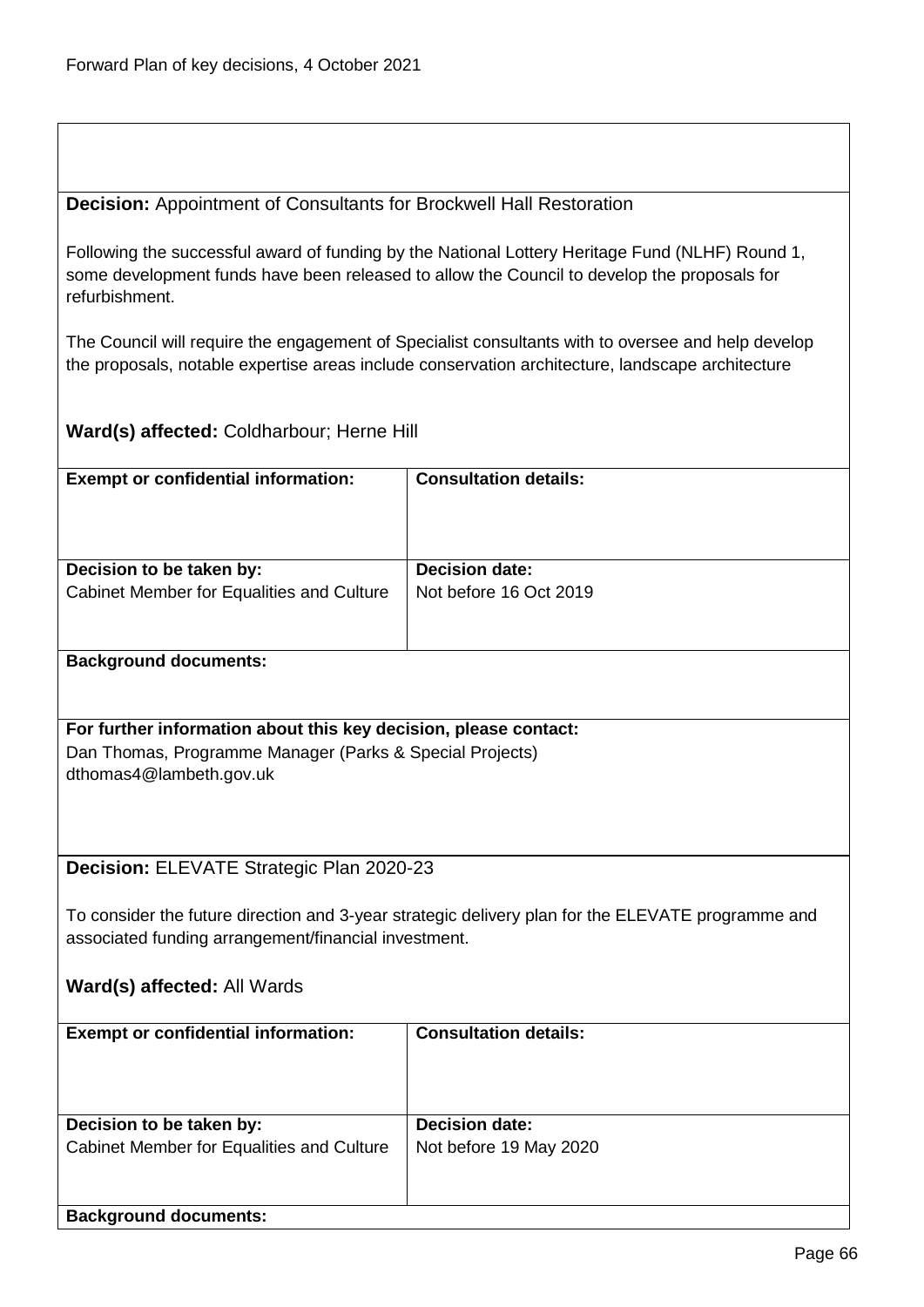## **For further information about this key decision, please contact:**

Dawn Bunce, Arts Partnership Officer dbunce@lambeth.gov.uk Phoenix House Tel: 020 7926 0760

# **Decision:** Expenditure Arising from London Eye Section 106 Receipts

Under the terms of a section 106 planning agreement, since 2003 the South Bank Employers' Group (SBEG) has provided specified operational and community initiatives in the South Bank area on behalf of the Council. These are financed by payments that the Council receives annually from the operator of the Lastminute,com London Eye. The Council makes payment to SBEG in arrears on the basis of goods provided and services rendered according to an agreed programme of work. The forecast expenditure in 2020/21 is £950,000 with the first quarterly payment being due for payment on 1 July 2020.

# **Ward(s) affected:** Bishop's

| <b>Exempt or confidential information:</b>                                                                                                               | <b>Consultation details:</b> |  |
|----------------------------------------------------------------------------------------------------------------------------------------------------------|------------------------------|--|
|                                                                                                                                                          |                              |  |
| Decision to be taken by:                                                                                                                                 | <b>Decision date:</b>        |  |
| Cabinet Member for Equalities and Culture                                                                                                                | Not before 28 Jul 2020       |  |
| <b>Background documents:</b>                                                                                                                             |                              |  |
| For further information about this key decision, please contact:<br>Caroline Pitrakou, Programme Office Manager<br>cpitrakou@lambeth.gov.uk              |                              |  |
| Tel: 020 7926 1260                                                                                                                                       |                              |  |
| <b>Decision: Kennington Park Funding Allocation</b>                                                                                                      |                              |  |
| The 5-year capital plan allocated £6,000,000 for investment in green spaces                                                                              |                              |  |
| The Cabinet paper requests that £1,300,000 of this funding be made available for the delivery of<br>detailed designs and construction in Kennington Park |                              |  |
| Ward(s) affected: Oval                                                                                                                                   |                              |  |
| <b>Exempt or confidential information:</b>                                                                                                               | <b>Consultation details:</b> |  |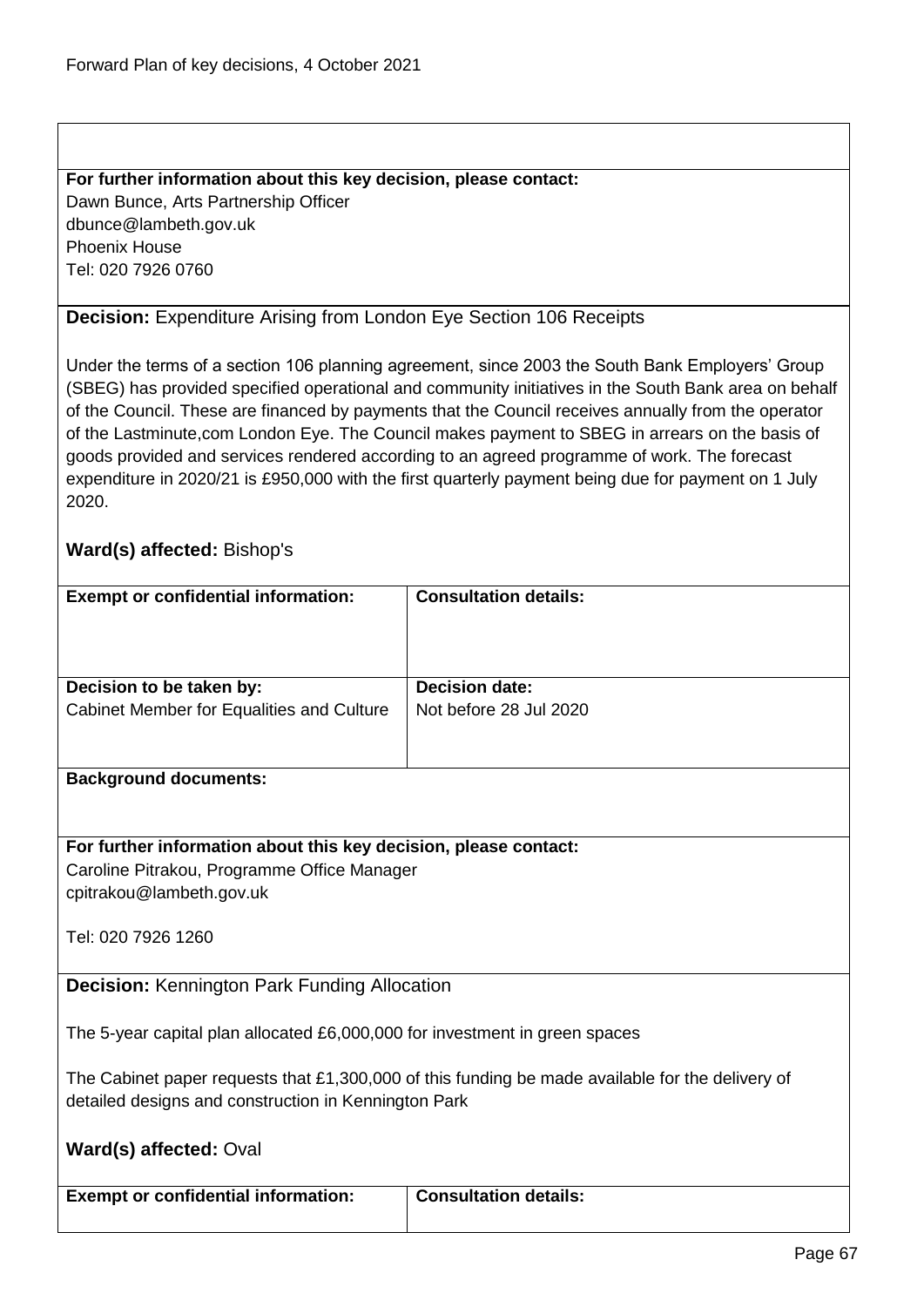| Decision to be taken by:                                                                      | <b>Decision date:</b>                                                                                |
|-----------------------------------------------------------------------------------------------|------------------------------------------------------------------------------------------------------|
| Cabinet Member for Equalities and Culture                                                     | Not before 23 Dec 2020                                                                               |
|                                                                                               |                                                                                                      |
|                                                                                               |                                                                                                      |
|                                                                                               |                                                                                                      |
| <b>Background documents:</b>                                                                  |                                                                                                      |
|                                                                                               |                                                                                                      |
|                                                                                               |                                                                                                      |
| For further information about this key decision, please contact:                              |                                                                                                      |
| Dan Thomas, Programme Manager (Parks & Special Projects)                                      |                                                                                                      |
| dthomas4@lambeth.gov.uk                                                                       |                                                                                                      |
|                                                                                               |                                                                                                      |
|                                                                                               |                                                                                                      |
|                                                                                               |                                                                                                      |
|                                                                                               | <b>Decision:</b> West Norwood Cemetery National Heritage Lottery (NLHF) Project: procurement         |
| and award of works for Package A1                                                             |                                                                                                      |
|                                                                                               |                                                                                                      |
|                                                                                               | To approve procurement and award of works for West Norwood cemetery National Heritage Lottery        |
| Project Package A1 (Restoration of St. Stephens Chapel and 14 monuments).                     |                                                                                                      |
|                                                                                               |                                                                                                      |
|                                                                                               |                                                                                                      |
|                                                                                               | West Norwood Cemetery (WNC) is a significant Grade II* listed site founded in 1837, laid out in a    |
|                                                                                               | 'pleasure ground style' to William Tite's design. The London Borough of Lambeth (LBL) has            |
|                                                                                               | successfully secured a significant grant from the National Lottery Heritage Fund (NLHF) to deliver a |
| wide range of proposals for the conservation of West Norwood Cemetery in Lambeth.             |                                                                                                      |
|                                                                                               |                                                                                                      |
|                                                                                               |                                                                                                      |
| <b>Ward(s) affected: Gipsy Hill</b>                                                           |                                                                                                      |
|                                                                                               |                                                                                                      |
| <b>Exempt or confidential information:</b>                                                    | <b>Consultation details:</b>                                                                         |
|                                                                                               |                                                                                                      |
|                                                                                               |                                                                                                      |
|                                                                                               |                                                                                                      |
| Decision to be taken by:                                                                      | <b>Decision date:</b>                                                                                |
| Cabinet Member for Equalities and Culture                                                     | Not before 17 Aug 2021                                                                               |
|                                                                                               |                                                                                                      |
|                                                                                               |                                                                                                      |
| <b>Background documents:</b>                                                                  |                                                                                                      |
|                                                                                               |                                                                                                      |
|                                                                                               |                                                                                                      |
|                                                                                               |                                                                                                      |
| For further information about this key decision, please contact:                              |                                                                                                      |
| Preeti Chatwal Kauffman, Head of Capital Programmes                                           |                                                                                                      |
| PChatwalKauffman@lambeth.gov.uk                                                               |                                                                                                      |
|                                                                                               |                                                                                                      |
|                                                                                               |                                                                                                      |
|                                                                                               |                                                                                                      |
| <b>Decision:</b> Brockwell Hall Restoration Decarbonisation Project: procurement and award of |                                                                                                      |
|                                                                                               |                                                                                                      |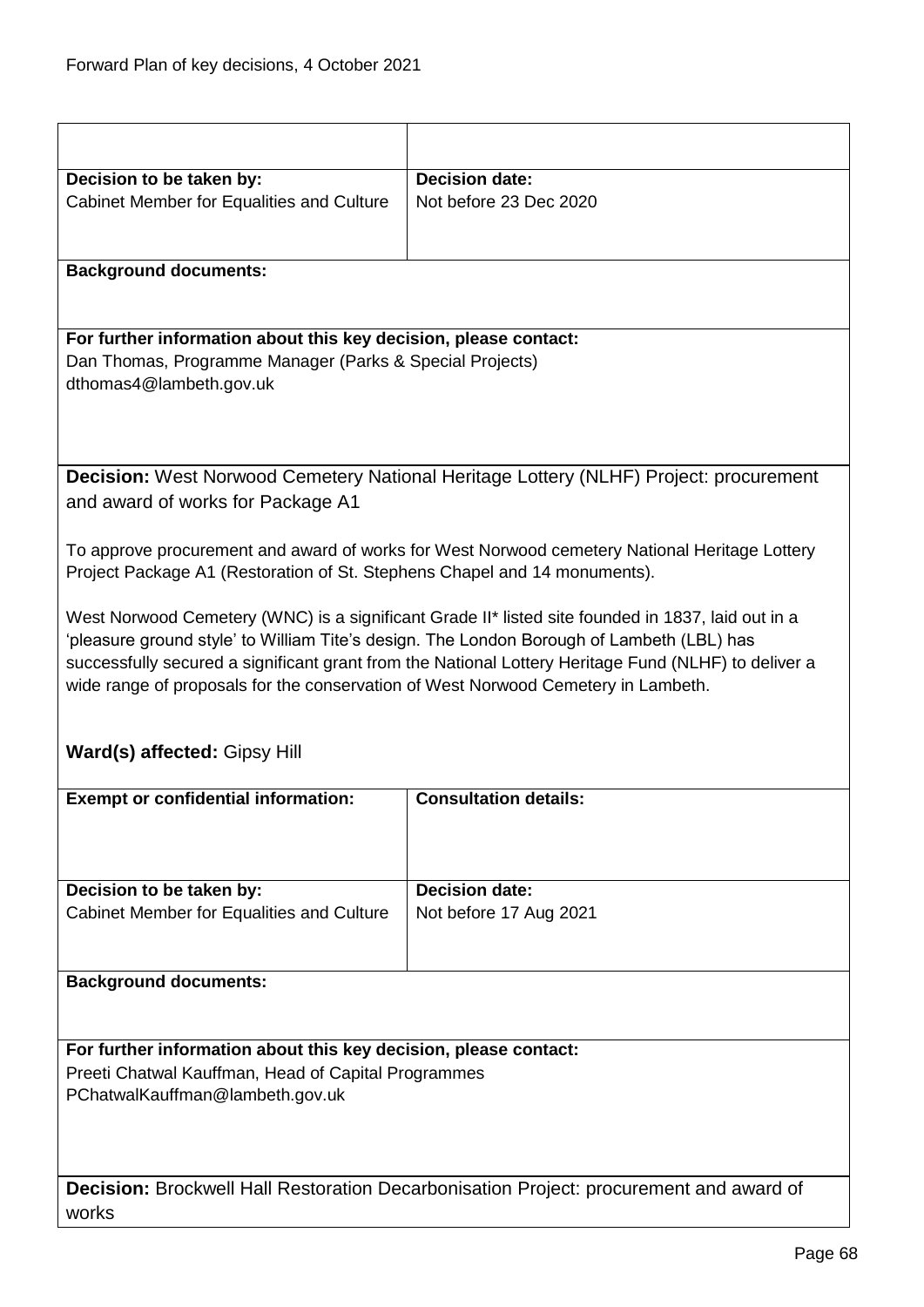To approve procurement and award of works for the main contractor for Brockwell hall decarbonisation project

Brockwell Hall is a significant Grade II\* listed building that sits in the heart of Brockwell Park. The London Borough of Lambeth (LBL) has successfully secured a significant grant from the central government to deliver this once in a lifetime carbon reduction infrastructure prior to the follow-on Heritage Funded restoration project.

Based on the current program and in line with government spending targets, the proposed works across the site are to be procured as single contract.

# **Ward(s) affected:** Herne Hill

| <b>Exempt or confidential information:</b> | <b>Consultation details:</b> |
|--------------------------------------------|------------------------------|
| Decision to be taken by:                   | <b>Decision date:</b>        |
| Cabinet Member for Equalities and Culture  | Not before 17 Aug 2021       |
|                                            |                              |
| Dookaround dooumontou                      |                              |

## **Background documents:**

## **For further information about this key decision, please contact:** Preeti Chatwal Kauffman, Head of Capital Programmes PChatwalKauffman@lambeth.gov.uk

**Decision:** Brockwell Hall Restoration NLHF Project: procurement and award of works for the Ground maintenance Depot Building

To approve the procurement and award of works for building a new grounds maintenance depot.

The National Lottery Heritage Fund has recently awarded Lambeth a grant towards a project to restore the Grade II\* Brockwell Hall, stable block and yard, opening it up to greater public access and introducing revenue generating uses.

As one of the approved purposes, new grounds maintenance depot is planned to be built in an area used for green waste in the south-east corner of Brockwell Park (near Norwood Lodge) and relocate Lambeth Parks Maintenance facilities currently in the stable yard, significantly reducing vehicle movements by the Hall and within the park.

|  |  | Ward(s) affected: Herne Hill |
|--|--|------------------------------|
|--|--|------------------------------|

**Exempt or confidential information: | Consultation details:**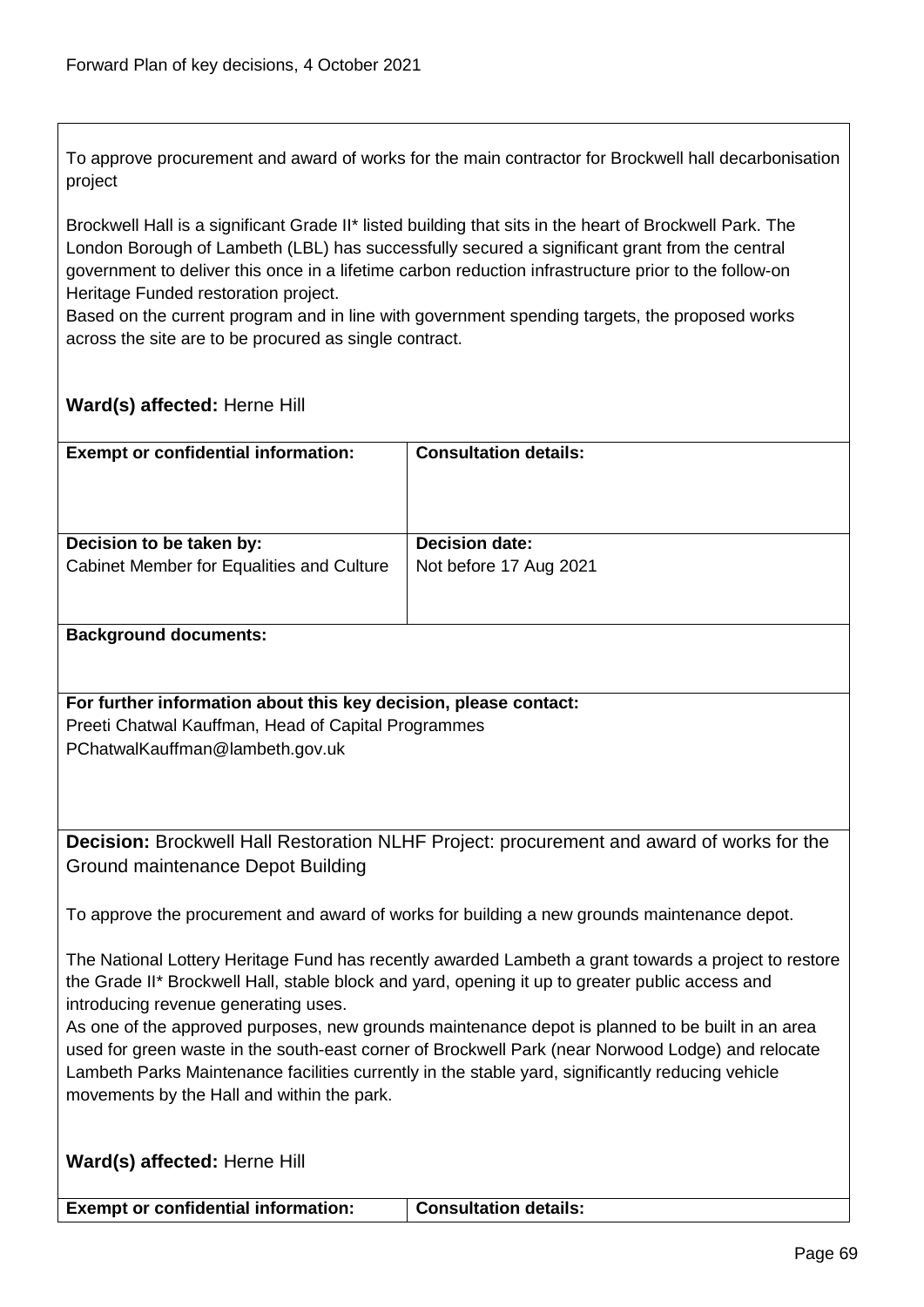| Decision to be taken by:                                                                    | <b>Decision date:</b>                                                                          |  |  |
|---------------------------------------------------------------------------------------------|------------------------------------------------------------------------------------------------|--|--|
| Cabinet Member for Equalities and Culture                                                   | Not before 17 Aug 2021                                                                         |  |  |
|                                                                                             |                                                                                                |  |  |
|                                                                                             |                                                                                                |  |  |
| <b>Background documents:</b>                                                                |                                                                                                |  |  |
|                                                                                             |                                                                                                |  |  |
|                                                                                             |                                                                                                |  |  |
| For further information about this key decision, please contact:                            |                                                                                                |  |  |
| Preeti Chatwal Kauffman, Head of Capital Programmes                                         |                                                                                                |  |  |
| PChatwalKauffman@lambeth.gov.uk                                                             |                                                                                                |  |  |
|                                                                                             |                                                                                                |  |  |
|                                                                                             |                                                                                                |  |  |
|                                                                                             |                                                                                                |  |  |
| <b>Decision:</b> Business Case – Myatts Fields Depot Redevelopment – Request for Additional |                                                                                                |  |  |
| Funding                                                                                     |                                                                                                |  |  |
|                                                                                             |                                                                                                |  |  |
| Sign off for additional funding                                                             |                                                                                                |  |  |
|                                                                                             |                                                                                                |  |  |
| Ward(s) affected: Vassall                                                                   |                                                                                                |  |  |
|                                                                                             |                                                                                                |  |  |
| <b>Exempt or confidential information:</b>                                                  |                                                                                                |  |  |
|                                                                                             | <b>Consultation details:</b>                                                                   |  |  |
|                                                                                             |                                                                                                |  |  |
|                                                                                             |                                                                                                |  |  |
|                                                                                             |                                                                                                |  |  |
| Decision to be taken by:                                                                    | <b>Decision date:</b>                                                                          |  |  |
| Cabinet Member for Equalities and Culture                                                   | Not before 7 Sep 2021                                                                          |  |  |
|                                                                                             |                                                                                                |  |  |
|                                                                                             |                                                                                                |  |  |
| <b>Background documents:</b>                                                                |                                                                                                |  |  |
|                                                                                             |                                                                                                |  |  |
|                                                                                             |                                                                                                |  |  |
| For further information about this key decision, please contact:                            |                                                                                                |  |  |
| Stella Denyoh                                                                               |                                                                                                |  |  |
| SDenyoh@lambeth.gov.uk                                                                      |                                                                                                |  |  |
| Hambrook House, 17 Porden Road, London, SW2 5RW                                             |                                                                                                |  |  |
|                                                                                             |                                                                                                |  |  |
|                                                                                             |                                                                                                |  |  |
| <b>Decision:</b> Essential Maintenance works at Carnegie Library                            |                                                                                                |  |  |
|                                                                                             |                                                                                                |  |  |
| To approve the programme of maintenance works at Carnegie Library.                          |                                                                                                |  |  |
|                                                                                             |                                                                                                |  |  |
|                                                                                             | The anticipated duration of the contract is 6 months from September 2021 to February 2022. The |  |  |
| estimated cost of the works and consultancy fees is £550,000                                |                                                                                                |  |  |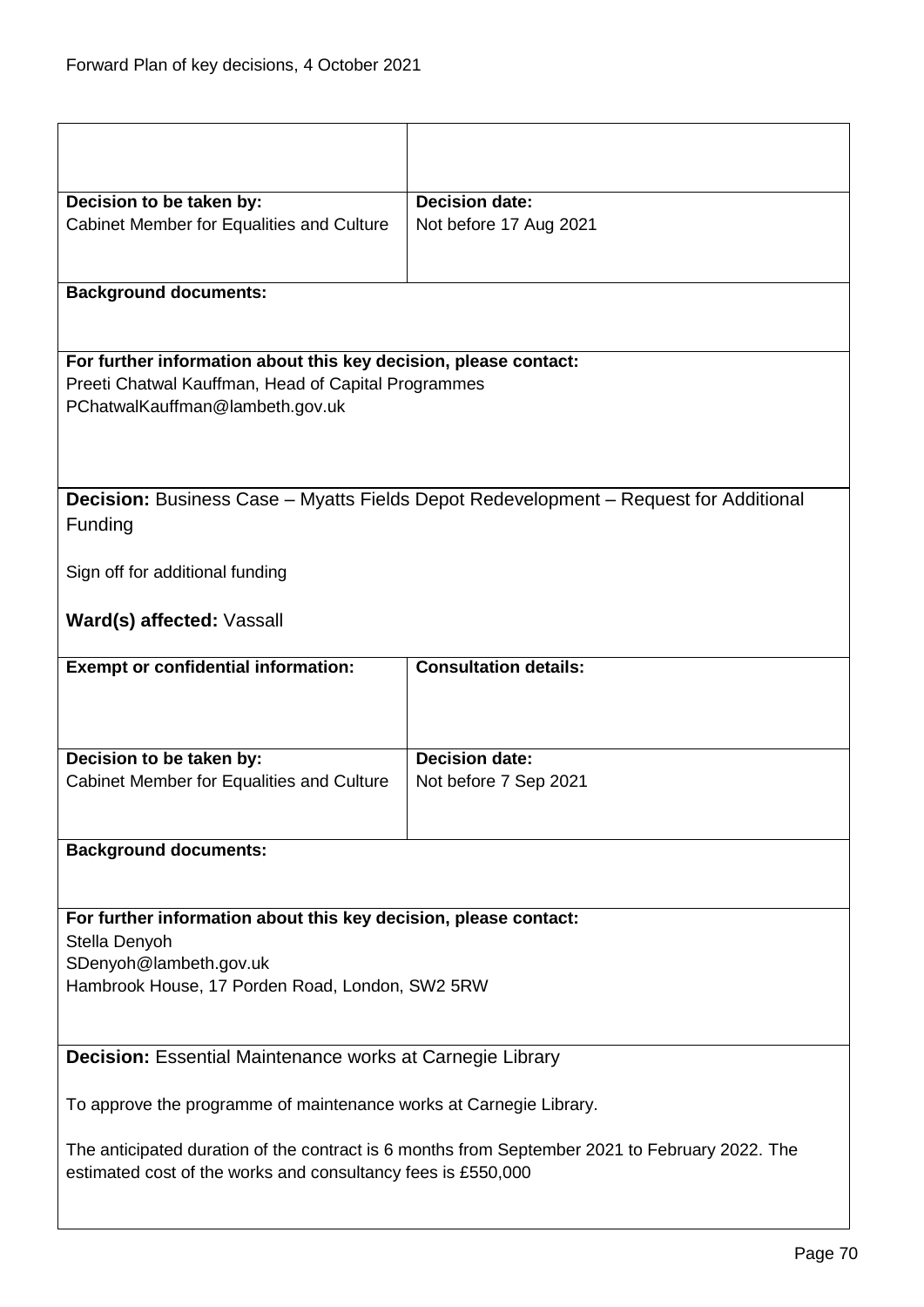| Ward(s) affected: Herne Hill                                                                                                                                                                                |                                                 |  |  |
|-------------------------------------------------------------------------------------------------------------------------------------------------------------------------------------------------------------|-------------------------------------------------|--|--|
|                                                                                                                                                                                                             |                                                 |  |  |
| <b>Exempt or confidential information:</b><br>Part exempt<br>Information relating to the financial or<br>business affairs of any particular person<br>(including the authority holding that<br>information) | <b>Consultation details:</b>                    |  |  |
| Decision to be taken by:<br>Cabinet Member for the Voluntary Sector<br>and Leisure                                                                                                                          | <b>Decision date:</b><br>Not before 27 Jul 2021 |  |  |
| <b>Background documents:</b>                                                                                                                                                                                |                                                 |  |  |
|                                                                                                                                                                                                             |                                                 |  |  |
| For further information about this key decision, please contact:<br>Babtunde Awofolaju, Senior Project Manager, Schools and Communities Capital Programme<br>bawofolaju@lambeth.gov.uk                      |                                                 |  |  |
| <b>Decision: Kickstart Scheme</b>                                                                                                                                                                           |                                                 |  |  |
| Agreement of approach to Lambeth Council and Better Placed tri-borough Kickstart schemes<br>Ward(s) affected: All Wards                                                                                     |                                                 |  |  |
| <b>Exempt or confidential information:</b>                                                                                                                                                                  | <b>Consultation details:</b>                    |  |  |
|                                                                                                                                                                                                             |                                                 |  |  |
| Decision to be taken by:                                                                                                                                                                                    | <b>Decision date:</b>                           |  |  |
| Deputy Leader of the Council (Jobs, Skills<br>and Community Safety)                                                                                                                                         | Not before 9 Mar 2021                           |  |  |
| <b>Background documents:</b>                                                                                                                                                                                |                                                 |  |  |
|                                                                                                                                                                                                             |                                                 |  |  |
| For further information about this key decision, please contact:<br>Jacqueline Faulkner, Acting Head of Economic Inclusion<br>jfaulkner@lambeth.gov.uk                                                      |                                                 |  |  |
| <trailer_section></trailer_section>                                                                                                                                                                         |                                                 |  |  |

</TRAILER\_SECTION> <LAYOUT\_SECTION>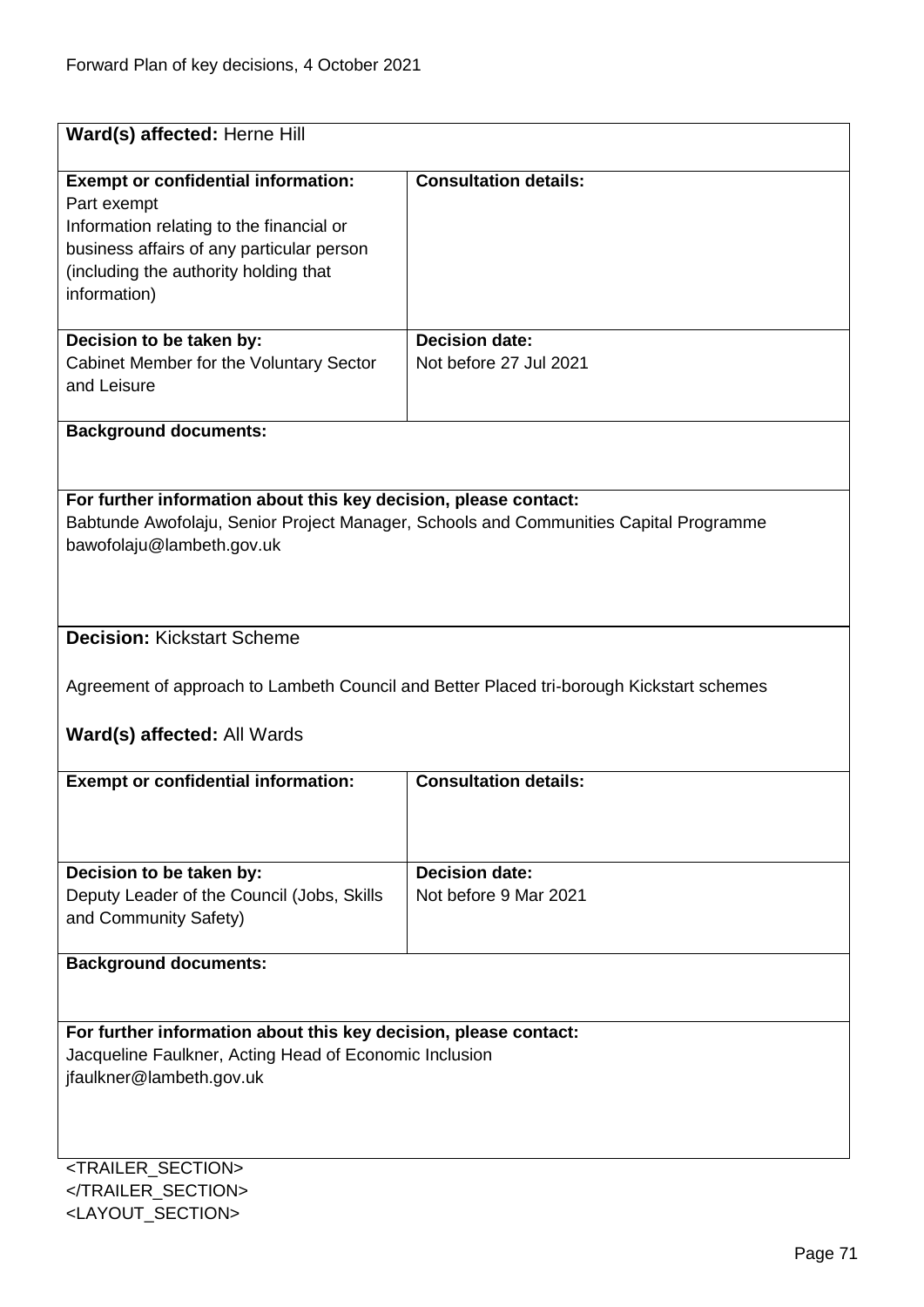| <b>Decision: FIELD TITLE</b>                                     |                              |  |  |
|------------------------------------------------------------------|------------------------------|--|--|
|                                                                  |                              |  |  |
| FIELD_SUMMARY                                                    |                              |  |  |
|                                                                  |                              |  |  |
| Ward(s) affected: FIELD_WARDS                                    |                              |  |  |
|                                                                  |                              |  |  |
| <b>Exempt or confidential information:</b>                       | <b>Consultation details:</b> |  |  |
| FIELD LIKELY EXEMPTION CLASS                                     | <b>FIELD CONSULTATION</b>    |  |  |
| FIELD_LIKELY_REASON_TEXT                                         | FIELD_CONSULTEES             |  |  |
|                                                                  |                              |  |  |
| Decision to be taken by:                                         | <b>Decision date:</b>        |  |  |
| <b>FIELD DMTITLE</b>                                             | FIELD DUE DATE               |  |  |
|                                                                  | FIELD USE URGENCY EXPLAIN    |  |  |
|                                                                  |                              |  |  |
| <b>Background documents:</b>                                     |                              |  |  |
| FIELD_ATTACHMENTS                                                |                              |  |  |
|                                                                  |                              |  |  |
| For further information about this key decision, please contact: |                              |  |  |
| FIELD OFFICER TITLE                                              |                              |  |  |
| FIELD OFFICER EMAIL                                              |                              |  |  |
| FIELD_OFFICER_ADDR                                               |                              |  |  |
| FIELD_OFFICER_TEL                                                |                              |  |  |
|                                                                  |                              |  |  |
|                                                                  |                              |  |  |
| <heading layout="" section=""></heading>                         |                              |  |  |
| Decision: FIELD_TITLE                                            |                              |  |  |
|                                                                  |                              |  |  |
| FIELD_SUMMARY                                                    |                              |  |  |
| Ward(s) affected: FIELD_WARDS                                    |                              |  |  |
|                                                                  |                              |  |  |
|                                                                  |                              |  |  |

</HEADING\_LAYOUT\_SECTION> <TITLE\_ONLY\_LAYOUT\_SECTION>